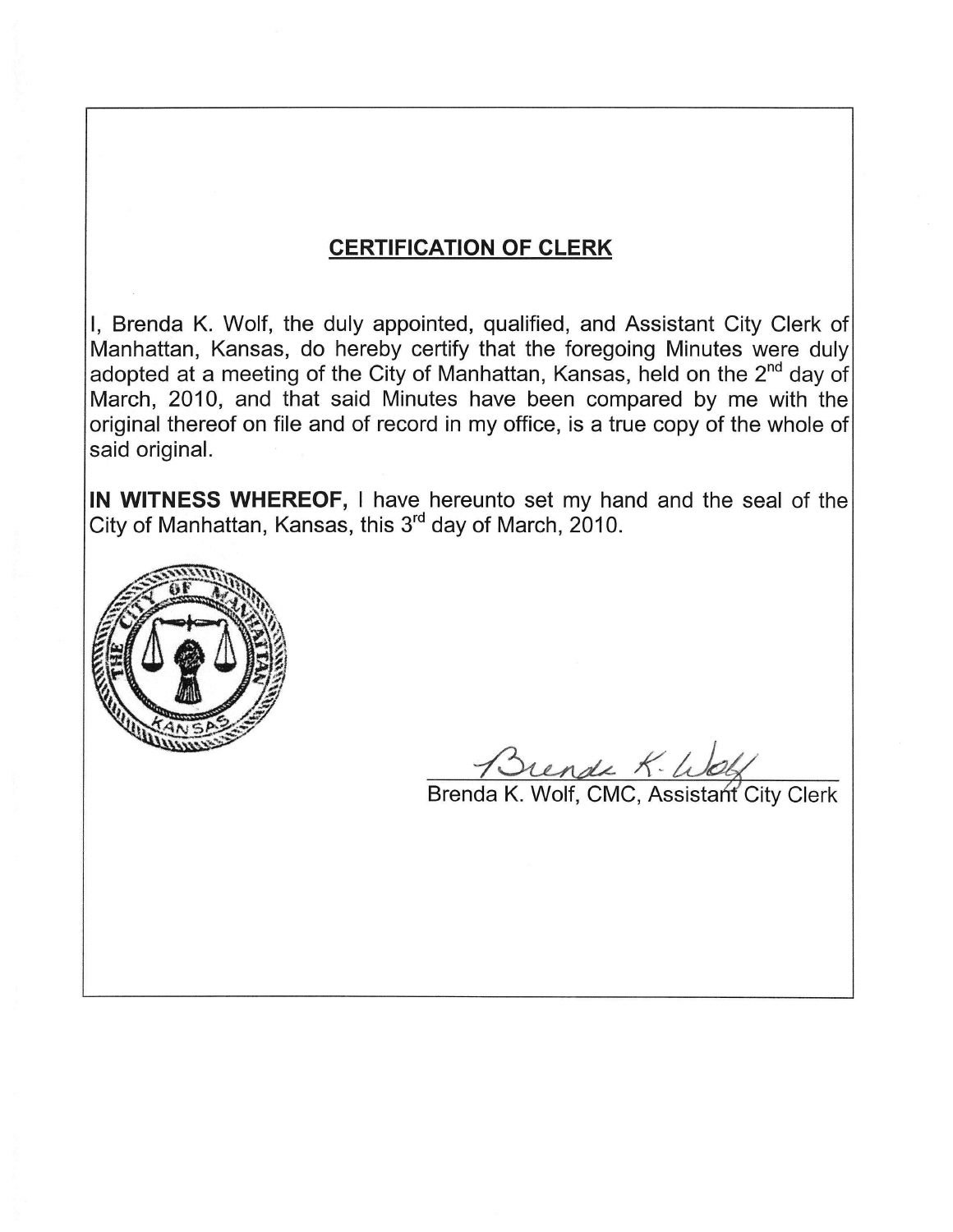

# *MINUTES CITY COMMISSION MEETING TUESDAY, FEBRUARY 16, 2010 7:00 P.M.*

The Regular Meeting of the City Commission was held at 7:00 p.m. in the City Commission Room. Mayor Bob Strawn and Commissioners Bruce Snead, James E. Sherow, Loren J. Pepperd, and Jayme Morris-Hardeman were present. Also present were the City Manager Ron R. Fehr, Assistant City Manager Jason Hilgers, Assistant City Manager Lauren Palmer, City Attorney Bill Frost, City Clerk Gary S. Fees, 12 staff, and approximately 65 interested citizens.

# PLEDGE OF ALLEGIANCE

Mayor Strawn led the Commission in the Pledge of Allegiance.

# PROCLAMATION

Mayor Strawn proclaimed February 21-27, 2010, *Food Check-Out Week*. Mary Mertz, Chairperson, Riley County Farm Bureau Education Committee, and Melissa Wahl, Coordinator, Riley County Farm Bureau, were present to receive the proclamation.

# COMMISSIONER COMMENTS

Commissioner Pepperd and Mayor Strawn thanked the City's Public Works crews for their ongoing efforts to fix potholes throughout the community.

# CONSENT AGENDA

(\* denotes those items discussed)

#### **MINUTES**

The Commission approved the minutes of the Regular City Commission Meeting held Tuesday, February 2, 2010.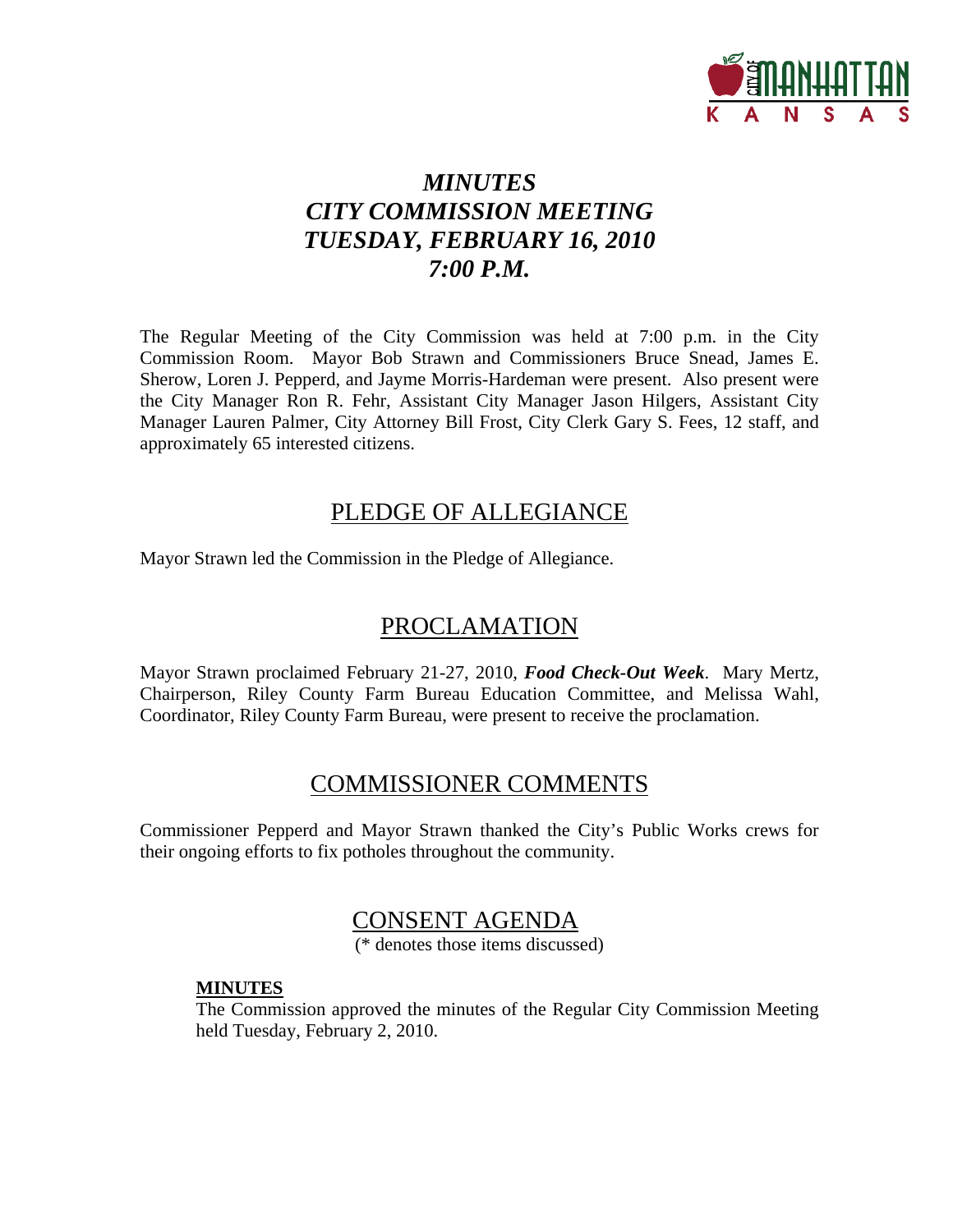### **CLAIMS REGISTER NO. 2632 and 2633**

The Commission approved Claims Register Nos. 2632 and 2633 authorizing and approving the payment of claims from January 27, 2010, to February 9, 2010, in the amounts of \$124,590.47 and \$2,520,837.66, respectively.

#### **LICENSE – TREE MAINTENANCE**

The Commission approved a Tree Maintenance license for calendar year 2010 for Paul's Tree Service, 27530 Oregon Trail Road, St. Marys, and Elite Tree and Bobcat Service, 517 Stone Drive #4201.

### **FINAL PLAT – EUREKA ADDITION, UNIT TWO**

The Commission accepted the easements and rights-of-way, as shown on the Final Plat of Eureka Addition, Unit Two, generally located 1,100 feet south of the intersection of Eureka Terrace and Eureka Drive, based on conformance with the Manhattan Urban Area Subdivision Regulations.

### **ORDINANCE NO. 6811 – AMEND ZONING REGULATIONS – POLITICAL/CAMPAIGN SIGNS**

The Commission approved Ordinance No. 6811 amending the Manhattan Zoning Regulations Article VI, Signs, to delete Section 6-104 (A) (7), regarding Political or campaign signs, and replacing it with a new Section 6-104 (B) (5), as proposed, based on the findings in the Staff Memorandum, as recommended by the Manhattan Urban Area Planning Board *(See Attachment No. 1)*.

#### **ORDINANCE NO. 6812 – ADOPT – 2009 STANDARD TRAFFIC ORDINANCE**

The Commission approved Ordinance No. 6812 incorporating by reference and modifying the Standard Traffic Ordinance for Kansas Cities, Edition of 2009.

### **ORDINANCE NO. 6813 – AMEND – UNLAWFUL ASSEMBLY**

The Commission approved Ordinance No. 6813 incorporating changes to the Unlawful Assembly Ordinance.

#### **\* ORDINANCE NO. 6814 – AMEND – DISORDERLY HOUSE**

Richard Hill, 3513 Stagecoach Circle, stated that he was hoping this is not the first step to making landlords responsible for breaking up disorderly conduct and disorderly parties at apartments and tying it to the rental inspection program. He voiced concern that this ordinance would punish the landlord for something that he doesn't have control over.

Cynthia Meinhardt, 519 Bertrand Street, stated that landlords cannot control parties and cannot be responsible for dispersing parties without the police.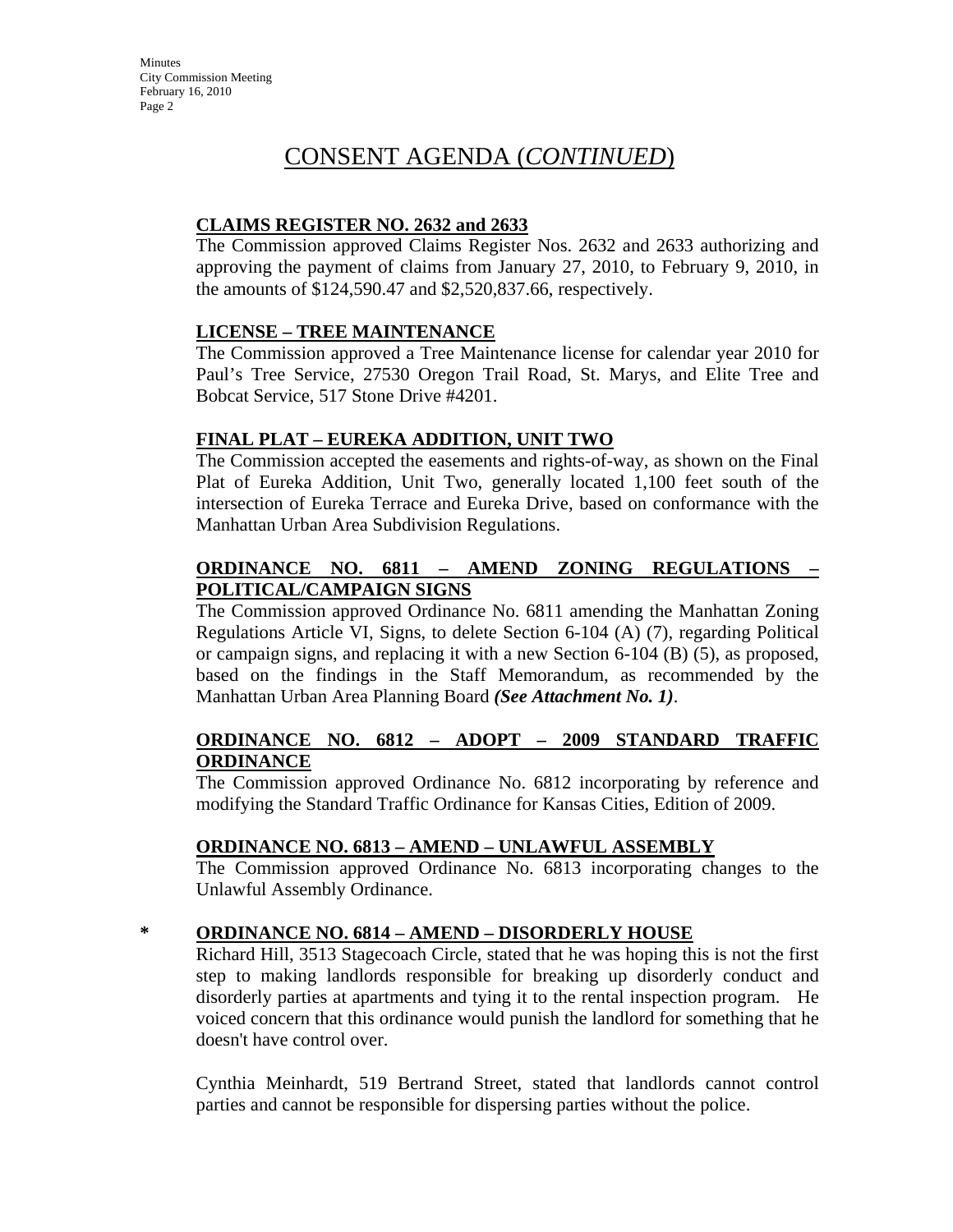#### **\* ORDINANCE NO. 6814 – AMEND – DISORDERLY HOUSE** *(CONTINUED)*

The Commission approved Ordinance No. 6814 incorporating changes to the Disorderly House Nuisance Ordinance.

#### **ORDINANCE NO. 6815 – AMEND – SUNDAY SALES**

The Commission approved Ordinance No. 6815 amending Section 4-11 of the Code of Ordinances to prohibit the sale at retail of cereal malt beverages and alcoholic liquor, in the original package, on Thanksgiving Day and Christmas Day.

#### **PUBLIC HEARING – LEVY – SPECIAL ASSESSMENTS**

Mayor Strawn opened the public hearing.

Neil Sindicich, 421 Stone Glenn Drive, voiced concern in receiving a special assessment statement for the Stone Pointe Bridge and questioned why he was not aware of this when he purchased his home. He asked for clarification on the assessment and the amount that is being assessed on his property.

Ron Fehr, City Manager, provided information on the item and explained that the pedestrian bridge feature was part of a petition submitted by the developer, with the City at-large paying 80 percent and the benefit district paying 20 percent of the cost.

Bernie Hayen, Director of Finance, and Ron Fehr, City Manager, provided additional information on the assessment and payment schedule.

Bill Frost, City Attorney, provided additional information regarding the petition and the benefit district process, what is filed with the Register of Deeds Office, and what information homeowners should be provided and aware of to inform them of specials that are assessed to the property.

Neil Sindicich, 421 Stone Glenn Drive, stated that the developer should pay for the improvements since he was the owner of the property at the time the petition was submitted.

Bill Frost, City Attorney, stated that Manhattan historically is developed and financed through benefit districts and provided additional information on the item.

Neil Sindicich, 421 Stone Glenn Drive, asked who maintains the bridge.

Ron Fehr, City Manager, stated that the bridge will be maintained by the City.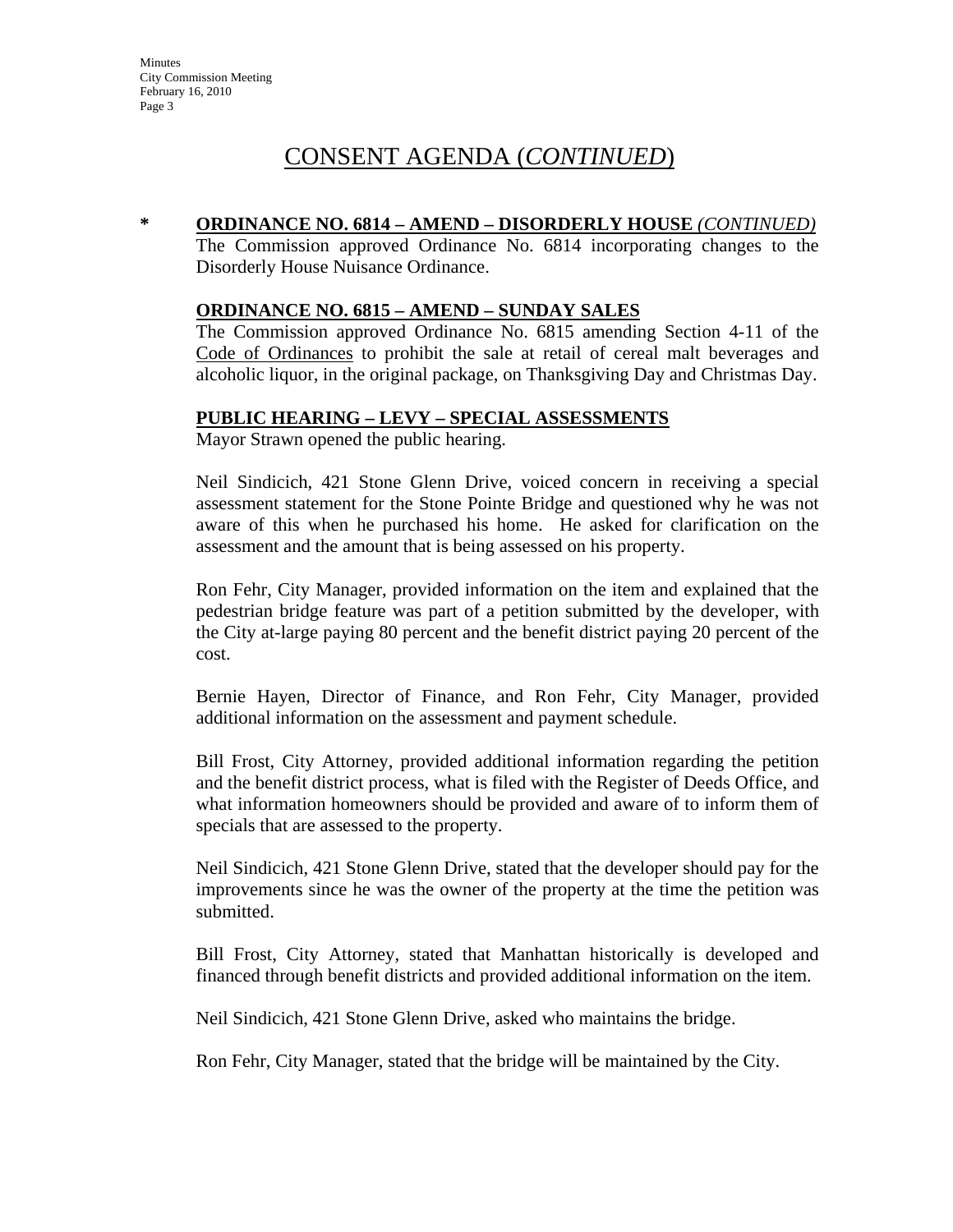#### **PUBLIC HEARING – LEVY – SPECIAL ASSESSMENTS** *(CONTINUED)*

Another gentleman living in the neighborhood stated that he likes the bridge but not the price. He also stated that the trail that leads to the bridge is muddy and the neighborhood should pay a discounted price since the project was not well done.

Curt Loupe, Director of Parks and Recreation, said the trail has lime-stone screenings and that with all the wet weather, the condition of the trail is typical. He stated that additional limestone screenings and improvements will be made.

Hearing no other comments, Mayor Strawn closed the public hearing.

#### **FIRST READING – LEVY – SPECIAL ASSESSMENTS**

The Commission approved first reading of an ordinance levying special assessments against the benefiting properties in the following fourteen (14) projects, which have been completed: *Lee Mill Heights Addition, Unit Four, Phase One* – Storm Drainage (SM0703), Sanitary Sewer (SS0705), Street (ST0710), and Water (WA0706); *Northwing Addition, Unit One* – Storm Drainage (SM0808), Sanitary Sewer (SS0811), Street (ST0818), and Water (WA0807); *Silo Townhomes* – Storm Drainage (SM0805), Sanitary Sewer (SS0803), Street (ST0808), and Water (WA0802); *Stone Pointe Pedestrian Bridge* – Pedestrian Bridge (SP0701); and *Gary Avenue and Treesmill Drive (Effingham) Drainage, Phase Two* – Storm Drainage (SM0807).

#### **SET PUBLIC HEARING DATE – SPECIAL ASSESSMENTS – LEE MILL HEIGHTS ADDITION, UNIT FOUR, PHASE ONE – SANITARY SEWER IMPROVEMENTS (SS0705)**

The Commission set March 2, 2010, as the date to hold an additional public hearing levying special assessments for the sanitary sewer improvements serving Lee Mill Heights Addition, Unit Four, Phase One.

### **PUBLIC HEARING – VACATE UTILITY EASEMENT – LOT 2, MANHATTAN MARKETPLACE SHOPS, UNIT 1**

Mayor Strawn opened the public hearing.

Hearing no other comments, Mayor Strawn closed the public hearing.

### **FIRST READING – VACATE UTILITY EASEMENT – LOT 2, MANHATTAN MARKETPLACE SHOPS, UNIT 1**

The Commission approved first reading of an ordinance vacating a portion of a utility easement on Lot 2, Manhattan Marketplace Shops, Unit One, City of Manhattan, Riley County, Kansas.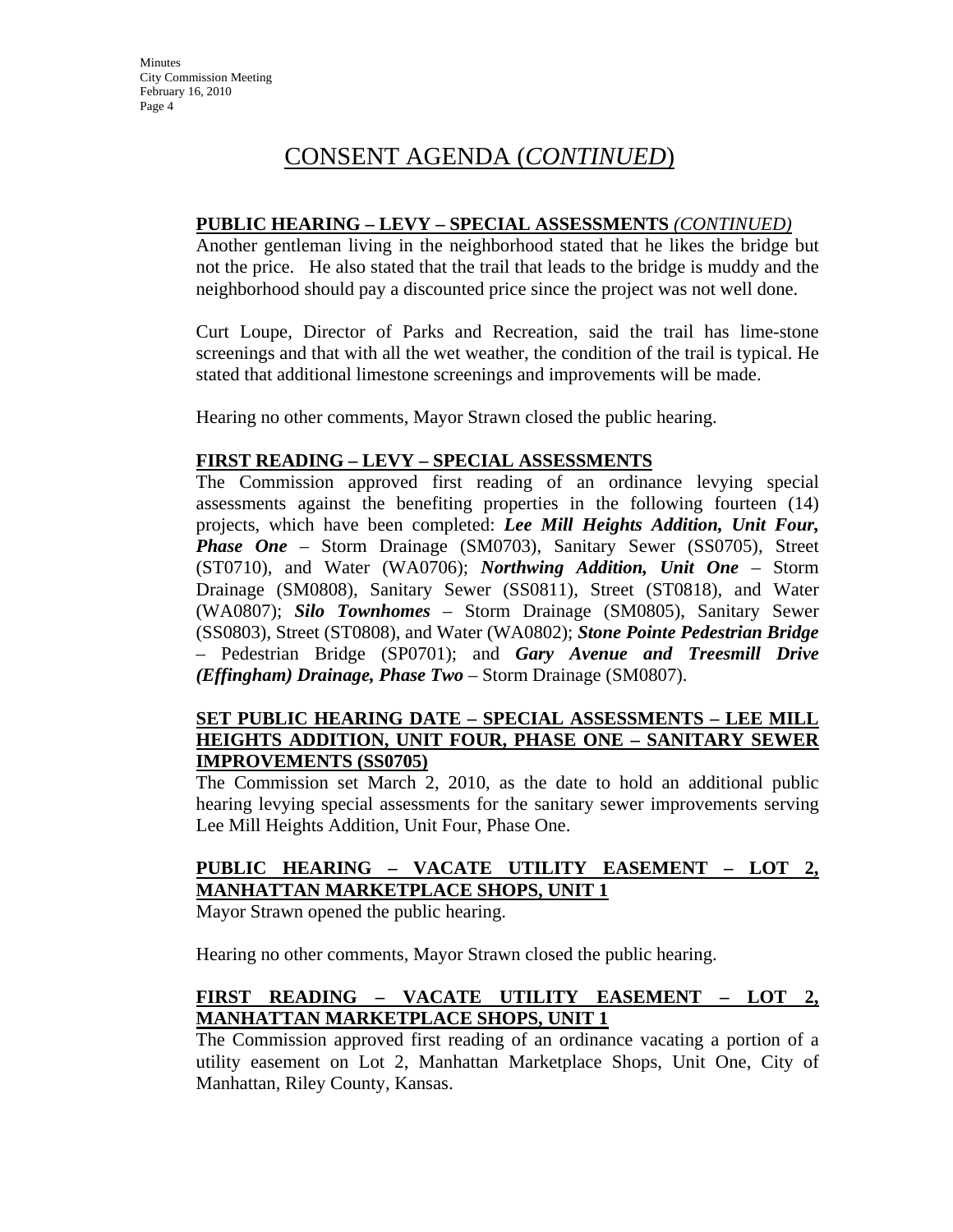#### **FIRST READING – ISSUE BONDS – KONZA AREA SEWER EXTENSION (SS1002)**

The Commission approved first reading of an ordinance authorizing the issuance of bonds to finance the Konza Area Sewer Extension (SS1002).

#### **\* RESOLUTION NO. 021610-A – ISSUE – TEMPORARY NOTE SERIES NO. 2010-01**

Ron Fehr, City Manager, provided an overview on the item and stated that the City received excellent bids.

The Commission approved accepting the best bid for selling the notes and approved Resolution No. 021610-A issuing temporary notes in the amount of \$7,335,000.00 to finance the following six (6) special assessment and capital projects to be debt financed: *City Park Pool Replacement (CP0901); Downtown Redevelopment (South End ) - Storm Water Project No. 15 (SM0806); McCall Road/U.S. Highway 24 Intersection Improvements (ST0907); Scenic Meadows, Unit 2, Street Improvements (ST0820); Downtown Redevelopment (North End) - Fourth Street and Bluemont Avenue Roundabout (ST0703); and Downtown Redevelopment (South End) - Colorado Street Change Order (ST1005).*

#### **NEGOTIATE CONTRACT – ARCHITECTURAL SERVICES – CICO (C[0902) AND NORTHVIEW POOLS (CP0903) RENOVATIONS**

The Commission accepted the recommendation of the Selection Committee and authorized City Administration to negotiate a contract with Water's Edge Aquatic Design, of Lenexa, Kansas, for the design of Northview (CP0903) and CiCo (CP0902) swimming pools.

#### **AGREEMENT – ENGINEERING SERVICES – WESTERN INTERCEPTOR RELIEF SEWER (SS0913)**

The Commission authorized the Mayor and City Clerk to execute an agreement in the amount of \$353,611.30 with Olsson Associates, of Manhattan, Kansas, for engineering services related to the Western Interceptor Relief Sewer (SS0913).

#### **AWARD CONTRACT – SOUTH DOWNTOWN REDEVELOPMENT WATERLINE C PROJECT (WA0803)**

The Commission accepted the Engineer's Estimate in the amount of \$150,815.00 and awarded a construction contract in the amount of \$80,196.90 to the low bidder, J and K Contracting, of Junction City, Kansas, for the South Downtown Redevelopment Waterline C Project (WA0803).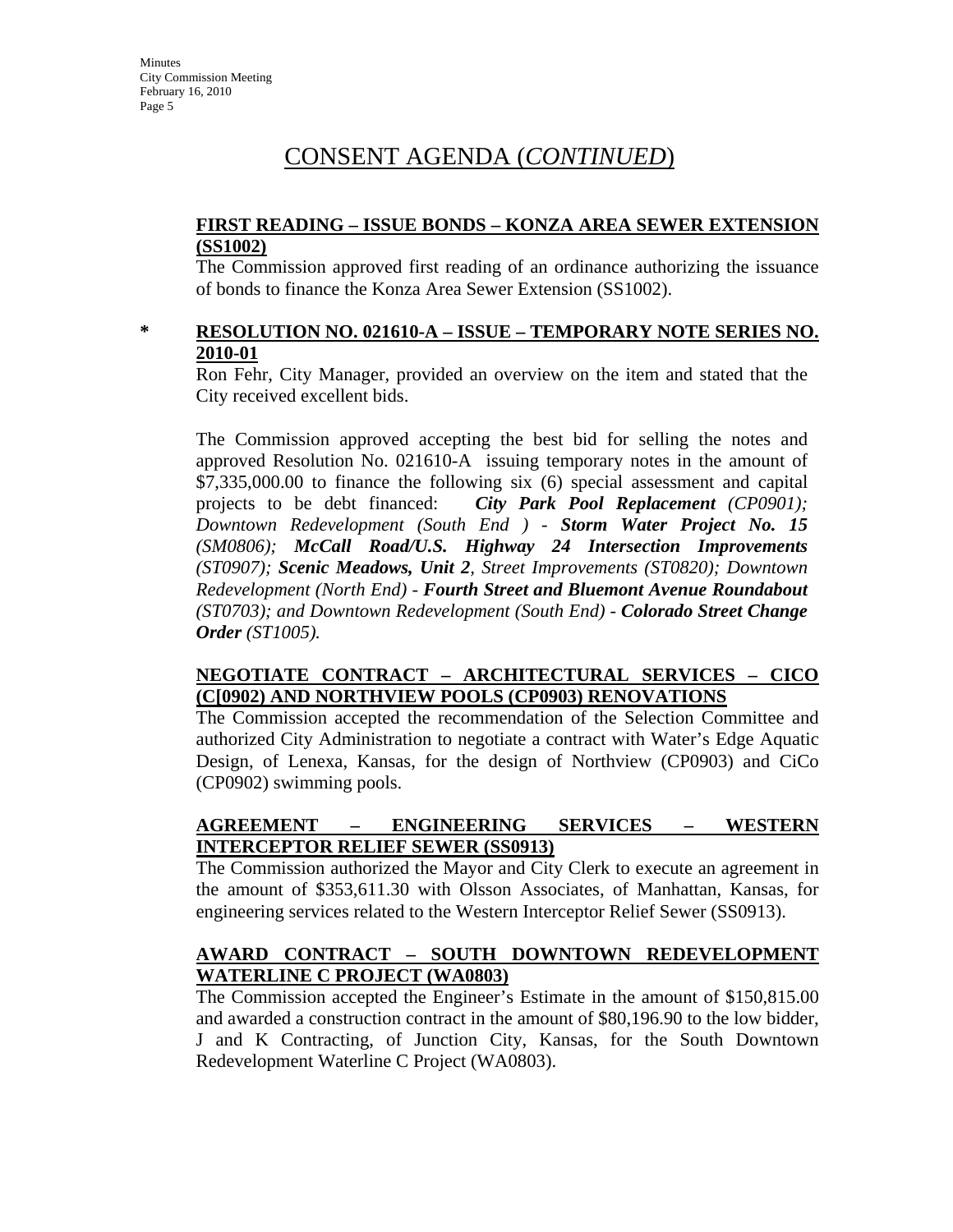#### **PURCHASE – LIGHT EMITTING DIODE SIGNAL LAMPS (SP0910)**

The Commission authorized the purchase of Light Emitting Diode (LED) Signal Lamps in the amount of \$79,850.65, from Republic ITS, Inc., of Grand Prairie, Texas.

#### **PURCHASE – SOLAR POWERED SCHOOL FLASHERS (SP0911)**

The Commission authorized the purchase of solar powered school flashers in the amount of \$58,784.00, from the low bidder, Gades Sales Co., Inc., of Wichita, Kansas.

#### **PURCHASE – HALF-TON PICKUP TRUCK – STREET DEPARTMENT (UNIT #21)**

The Commission authorized the purchase of a 2010  $\frac{1}{2}$ -ton pickup truck in the amount of \$15,173.00 for the Street Department, utilizing State vehicle bids, all in accordance with the 2010 Capital Improvements Program (ST002E).

#### **PURCHASE – MID-SIZED 4-DOOR SEDAN – RENTAL INSPECTION PROGRAM (UNIT #190)**

The Commission authorized the purchase of a 2010 mid-sized 4-door sedan in the amount of \$14,408.00 for the Rental Inspection Program utilizing State vehicle bids, all in accordance with the 2010 Capital Improvements Program (FR026P).

### **PURCHASE – HALF-TON PICKUP TRUCK – UTILITIES DIVISION (UNIT #49)**

The Commission authorized the purchase of a 2010 ½-ton pickup truck in the amount of \$15,173.00 utilizing State vehicle bids for the Utilities Division (SW017E).

### **PURCHASE – THREE QUARTER-TON PICKUP TRUCK – UTILITIES DIVISION (UNIT #44)**

The Commission authorized the purchase of a 2010 ¾-ton pickup with 4-wheel drive in the amount of \$23,552.00 from Dick Edwards, of Manhattan, Kansas, for the Utilities Division (WA001E).

#### **PURCHASE – HALF-TON, EXTENDED CAB PICKUP TRUCK – UTILITIES DIVISION (UNITS #39, 51)**

The Commission authorized the purchase of a two 2010 ½-ton pickup trucks with extended cabs in the amount of \$17,533.00 each, from Dick Edwards, of Manhattan, Kansas, for the Utilities Division (WA003E, WW002E).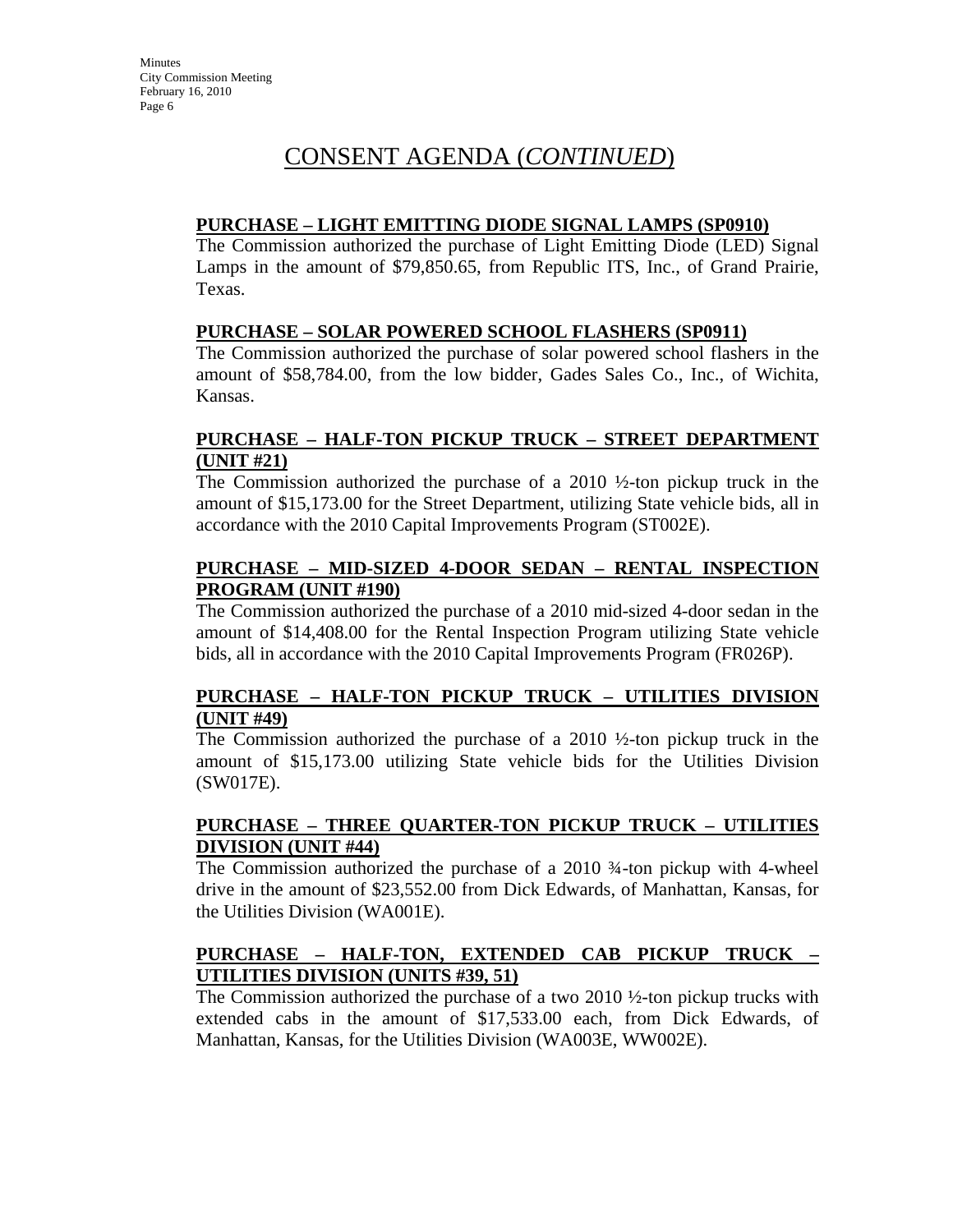#### **RESOLUTION NO. 021610-B – KDOT AGREEMENT – EUREKA DRIVE**

The Commission approved Resolution No. 021610-B authorizing the Mayor and City Clerk to execute an agreement (144-05) with Kansas Department of Transportation and Riley County for a federal aid project providing for the reconstruction of Eureka Drive from Wildcat Creek Road to 1.7 miles east.

#### **BOARD APPOINTMENTS**

The Commission approved appointments by Mayor Strawn to various boards and committees of the City.

#### *Housing Authority Board of Commissioners*

Appointment of Lorenza Lockett, 1920 Bluestem Terrace, to a four-year term. Mr. Lockette's term begins March 4, 2010, and will expire March 3, 2014.

#### *Human Rights and Services Board*

Appointment of Lois O'Malley, 1412 Leavenworth Street, to a three-year term. Ms. O'Malley's term begins March 10, 2010, and will expire March 9, 2013.

Appointment of Jennifer Hager, 2045 Plymouth Road, to a three-year term. Ms. Hager's term begins March 10, 2010, and will expire March 9, 2013.

After discussion, Commissioner Snead moved to approve the consent agenda, as presented. Commissioner Sherow seconded the motion. On a roll call vote, motion carried 5-0, with the exception of Items R and S, Purchase of Vehicles, which carried 3-2, with Mayor Strawn and Commissioner Pepperd voting against those items.

# GENERAL AGENDA

#### **FIRST READING – REZONE - FLINTHILLS HOSPITALITY PUD**

Eric Cattell, Assistant Director for Planning, presented the item. He then responded to questions from the Commission regarding the protest petition and process.

Colin Noble, applicant, owner of Holiday Inn and Houlihan's restaurant, provided additional information about the proposed project and public meetings that have occurred. He informed the Commission that he has spent considerable time and money for engineers to address the traffic concerns expressed by several members of the Planning Board and the neighborhood. He then provided additional information on the proposal and investments planned for this project.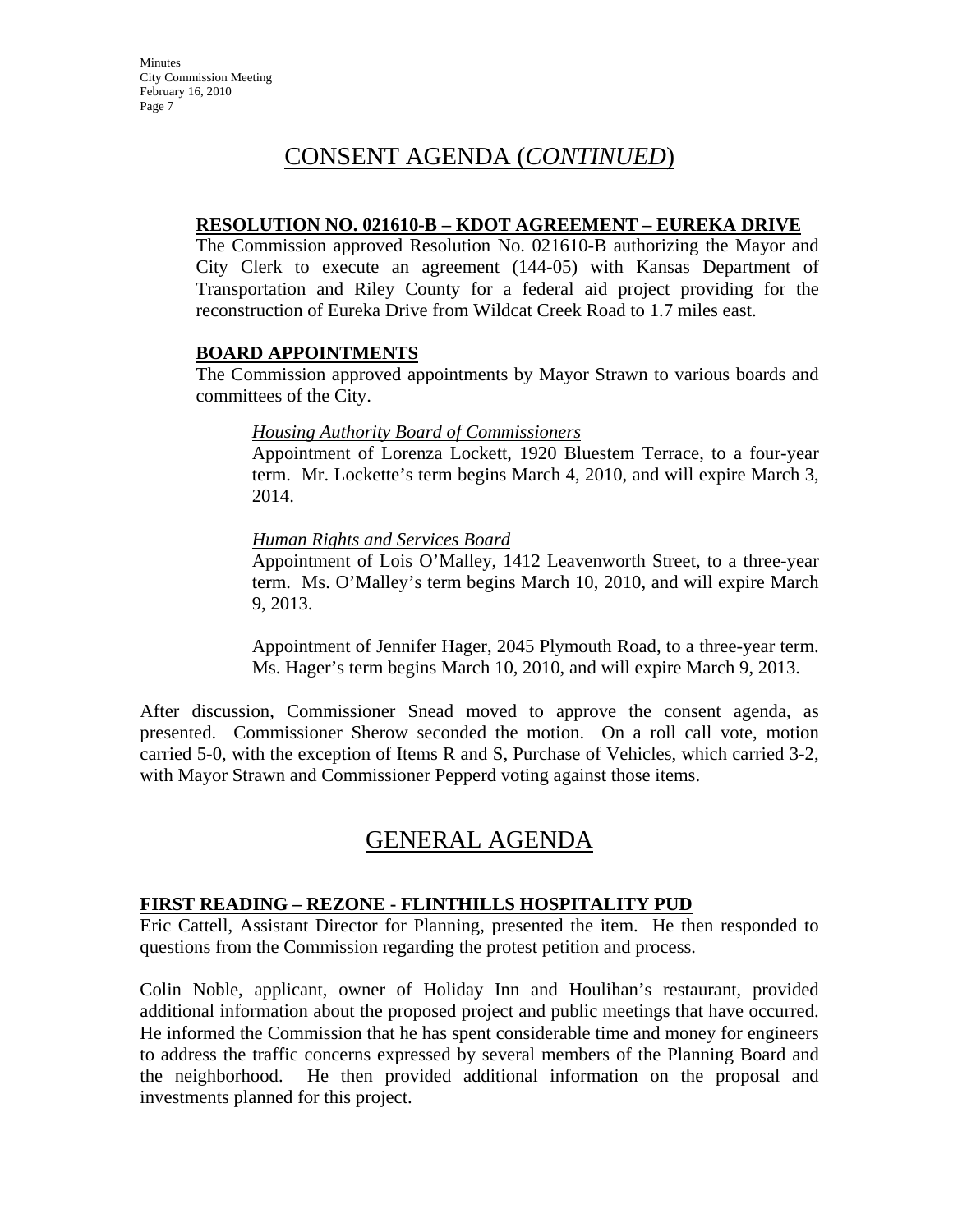#### **FIRST READING – REZONE - FLINTHILLS HOSPITALITY PUD** *(CONTINUED)*

Gary Schooley, Schwab-Eaton Engineering, representing the applicant, presented an overview of neighborhood land uses, site enhancement and beautification plans, existing landscape photos, proposed landscape plans and enhancements, project plans, drainage and stormwater management considerations, and additional steps that would be taken to improve the project and provide an off-site sidewalk connection. He then responded to questions from the Commission regarding a geotechnical analysis and erosion issues.

Jack Messer, Bucher, Willis and Ratliff (BRW), Kansas City, presented the engineering analysis of traffic volumes and level of service. He then provided data on speed statistics, site distance analysis, crash incidents between 2005 and 2009, photography of Allison Avenue, and informed the Commission that there is sufficient capacity to accommodate increased traffic. He then responded to questions from the Commission regarding traffic counts, volume of traffic, and site distance at varying speeds of traffic.

Gary Schooley, Schwab-Eaton Engineering, responded to questions from the Commission regarding drainage for the proposed project and provided additional information on the proposal.

Colin Noble, applicant, responded to questions from the Commission regarding the dates, time, and location of the public meetings held with the neighborhood.

Dee Baird, 2719 Allison Avenue, spoke against the proposal and voiced concerns regarding increased traffic, safety concerns, noise, service truck activity, neighborhood preservation, and said that the rezoning request is not consistent with the Comprehensive Plan. She stated the real concern is the rezoning directly related to the hotels and putting commercial property in a residential area that will be detrimental to the health, safety, and property values in the neighborhood. She then responded to questions from the Commission.

Eric Cattell, Assistant Director for Planning, provided clarification on the protest petition received and signatures required for the petition to be valid.

Dee Baird, 2719 Allison Avenue, informed the Commission on the process she used to collect the petition signatures and reiterated that she did not want the proposed hotels and rezoning to occur. She requested that the area be left as it is and used for single or twofamily homes, a park, or possibly a dog park.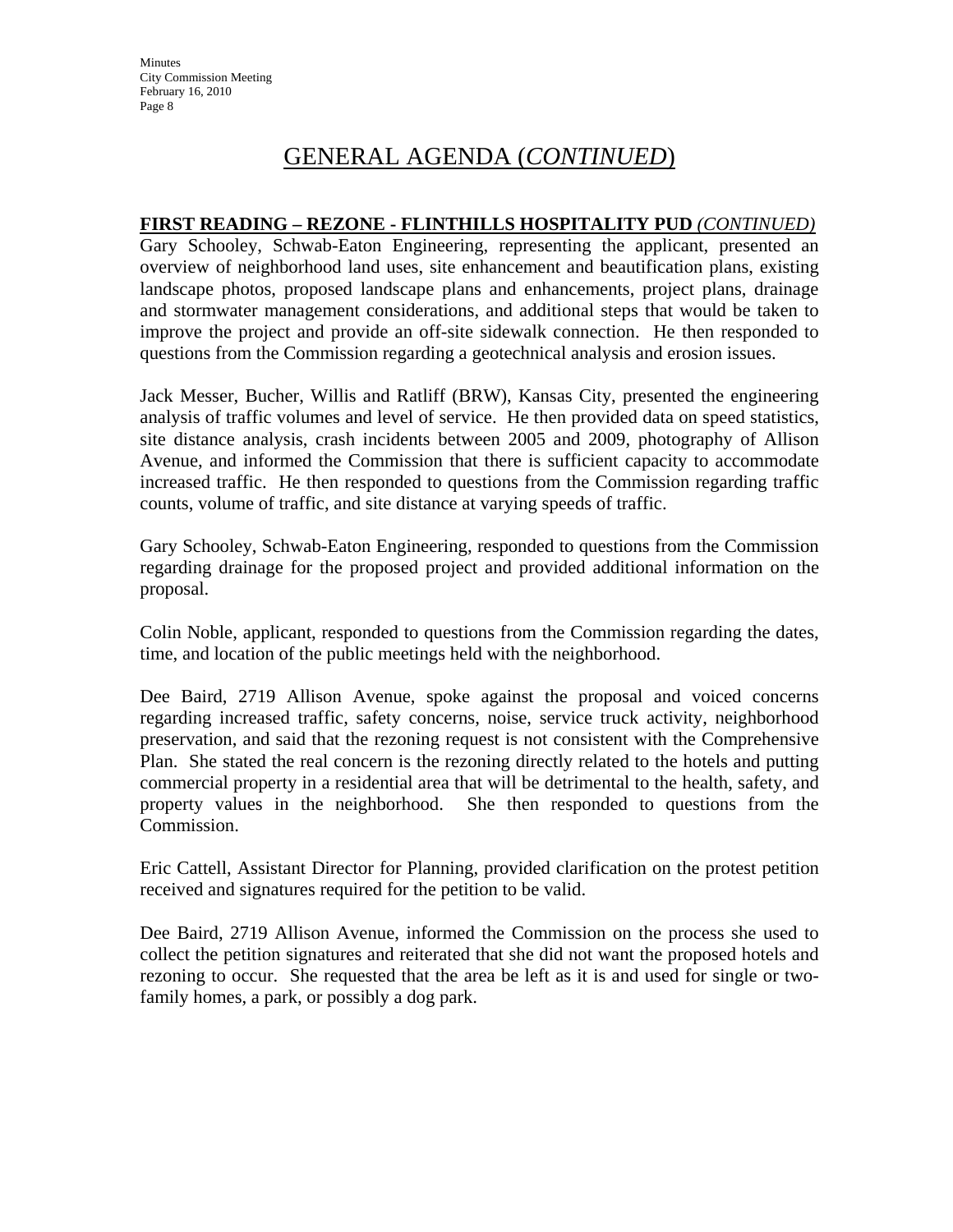#### **FIRST READING – REZONE - FLINTHILLS HOSPITALITY PUD** *(CONTINUED)*

Roy Head, 228 Ridgewood Drive, expressed concerns with existing traffic conditions and safety along Allison Avenue and Ridgewood Drive. He provided photos from the recent snow and ice conditions on Allison Avenue and stated that the conditions are dangerous with the present traffic, the visibility is poor, and the maintenance issues that exist on Allison Avenue.

Bob Claar, 2703 Allison Avenue, informed the Commission that Allison Avenue is a treacherous street and did not like the idea of additional traffic and big trucks, especially, with snow and icy conditions. He suggested that the developer be responsible for widening Allison Avenue to three lanes of traffic in order for it to be safer for current and future traffic or use the land for a park.

Mark Clarke, 921 Allison Avenue, voiced concern for inadequate parking being proposed for this development compared to other parking stall percentages for other hotels in Manhattan.

Cole Brokenicky, 2727 Allison Avenue, property owner, informed the Commission that he originally signed the petition due to initial traffic concerns; however, he stated that with the traffic studies conducted since that time, that he would not sign the petition again.

Galan Baird, 2719 Allison Avenue, asked the Commission to visualize a delivery with a large truck traveling up the hill on Allison Avenue and the potential for killing people. He also voiced concern that the hotels would attract criminal activity, drugs, prostitution, and noise. He stated that the proposed hotels do not fit in this area and need to be built somewhere else.

Lyle Butler, President, Manhattan Area Chamber of Commerce, informed the Commission that the Chamber did not have a position on the Planned Unit Development, but stated that Mr. Noble is willing to work with the Commission and neighborhood to find solutions to questions that have been raised and is interested in the safety of the neighborhood, his guests, and his workers that he employs.

Russ Briggs, 240 Drake Drive, Briggs Auto Group, stated that he was wearing two hats, one as a homeowner and another as a business owner near the proposed rezoning. He stated that the property has been non-producing for 40 years and that it needs to be looked at for development. He also stated that improvements need to happen with Allison Avenue.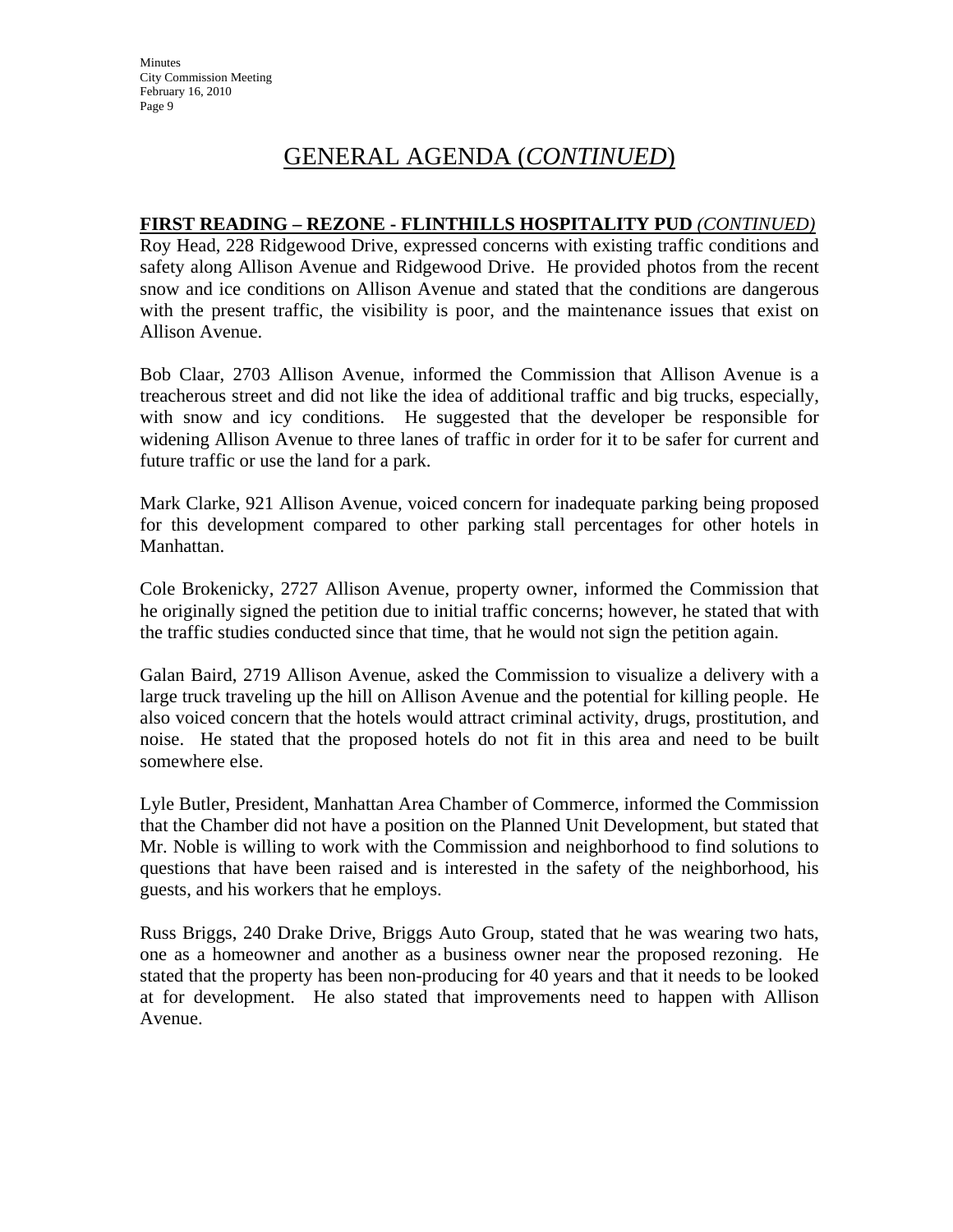#### **FIRST READING – REZONE - FLINTHILLS HOSPITALITY PUD** *(CONTINUED)*

Richard Hill, 3513 Stagecoach Circle, stated that he owns multiple properties on Allison Avenue, Dondee Drive, Stagg Hill Road, and Davis Drive. He spoke in support of the proposal and said that he travels this road on a daily basis and hasn't had any problems with the street or sight issues. He listed other neighborhoods which are adjacent to commercial activities and stated that the proposal will fit in nicely with the neighborhood and is not intrusive.

Dee Baird, 2719 Allison Avenue, provided additional information to the Commission on future plans with the K-18 project and the potential for increased traffic on Allison Avenue.

Jack Messer, Bucher, Willis and Ratliff, and Collin Noble, applicant, provided additional information on the traffic analysis and proposed project.

Dale Houdeshell, Director of Public Works, answered questions from the Commission regarding sewer and water capacity.

Jack Messer, Bucher, Willis and Ratliff, answered questions from the Commission regarding traffic and truck access.

Rob Ott, City Engineer, answered questions from the Commission regarding traffic counts done by the City and by Blackbox Technologies. He stated that the report reflects that no proposed improvements are warranted for Allison Avenue. He then provided additional information on the study.

Dee Baird, 2719 Allison Avenue, answered questions from the Commission as to why she did not attend any of the neighborhood meetings. She stated there was no need to go because she didn't want to see the hotel built in the neighborhood.

Collin Noble, applicant, answered questions from the Commission as to how many people that signed the protest petition met with him and stated that he didn't know.

Eric Cattell, Assistant Director for Planning, provided information regarding zoning issues in the 2001 rezoning request. He stated that the request was to rezone the land R-3. The Planning Board requested that the site be developed as a Planned Unit Development.

Jack Messer, Bucher, Willis and Ratliff, answered questions regarding plans to change the slope of Allison Avenue and the blind spot at Ridgewood Drive. He indicated that there are no changes being planned at this time.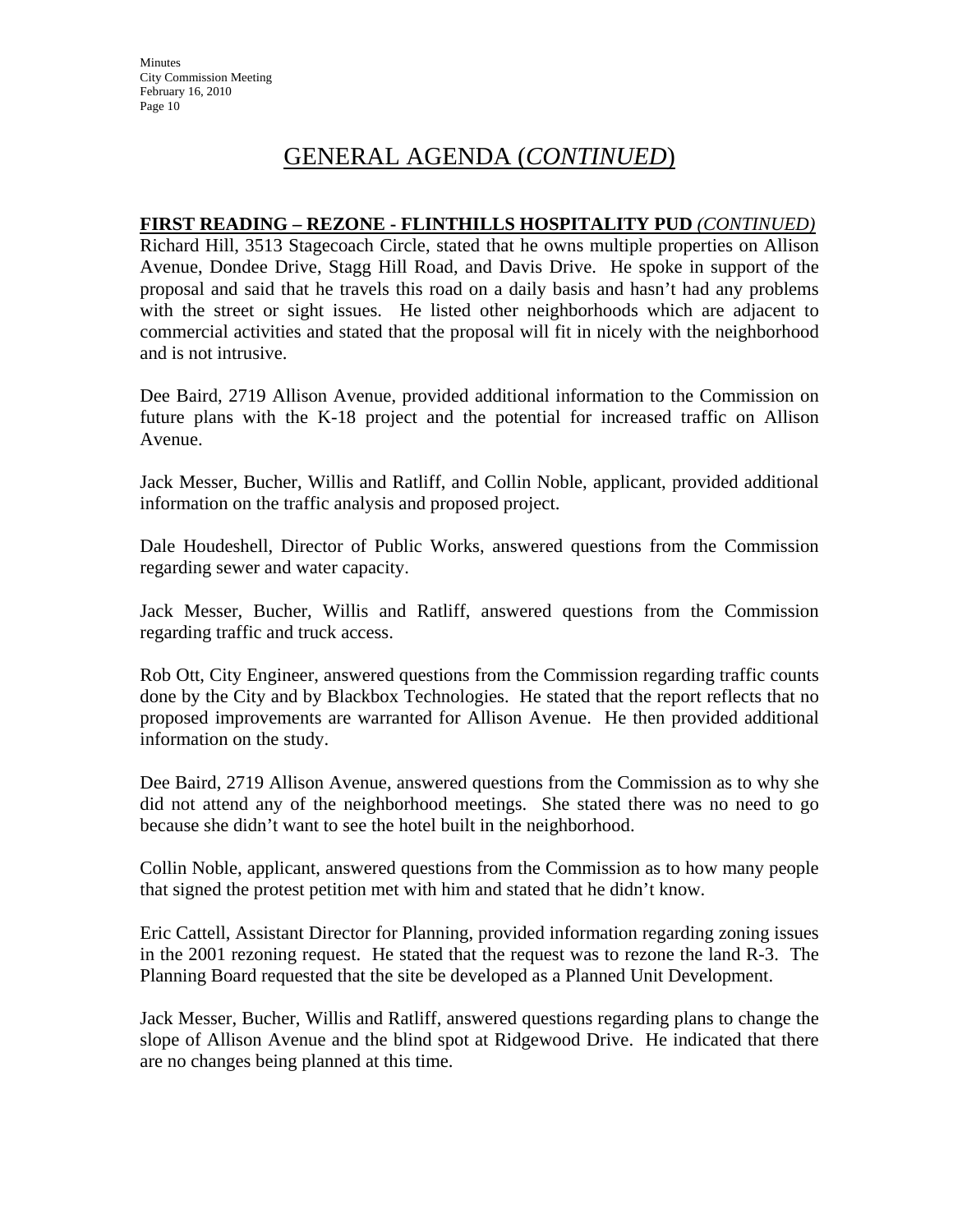#### **FIRST READING – REZONE - FLINTHILLS HOSPITALITY PUD** *(CONTINUED)*

Eric Cattell, Assistant Director for Planning, responded to questions from the Commission regarding information provided in the Staff Report and on the Comprehensive Plan.

Collin Noble, applicant, stated that consideration would be given to address the entrance to Ridgewood Drive and would consider helping do something on the east side of the street.

After discussion, Commissioner Snead moved to override the Manhattan Urban Area Planning Board and approve first reading of an ordinance rezoning the Flint Hills Hospitality Commercial PUD, generally located 400 feet west of the intersection of Seth Child Road and Allison Avenue, from R, Single-Family Residential District, and R-1, Single-Family Residential District, to PUD, Commercial Planned Unit Development District, based on the findings in the Staff Report and the BWR traffic analysis, with the 14 conditions of approval recommended by City Administration *(See Attachment No. 2)*. Commissioner Pepperd seconded the motion.

After additional discussion by the Commission, on a roll call vote, motion carried 4-1, with Commissioner Sherow voting against the motion.

The Commission took a brief recess.

### **FIRST READING – REZONE - WESTPORT COMMONS, UNIT TWO**

Mayor Strawn stated that he and his wife, Julia, live in Williamsburg Court next to Westport Commons, Unit Two, and would be recusing himself during the item. He requested that Mayor Pro Tem Snead conduct this portion of the meeting.

Eric Cattell, Assistant Director for Planning, presented the item.

Mark Bachamp, Schultz Construction, informed the Commission that they have removed barbershop and beauty shop as a permitted use from Lot 4 because the neighborhood was not supportive of the proposed use. He summarized the public meetings with Williamsburg Association members and residents and other details associated with the project.

Tim Schultz, Schultz Construction, clarified some details of the project regarding the concrete ditch liner, drainage structure, and the clearing of the site.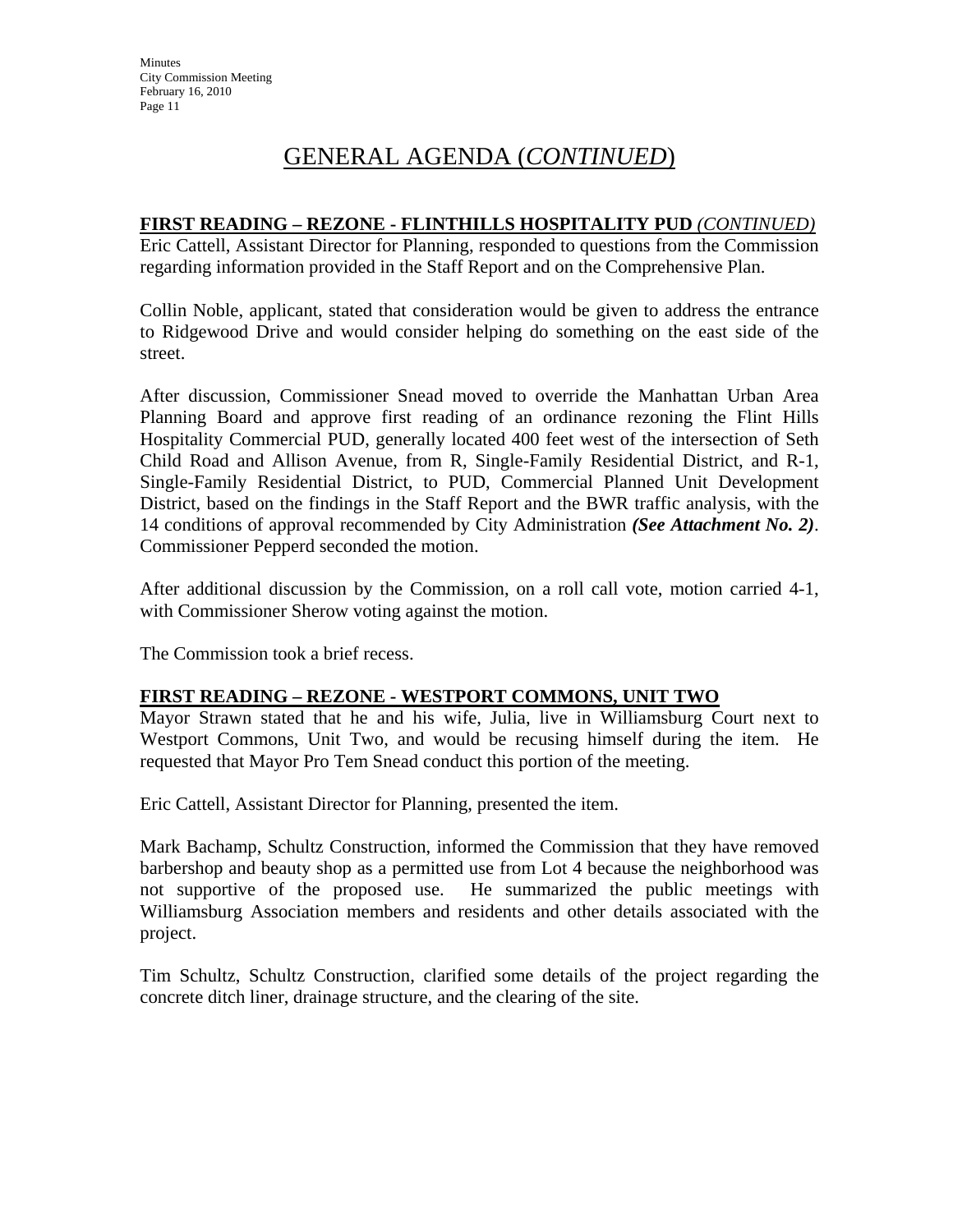#### **FIRST READING – REZONE - WESTPORT COMMONS, UNIT TWO** *(CONTINUED)*

Julie Darrah, 1435 Browning Avenue, stated that she was concerned with the water drainage situation during heavy rainfall and with possible sewer backups to her property and to her neighbors. She also voiced concerned with the number of accidents at the intersection of Dickens Avenue and Browning Avenue and for the safety of the children in the area.

JJ Tucker, 1444 Beechwood Terrace, appreciated the developers withdrawing the use of barbershop and beauty shop on Lot 4. She also highlighted that the traffic study failed to adequately address placing a large development near a school and residential neighborhood.

Marty Denell, 1601 Beechwood Terrace, commended the developer for their spirit of cooperation in removing the C-2 use from the C-1 Business Professional PUD. She stated that their biggest concern is stabilization of Marlatt School and safety of the children who attend. She stated that she supported now the PUD.

Rob Denell, 1601 Beechwood Terrace, stated the he had concerns with the school zone on Dickens Avenue and that there is no indication of a school zone if you are heading east on Dickens Avenue. He asked that the City look into his concern.

Monty Prescott, BG Consultants, answered questions regarding the water drainage and the drainage system. He stated that he checked into the stormwater management for the development and that the post development flows are projected less than the predevelopment flows.

Rob Ott, City Engineer, responded to questions from the Commission regarding downstream issues and watershed, additional traffic through Beechwood Terrace, sidewalks along Dickens Place, school zones around Marlatt School, the speeds on Browning Avenue, and if a traffic light is warranted at the intersection of Browning Avenue and Claflin Avenue.

Mark Bachamp, Schultz Construction, stated that though the water flow in the area of Julie Darrah's house is totally a separate issue, there might be something that could be done with this project and with the City to possibly address the water flow concern.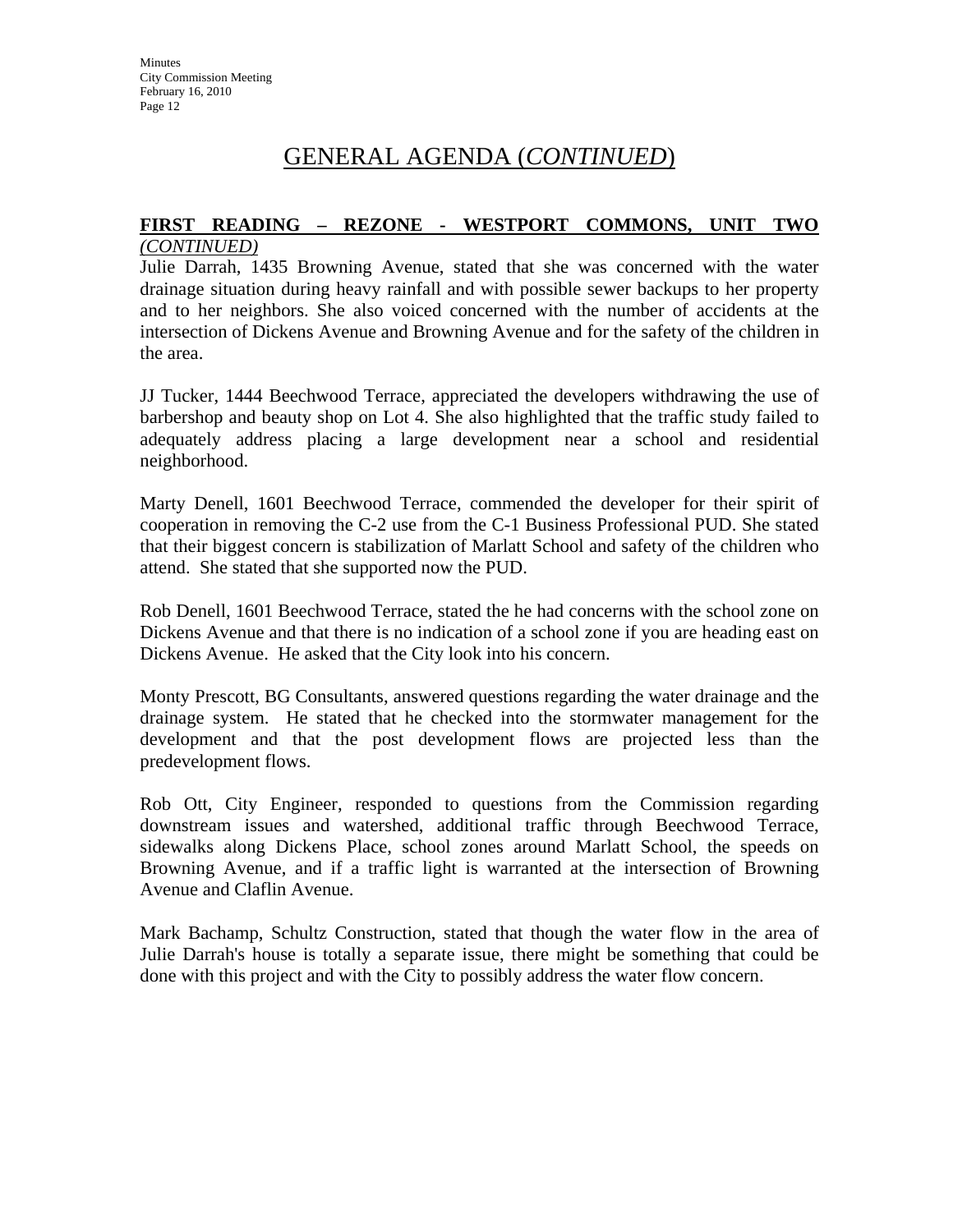# **FIRST READING – REZONE - WESTPORT COMMONS, UNIT TWO**

#### *(CONTINUED)*

After discussion, Commissioner Sherow moved to approve the requested Variation of the Subdivision Layout Standards for driveway and street spacing, based on the findings in the Staff Report; and, override the Manhattan Urban Area Planning Board's recommendation and remove Barber Shops and Beauty Shops as permitted uses from Condition No. 1, as requested by the applicant, and approve first reading of an ordinance rezoning the proposed Westport Commons, Unit Two, generally located southeast of the intersection of Dickens and Browning Avenues, from PUD, Residential Planned Unit Development, to PUD, Commercial Planned Unit Development District, based on the findings in the Staff Report with the twelve conditions recommended by the Planning Board, as modified (See Attachment No. 3). Commissioner Morris-Hardeman seconded the motion.

Commissioner Sherow stated that he would like for the Manhattan Urban Area Planning Board to look at landscaping that does not require irrigation systems and consider using other types of landscaping that is not an additional cost to the City and to the development.

On a roll call vote, motion carried 4-0.

Mayor Strawn returned to the dais.

#### **FIRST READING – REZONE - NEW BOSTON COMMONS PUD**

Eric Cattell, Assistant Director for Planning, presented the item. He then answered questions from Commission.

Sam Malinowski, Cook, Flatt & Stroble Engineers, representing the applicant and developer, addressed concerns voiced regarding storm drainage and placement of the sidewalk. He stated that they would like to come up with something on the sidewalk for connectivity and showed the Commission the proposed sidewalk that would provide access for people living in the apartments to Dillon's and would participate in a special assessment district.

Bob Buel, 2916 Tatarrax Drive, owner of Brookside apartments, stated that he didn't understand why Lot 4 was being included in the PUD with no plans and wanted to see it stay residential. He noted that the restaurant is also a bar and in residential area is a bad idea. He showed pictures of Garden Way flooded from May 6, 2007, and stated that he does not want anything to make the flooding worse. He also showed pictures of flooding and the drainage tubes that drain the area near the Sonic Drive-in restaurant and Walgreens store, as well as cars parked along Garden Way for an extended period. He asked the Commission to not approve the PUD in its current configuration, stating that he likes the plan but is concerned with other than the drainage problems and traffic. He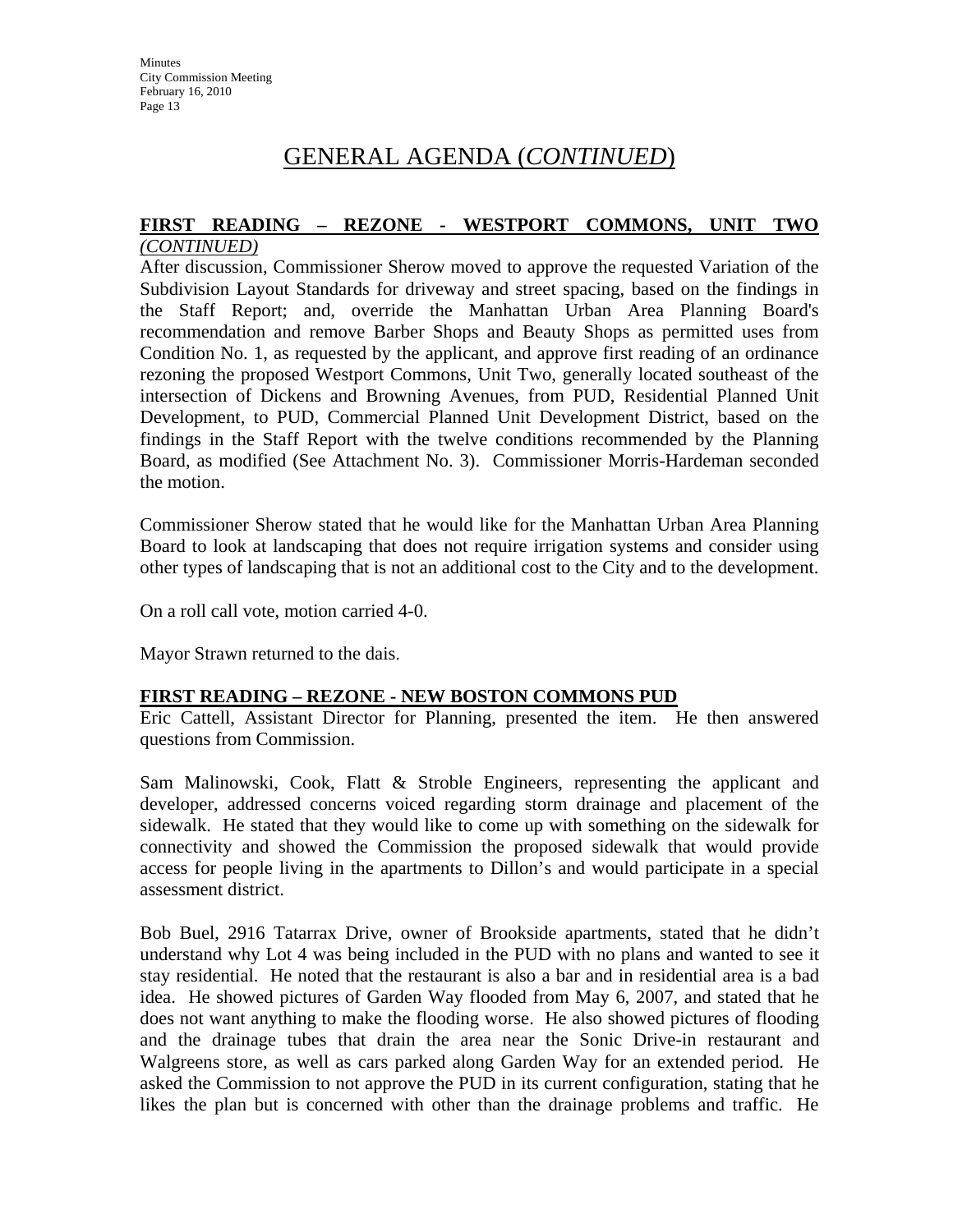#### **FIRST READING – REZONE - NEW BOSTON COMMONS PUD** *(CONTINUED)*

reiterated that the drainage issues should not be made any worse and there is no need for a restaurant or bar in the PUD. Additionally, he wanted to see sidewalks on either the east side or west side of the road. He suggested that if a sidewalk was constructed on his property, he would want to do it himself.

Sam Malinowski, Cook, Flatt & Stroble Engineers, stated storm drainage would be improved by installing a berm back behind the PUD, which would prevent surface water pooling on Garden Way and bypass stormwater down to Wildcat Creek. He stated that the current configuration of the PUD was designed for maximum access, but if the decision was made to reduce some access, he would be okay with that.

Ron Fehr, City Manager, indicated the Commission could establish a benefit district through the public hearing process and provided additional information on the item.

Robert Ott, City Engineer, informed the Commission that had looked at Garden Way and the feasibility of constructing a sidewalk on the west side. He indicated that there are some mature trees on west side to consider, but could look at creating an easement to save those trees. He stated the City would need cooperation in the petition process and in acquiring adequate right-of-way, or the sidewalk could be constructed to go around the trees.

Bob Buel, 2916 Tatarrax Drive, stated if the City wants the sidewalk as drawn, he would run a sidewalk from his driveway up to it, so it would be a sidewalk to nowhere, except from his driveway, to which he would connect, and his tenants could use the sidewalk to get to Anderson Avenue. He then answered questions from the Commission regarding runoff.

Ryan Almes, Fire Marshal, stated that it would be smart to build a sidewalk for connectivity, but would need to have the ability to turn around at the end of the development.

Rich Seidler, McCullough Development, said they intended to install a curb cut for the future development of Lot 4 and intended to put something in to facilitate an exit for future development. In his estimation, clearly most traffic would be coming in from the north, but Lot 4 is to be developed later. He said those curb cuts were not critical to them, but he was under the impression they were important to the Fire Department.

Sam Malinowski, Cook, Flatt & Stroble Engineers, concurred and said the future installation of a sidewalk could follow the same scheme as the one currently in place near Sonic and Walgreens.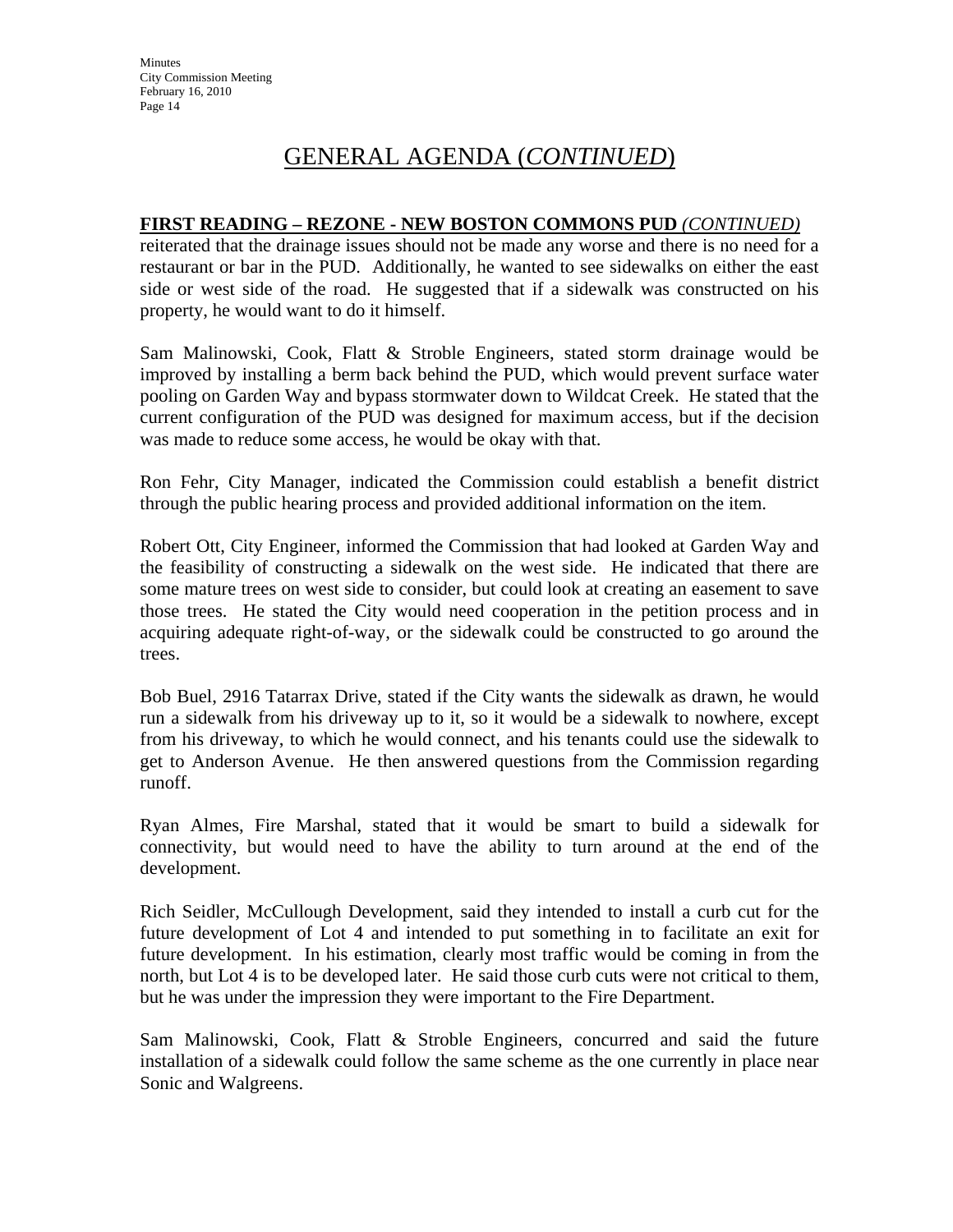#### **FIRST READING – REZONE - NEW BOSTON COMMONS PUD** *(CONTINUED)*

Ron Fehr, City Manager, and Rob Ott, City Engineer, answered questions from the Commission regarding Condition 9.

Eric Cattell, Assistant Director for Planning, indicated from a planning perspective it doesn't matter if the sidewalks were on the east or west side, but the west side would probably be better. He also informed the Commission that if the curb cuts were eliminated, the Commission would need to approve a motion overriding the Planning Board.

After additional discussion, Commissioner Sherow moved to approve first reading of an ordinance rezoning the proposed New Boston Commons PUD, generally located south of the intersection of Anderson Avenue and Garden Way, from R, Single-Family Residential District, to PUD, Commercial Planned Unit Development District, based on the findings in the Staff Report; and override the Manhattan Urban Area Planning Board's recommendation with the conditions recommended by the Planning Board, by amending Condition Number 9 to add that a sidewalk design be developed in agreement with the City Engineer's recommendation for a sidewalk to be built on either the west or east side of Garden Way; and, adding Condition No. 13, eliminating the southernmost curb cut onto Garden Way and providing an alternative fire truck turnaround as per the Fire Department's requirements *(See Attachment No. 4).* Commissioner Snead seconded the motion.

On a roll call vote, the motion carried 5-0.

### **THIRD STREET PROJECT, CONFERENCE CENTER, AND PARKING GARAGE**

Jason Hilgers, Assistant City Manager/Redevelopment Coordinator, presented the item. He then responded to questions from the Commission regarding the possibility of providing a fifth floor and potential revenue projections for the parking garage, if the Commission decided to charge for parking space in the garage.

Rick Huffman, HCW, Inc., informed the Commission that they have already done geotechnical analysis on the site and that the costs of building a fifth floor for the parking garage would probably be between \$2.5 and \$3 million, due to the stabilization issues associated with the site. He then responded to questions and assured the Commission that HCW would be thoroughly inspecting the design and would be hiring third-party inspectors to confirm the integrity of the structure. He stated that they plan to install the infrastructure for an automated pay system.

Ron Fehr, City Manager, provided additional information on the item.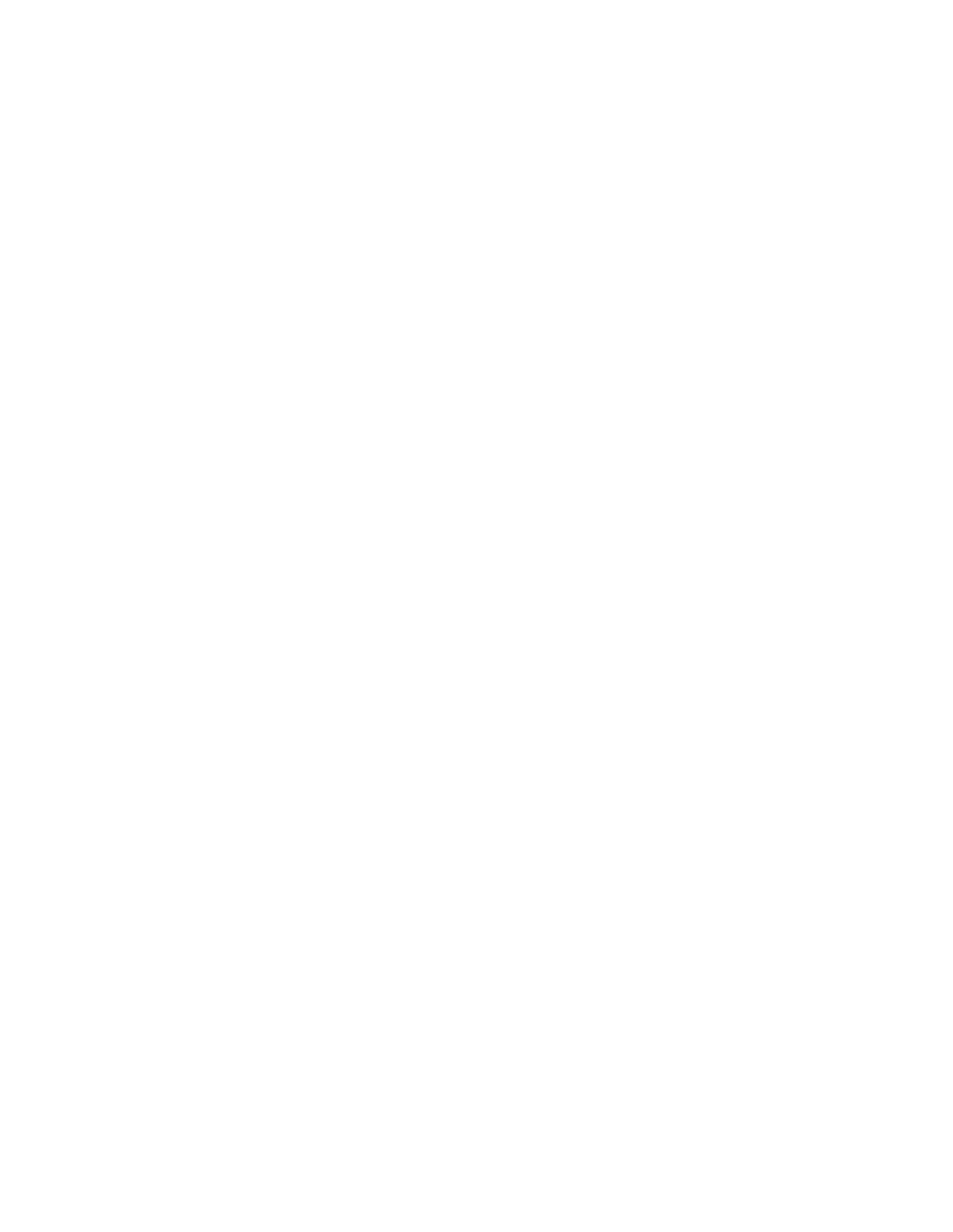

# INTER-OFFICE MEMORANDUM

| DATE:                | <b>January 13, 2010</b>                                                           |
|----------------------|-----------------------------------------------------------------------------------|
| TO:                  | <b>Manhattan Urban Area Planning Board</b>                                        |
| <b>MEETING DATE:</b> | <b>January 21, 2010</b>                                                           |
| <b>FROM:</b>         | <b>Steve Zilkie, AICP, Senior Planner</b>                                         |
| RE:                  | <b>Amend the Manhattan Zoning Regarding Political or</b><br><b>Campaign Signs</b> |

### **BACKGROUND**

Political and campaign signs are a type of sign set out in the Manhattan Zoning Regulations in Article VI, Signs, Section 6-104, Exemptions, (A) (7). The signs are exempt from the requirements of Article VI, except for time and location limitations and the requirements of Section 6-106, Maintenance, Removal and Disposition *(attachment)*. Political or campaign signs are not defined in the Zoning Regulations, but can generally be described as signage supporting candidates or issues in connection with national, state or local elections.

Section 6-104 (A) (7) currently reads: "Political or campaign signs, provided they are not located within or over a public right-of-way. Any such signs on behalf of candidates for public office or measures on election ballots shall not be erected earlier than sixty (60) days prior to said election and shall be removed within fifteen (15) days following said election."

The proposed text amendment of the Zoning Regulations deletes Section 6-104 (A) (7) and replaces it with proposed Section 6-104 (B) (5), to read:

Section 6-104 (B) (5) Political or campaign signs. Such signs shall also be exempt from the District Regulations in PART 2.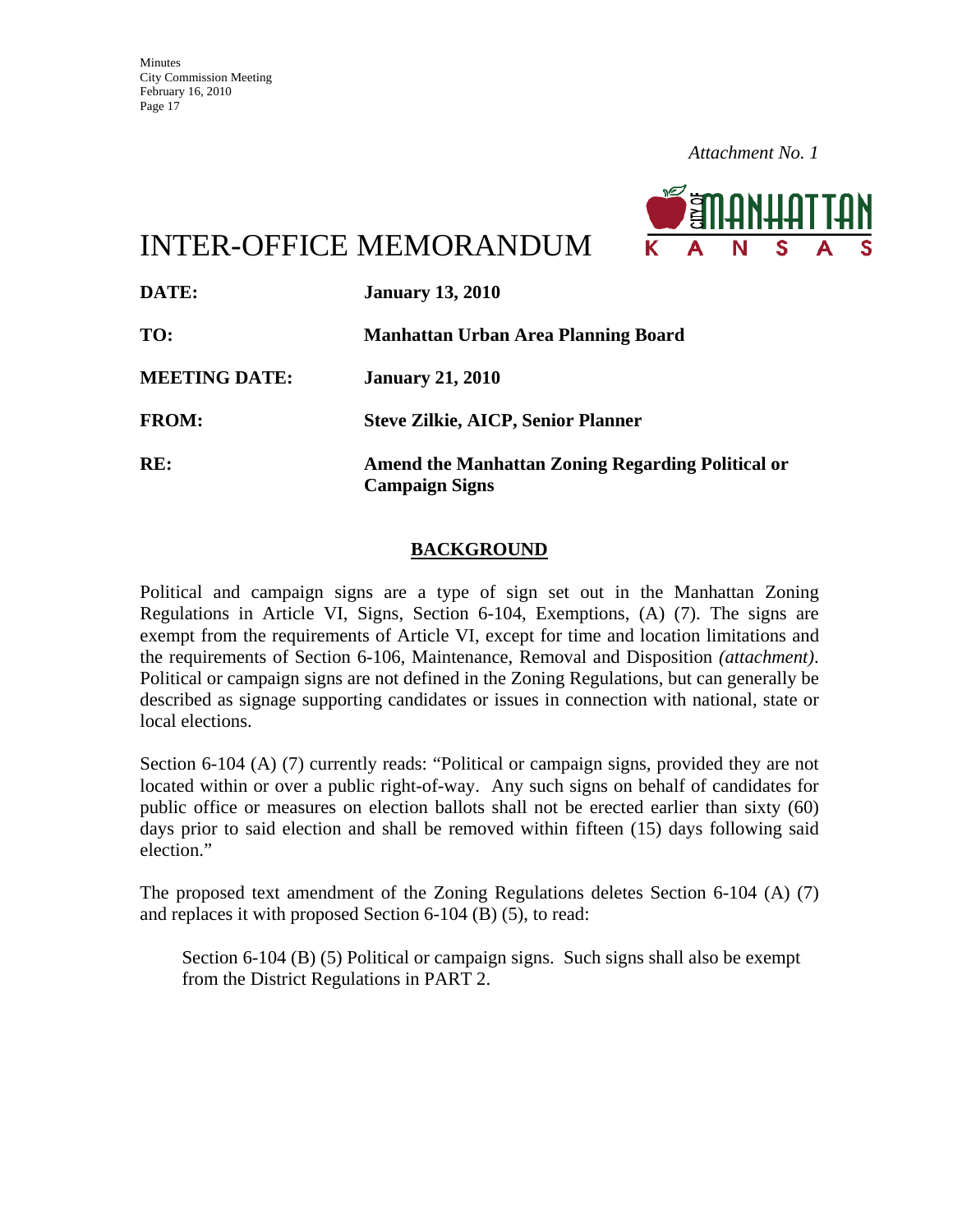By moving "political or campaign signs" from paragraph "A" to paragraph "B", such signs will continue to be exempt from needing a sign permit, however will otherwise be subject to provisions addressing issues such as traffic safety, illumination, applicable building and electrical codes, and prohibitions on flashing signs. The proposed amendment will allow City Administration to enforce those types of provisions which apply to all signs city wide, if it becomes necessary. Those concerns have generally not been an issue in the past with these types of signs. Most frequently the issue with campaign signs is placement in the public right-of-way and blocking vision of drivers at intersections.

In addition, the proposed amendment will continue to exempt political and campaign signs from the provisions of specific zoning districts, such as structural type, number, surface area, maximum height, and setback requirements. These district standards are generally associated with permanent signs rather than the temporary signs. In addition, political and campaign signs are more temporary in nature, do not require a permit, and have generally not generated community concern to the extent that size, number and other district limitations should be applied.

Federal courts, including the federal courts in Kansas, have held that it is not permissible for a city to regulate political signs differently than other signs. In other words, the City's regulations stating that the political signs can only be posted during particular time periods must be changed. Therefore, the City has not enforced these time provisions during the last election cycle, and has notified political candidates and organizations that the time limitations no longer applied. The proposed amendment removes the time provisions, while insuring that the signs still meet the general provisions that apply to other signs.

# **AMENDMENTS TO THE TEXT OF THE ZONING REGULATIONS**

When proposed amendments result in a change to the text of the Zoning Regulations, the report from the Planning Staff shall contain a statement as to the nature and effect of the proposed amendments, and determinations as to the following:

### **WHETHER SUCH CHANGES ARE CONSISTENT WITH THE INTENT AND PURPOSE OF THE ZONING REGULATIONS**

The intent of the Zoning Regulations is to protect the public health, safety and general welfare, and to protect property values, through the creation of zoning districts in which land uses are controlled in order to be compatible with other nearby uses. The proposed amendment implements the intent and purpose of the regulations by removing time limitations for political or campaign signs and otherwise ensuring the signs comply with the regulations that apply to other signs. The proposed amendment is consistent with the intent and purposes of the Zoning Regulations.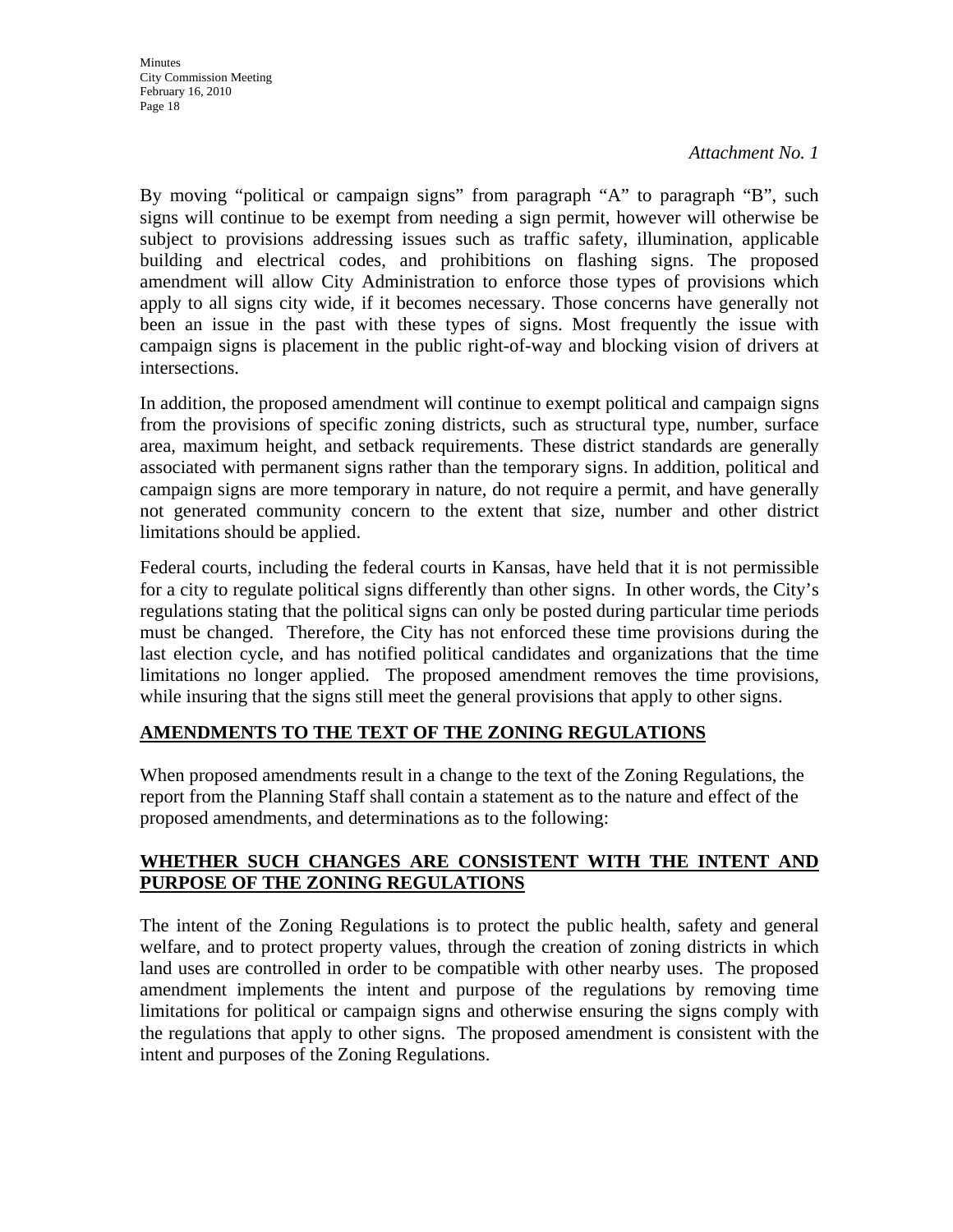As proposed, political or campaign signs must meet the requirements related to broader provisions addressing traffic safety, illumination, applicable building and electrical codes, and other issues; however, as is currently the case, no sign permit will be required and specific district requirements will not apply due to the temporary nature of the sign.

### **AREAS WHICH ARE MOST LIKELY TO BE DIRECTLY AFFECTED BY SUCH CHANGES AND IN WHAT WAY THEY WILL BE AFFECTED**

All zoning districts are equally affected. Political or campaign signs are allowed as an exempt type of sign in all zoning districts city wide.

#### **WHETHER THE PROPOSED AMENDMENTS ARE MADE NECESSARY BECAUSE OF CHANGED OR CHANGING CONDITIONS IN THE AREAS AND ZONING DISTRICTS AFFECTED, OR IN THE CITY PLANNING AREA, GENERALLY, AND IF SO, THE NATURE OF SUCH CHANGED OR CHANGING CONDITIONS**

The proposed amendment is made necessary because of case law prohibiting a city from regulating political signs differently from other signs similar in nature.

#### **WHETHER SUCH CHANGES ARE CONSISTENT WITH THE INTENT AND PURPOSE OF THE POLICIES AND GOALS AS OUTLINED IN THE ADOPTED COMPREHENSIVE PLAN OF THE CITY**

The Zoning Regulations implement the Comprehensive Plan, its goals, objectives, and policies. The Plan is general in nature and does not specify administrative detail such as the proposed amendment. However, the proposed amendment ensures that the general statements in the Comprehensive Plan are implemented consistent with legal requirements.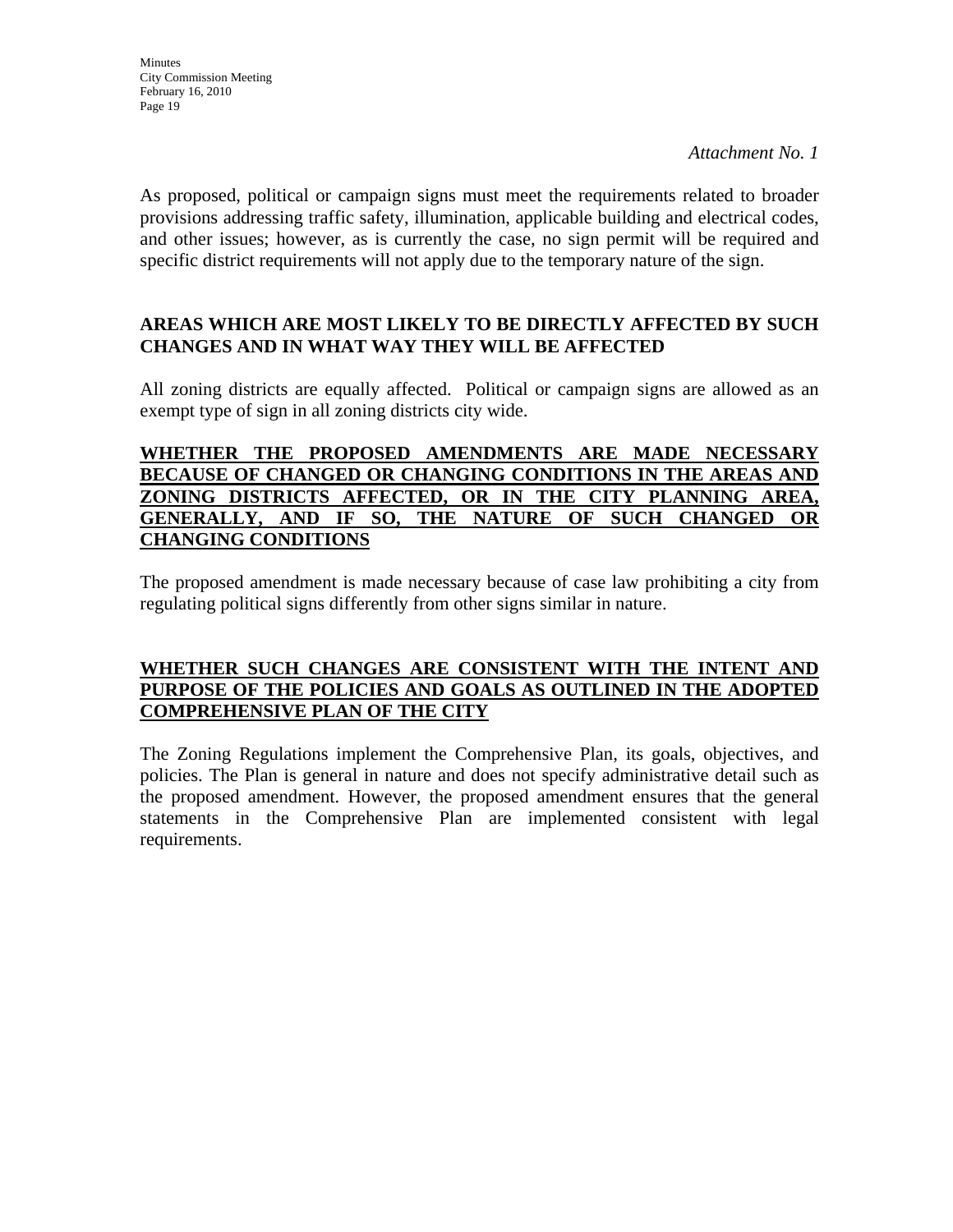### **ALTERNATIVES**

It appears the MUAPB has the following alternatives concerning the issue at hand. The Board may:

- 1. Recommend approval of the proposed amendment to the Zoning Regulations to the City Commission.
- 2. Recommend denial of the proposed amendment to the Zoning Regulations to the City Commission.
- 3. Modify the proposed amendment to the Zoning Regulations and forward the modifications, along with an explanation, to the City Commission.
- 4. Table the public hearing to a specific date, and provide further direction to City Administration.

#### **RECOMMENDATION**

City Administration recommends approval of the amendment to the Manhattan Zoning Regulations to Article VI, Signs, Section 6-104, Exemptions, to delete Section 6-104 (A) (7), regarding Political or campaign signs, and add Section 6-104 (B) (5), based on the findings in the Staff Memorandum.

#### **POSSIBLE MOTION**

The Manhattan Urban Area Planning Board recommends approval of the amendments to the Manhattan Zoning Regulations to Article VI, Signs, Section 6-104, Exemptions, to delete Section 6-104 (A) (7), regarding Political or campaign signs, and add Section 6-104 (B) (5), as described in the Staff Memorandum, based on the findings in the Staff Memorandum.

10004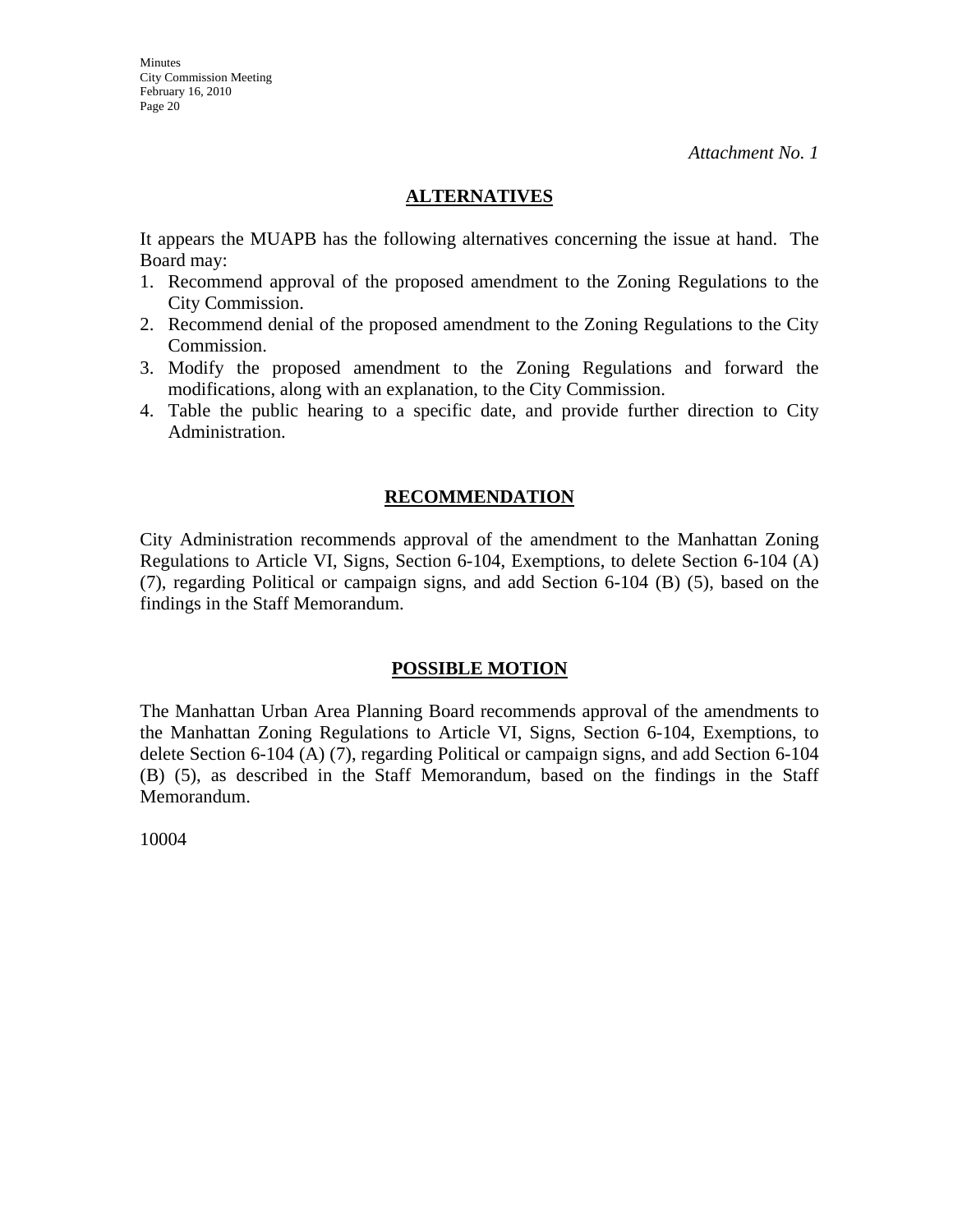#### **STAFF REPORT**

#### **APPLICATION TO REZONE PROPERTY TO PLANNED UNIT DEVELOPMENT DISTRICT**

**(NOTE: The proposed Revised Preliminary Development Plan site plans are revisions of the PUD plans distributed to the Planning Board for the Public Hearing on Monday, September 21, 2009. The Public Hearing was not conducted on September 21, 2009 and the PUD plans distributed for that meeting were not presented or discussed. The applicant requested the Public Hearing on September 21, 2009 be tabled to modify the PUD to relocate the proposed Candlewood Suites building. The staff report distributed for the September 21, 2009 Planning Board meeting recommended denial of the PUD, based on the location of the Candlewood Suites. This staff report reflects the revised PUD site plans.)** 

# **BACKGROUND**

**FROM:** R, Single-Family Residential District, and R-1, Single-Family Residential District.

**TO:** PUD, Commercial Planned Unit Development District.

**OWNER:** K-Air, Inc. – Russ Briggs. **ADDRESS:** 2312 Stagg Hill Road, Manhattan, KS 66502.

**APPLICANT:** Flinthills Hospitality, LLC – Colin Noble. **ADDRESS:** 1641 Anderson Avenue, Manhattan, KS 66502.

**DATE OF PUBLIC NOTICE PUBLICATION:** Thursday, August 20, 2009.

**DATE OF PUBLIC HEARING PLANNING BOARD:** November 2, 2009.

The Public Hearing was originally advertised for Thursday, September 10, 2009. The Public Hearing was tabled to Monday, September 21, 2009, re-tabled to October 19, 2009, and finally to November 2, 2009.

**CITY COMMISSION:** Tuesday, November 17, 2009.

**LOCATION:** Generally located 400 feet west of the intersection of Seth Child Road and Allison Avenue, along the north side of Allison Avenue and south of Ft. Riley Boulevard.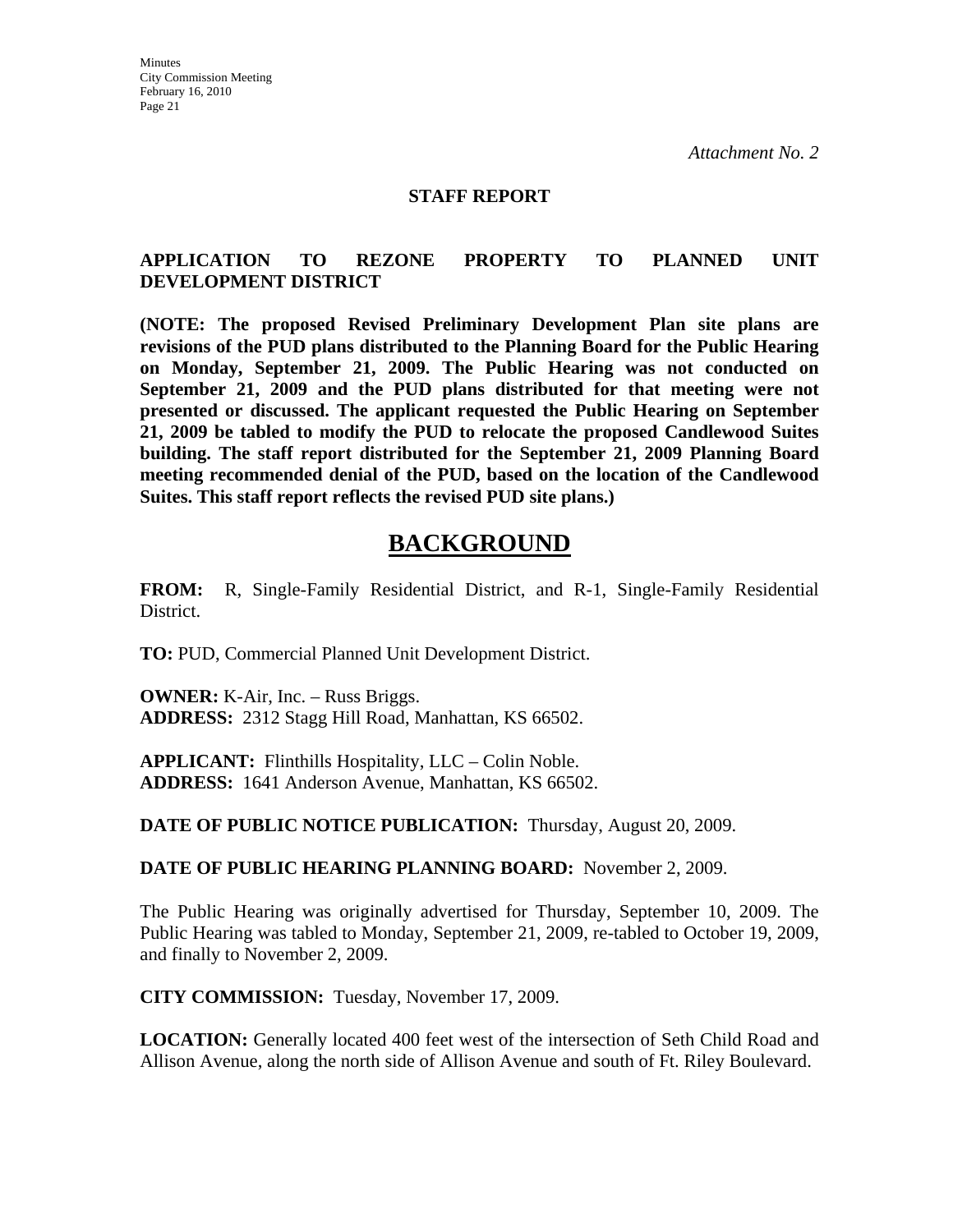**AREA:** 4.792 acres (proposed Lot  $1 - 3.274$  acres and proposed Lot  $2 - 1.517$  acres.)

**PROPOSED USES:** Two hotels: Candlewood Suites and Holiday Inn Express.

*(Note: The existing City of Manhattan's East Stagg Hill Booster (Water) Pump Station is not included in the rezoning; however, the site on which it is located is shown on the proposed site plan as Lot 3. If the PUD is approved, Lot 3 will be included as a part of the Final Plat. The Pump Station was approved as a Municipal Facility in 1998. The building was constructed over the north property line by approximately twelve feet. The Final Plat will correct the encroachment.* 

*The existing municipal facility is a potable water pumping station, which boosts water pressures for both the western part of the City and the water tower west of Miller Ranch subdivision. A chlorinating facility is part of the facility to ensure adequate disinfection is maintained in the municipal water system. The existing station's building site was approved at 110 feet by 110 feet, 12,100 square feet in area, and abutting Allison Avenue and generally located adjacent to and northeast of the right angle intersection of Allison Avenue, and southeast of Lot 11 in the Wesley Addition.* 

*Proposed Lot 3 extends the north dimension by 30-feet to account for the building encroachment. The building coverage is approximately 1,200 square feet in area (30 feet by 40 feet), including overhangs. The building is brick construction with a sloped roof and composite shingles. The building is approximately 16 feet in height. Interior floor area of the building is 864 square feet.* 

*An existing easement is provided off Allison Avenue for access to the site. A temporary gravel driveway extends to the station from a curb cut located approximately 400 feet of the station to the east off Allison Avenue. The temporary gravel driveway will remain in place until adjacent property is developed at which time access will be obtained from a street within that new development, or proposed Hospitality Place, a Travel Easement. Two (2) off-street parking spaces are provided on the site, which are accessed from the temporary driveway.* 

*City Administration requested an eight (8) foot chain link fence and gate to enclose the station for security, similar to other facilities in the City. The site plan reflects the fence. The condition of approval recommends an eight foot security fence in case a more decorative fence, similar to fence around the water plant, is constructed.* 

**PROPOSED BUILDINGS AND STRUCTURES:** A two phase project with proposed Lot 2 to be developed first and proposed Lot 1 after completion of Lot 2. Relocation of the twelve inch water main on Lot 1 will occur prior to construction of the Holiday Inn.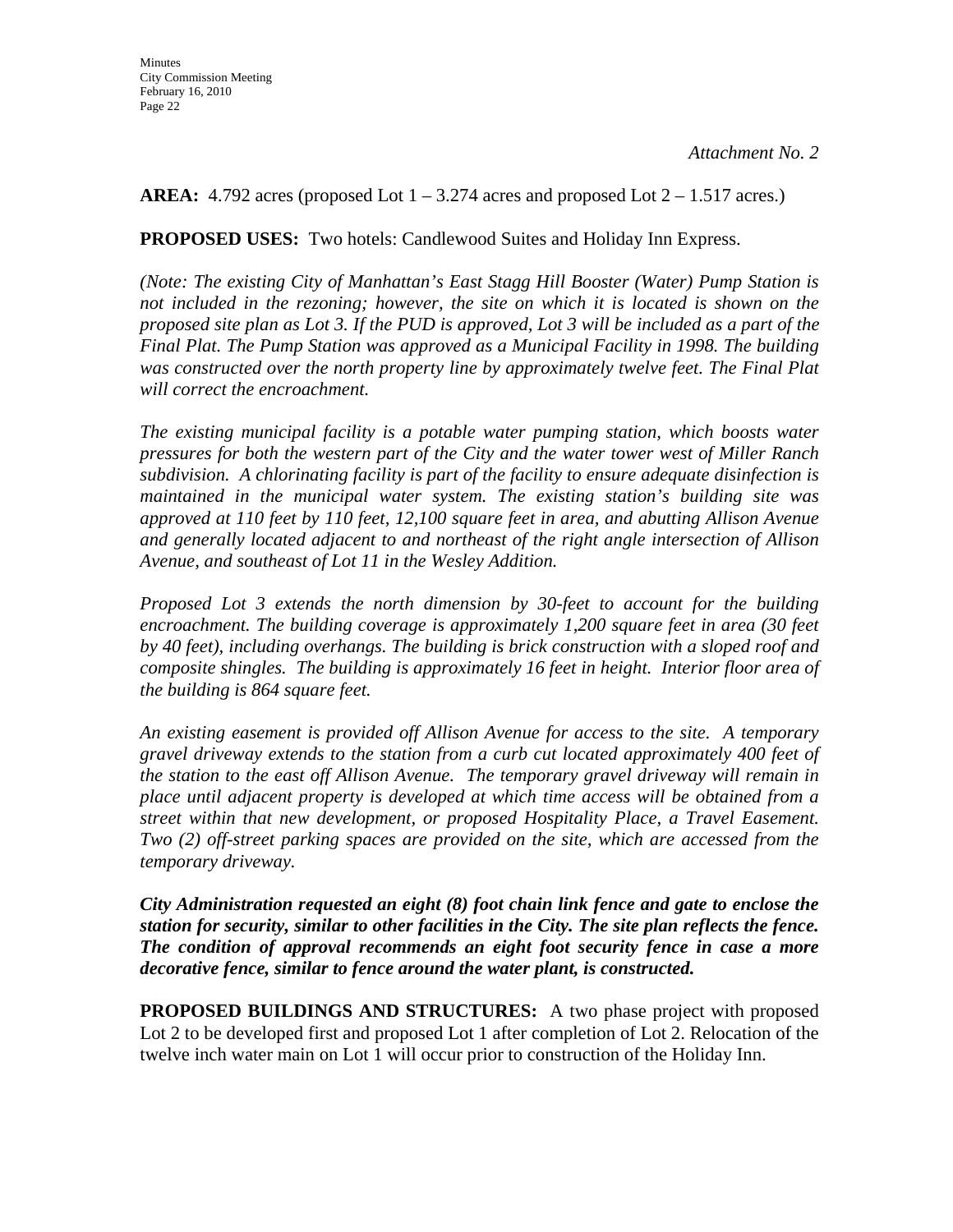**Minutes** City Commission Meeting February 16, 2010 Page 23

#### Proposed Lot 1 - Holiday Inn Express hotel

The proposed hotel is a 75 room four story building, generally 55-feet in height to the roof peak and approximately 67-feet, in total height, to a roof feature identifying the front entrance. A roof feature is also on the south, or rear wall is approximately 62-feet in height. (See Sheets A2.1 to A2.3, 2.5 and A3.1 and A 3.2, for details.) The building exterior is manufactured limestone veneer and stucco with asphalt roof shingles. The drive-in canopy has a standing seam metal roof. Building dimensions, excluding the drivein canopy, are approximately 179-feet in length by 85-feet in depth, with an east – west orientation. The building is set back approximately 155-feet north of Allison Avenue and no closer than approximately 55-feet to Ft. Riley Boulevard. The building is set back approximately 185-feet from the western property line adjoining the Wesley Addition, a low density single-family neighborhood. Off-street parking on the west side of the building is set back, at its closest, 130-feet. The front entrance is towards Ft. Riley Boulevard to the north with side entry exits on the east and west sides of the building. Other than off-street parking, a trash dumpster enclosure and storage shed, and common monument and optional skirted pole sign for both hotels, there are no outdoor activities or improvements, such as pools, playgrounds, patios or similar outside activities. Interior rooms of the Holiday Inn include hotel rooms, lobby, great room, guest lounge, fitness room and pool, and administrative and mechanical space. Eighty off-street parking spaces are proposed. Exterior up lighting and building lights are proposed on all four sides of the hotel.

#### Proposed Lot 2 - Candlewood Suites hotel

The proposed hotel is an 84 room four story building, generally 45 feet in height to the flat roof and an additional seven feet ten inches, or 52 feet ten inches, in total height, to an architectural parapet roof feature identifying the front entrance (see Sheets A1, A2 and A3 for details.) The building exterior is stucco with a manufactured limestone veneer base. Building dimensions are generally 212 feet in length by 56 feet in depth. The length of the building is oriented east to west, at an approximate 13-foot front yard setback along Ft. Riley Boulevard off-ramp and parallel to the lot line. Setback off Allison Avenue varies from 66-feet at the eastern end to 145-feet at the western end of the building. The front entrance faces Allison Avenue to the south with side entry exits on the east and west sides of the building and two doors on the rear, or Ft. Riley Boulevard side of the building. Other than off-street parking, and an exterior trash dumpster enclosure and storage shed, there are no exterior activities or improvements, such as pools, playgrounds or patios. Interior improvements for the Candlewood Suites include hotel rooms, a fitness room and administrative and mechanical spaces. Eighty six off-street parking spaces are proposed. Exterior up lighting and building lights are proposed on all four sides of the hotel.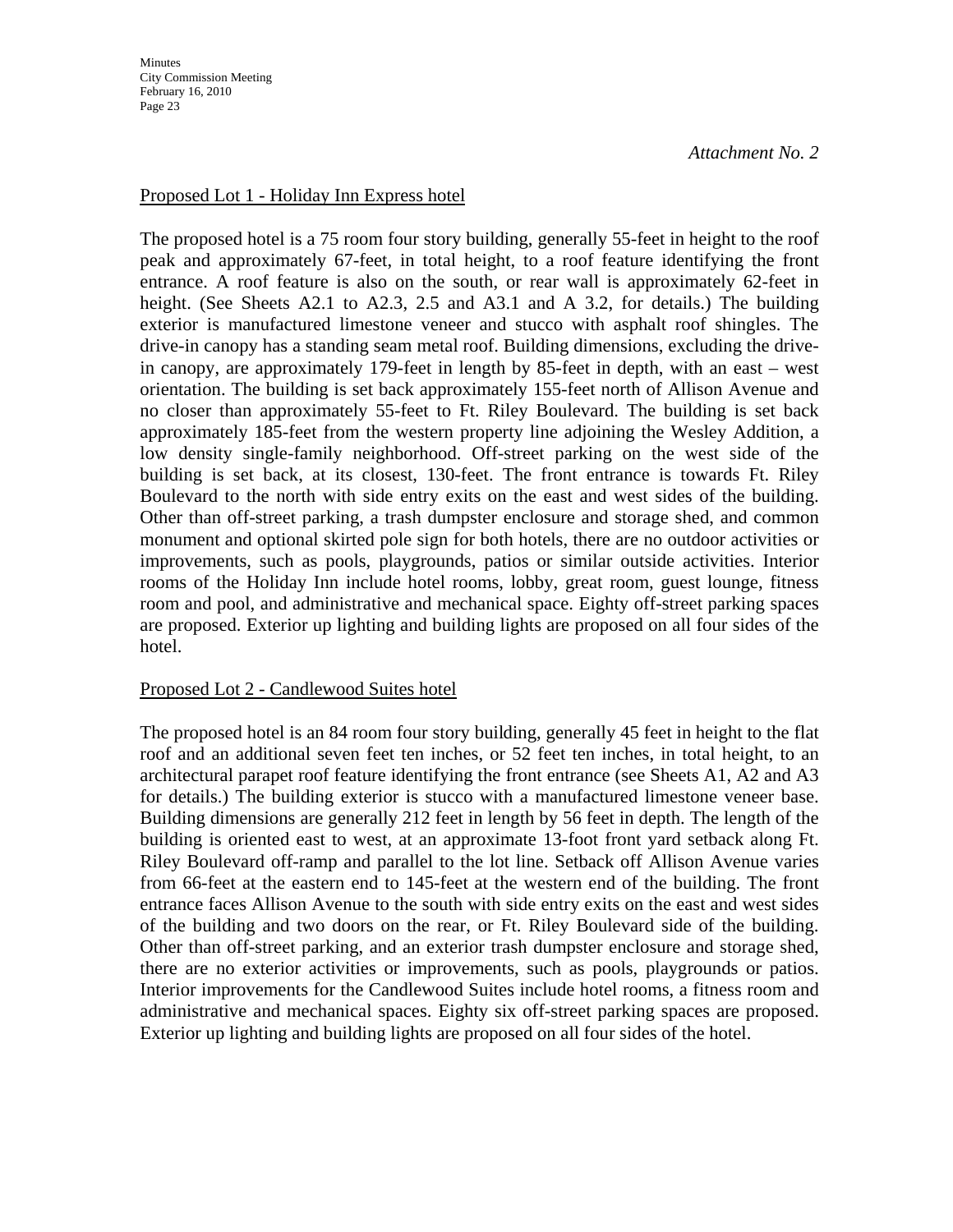**Minutes** City Commission Meeting February 16, 2010 Page 24

*Attachment No. 2*

#### **PROPOSED LOT COVERAGE**

| <b>USE - LOT 1</b>         | <b>Square Feet (sf)</b> | <b>Percentage</b> |
|----------------------------|-------------------------|-------------------|
| <b>Holiday Inn Express</b> | $12,025$ sf             | 9%                |
| <b>Travel Easement</b>     | $\theta$                | $\theta$          |
| Driveways/Parking          | 43,473 sf               | 34%               |
| Landscape Space            | 74,125 sf               | 57%               |
| $USE$ – LOT 2              | <b>Square Feet (sf)</b> | <b>Percentage</b> |
| <b>Candlewood Suites</b>   | $11,232$ sf             | 14%               |
| <b>Travel Easement</b>     | 18,307 sf               | 23%               |
| Driveways/Parking          | 24,712 sf               | 31%               |
| Landscape Space            | 24,848 sf               | 32%               |

**PROPOSED SIGNS:** The Holiday Inn has proposed four internally lit wall signs, one each façade, generally near the roofline, ranging in size from approximately 156 square feet in area on the north and south facades, approximately 115 square feet in area on the east façade, and 28-square feet on the west façade. An optional skirted pole sign, 30-feet in height and approximately 169-square feet in area, is proposed on the north property line adjacent to Ft. Riley Boulevard with the names of both hotels on the structure.

The Candlewood Suites has proposed three internally illuminated wall signs on the building. One approximate 102-square foot wall sign is proposed on the south elevation, and one approximate 37-square foot in area wall sign is proposed on the east and west facades. A ground monument sign is proposed in the eastern most corner of Lot 2 in a landscaped base. The sign is six feet in height by twelve feet in length and constructed of limestone with aluminum panels identifying the two hotels. No lighting is proposed; however, it is assumed the signs will be lit.

Exempt signage, such as address numerals, political signs and temporary construction signs, described in Article VI, Section 6-104  $(A)(1),(2),(4),(5),(7)$  and  $(8)$ ; and Section 6-104 (B)(2), of the Manhattan Zoning Regulations would be permitted.

**PROPOSED LIGHTING:** Exterior lighting of the buildings consists of security and accent lights. Full-cutoff parking lot light poles are proposed in the off-street parking areas. Application documents indicate light poles are 35-feet in height, except for light poles on the west side of the Holiday Inn parking lot drive, which will be total 23-feet in height due to overhead power lines. Pedestrian scale light poles are proposed along Allison Avenue south of the Candlewood Suites a total height of 15-feet, 12-foot pole on a three foot base.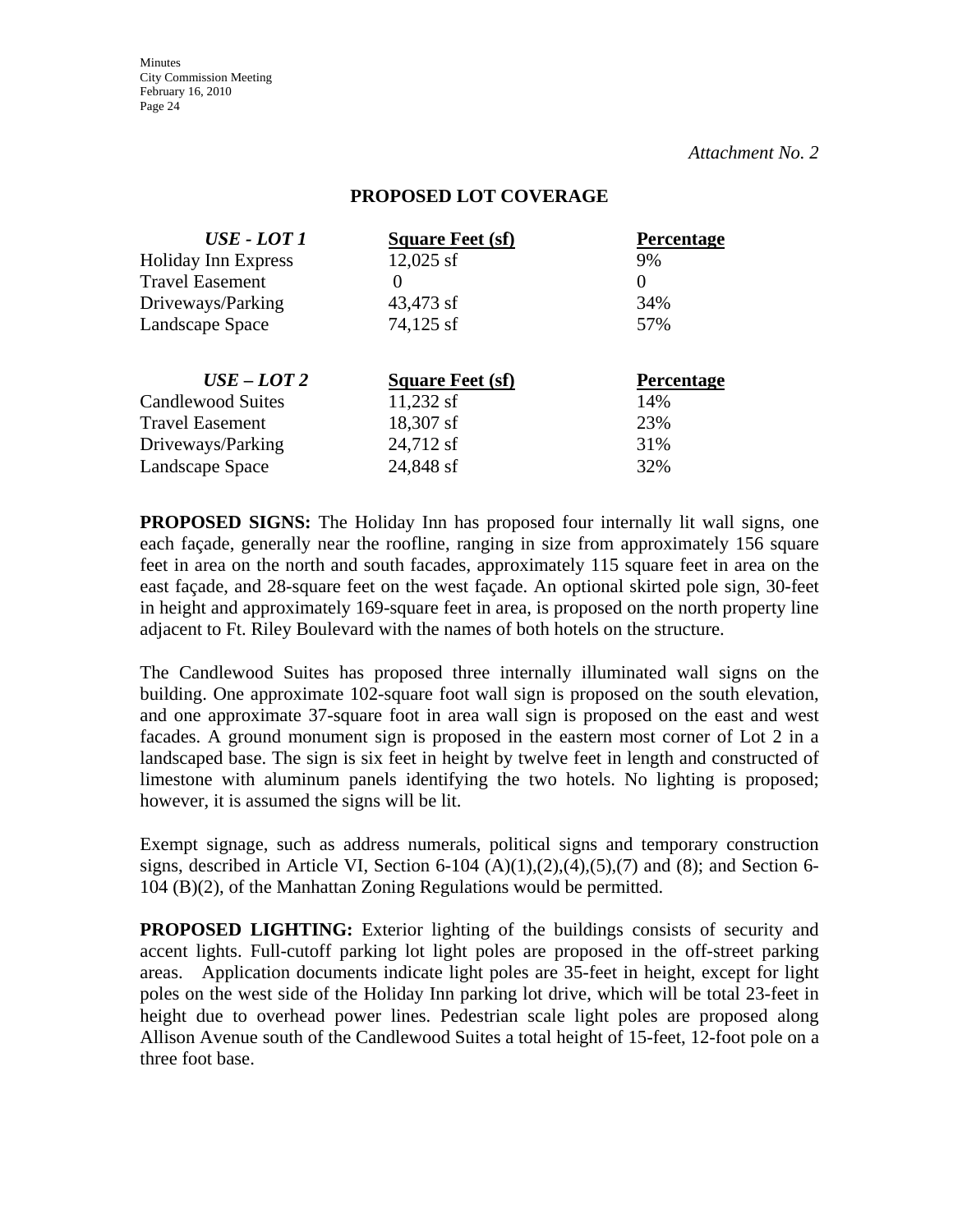# **REVIEW CRITERIA FOR PLANNED UNIT DEVELOPMENTS**

**1. LANDSCAPING:** Proposed landscaping is functional with respect to the proposed hotel setting of the development. The landscape plan consists of deciduous and evergreen trees and a broad range of shrubs and ornamental grasses, primarily in landscape parking islands and around the base of the proposed ground sign on Lot 2. No landscaped base is proposed in the optional sign on Lot 1. Other landscaped space will be turf type grass, either seeded or sod. Landscaping will be maintained by the owners and maintained by an underground sprinkling system.

**2. SCREENING:** An outdoor storage (trash dumpsters) area is adequately screened. It is located in the southern part of Lot 2 and separated from areas to the south by a ten foot retaining wall and will be enclosed and gated. Six to eight foot evergreen landscape screening is proposed on Lot 2 along the Allison Avenue right-of-way to buffer the views of off-street parking spaces at the proposed 15-foot front yard setback from the front yards of residential dwellings immediately to the south, and which front on Allison Avenue. The Holiday Inn will be separated from residential rear yards of single-family dwellings on lots in the Wesley Addition to the west by a heavily forested drainage ravine as well as by distance. Additionally, the site will be graded and below Allison Avenue with a retaining wall adding buffer.

**3. DRAINAGE:** The drainage system is designed in conformance with the adopted Stormwater Management Master Plan. Adequate provisions for drainage have been provided. A restrictive covenant is required regarding maintenance, construction and repair, as well as the assessment of adjoining properties if the storm water improvements are not maintained, constructed or repaired.

The applicant's proposal is to direct storm water to underground storm water storage cells, which will release to the north onto Kansas Department of Transportation (KDOT) rightof-way and to the drainage ravine on the west side of the PUD. A Preliminary Drainage Study was prepared by Schwab-Eaton, P.A., dated July 27, 2009 (attached). The City Engineer has reviewed the Report (memo attached dated October 28, 2009), and accepts the proposal with two recommendations and two concerns: one regarding the apparent lack of a storm drainage plan for the parking area between the two hotels and the need for the drainage plan to address drainage from Allison Avenue.

An Agreement Creating a Restrictive Covenant on Real Estate for drainage, (draft attached and subject to acceptance by the City) will be filed with the Final Plat to insure maintenance and the ability of the City to assess Lot 1 and Lot 2 if the drainage improvements are not maintained to city standards.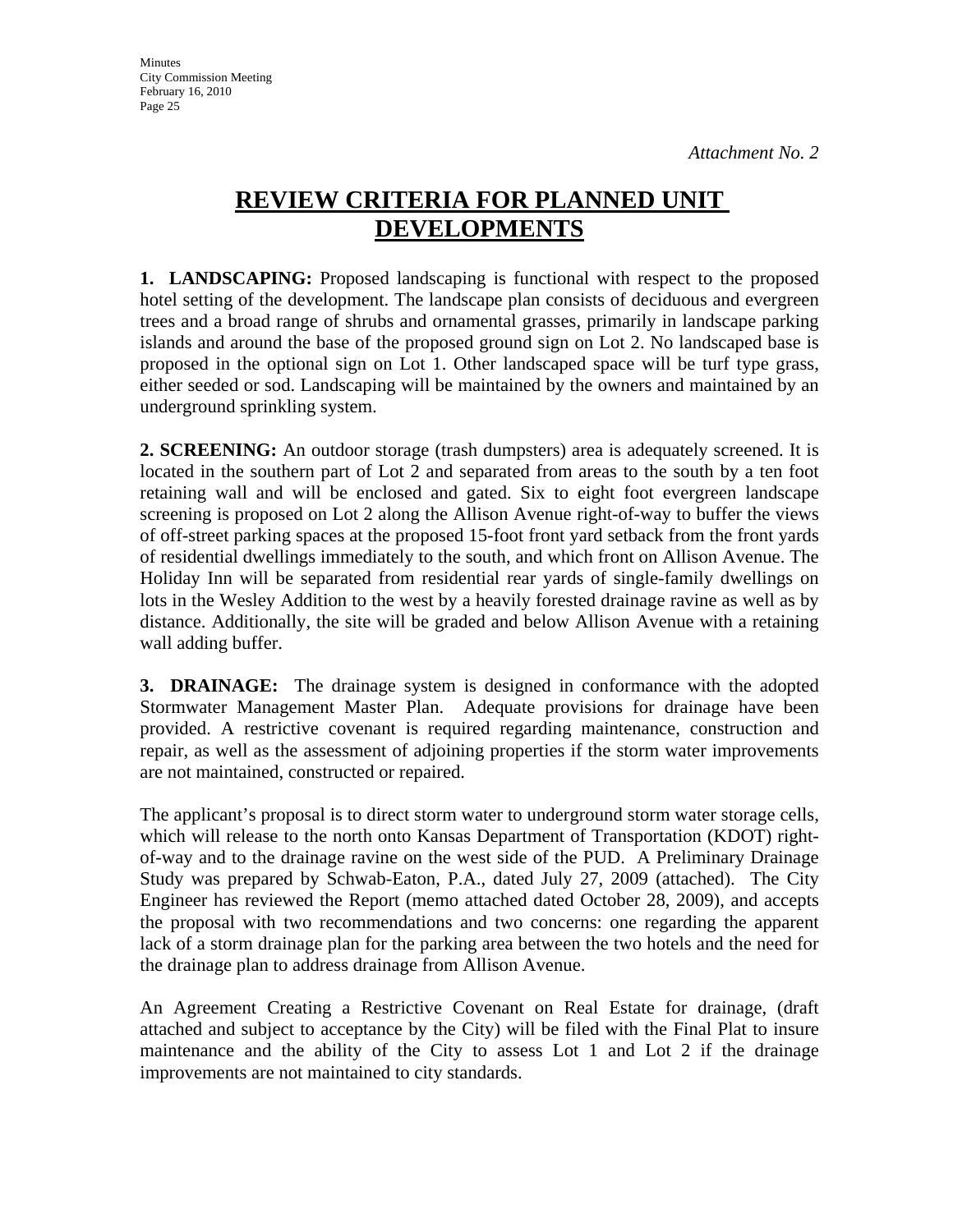**4. CIRCULATION:** The internal circulation plan provides for safe, convenient and efficient movement of motorists and pedestrians. Internal conflicts between motorists and pedestrians are minimized. The proposed travel easement also provides public street access to the East Stag Hill Booster Pump Station. A restrictive covenant is required for travel easements to ensure construction, maintenance and repairs, and the assessment to adjoining property in the PUD, if the public street is not maintained, constructed or repaired to city standards (draft attached).

A Traffic Impact Study for Flinthills Hospitality was prepared by Schwab-Eaton, P.A., dated July 22, 2009 (attached). The Study concludes that the proposed traffic will generate fewer than 100 trips in the peak hour.

The City Engineer has reviewed the Study, and accepts it with no exceptions (memo attached dated October 28, 2009.)

Currently, there is no public sidewalk along either side of Allison Avenue, a local street. Pedestrian traffic is accommodated for and within the development and will connect to proposed sidewalk on the north side of Allison Avenue. The applicant has requested a variation of the Subdivision Regulations requirement to not provide sidewalk along its Ft. Riley Boulevard frontage south of the off-ramp. While sidewalk along the sites north frontage of Ft. Riley Boulevard appears unnecessary, development of the site should have a sidewalk connection to an existing sidewalk on the west side of the intersection of Seth Child Road and Allison Avenue intersection.

Off-street parking for hotels is based on the requirements of the Manhattan Zoning Regulations, which requires two parking spaces plus one per hotel room. The Holiday Inn would be required to provide 77  $(2 + 75 \text{ rooms})$  and 80 are proposed or three more than the minimum. The Candlewood Suites would be required to provide  $86 (2 + 84$  rooms) and 86 are proposed. The combined total is 166. Adequate off-street parking is provided to serve the hotels.

**5. OPEN SPACE AND COMMON AREA:** Landscaped space reflects open space and there is no common area unless there is provision for shared parking in parking lots

**6. CHARACTER OF THE NEIGHBORHOOD:** The proposed site is located in the southwestern corner of a major street intersection, Ft. Riley Boulevard and Seth Child Road. Development in the intersection consists primarily of service commercial on its southeast and northwest corners and a municipal facility on the northeast corner. The southwest corner near, the proposed PUD site, consists of a group day care and established low to high density residential neighborhoods. The southwest corner of the intersection, prior to and since improvements Ft. Riley Boulevard, is primarily residential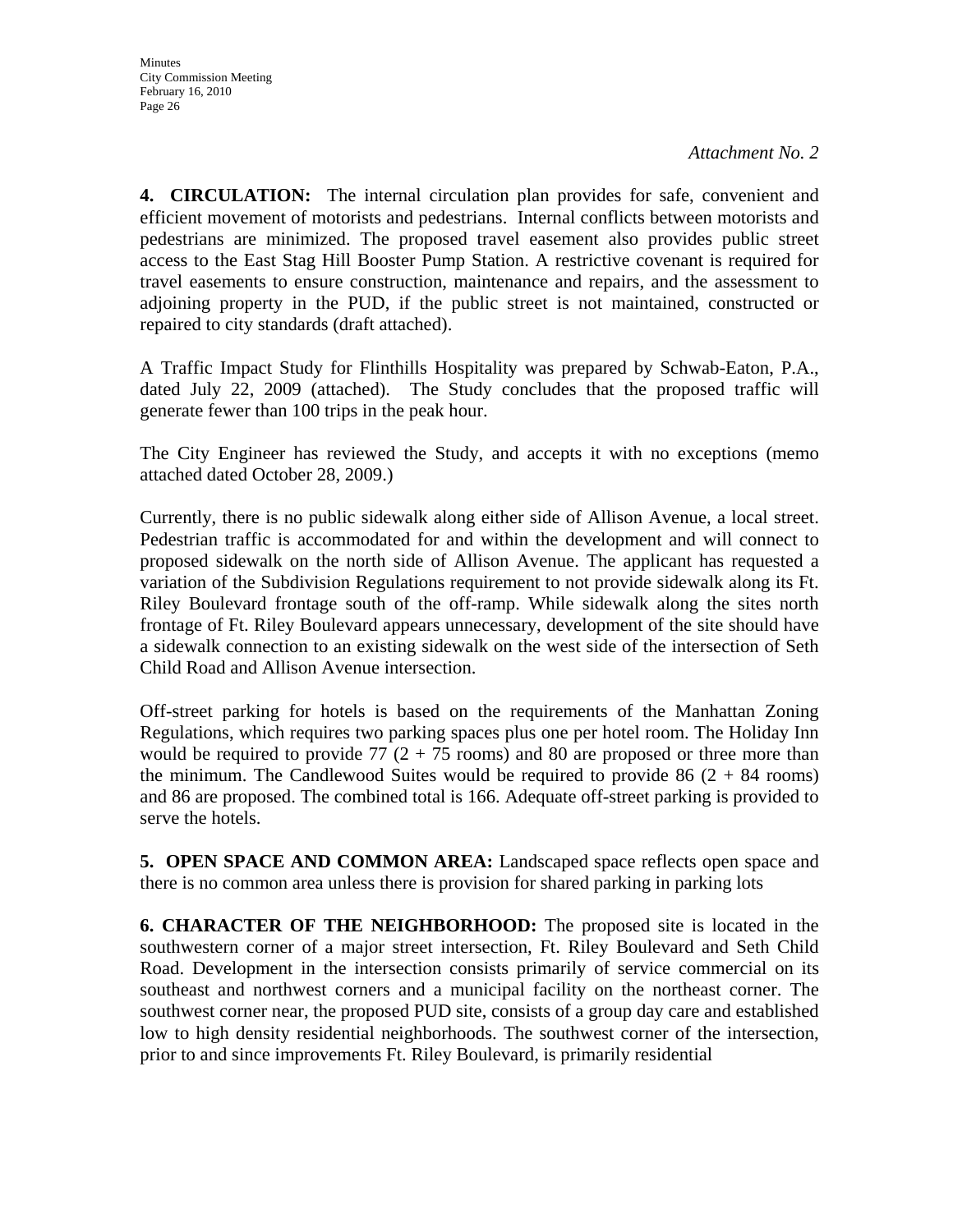with limited professional office use. The southwest corner of the intersection is accessed from a local street, Allison Avenue, which also connects to Stagg Hill Road. Intersecting streets on Allison Avenue, Canyon Drive and Ridgewood Drive, serve the residential neighborhoods to the south of Allison Avenue, which extends into an established multiplefamily and single-family and two-family neighborhood. The proposed PUD site is on a prominent elevated flat plateau above Ft. Riley Boulevard, which is immediately to the north and is very visible from both Ft. Riley Boulevard and Seth Child Road. The site was created as a part of the highway improvements by the Kansas Department of Transportation. The triangular eastern portion of the site was established as a result of the highway improvements.

# **MATTERS TO BE CONSIDERED WHEN CHANGING ZONING DISTRICTS**

**1. EXISTING USE:** A combination of vacant R and R-1 Districts. The triangular shape of proposed Lot 2 was created by KDOT due to acquisition of right-of-way for off-ramps and other Seth Child Road and Ft. Riley Boulevard intersection improvements. Both tracts have been vacant since annexation.

**2. PHYSICAL AND ENVIRONMENTAL CHARACTERISTICS:** The majority of the site is flat except for those portions adjoining Allison Avenue along the southern boundary. The site is at the same approximate grade as Allison Avenue at the eastern point and approximately 20-feet below grade of Allison Avenue where Allison Avenue turns at a right angle to the south. The northern boundary of the site adjoins Ft. Riley Boulevard right-of-way. The majority of the interior of the site has been graded and there are scattered trees along the southern boundary. There is a large and deep natural and heavily treed ravine on the western edge of the site. The site drains to the north and northeast. Access is from an existing concrete curb cut located approximately 60-feet west of the Ridgewood Drive and curb cut intersection. Internal access to the Booster Pump Station is a gravel driveway leading to the Pump Station and to the balance of the site. The existing curb cut is on a generally flat part of Allison Avenue. The site plan indicates Allison Avenue up to the proposed curb cut is a 15% grade, which flattens to a 4% grade and inclines to 11% before flattening at the western boundary of the site at the top of the hill.

### **3. SURROUNDING LAND USE AND ZONING:**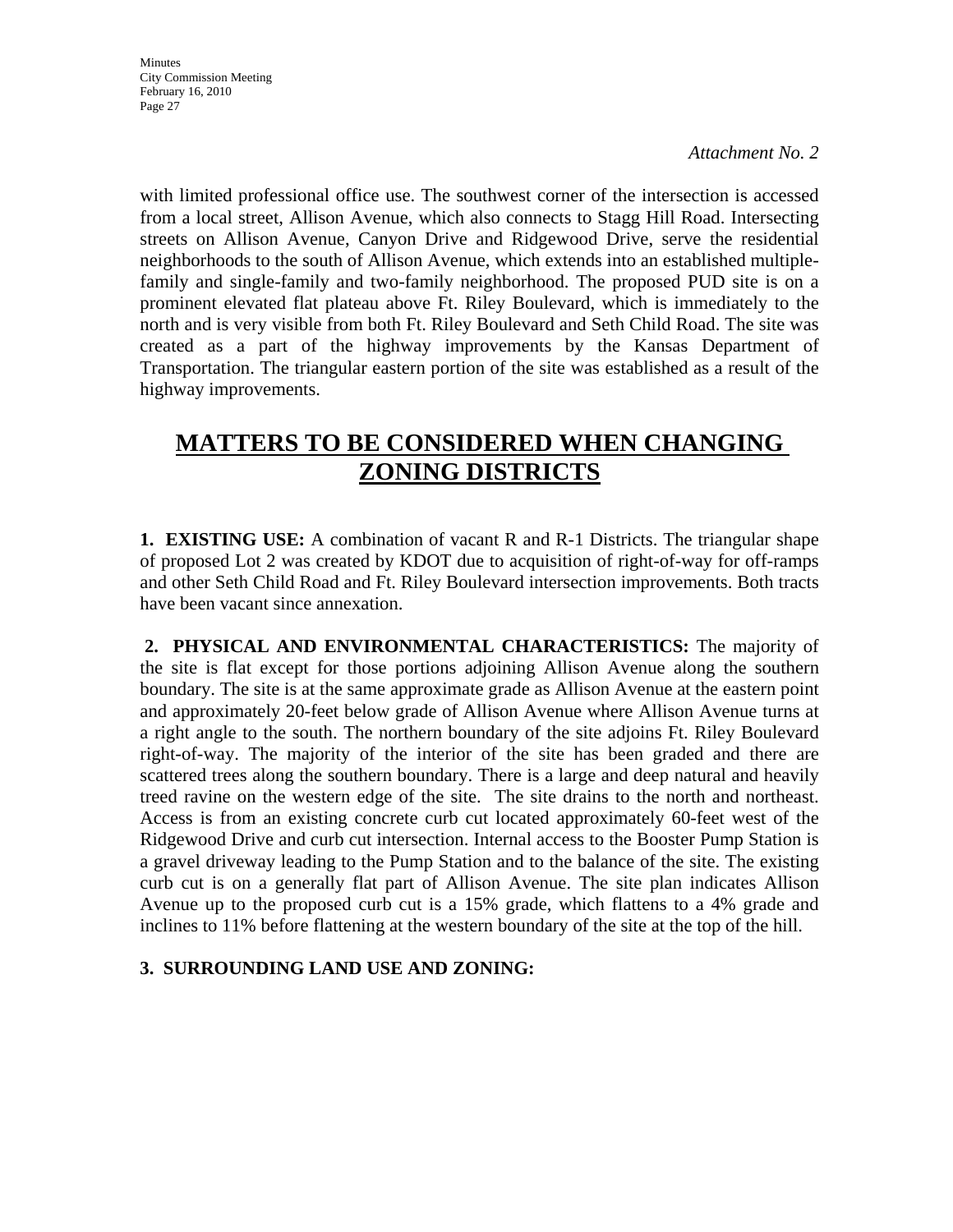**(a.) NORTH:** Ft. Riley Boulevard, off ramp to Seth Child Road and Ft. Riley Boulevard signalized intersection, divided four lane expressway; restaurant and single family dwellings, all north of Ft. Riley Boulevard, and Seth Child Road; R District and PUD.

**(b.) SOUTH:** Allison Avenue, a 60 foot wide local residential street, multiple-family, two-family and single-family dwelling units; R-2, Two-Family Residential District and R-3, Multiple-Family Residential District.

**(c.) EAST:** Ft. Riley Boulevard and Seth Child Road signalized intersection; auto dealership, multiple-family dwelling unit, restaurant, and group day care; R-1 District, C-5, Highway Service Commercial District, and C-1, Restricted Business District.

**(d.) WEST:** Single-family residential dwelling units and church; R District.

**4. CHARACTER OF THE NEIGHBORHOOD:** See above under Review Criteria for Planned Unit Development, number 6.

**5. SUITABILITY OF SITE FOR USES UNDER CURRENT ZONING:** The site has remained vacant since annexation and rezoning. Lot 11, Wesley Addition, has remained vacant since preliminary and final platting, likely due to the difficulty associated with steep access off Allison Avenue. Nothing prohibits the site from developing with R District and R-1 District uses; however, its location along Ft. Riley Boulevard may have diminished its attraction for low density single-family development allowed in the R and R-1 Districts. Given the character of the site, its suitability may be more appropriate for apartment sized buildings, similar to the scale of the two proposed hotels.

**6. COMPATIBILITY OF PROPOSED DISTRICT WITH NEARBY PROPERTIES AND EXTENT TO WHICH IT MAY HAVE DETRIMENTAL AFFECTS:** An increase in traffic, light and noise can be expected to occur with two hotels. Additional impacts may be expected due to the size and location of the hotels with respect to nearby residential neighborhoods.

#### Traffic, Light and Noise Impacts

An increase in vehicular traffic can be expected. Based on the Traffic Impact Study for Flinthills Hospitality, traffic is anticipated to generate minimal impact on the street system. Pedestrian traffic will be accommodated with new sidewalks along Allison Avenue, which currently do not exist.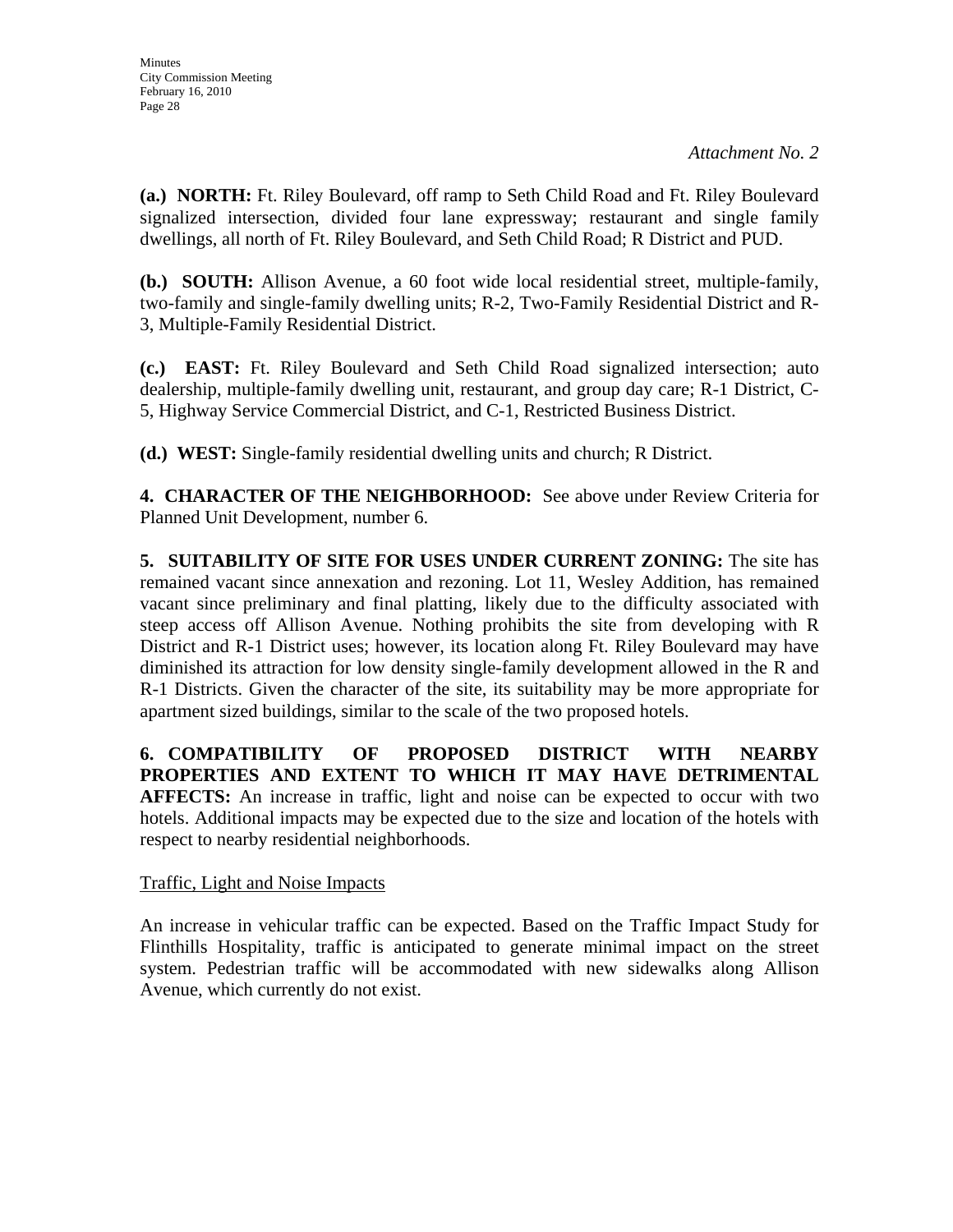With respect to light, notes on the PUD documents indicate lights will be full-cutoff and downcast. The Candlewood Suites' front wall, as well as the rear wall will be lit with uplighting; however, the separation of the wall due to the angle of the building and front yard setbacks should reduce any adverse affects on residential property to the south due to lighting. The Holiday Inn is separated by distance and lighting should not impact residential uses in the nearby neighborhoods. Light poles along Allison Avenue south of the Candlewood Suites will be at a residential scale in terms of height.

With respect to noise, an increase in noise can be expected. The Candlewood Suites and Holiday Inns operate on a 24 hour basis and activity can be expected throughout the daytime hours and to a lesser extent at night. Noise associated with the location of the Candlewood Suites hotel to the neighborhood to the south is mitigated due to the distance of the building from Allison Avenue. The off-street parking along the south front yard of Allison Avenue will be screened with minimum six to eight foot tall evergreen. In addition, parking along Allison Avenue will be located below grade of Allison Avenue in the range of one-half foot at the eastern end of the parking lot to approximately 14-feet at the western end of the parking lot. At the eastern end of the parking lot, the retaining wall will provide little affect to reduce noise, but as the height of the wall increases to the west, the retaining wall should significantly reduce any noise.

#### Size and Location Impacts

#### Candlewood Suites hotel

The proposed front yard building setback of the proposed 45-foot tall Candlewood Suites hotel along Allison Avenue is 66-feet at its closest point. The building is 45-feet in height and approximately 212-feet in length, or a front façade area of approximately 9,540 square feet in area. Front yard setbacks in the underlying R-1 District are 25 feet and maximum structure height is 35-feet. The hotel is proposed at a finished grade elevation of 1135 feet. Based on the proposed grade adjacent to the building and street grades, the hotel is approximately seven feet below Allison Avenue street grade at the eastern point of the building and 20-feet below grade at the western point of the building. In combination with landscaping, distance, angle of the building and elevation grade differences, the height and lighting associated with the building, are not expected to adversely affect residential properties to the south of Allison Avenue. While general building height is approximately ten feet greater than the underlying residential district would allow, these same factors mitigate its affect on the character of the established neighborhood to the south. As proposed, the intensity of the operation associated with the Candlewood Suites hotel should not dominate the adjoining neighborhood to the south.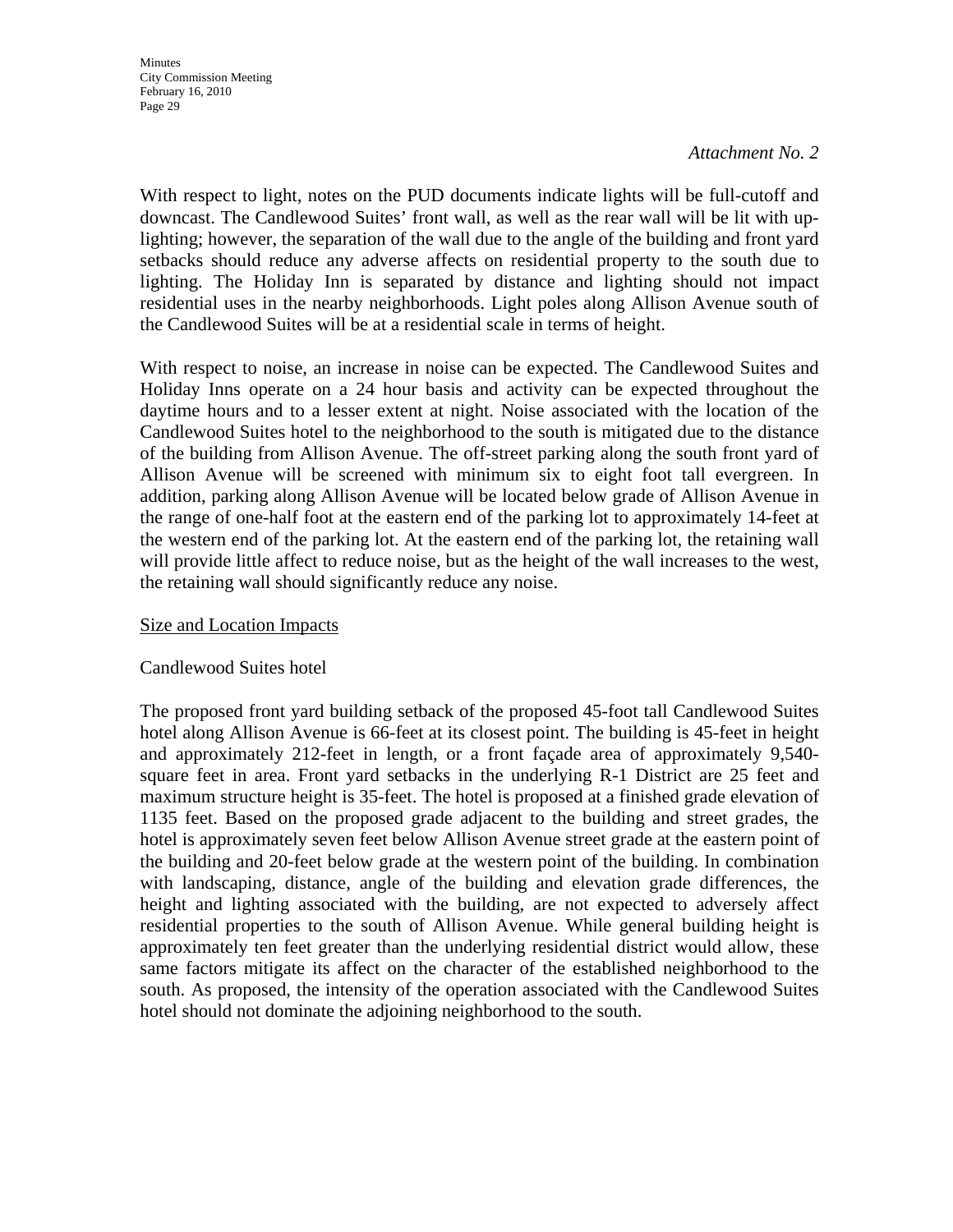**Minutes** City Commission Meeting February 16, 2010 Page 30

#### *Attachment No. 2*

Additionally, residential dwellings on the south side of Allison Avenue, opposite Lot 2, are set back approximately 50-feet, or 25-feet greater than the minimum 25-foot front yard setback for residential buildings. This additional front yard setback, combined with the 60 feet of right-of-way width of Allison Avenue, the minimum 66-foot front yard setback at the eastern end of the Candlewood Suites hotel, which increases to 145-feet at the western end of the hotel, and the angle of the hotel, meaning the hotel façade angles away from the neighborhood, all together further reduce the visual impact of the mass of the building as a dominating affect on the residential neighborhood.

Holiday Inn Express hotel

The hotel, as situated on Lot 2, is separated by distance, existing dense tree screening and elevation from nearby neighborhoods. Based on a finished floor elevation of 1145 feet, approximately 30-feet of the building will be visible from the southern turn on Allison Avenue. The building is approximately 155-feet north of the southern turn on Allison Avenue, and approximately 26-feet below street grade. Off-street parking and building setbacks from the western lot line are 130-feet and 185-feet, respectively and buffered by a drainage easement/deep ravine with dense mature trees. The commercial wall sign on the rear, or south façade, of the building is out of character with the area to the south. The Allison Avenue street frontage, towards which the sign is oriented, is not commercial and the sign should not be allowed, or at a minimum should be no greater than 40-square feet in area, the

#### **7. CONFORMANCE WITH COMPREHENSIVE PLAN:**

#### Land Use and Policies as shown in the Comprehensive Plan for the Site

The site is shown on the Southwestern Future Land Use Map as a combination of RMH, Medium to High density residential and RLM, Low to medium density residential. The RMH density range is 11 to 19 dwelling units per net acre. Uses include single-family dwellings, primarily on smaller lots, plus all housing types allowed by the Zoning Regulations, which include, two-family, three and four family dwellings, apartment buildings and manufactured homes. Mixed-use projects, including apartment buildings, would also be appropriate as a Planned Unit Development. The RLM density range is less than one up to eleven dwelling units per net acre.

Residential low to medium areas may include complementary scale retail service and office uses, and residential medium to high density neighborhoods may neighborhood scale commercial centers, which should be in harmony with the character of the residential neighborhood in which the use is proposed. The combination of residential and commercial uses would be in planned setting, usually a PUD.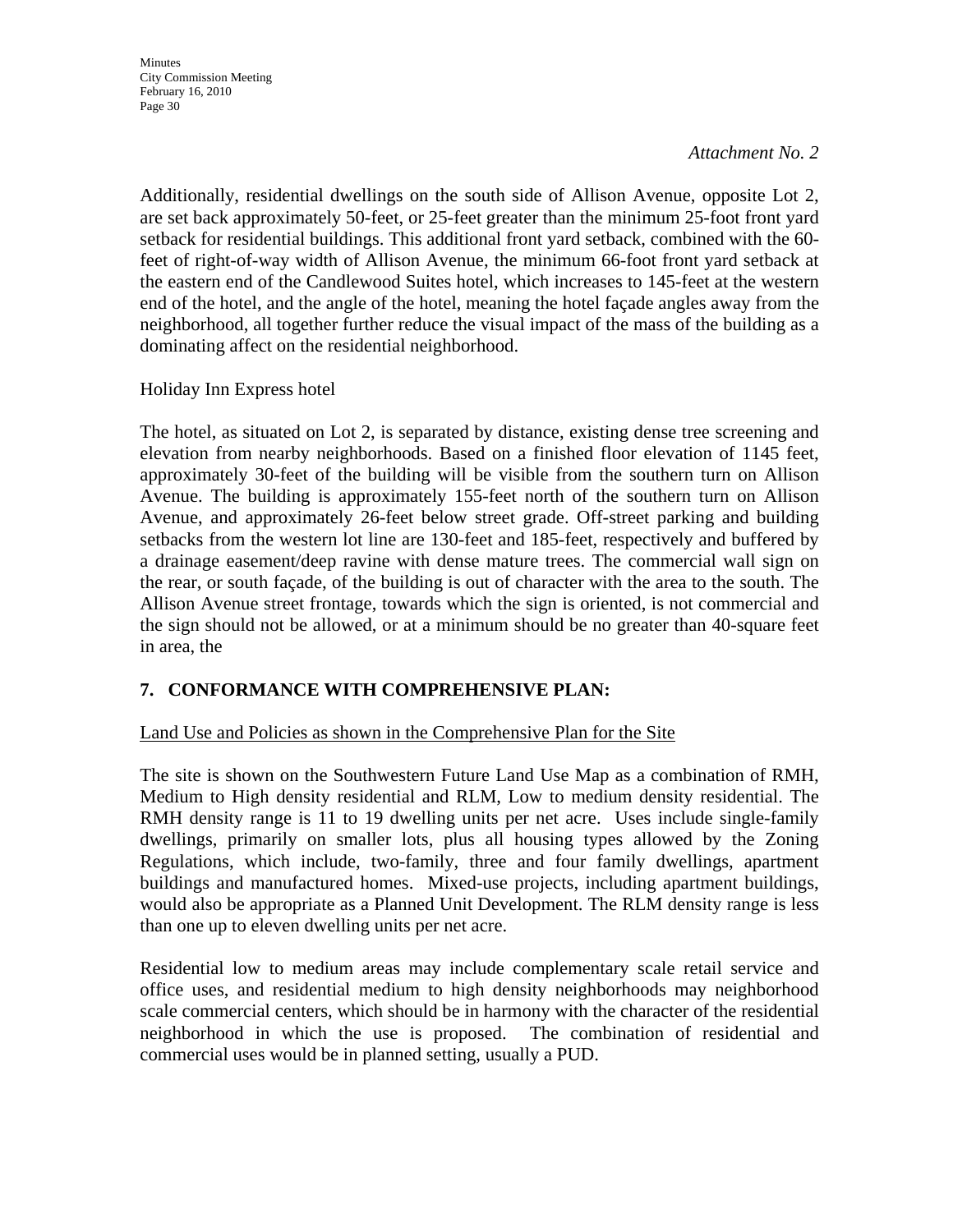### **RLM 1: Characteristics**

*The Residential Low/Medium Density designation incorporates a range of single-family, single-family attached, duplex, and town homes, and in appropriate cases include complementary neighborhood-scale supporting land uses, such as retail, service commercial, and office uses in a planned neighborhood setting, provided they conform with the policies on Neighborhood Commercial Centers. Small-scale multiple-family buildings and condominiums may be permissible as part of a planned unit development, or special mixed-use district, provided open space requirements are adequate to stay within desired densities.* 

#### **RMH 1: Characteristics**

*The Residential Medium/High Density designation shall incorporate a mix of housing types in a neighborhood setting in combination with compatible non-residential land uses, such as retail, service commercial, and office uses, developed at a neighborhood scale that is in harmony with the area's residential characteristics and in conformance with the policies for Neighborhood Commercial Centers. Appropriate housing types may include a combination of small lot single-family, duplexes, townhomes, or fourplexes on individual lots. However, under a planned unit development concept, or when subject to design and site plan standards (design review process), larger apartment or condominium buildings may be permissible as well, provided the density range is complied with.* 

#### Proposed Land use and Applicable Policies

The proposed rezoning reflects a land use associated with Community Commercial (CC) activity. The policies of Community Commercial are set out below in italics. The proposed rezoning would implement a development plan generally consistent with the policies applicable to all commercial development, as well as policies applicable to Community Commercial. In addition, the proposed PUD is Infill, or the development of new buildings on a vacant site in a built-up area, as envisioned in Growth Management policy GM 9. The proposed rezoning should be considered for consistency with the policy comments of GM 9. (Note: The term Infill is described in Chapter 9: Housing and Neighborhoods, Policy HN: 5, Promote Infill and Redevelopment.)

# *COMMERCIAL - Background and Intent*

*The City contains numerous commercial areas that provide the necessary goods and services for residents of the community and region as well as visitors. Commercial developments must be located and designed to balance market opportunities with access and location. In addition, the location and design of commercial areas must be incorporated into surrounding areas, rather than altering the character of surrounding neighborhoods. While the Downtown, or Central Core District, will remain the primary*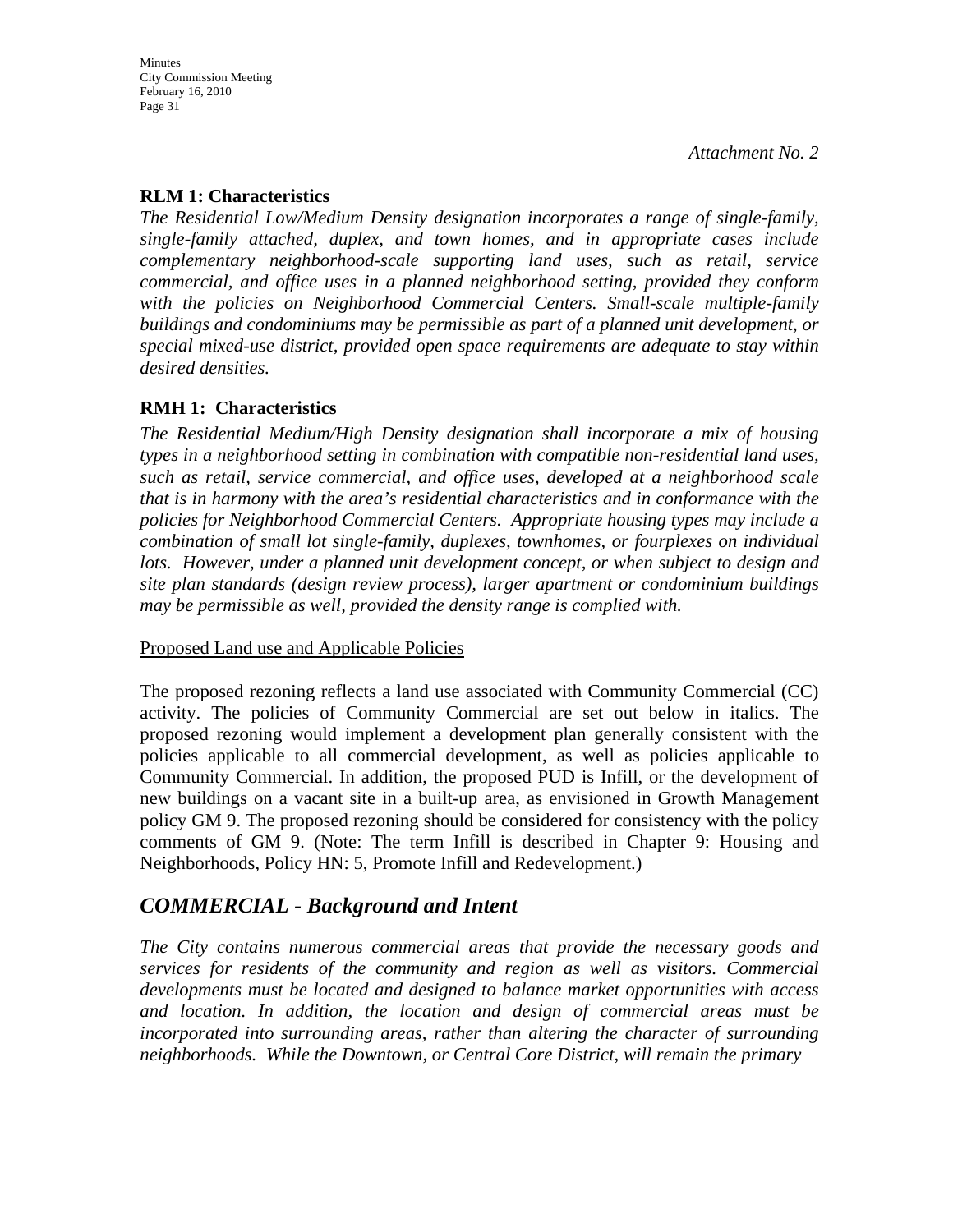*focus of regional commercial activity for the community and region, a variety of other community and neighborhood scale commercial centers will be distributed throughout the community to provide for the day-to-day needs of residents.* 

## *COMMERCIAL- ALL CATEGORIES*

# *C 1: Designate Commercial Areas According to Their Role and Function in the Region*

*To provide a variety of commercial services to the community, three commercial designations are provided, depending on the center's scale, purpose, location, and intensity of use. These include the Central Core District, Community Commercial, and Neighborhood Commercial.* 

### *C 2: Distribution of Commercial Services*

*Commercial centers should be distributed throughout the community to provide ease of access for all residents and minimize the need for cross-town vehicle trips.* 

### *C 3: Locate All Commercial Uses in Activity Centers*

*Commercial services should be concentrated and contained within planned activity centers, or nodes, throughout the community. Development of distinct commercial nodes will help preserve the residential character of many of the major street corridors throughout the community and help prevent the negative impacts caused by multiple access points along a corridor. Commercial activities, when grouped in cohesive centers or nodes, result in more viable areas compared to scattered or isolated single use commercial sites. Activity centers, or nodes, provide a variety of services in a concentrated location to promote "one-stop shopping" and minimize the need for multiple vehicle trips. Each center has a limited number of vehicle access points to minimize impacts on surrounding uses and maintain an efficient traffic flow to and from the site. Uses are typically clustered on larger sites near the intersection of two major streets*  rather than being developed in linear, "strip" configurations along major street *corridors. Linear development patterns, particularly when parcels provide a single use and are developed independently, can require multiple access points and lead to disruption of traffic flow on adjacent streets. Although lot sizes and/or configurations in some areas may warrant the use of a more linear development pattern, it is generally discouraged.* 

### *C4: Include a Mix of Uses in New and Redeveloped Commercial Areas*

*New development and redevelopment should include a mix of uses of different types and sizes, creating a diversity of activity and avoiding large, single-use buildings and dominating parking areas.*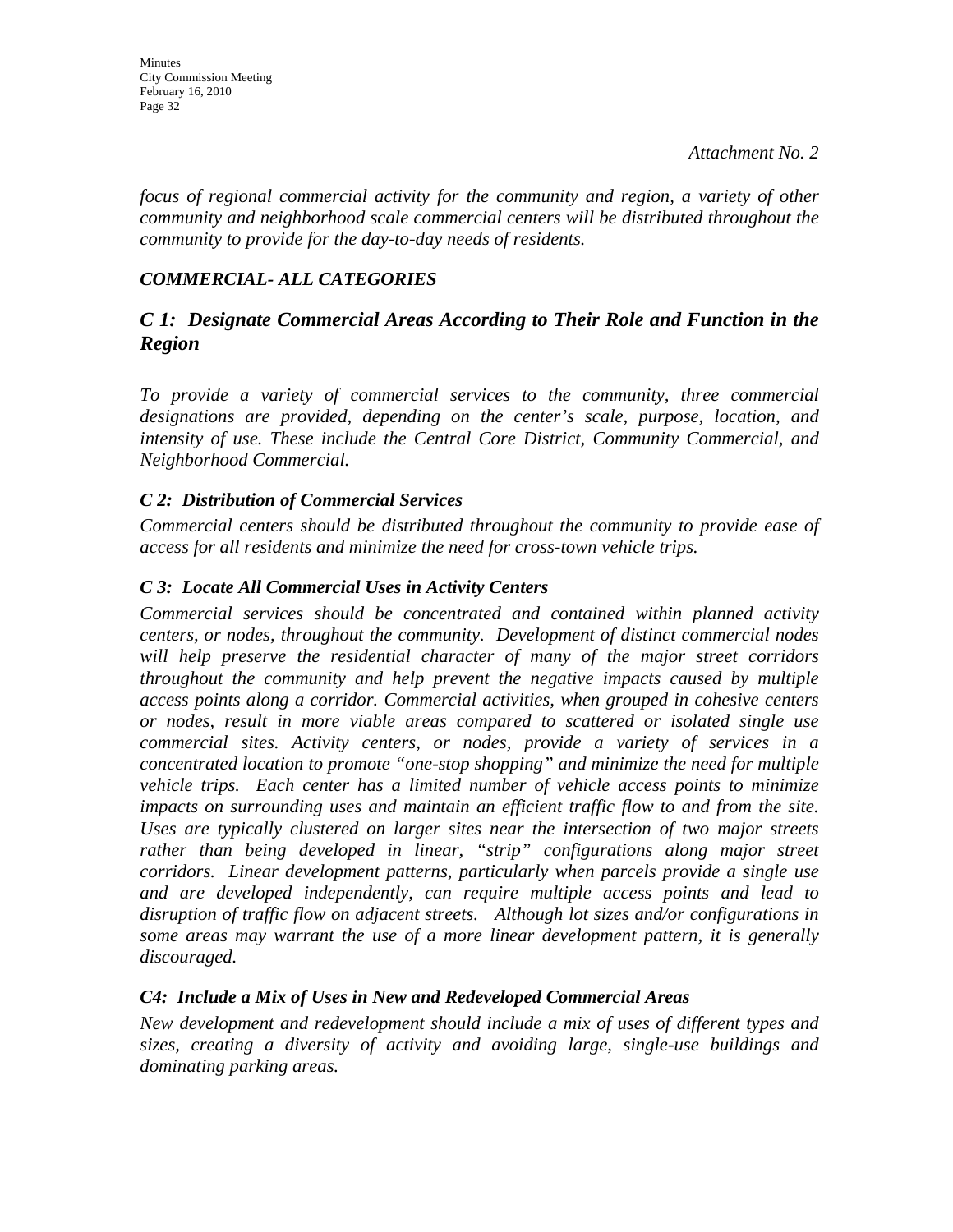### C5: Promote a High Quality Urban Environment

*The physical design of commercial development areas shall promote a high quality urban environment, as expressed by site layout, building materials and design, landscaping, parking area design, and pedestrian-oriented facilities, such as through use of design guidelines.* 

### *COMMUNITY COMMERCIAL (CC)*

#### *CC 1: Characteristics*

*Community Commercial Centers provide a mix of retail and commercial services in a concentrated and unified setting that serves the local community and may also provide a limited draw for the surrounding region. These centers are typically anchored by a larger national chain, between 120,000 and 250,000 square feet, which may provide sales of a variety of general merchandise, grocery, apparel, appliances, hardware, lumber, and other household goods. Centers may also be anchored by smaller uses, such as a grocery store, and may include a variety of smaller, complementary uses, such as restaurants, specialty stores (such as books, furniture, computers, audio, office supplies, or clothing stores), professional offices and health services. The concentrated, unified design of a community commercial center allows it to meet a variety of community needs in a "onestop shop" setting, minimizing the need for multiple vehicle trips to various commercial areas around the community. Although some single use highway-oriented commercial activities will continue to occur in some areas, this pattern of development is generally not encouraged.* 

#### *CC 2: Location*

*Community Commercial Centers should be located at the intersection of one or more major arterial streets. They may be located adjacent to urban residential neighborhoods and may occur along major highway corridors as existing uses become obsolete and are phased out and redeveloped over time. Large footprint retail buildings (often known as "big-box" stores) shall only be permitted in areas of the City where adequate access and services can be provided.* 

#### *CC 3: Size*

*Typically require a site of between 10 and 30 acres.* 

#### *CC 4: Unified Site Design*

*A unified site layout and design character (buildings, landscaping, signage, pedestrian and vehicular circulation) shall be required and established for the center to guide current and future phases of development. Building and site design should be used to create visual interest and establish a more pedestrian-oriented scale for the center and between out lots.*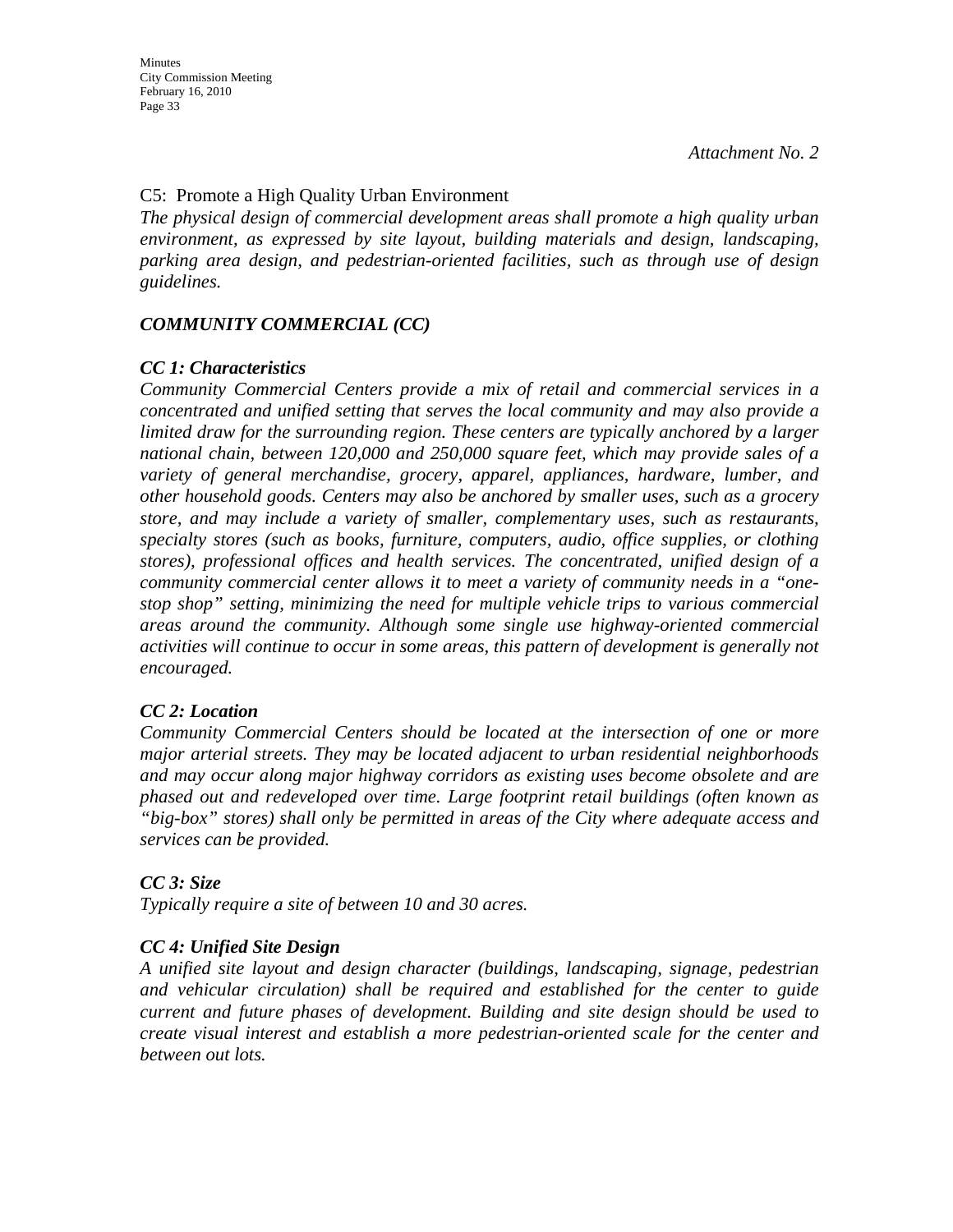### *CC 5: Architectural Character*

*Community Commercial Centers shall be required to meet a basic level of architectural detailing, compatibility of scale with surrounding areas, pedestrian and bicycle access, and mitigation of negative visual impacts such as large building walls, parking areas, and service and loading areas. While these requirements apply to all community commercial*  development, they are particularly important to consider for larger footprint retail *buildings, or "big-box" stores. A basic level of architectural detailing shall include, but not be limited to, the following:* 

- *Façade and exterior wall plane projections or recesses;*
- *Arcades, display windows, entry areas, awnings, or other features along facades facing public streets;*

*• Building facades with a variety of detail features (materials, colors, and patterns); and* 

*• High quality building materials.* 

### *CC 6: Organization of Uses*

*Community commercial services should be concentrated and contained within planned activity centers, or nodes, throughout the community. Within each activity center or node, complementary uses should be clustered within walking distance of each other to facilitate efficient, "one-stop shopping", and minimize the need to drive between multiple areas of the center. Large footprint retail buildings, or "big-box" stores should be incorporated as part of an activity center or node along with complementary uses. Isolated single store developments are strongly discouraged.* 

#### *CC 7: Parking Design and Layout*

*Uninterrupted expanses of parking should be avoided. Parking areas should be broken into smaller blocks divided by landscaping and pedestrian walkways. Parking areas should be distributed between the front and sides of buildings, or front and rear, rather than solely in front of buildings to the extent possible.* 

#### *CC 8: Circulation and Access*

*Clear, direct pedestrian connections should be provided through parking areas to building entrances and to surrounding neighborhoods or streets. Integrate main entrances or driveways with the surrounding street network to provide clear connections between uses for vehicles, pedestrians, and bicycles.* 

#### *GM 9: Infill and Redevelopment*

*Infill and redevelopment within established areas of the City is generally encouraged where deteriorated or obsolete structures have become detrimental to an area, where new uses can be accommodated on vacant properties, and in areas that have been specifically*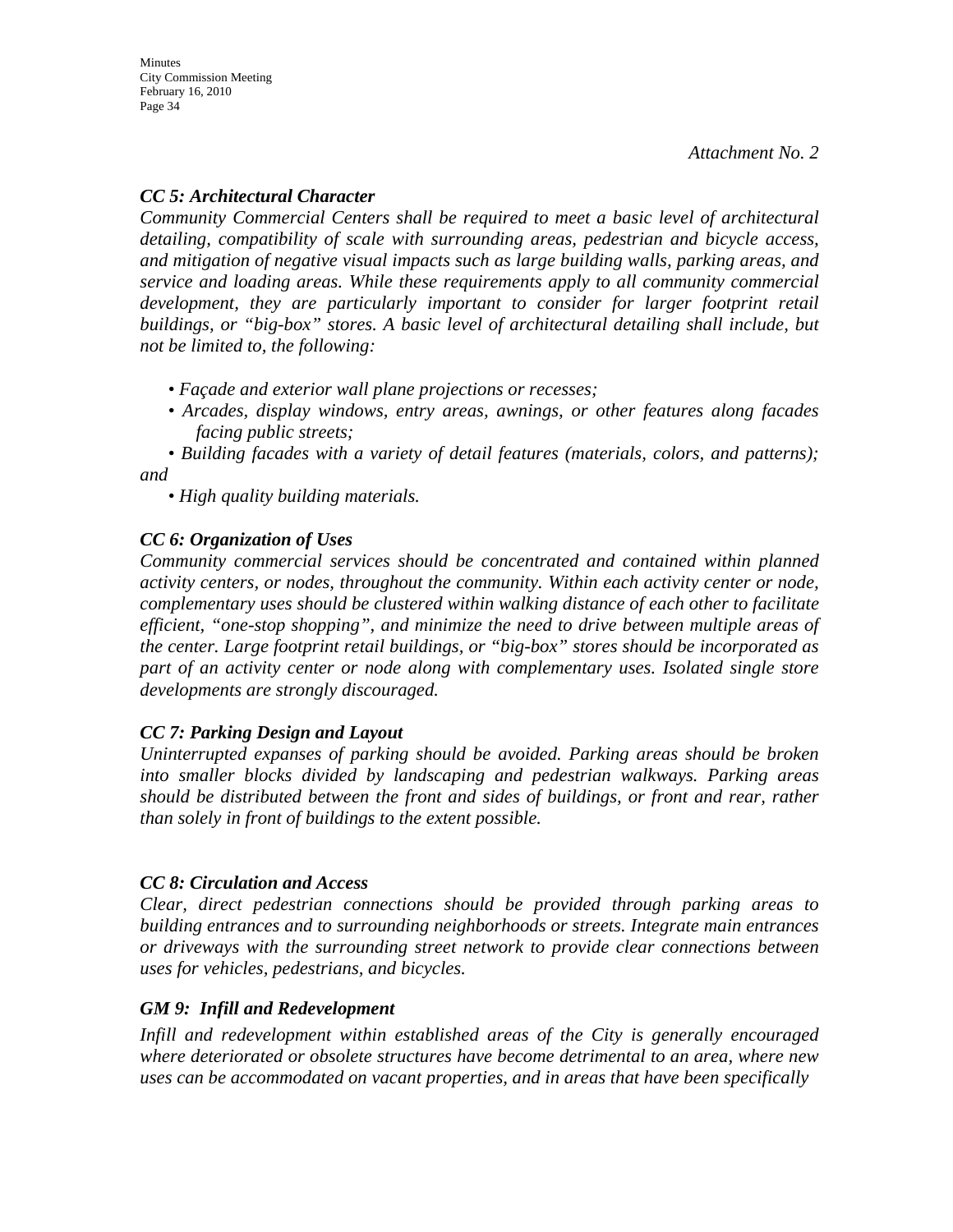**Minutes** City Commission Meeting February 16, 2010 Page 35

#### *Attachment No. 2*

*identified for redevelopment. Projects may range in size from a single residential lot to the redevelopment of multiple contiguous blocks within a neighborhood or commercial area. Regardless of its scale, infill and redevelopment shall be designed in a manner that is sensitive to and reflects the character of the surrounding area. Important design considerations include building scale, mass, roof form, height, and orientation, parking location, lot coverage, architectural character, and landscape elements. These design considerations are particularly important when infill or redevelopment occurs within or adjacent to an established residential neighborhood, or when a change in use or intensity would otherwise negatively impact the established character of the surrounding area.* 

Low to medium density and medium to high density development are suggested for the site in the Comprehensive Plan. As noted in the Comprehensive Plan's policies for residential areas retail services and office activities may be in appropriate, when properly located, scaled and in character with the residential neighborhood. These policy statements should be balanced against the policies for commercial development based on the overall character of the neighborhood.

The proposed PUD is will locate two hotels on an elevated site above a major street corridor, at an intersection oriented to commercial development, which is also immediately adjacent to an established single-family, two-family and multiple-family residential neighborhood. The proposed Candlewood Suites hotel generally conforms to policies CC 5 and GM 9 of the Comprehensive Plan. While its mass and scale are not the same as the low density residential uses in the neighborhood, its scale is not inconsistent with large multiple-family buildings in the same neighborhood. The Candlewood Suites location, its height and mass are separated by distance, elevation, screening and building placement to the greatest extent feasible, given the shape of the land. Its placement reflects a level of sensitivity, which fits within the surrounding residential neighborhood consisting of existing mix of large multiple-family dwellings and single and two-family dwellings and the commercial intersection of the two major streets. The proposed location of the Holiday Inn Express hotel is an appropriate use in the neighborhood. Concerns related to its character and fit are mitigated by distance and natural screening. The overall site's location to a major street intersection lends itself to commercial development oriented towards the motoring public.

The proposed PUD is in general conformance with the Comprehensive Plan.

### **8. ZONING HISTORY AND LENGTH OF TIME VACANT AS ZONED:**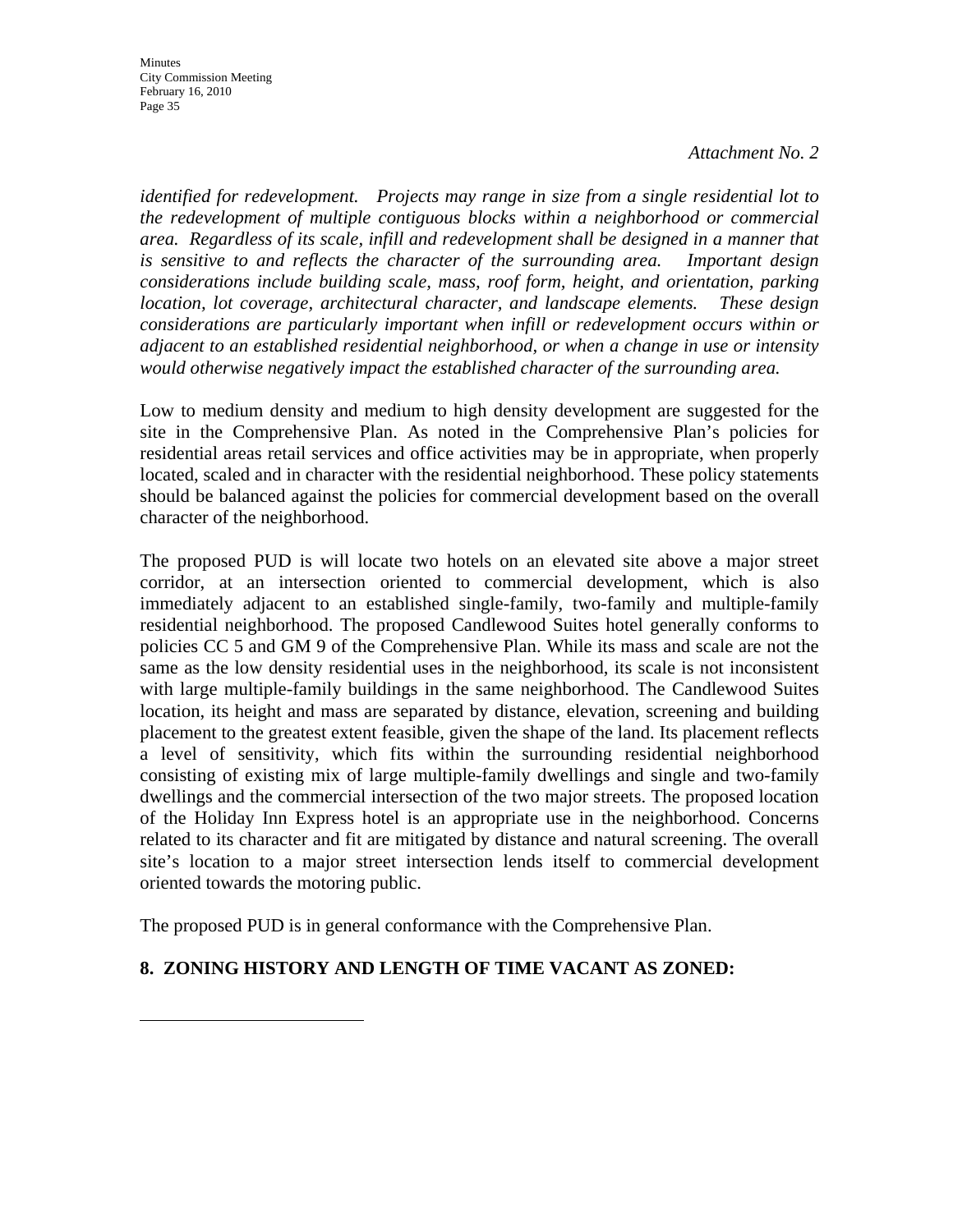#### R-1 District Portion

1971 Annexation and rezoning to R-1 District December 3, 2001 Planning Board recommends denial (6-0) of proposed rezoning from R-1, Single-Family Residential District, to R-3, Multiple-Family Residential District.

The R-1 District portion of the site was annexed in 1971, (Ordinance No. 2779), and has been zoned R-1 District from 1971 to present. In 2001, a prior owner, Robert L. Hodgson, applied for a rezoning to R-3 District. City Administration and the Manhattan Urban Area Planning Board recommended denial and the applicant withdrew the application before first reading (December 3, 2001 Planning Board Minutes attached). At the time of the application, the existing Ft. Riley Boulevard and Seth Child Road interchange was proposed and there were unknowns about impacts related to the interchange and development of the site.

### R- District Portion (Lot 11, Wesley Addition)

| 1971              | Annexation and rezoning to R-1                                                               |
|-------------------|----------------------------------------------------------------------------------------------|
| <b>July 1977</b>  | Rezoned to PUD for a retirement center.                                                      |
| June 5, 1989      | Manhattan Urban Area Planning Board recommends approval of<br>rezoning from PUD to R.        |
| July 18, 1989     | City Commission approves rezoning from PUD to R (Ordinance)<br>No. 4588.)                    |
| June 4, 1990      | Manhattan Urban Area Planning Board approves the Preliminary<br>Plat of the Wesley Addition. |
| August 20, 1990   | Manhattan Urban Area Planning Board approves the Final Plat of<br>the Wesley Addition.       |
| September 4, 1990 | City Commission accepts rights-of-ways and easements of the<br>Wesley Addition.              |

**9. CONSISTENCY WITH INTENT AND PURPOSE OF THE ZONING ORDINANCE:** The intent and purpose of the Zoning Regulations is to protect the public health, safety, and general welfare; regulate the use of land and buildings within zoning districts to assure compatibility; and to protect property values. The proposed PUD is located in the R and R-1 Districts.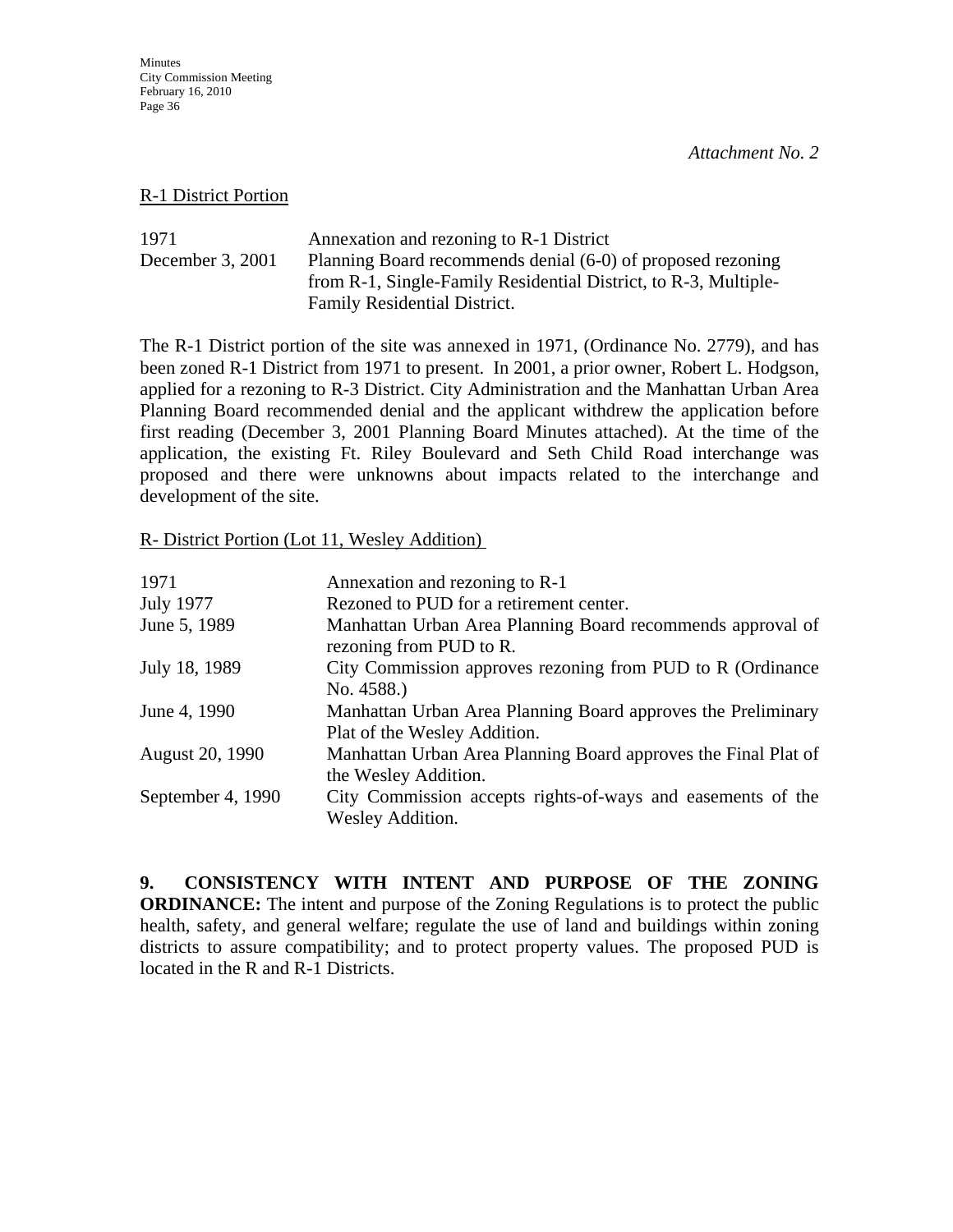Land use and structures within a Planned Unit Development District which, when approved by the Planning Board and Governing Body, may differ in one or more respects from the regulations that are applicable in any other zoning district. The objectives of a Planned Unit Development District shall be to promote progressive development of land and construction by encouraging Planned Unit Developments (PUD's) to achieve: a maximum choice of living environments by allowing a variety of housing and building types; a more useful pattern of open space and recreation areas and, if permitted as part of the project, more convenience in the location of commercial uses and services; a development pattern which preserves and utilizes natural topography and geologic features, scenic vistas, trees and other vegetation, and prevents the disruption of natural drainage patterns; a more efficient use of land than is generally achieved through conventional development; a development pattern in harmony with land use density, transportation facilities, and community facilities; an environment which provides safe, clean, convenient and necessary residential, commercial, and industrial facilities which will afford greater opportunities for better housing, recreation, shops and industrial plants for all citizens of the community; a development plan which suits the specific needs of the site and takes into account the unique conditions of the property which may require changes of conventional bulk regulations, lot layout, or density; or results in a project that provides greater public benefit than would be provided under conventional zoning; and, a mixture of compatible uses which might not otherwise be permitted in a single district, or which may restrict the range of land uses more than in a single district.

### Underlying Zoning Districts

The underlying R and R-1 Districts are low density single-family residential zones intended to allow single- family development at minimum lot sizes of 10,000 square feet and 6,500 square feet, respectively. Maximum structure height is 35-feet. Minimum front, rear and side yard setbacks are 25-feet, 25-feet and eight feet, respectively.

### Proposed PUD

Based on the proposed site plan, the two hotels are an appropriate use of the site and consistent with the intent and purpose of the Zoning Regulations, subject to the conditions of approval.

**10. RELATIVE GAIN TO THE PUBLIC HEALTH, SAFETY AND WELFARE THAT DENIAL OF THE REQUEST WOULD ACCOMPLISH, COMPARED WITH THE HARDSHIP IMPOSED UPON THE INDIVIDUAL OWNER:** There appears to be no relative gain to the public that denial would accomplish. Minimal impact on the public is expected as a result of traffic and storm water. Transportation and storm water proposals are consistent with the policies of the City. There may be a hardship on the owner if the rezoning is denied because no public adverse impacts are expected.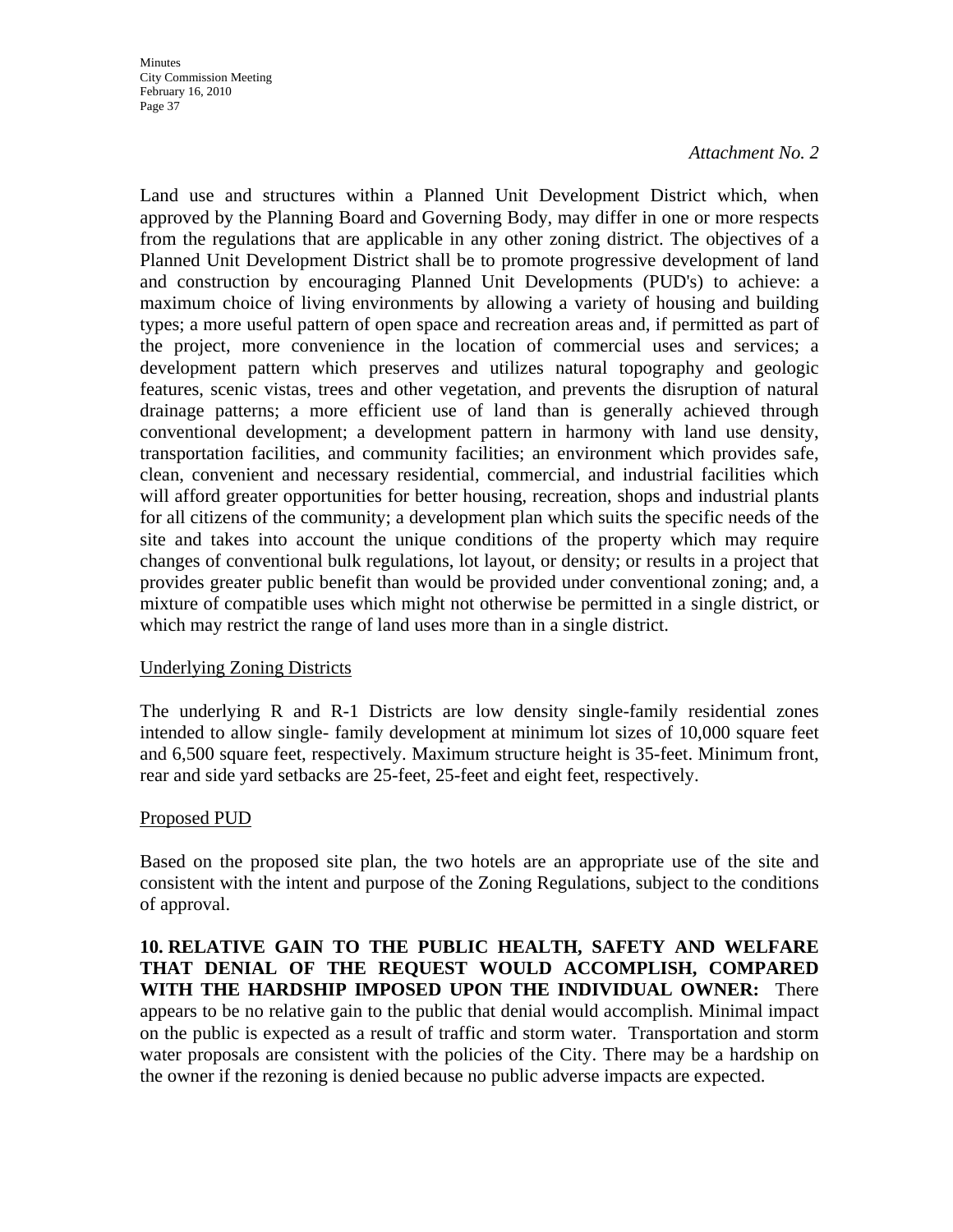**11. ADEQUACY OF PUBLIC FACILITIES AND SERVICES:** Public utilities and services are adequate. Water lines and other public utilities will be relocated to accommodate the proposed hotel locations. Sidewalk is proposed along the north side of Allison Avenue abutting the southern boundary of the proposed PUD. No sidewalk is proposed along the north boundary of the site in the Ft. Riley Boulevard right-of-way offramp area. The PUD notes a sidewalk will be provided by others from the eastern point of Lot 2 to the existing sidewalk on the west side of the Allison Avenue Seth Child Road intersection. When the site is developed, sidewalk should be provided from the eastern point of the site to the existing sidewalk at the intersection by the applicant. The memo from the City Engineer outlines corrections to the utility plan, which will be addressed with the Final Development Plan.

# **12. OTHER APPLICABLE FACTORS:** None.

**13. STAFF COMMENTS AND RECOMMENDATION:** City Administration recommends approval of the proposed rezoning of Flinthills Hospitality PUD from R, Single-Family Residential District, and R-1, Single-Family Residential District, to PUD, Commercial Planned Unit Development District, based on the findings in the staff report, with the following conditions of approval:

- 1. The Permitted Uses shall include: Hotels.
- 2. Landscaping and irrigation shall be provided pursuant to a Landscaping Performance Agreement between the City and the owner, which shall be entered into prior to issuance of a building permit.
- 3. All landscaping and irrigation shall be maintained in good condition.
- 4. Landscape evergreen screening along Allison Avenue shall be planted at a minimum six (6) to eight (8) feet in height at the time of planting.
- 5. Signage shall be limited to signs proposed in the application, except the wall sign on the south wall of the Holiday Inn Express shall be prohibited.
- 6. The proposed optional pylon sign on Lot 1 shall be located in a landscaped base.
- 7. Exempt signage described in Article VI, Section 6-104  $(A)(1),(2),(4),(5),(7)$  and  $(8)$ ; and Section 6-104  $(B)(2)$ , of the Manhattan Zoning Regulations shall be permitted.
- 8. A sidewalk shall be constructed along the north side of Allison Avenue extending from the eastern edge of the proposed sidewalk on Lot 1 to the existing sidewalk on the northwest corner of the intersection of Allison Avenue and the Ft. Riley Boulevard and Seth Child road intersection concurrent with the construction of the improvements in the PUD.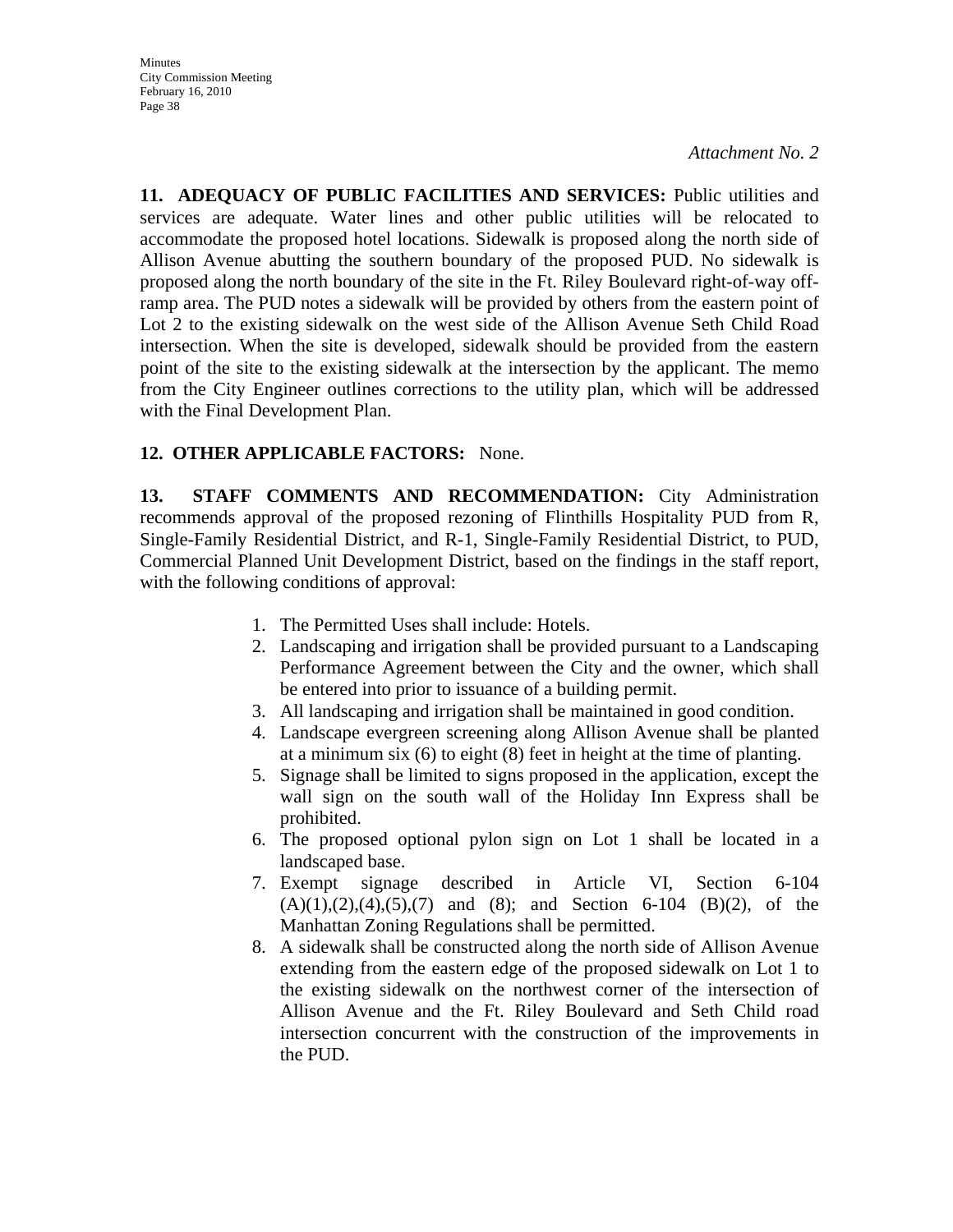- 9. An eight (8) foot security fence and gate to enclose the water pump station shall be constructed by the applicant with the first building permit.
- 10. An Agreement Creating a Restrictive Covenant on Real Estate related to drainage shall be filed with the Final Plat.
- 11. A Restrictive Covenant related to the proposed travel easement, Hospitality Place, shall be filed with the Final Plat.
- 12. A Kansas Department of Transportation permit shall be obtained for improvements proposed in the K-18 right-of-way concurrent with the first building permit.

# **ALTERNATIVES:**

- 1. Recommend approval of the proposed rezoning of Flinthills Hospitality PUD from R, Single-Family Residential District, and R-1, Single-Family Residential District, to PUD, Commercial Planned Unit Development District, stating the basis for such recommendation, with the conditions listed in the Staff Report.
- 2. Recommend approval of the proposed rezoning of Flinthills Hospitality PUD from R, Single-Family Residential District, and R-1, Single-Family Residential District, to PUD, Commercial Planned Unit Development District, and modify the conditions, and any other portions of the proposed PUD, to meet the needs of the community as perceived by the Manhattan Urban Area Planning Board, stating the basis for such recommendation, and indicating the conditions of approval.
- 3. Recommend denial of the proposed rezoning, stating the specific reasons for denial.
- 4. Table the proposed rezoning to a specific date, for specifically stated reasons.

# **POSSIBLE MOTION:**

The Manhattan Urban Area Planning Board recommends approval of the proposed rezoning of Flinthills Hospitality PUD from R, Single-Family Residential District, and R-1, Single-Family Residential District, to PUD, Commercial Planned Unit Development District, based on the findings in the staff report, with the twelve conditions of approval recommended by City Administration.

**PREPARED BY:** Steve Zilkie, AICP, Senior Planner **DATE:** October 28, 2009 09049}SR}RezoneFlinthillsHospitalityPUDR&R1toPUDRev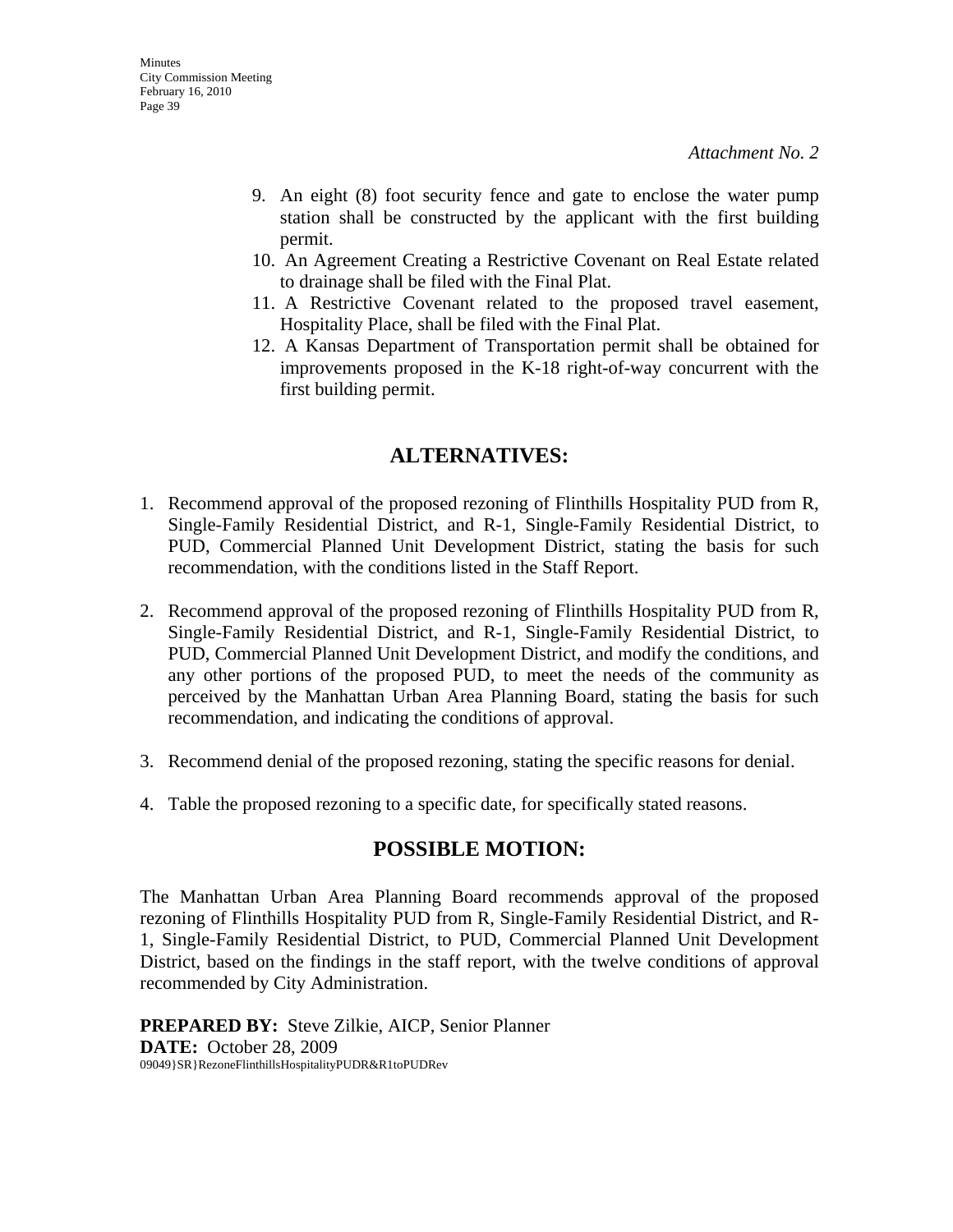### **STAFF REPORT**

## **APPLICATION TO REZONE PROPERTY TO PLANNED UNIT DEVELOPMENT DISTRICT**

### **BACKGROUND**

**FROM:** PUD, Residential Planned Unit Development.

**TO:** PUD, Commercial Planned Unit Development District.

**OWNER/APPLICANT:** Westport Commons Development LLC-Mark Bachamp. **ADDRESS:** 1213 Hylton Heights Road, Ste. 129, Manhattan, KS 66502.

**DATE OF PUBLIC NOTICE PUBLICATION:** Monday, January 11, 2010.

### **DATE OF PUBLIC HEARING: PLANNING BOARD:** Monday, February 1, 2010. **CITY COMMISSION:** Tuesday, February 16, 2010.

**LOCATION:** Generally located southeast of the intersection of Browning Avenue and Dickens Avenue consisting of Lot 2, Williamsburg, Unit One, and part of Lot 24, Williamsburg, Unit Six. *(Note: The site is the last undeveloped portion of the Williamsburg Residential PUD, which was approved in 1989. Ordinance Nos. 4570 and 4937, and site and landscape plans are attached.)*

**AREA:** Approximately seven (7) acres (6.908 acres).

**PROPOSED USES:** The proposed development, Westport Commons, Unit Two, will consist of six (6) commercial buildings. Additional improvements include off-street parking, signs, landscaping, storm water detention basin and related improvements, and other improvements. Permitted Uses are proposed to consist of Business and Professional Offices, Barber Shops, and Beauty Shops.

Business and professional offices is defined in the Manhattan Zoning Regulations as, "The office of an engineer, dentist, doctor, attorney, real-estate broker, insurance broker, architect, or other similar professional person, and any office used primarily for accounting, correspondence, research, editing or administration."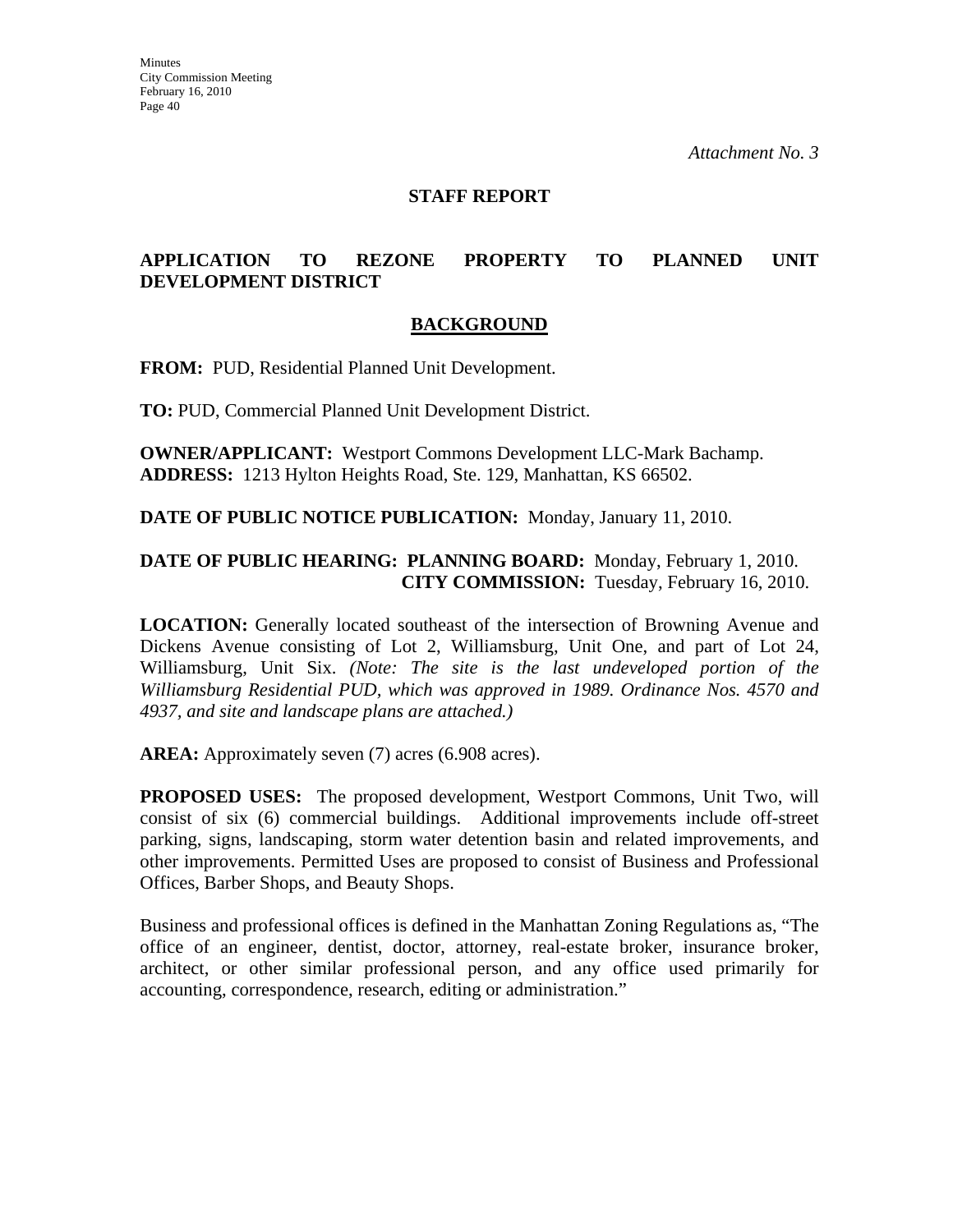Barber Shops and Beauty Shops are not defined in the Manhattan Zoning Regulations, but are generally described as any establishment or place of business within which the practice of barber is engaged for one or more barbers, and a place of business where one or more persons engage in the practice of cosmetology, respectively. Cosmetology consists of those services such as hair care, shin care, and nail care.

Proposed home association documents are attached.

# **PROPOSED BUILDINGS AND STRUCTURES:**

# **Phase 1: Proposed Lots 1-3**

Three separate one-story professional office and business buildings are proposed, and identified as Buildings 1, 2, and 3. Buildings 1-3 will be limited to business and professional office uses based on notes on the proposed PUD plan. General exterior wall to wall area square footage for Building 1 is 6,681 square feet, and Buildings 2 and 3 are 5,561 square feet each. Building 1 is on the southernmost lot and perpendicular to Browning Avenue. Buildings 2 and 3 are on the eastern side of the site and parallel to Browning Avenue. Roof materials are concrete tile. The three buildings are approximately 25-feet in height to the roof peak. Exterior materials are brick and limestone. Floor plans will be to tenant specifications. Access to the site is primarily from Browning Avenue via a travel easement, which provides direct public street access to the proposed lots, and a secondary driveway connection with Westport Commons Place to the south. The proposed building front yard setback along Browning Avenue is 25 feet and 15 feet from the south lot line. Building 1 is generally at the 25 foot setback. Buildings 2 and 3 are set back from Browning Avenue approximately 178 feet and 11 feet from the adjoining lot line of Lot 9 common area. Off-street parking is at the proposed 25 foot front yard setback. Lots 1-3 will be graded to drain to the north to the drainage easement/detention basin. Lot 1 will be cut into the hillside with a finished floor at slightly below Browning Avenue. Finished floor elevations of buildings on Lots 2 and 3 will be at the same approximate grade as the residential dwellings to the east.

### **Phase 2: Proposed Lots 4-6**

Three separate one-story professional office and business buildings are proposed, and identified as Buildings 4, 5, and 6. Building 4 may also be used for a barber shop and beauty shop, as noted on the PUD plan. General exterior wall to wall area square footage for Building 4 is 8,211 square feet, and Buildings 5 and 6 are 6,681 square feet and 5,561 square feet, respectively. Building 4 is on the western side of the site southeast of the Browning and Dickens intersection and perpendicular to Browning Avenue. Buildings 5 and 6 are on the eastern side of the site and at an angle to and facing Dickens Avenue.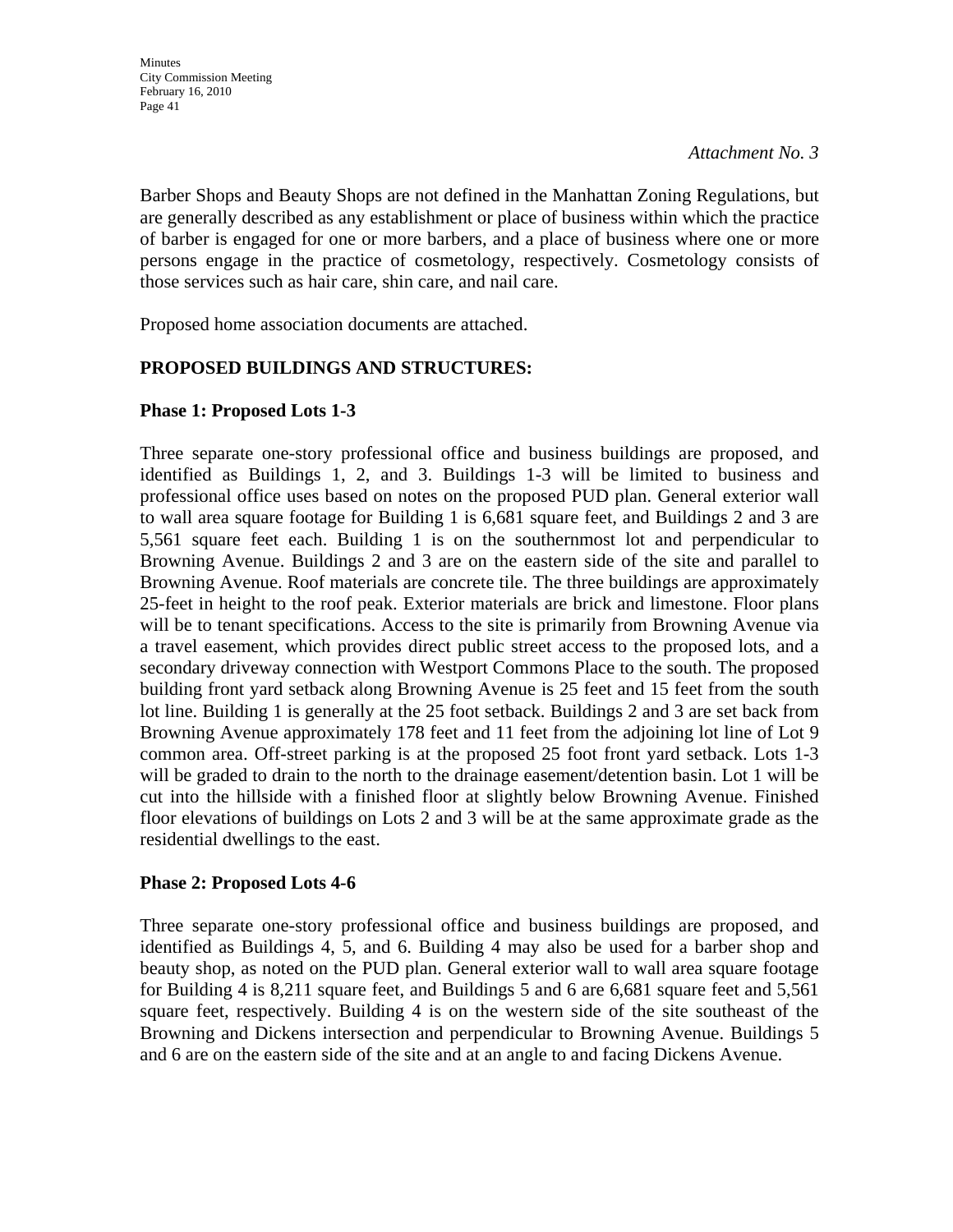**Minutes** City Commission Meeting February 16, 2010 Page 42

*Attachment No. 3*

Roof materials are concrete tile. The three buildings are approximately 25-feet in height to the roof peak. Exterior materials are brick and limestone. Floor plans will be to tenant specifications. Access to the site is from two curb cuts off Dickens Avenue by a travel easement, which provides direct public street access to the proposed lots. The proposed building front yard setback along Browning Avenue and Dickens Avenue is 25 feet. Building 4 is at the 25 foot front yard setback along Browning Avenue and 150 feet south of the Dickens Avenue lot line. The rear of Building 4 is adjacent to Lot 7. Buildings 5 and 6 are setback from Browning approximately 300 and 400 feet respectively, and 124 feet and 45 feet, respectively, from Dickens. The rear of Buildings 5 and 6 are about 25 feet from the adjoining lot line of Lot 8 common area. Off-street parking is at or greater than the proposed 25 foot front yard setback. Lots 4-6 will be graded and elevated to drain to the drainage easement/detention basin and at an elevation generally the same as the Browning Avenue and Dickens Avenue. Finished floor elevation of Building 4 and its parking are at the same general elevation as Browning Avenue and Dickens Avenue. The finished floor elevation of the buildings on Lots 5 and 6 will be at the same approximate grade as the residential dwellings to the east.

### **Proposed Lot 7**

Lot 7 is a 214,953 square foot tract of land for common area purposes consisting primarily of drainage channel and detention basin, which separates Lots 1-3 to the south portion of the PUD and Lots 4-6 to the north portion of the PUD. The balance of Lot 7 is open landscaped space, travel easements, and parking spaces to serve the respective buildings.

### **Proposed Lots 8 and 9**

Lots 8 and 9 are common area landscaped open space, utility and drainage easements. The two lots will be transferred to the Williamsburg Homeowners Association. Lots 8 and 9 are open space between the rear of the proposed office buildings and the rear of the existing residential buildings in the Williamsburg PUD. The common area provides landscaped open space between the rear lot lines of the commercial buildings and the rear lot lines of homes in Williamsburg PUD.

### **PROPOSED LOT COVERAGE**

| Use               | <b>Square Feet</b> | <b>Percentage</b> |
|-------------------|--------------------|-------------------|
| <b>Buildings</b>  | 47,905             | 16%               |
| Travel Easement/  |                    |                   |
| Driveways/Parking | 90,091             | 29%               |
| Landscape/Open    | 168,168            | 55%               |
| Space/Common Area |                    |                   |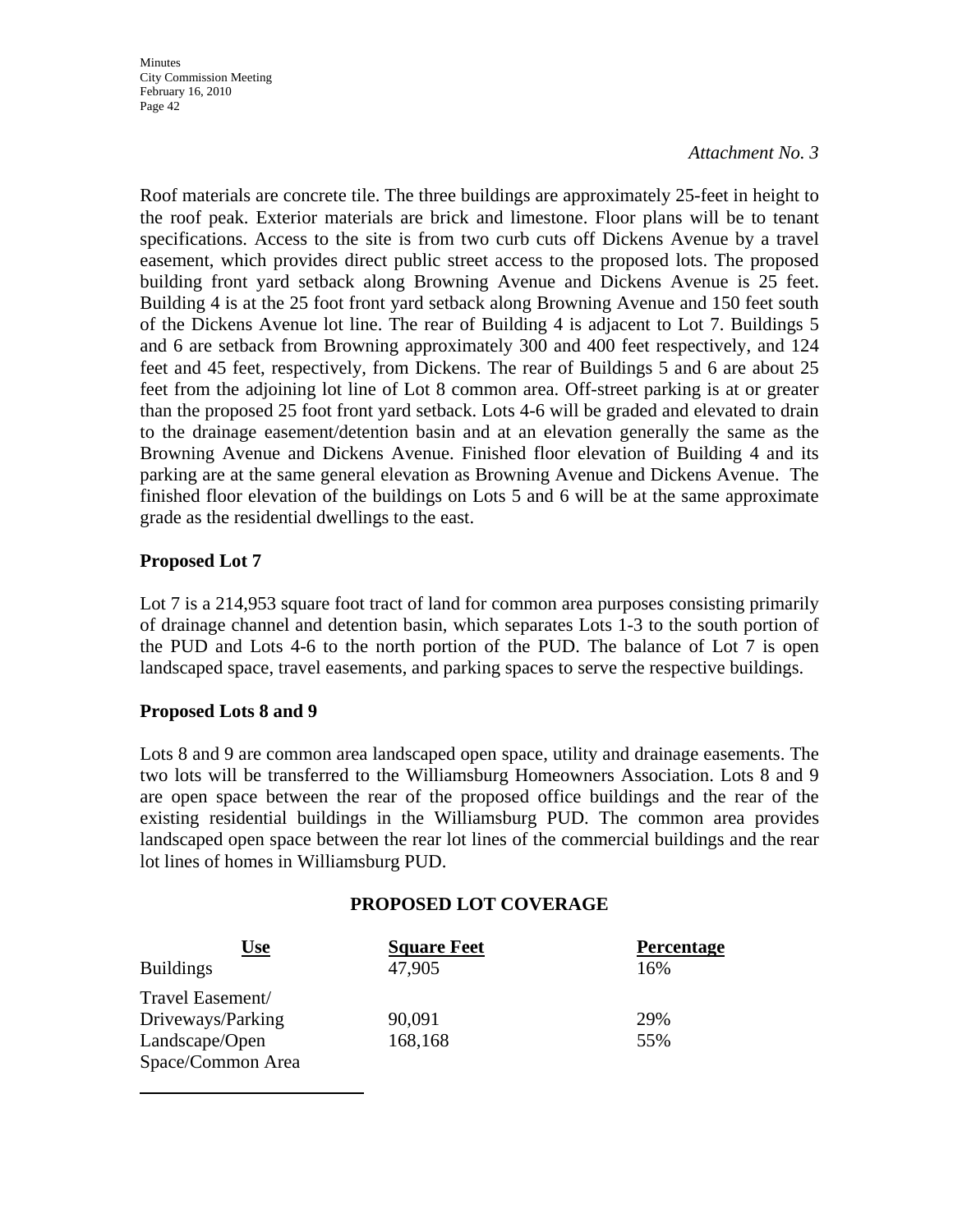**Minutes** City Commission Meeting February 16, 2010 Page 43

*Attachment No. 3*

#### **PROPOSED SIGNS**

| <b>Type</b> | <b>Dimensions</b>                                        | <b>Lighting</b> |
|-------------|----------------------------------------------------------|-----------------|
| Ground      | 7 feet 4 inches tall by 8 feet 8 External<br>inches wide |                 |

Ground 5 feet tall by 10 feet wide External

Two masonry ground lit signs are proposed. The 7 foot tall ground sign is proposed at three locations along Dickens Avenue and the third along Browning Avenue identifying business names and "Westport Commons". A five foot tall ground indicating the name of the development only, "Westport Commons", is proposed at the intersection of Browning and Dickens Avenues. No other signage is proposed.

Exempt signage for such signs identified in the Manhattan Zoning Regulations as address numerals, for lease and other similar signs will also be allowed *(attachment Article VI, Section 6-104 (A)(1),(2),(4),(5),(7) and (8), as may be amended for political or campaign signs; and Section 6-104 (B)(1) and (2), as may be amended for political or campaign signs.)*

**PROPOSED LIGHTING:** Proposed lighting consists of pedestrian scale accent lighting on the office buildings. Twenty five 25 foot tall full cut off light poles are in the parking lots. A lighting plan sheets shows the distribution of light towards adjacent property and Browning and Dickens.

### **REVIEW CRITERIA FOR PLANNED UNIT DEVELOPMENTS**

**1. LANDSCAPING:** Proposed landscaping is functional with respect to the proposed development. Based on the typical zoning requirement of the number of trees per 5,000 square feet of paved area, 18 trees would be required. The landscape plan consists of 49 deciduous shade and ornamental trees, evergreen trees, and a broad range of shrubs and ornamental grasses, primarily in landscape parking islands and around the base of proposed ground signs. Nineteen of the 49 trees are within Lot 9, which be transferred to the Williamsburg Homeowners Association. The remaining 30 trees are on Lot 7. There are existing deciduous and evergreen trees on both Lot 8 and Lot 9. Other landscaped space will be turf type grass, either seeded or sod. Landscaping will be maintained by the owner and watered by an underground sprinkling system.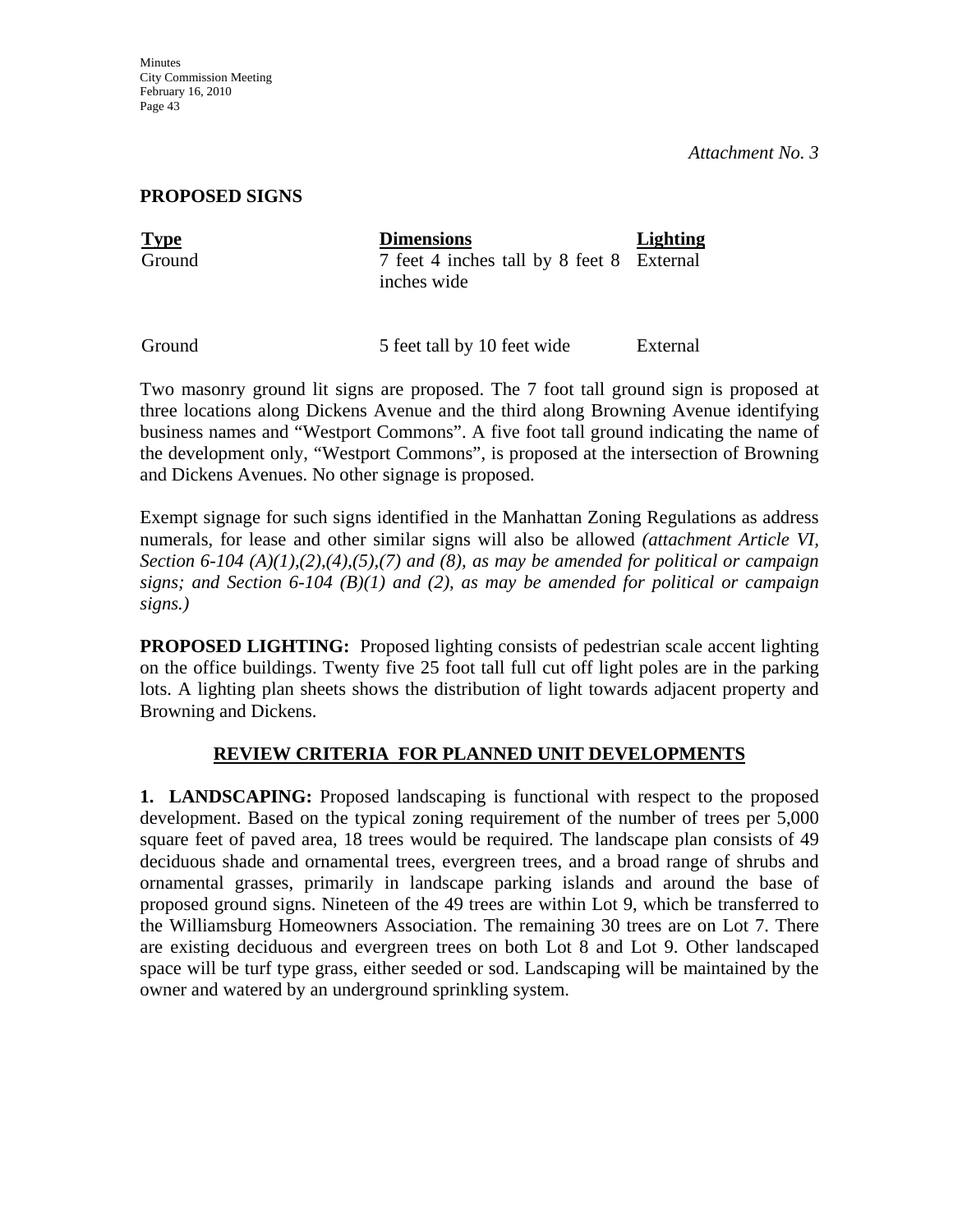**2. SCREENING:** Screening should be adequate. Outdoor storage (trash dumpsters) areas are adequately screened with masonry walls and wrought iron gates. The proposed treescape on Lot 9 provides a buffer between the rear of the proposed commercial and existing residential buildings. Existing trees on Lot 8 provide the same type of buffer between the proposed commercial and existing residential buildings.

**3. DRAINAGE:** The drainage system is designed in conformance with the adopted Stormwater Management Master Plan. Adequate provisions for storm water drainage are provided, subject to approval of a Corps of Engineers permit, as the stream crossing the site from the northeastern corner to the southwestern corner is designated a Waters of the U.S.

A Storm Drainage Report was prepared by BG Consultants, dated December, 2009 *(attached)*. The City Engineer has reviewed the Report *(attachment)*, and accepts the proposal without exception. The proposal consists of detention, channelizing storm water and other improvements and will result in no adverse impact on upstream and downstream properties and reduce the rate of runoff downstream.

A draft covenant *(attachment)* has been submitted by the applicant, which sets out responsibilities for the owners of PUD regarding the detention area, improvements, and drainage easement on Lot 7. The covenant gives the City the ability to assess the owners for maintenance costs, if necessary. The covenant will need to be reviewed and approved by the City and will be filed g with the Final Plat after it is executed by the City.

**4. CIRCULATION:** The internal circulation plan provides for safe, convenient and efficient movement of motorists and pedestrians. Conflicts between motorists and pedestrians are minimized. Internal public streets will be in the form of travel easements, Browning Place and Pembrook Place, which will provide direct access to lots and adjoining public right-of way, Browning Avenue and Dickens Avenue. Maintenance responsibilities of the travel easements will be set out in a covenant *(attached)*, which will be reviewed and approved by the City and filed with the Final Plat. A driveway from Westport Commons PUD to the south will provide additional connectivity with the surrounding external and internal street system.

A Transportation Impact Study for Westport Commons Unit #2 was prepared by BG Consultants, dated December 17, 2009 *(attached)*. The Study indicates sight distance from proposed access points onto the two streets is excellent assuming existing vegetation is removed; that the street system is adequate for the additional traffic resulting from the proposed PUD and will have a minor impact on the streets; and, the level of service meets the requirements of the Manhattan Area Transportation Strategy. The study notes the level of service in the 2030 analysis for eastbound Dickens traffic at Browning and Dickens intersection may deteriorate and require left turn pavement markings to delineate a separate left turn lane for improved operations.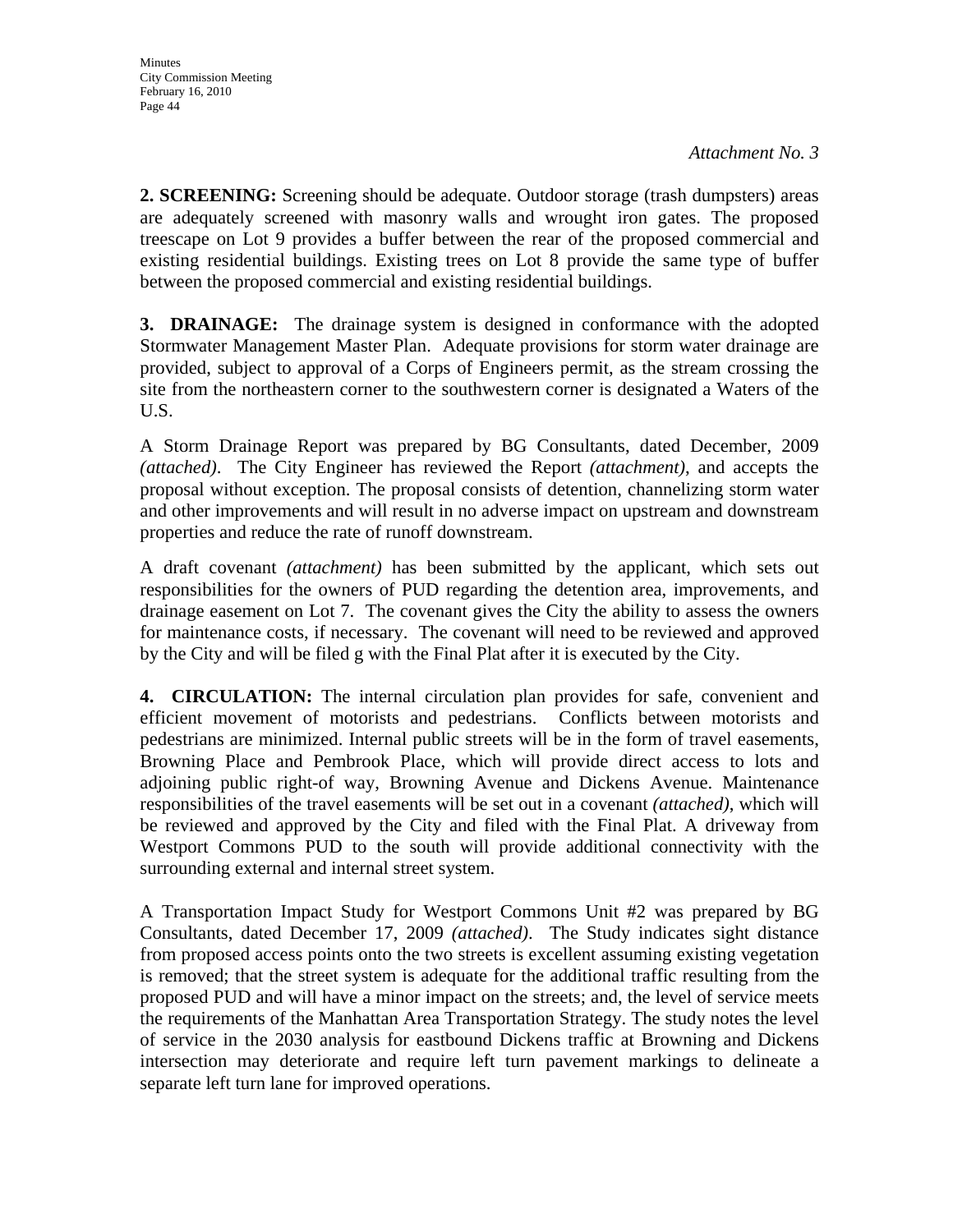The Manhattan Urban Area Subdivision Regulations indicate that the Planning Board and Governing Body may approve a Variation if a finding is made that the Variation is appropriate under the circumstances and the reasons are set forth. Any reasonable condition of approval as a part of the granting of a Variation may be applied to the PUD, if necessary. The applicant has proposed a Variation of Article X, Subdivision Layout Standards, Section 10-207 (B) (3) *Driveway and spacing requirements. Along a collector street, no side street or driveway shall intersect the collector street within 300 feet of an intersecting arterial street, nor within 150 feet of an intersecting local street or driveway*. The proposed curb cut distance from the intersecting street lines along Browning and Dickens to the proposed western curb cut on the south side of Dickens will be reduced from the minimum distance is 300 feet to 260 feet *(attachment)*. The following are considered when a Variation is requested:

- (1) Granting of the variation will not be detrimental to the public health, safety or general welfare or be injurious to adjacent property. *The applicant indicates the queue length, or stacking distance of vehicles, will be three vehicles over the next twenty year period during peak hour operations. The stacking length is approximately 75 feet and 260 feet is provided. The location of an existing sidewalk along the south side of Dickens Avenue will be adjusted away from its current curb line location to provide the public a better crossing. Adjacent property to the north, east and west are not affected by the 40 foot reduction.*
- (2) There are unique physical characteristics of the property for which the variation is sought and not generally applicable to other property. *The applicant indicates the shape of the property is unique with sanitary sewer and storm sewer crossing the site at an angle from northeast corner to the southwest "This angle creates some problems with getting two entrances to Dickens. If the entrance is moved to 300 feet the 2nd entrance to the east will be close and the amount of parking will be reduced in front of buildings 5 and 6."*
- *(3)* Due to the unique physical characteristics of the property, its shape or topography, an unnecessary hardship to the subdivider would result, as distinguished from a mere inconvenience, and such hardship is not based solely on economics. *Moving the entrance to 300 feet may adversely affect the amount of off-street parking provided for Lot 5 and Lot 6. The placement of utilities and storm water drainage improvements factor into the layout of the buildings and the necessity for two driveways. In addition, the applicant indicates, "The west entrance to Dickens becomes the divider between building 4 and buildings 5 and 6 which keeps the parking separated."*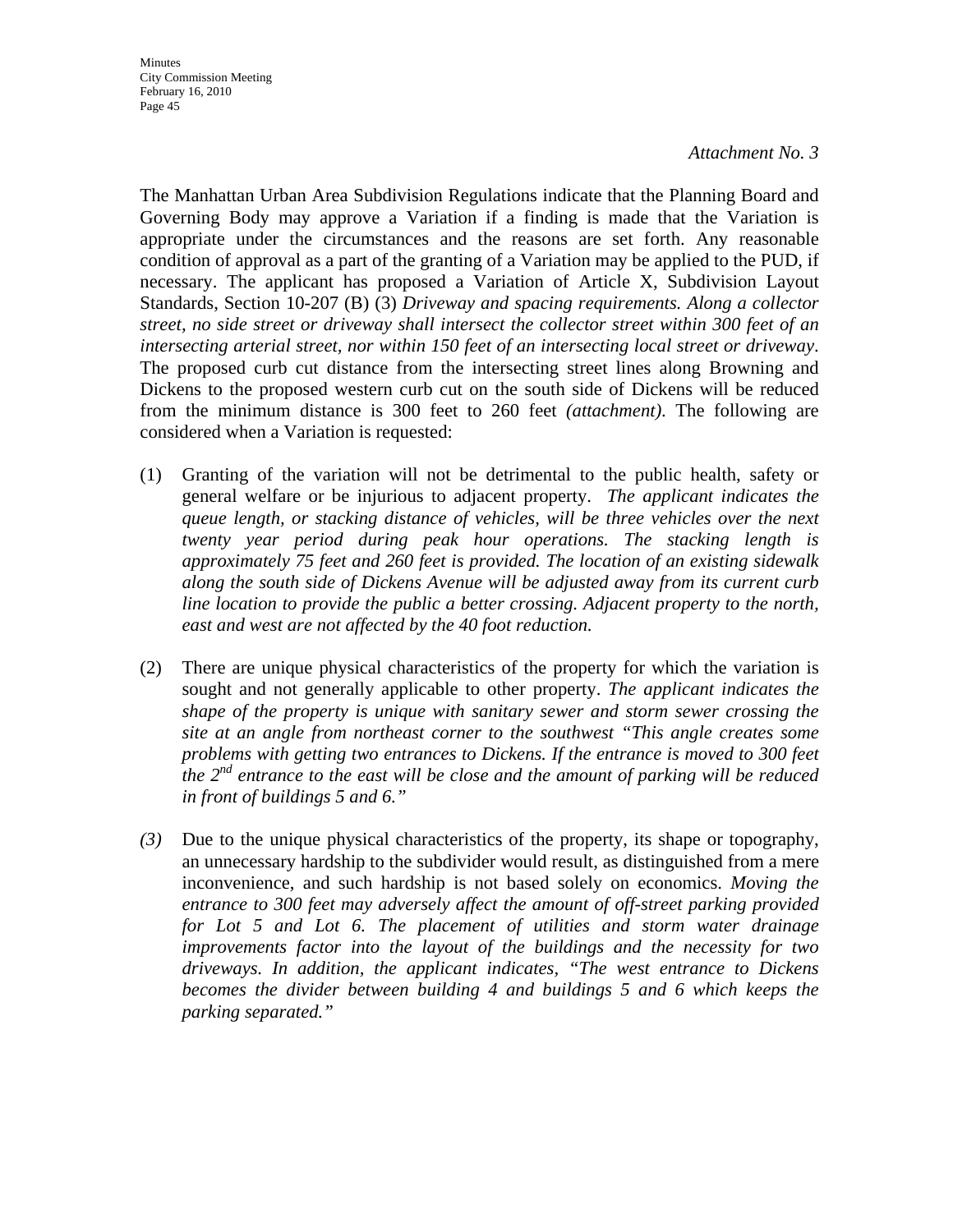(4) No provision of any zoning regulations, other regulation, ordinance, or the Comprehensive Plan would be varied. *No other regulations, ordinances, or the Comprehensive Plan are varied.*

The City Engineer has reviewed the Study *(attachment)*, and accepts the Study with one comment that the Variation needs to be approved.

Pedestrian traffic is accommodated for within the development and connects to the proposed public sidewalk on the east side of Browning Avenue and the existing public sidewalk on the south side of Dickens Avenue. There is existing public sidewalk along the west side of Browning Avenue, a collector street, which extends approximately 440 feet to the south of the Browning and Dickens intersection. Also a sidewalk is proposed to connect to the south with the new sidewalk associated with the Westport Commons PUD. The proposed sidewalk connections provide for a pedestrian friendly and accessible development.

Bike racks are proposed in each portion of the PUD, one serving Lots 1-3 and a second serving Lots 4-6.

Existing streets, Pembrook Circle and Pembrook Court, on Lot 2 will be vacated. There will be no access from Williamsburg Drive into the PUD due to the detention basin. There is an existing short stub of street in Pembrook Circle off Williamsburg Drive, which will remain dedicated as public right-of-way for access to Lots 8 and 9 and will be renamed Williamsburg Terrace.

### **Office Space and Barber and Beauty Shops**

Off-street parking is based on net floor area, with space such as mechanical rooms, storage and hallways deducted. In both cases, the applicant calculated parking based on gross floor area. This means that more parking is proposed than would be required when a final floor plan is submitted, as space described above would be deducted from the gross floor area to determine the minimum number of required parking spaces for each use. Based on the requirements of the Manhattan Zoning Regulations, the proposed off-street parking is adequate to serve the separate uses of the proposed PUD.

More specifically, adequate office street parking for the office buildings is provided. Proposed parking is based on the worst case, or medical use the buildings, which creates a demand for 5.5 parking spaces for each 1,000 square feet of floor area. Professional and business offices are required to provide one parking space for each 300 square feet of floor area. If Barber and Beauty Shops are factored in, which are required to provide one (1) parking space per 200 square feet of net floor area, adequate parking is provided.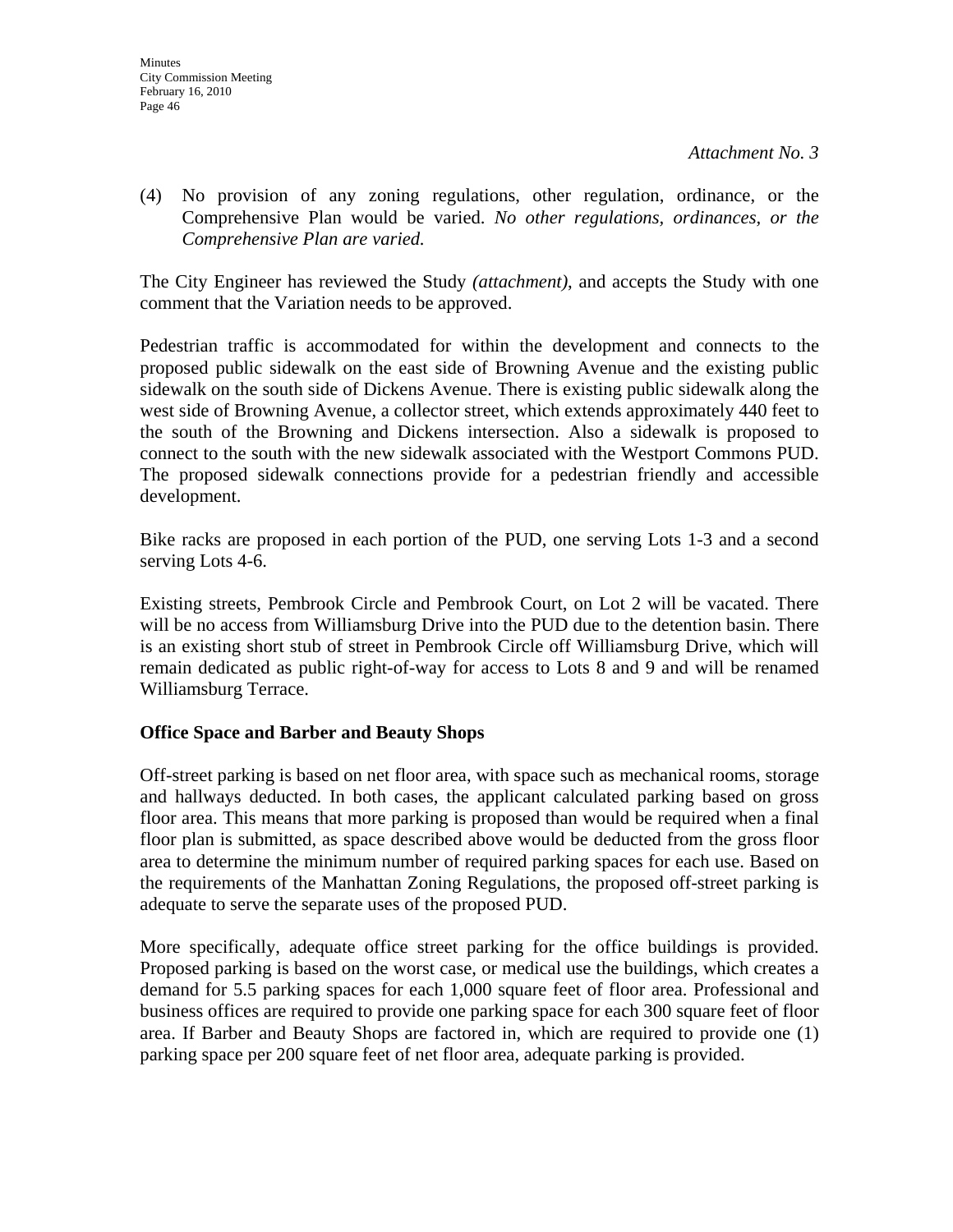Based on gross floor area, and assuming the floor spaces are devoted to medical and dental office uses, as well as accounting for barber and beauty shops, adequate off-street parking is provided. An additional 21 off-street parking space are proposed north of Lot 4 if needed in the future.

**5. OPEN SPACE AND COMMON AREA:** The applicant has made provisions for the continuity, preservation, care, conservation and maintenance of all open space within the development plan. Upon installation of landscaping, it will be maintained by the owner and watered by an underground sprinkling system. Two tracts of land, Lot 8 and Lot 9, will be open space dedicated drainage and utility easements, and will be transferred to the Williamsburg PUD Homeowners Association.

**6. CHARACTER OF THE NEIGHBORHOOD:** The proposed rezoning site is on the southeast corner of Browning Avenue and Dickens Avenue, both of which are designated as collector streets in the Manhattan Area Transportation Strategy. The site adjoins the recently approved Westport Commons Commercial PUD immediately to the south and is in the vicinity of Dickens Place PUD, an equivalent PUD to proposed Westport Commons Unit Two. The mix of uses along Dickens Avenue consists of a public elementary school, single-family residential, multiple-family residential, business and professional offices, church, and federal office building and facilities. The southern end of Browning Avenue is dominated by a large church site. The neighborhood northwest and west of the site is single-family residential. Browning Avenue provides right-of-way separation of primarily single family residential to the west and northwest of the site. Dickens Avenue provides right-of-way separation from the mixed uses to the north of the street. The proposed rezoning site is the undeveloped part of the Williamsburg PUD, a planned residential neighborhood, and adjoins the east boundary of the existing Williamsburg PUD. Georgetown Apartments are further to the east and along the east side of Westport Street. The proposed character of the PUD reflects the range of the mix of uses of the neighborhood in which it will be located. Service commercial uses are further to the south along Claflin Road and are not characteristic of the neighborhood in the vicinity of Browning Avenue and Dickens Avenue intersection but are in the relative vicinity of the site.

# **MATTERS TO BE CONSIDERED WHEN CHANGING ZONING DISTRICTS**

**1. EXISTING USE:** The site is a platted and undeveloped portion of the Williamsburg Residential Planned Unit Development, which was originally intended for two family dwelling units. Fill has been added to the site in previous years and its content is unknown and is generally in the area of the detention basin. The fill will be removed with the construction of the basin.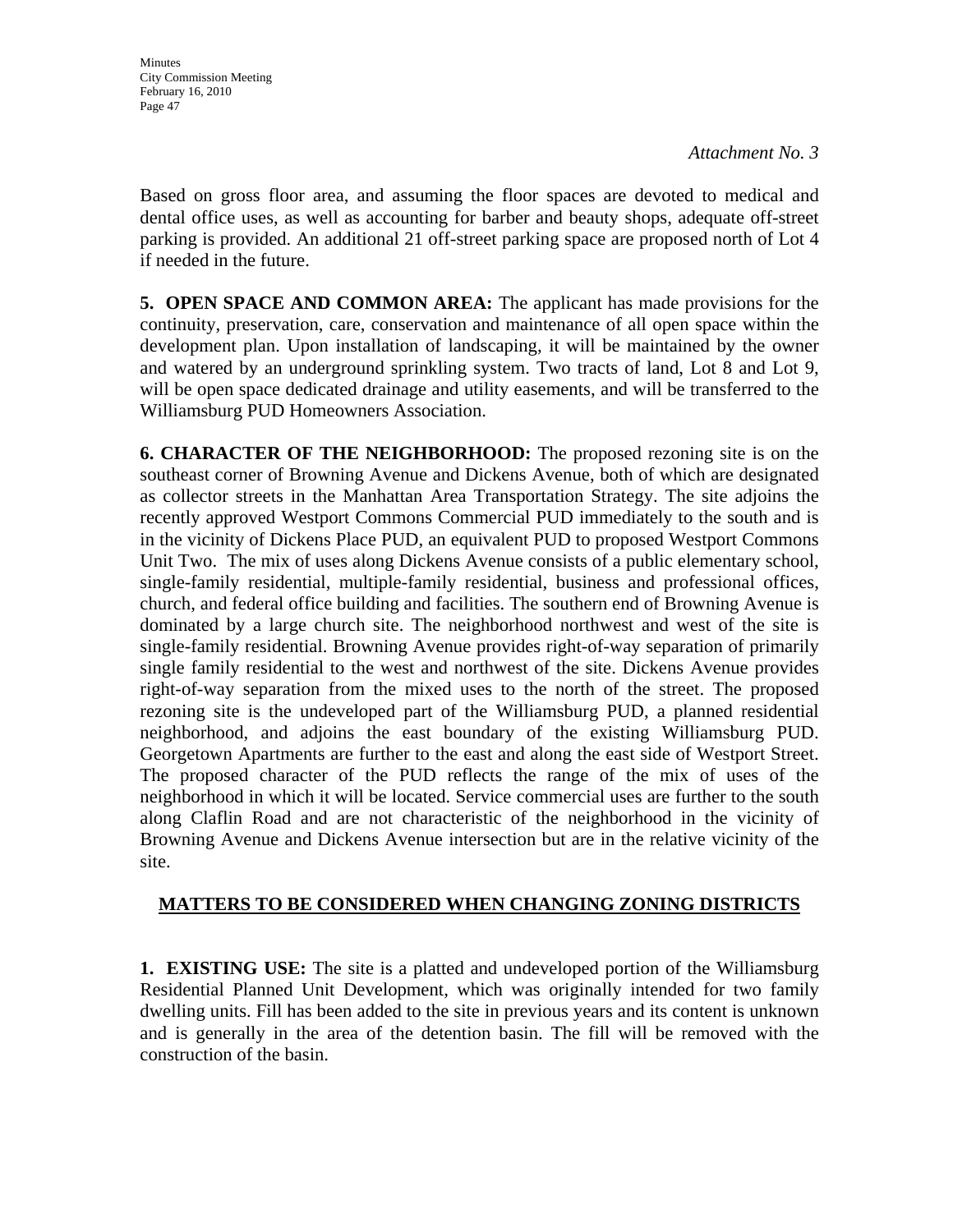**2. PHYSICAL AND ENVIRONMENTAL CHARACTERISTICS:** The site generally drains and slopes downhill from northeast to southwest and from south to north to an unnamed natural drainage tributary designated as a Waters of the U.S. The site is in large part below grade of the adjoining streets. The south hillside is generally around a ten percent slope. The unnamed tributary traverses the site from the northeast corner to the midpoint of the western boundary and is designated a Waters of the U.S. The tributary will be modified and preserved in a drainage easement, subject to a Corps of Engineers permit. The majority of the western boundary along Browning Avenue, and the entire southern boundary, is tree lined with mature trees. The remainder of the site is covered by field grasses and scattered trees along the existing stream channel. There is a dense tree-line along Browning Avenue, which will be removed in its entirety. Portions of the site along Dickens Avenue are at the same grade as the street with the remainder below street grades. The site is somewhat like a natural bowl.

# **3. SURROUNDING LAND USE AND ZONING:**

- **(1) NORTH:** Dickens Avenue, Marlatt Elementary School, and single-family attached dwellings; R, Single-Family Residential District, and Westwood Village Planned Unit Development.
- **(2) SOUTH:** Westport Commons Unit One Commercial PUD and existing two-family dwellings; Williamsburg PUD.
- **(3) EAST:** Existing two-family dwellings; Williamsburg PUD.
- **(4) WEST:** Browning Avenue, single-family and multiple-family dwellings, and a church; R District, and R-3, Multiple-Family Residential District.

**4. CHARACTER OF THE NEIGHBORHOOD:** See above under PUD Criteria Number 6, CHARACTER OF THE NEIGHBORHOOD.

**5. SUITABILITY OF SITE FOR USES UNDER CURRENT ZONING:** The site is suitable for development of duplexes or single-family detached dwellings; however, fill was added to the site, which would require removal of debris before homes could be built. Access restrictions onto Browning and Dickens and other conditions limit development of the site. The PUD was adopted in 1989 and no development has occurred to date on Lot 2. Given the time and conditions of approval, it is unlikely the site would develop as originally approved. An amendment or new PUD would be required prior to development.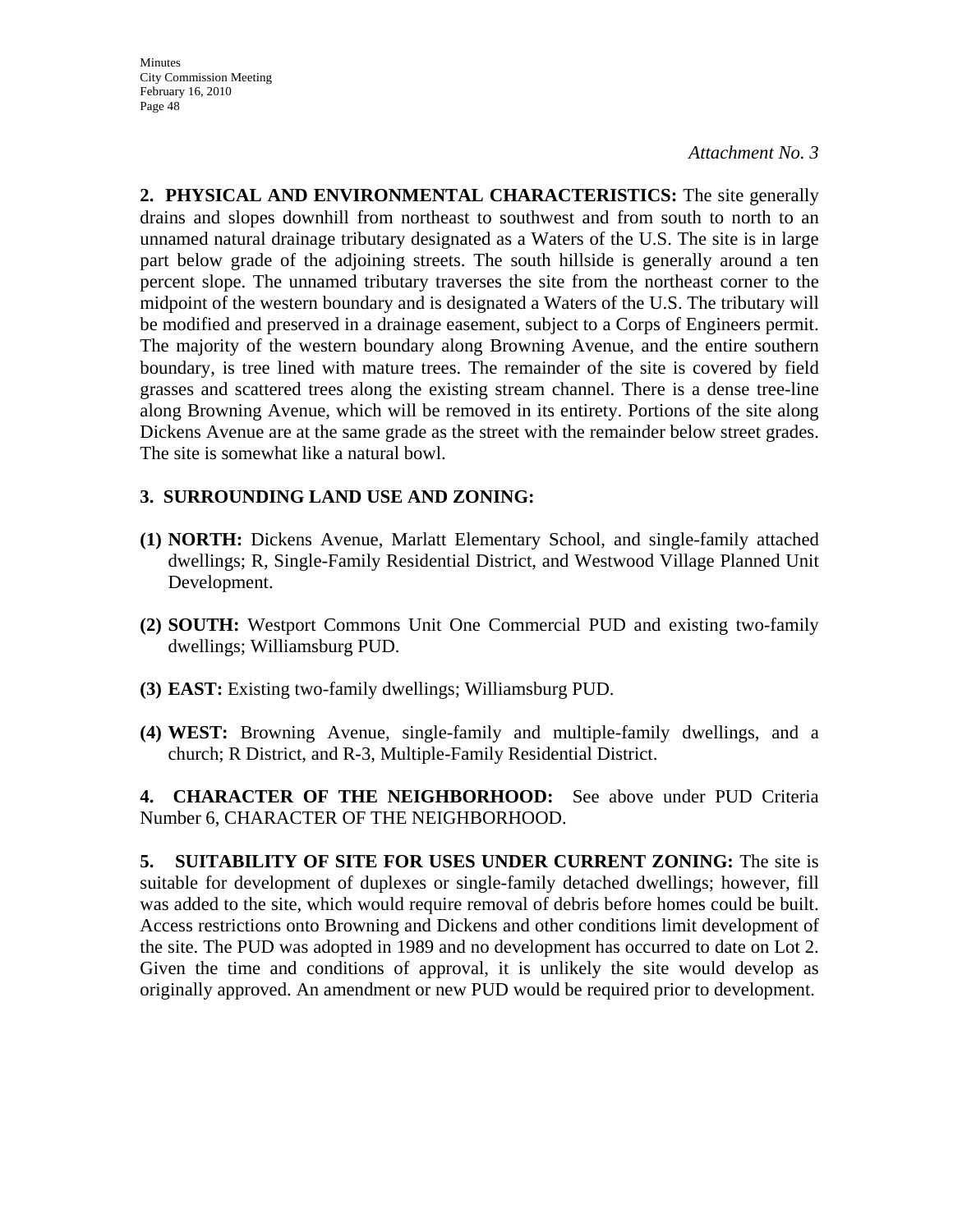**6. COMPATIBILITY OF PROPOSED DISTRICT WITH NEARBY PROPERTIES AND EXTENT TO WHICH IT MAY HAVE DETRIMENTAL AFFECTS:** The proposed PUD is compatible with nearby properties and no detrimental affects are expected as a result of the rezoning with respect to use, compatibility with nearby properties, lighting, traffic, noise, and storm drainage. The proposed PUD is similar to a C-1, Restricted Business District, which is intended to be compatible with residential districts; however two service commercial uses are also proposed. The proposed PUD limits the permitted uses of the C-1 District to Business and Professional Office uses and limits the service commercial to Beauty Shops and Barber Shops. The site adjoins a developed single-family residential PUD to the east and is otherwise separated from nearby properties by collector streets. The proposed uses are generally day time activities, although the Beauty Shop may operate into the early evening. Noise associated with the primarily day time activity would be consistent with the neighborhood. In addition, the PUD notes the Beauty Shop and Barber Shop will be limited to Lot (Building) 4 only. The nature of the two proposed service commercial uses are generally consistent with the type of traffic that might be encountered with professional offices like a doctor or dentist, which means appointments are normally required. Proposed lighting in the parking lots is full cut-off and pedestrian scale on buildings. A Proposed Lighting Plan is provided as a part of the PUD, which indicates minimal light impact at the property lines. Signage associated with the PUD is limited to ground signs and no other signs, and no banner or other sales aids signs, which are sometimes associated with service commercial, are proposed. Traffic increases associated with the development are expected to be minor. No access through residential subdivisions is proposed except along the two collector streets. Any increase in light, noise and traffic will be consistent with the mixed use character of the Browning Avenue and Dickens collector street corridors.

In addition, the proposed drainage plan will provide for detention to reduce the impact of storm water runoff on upstream and downstream properties. The detention basin will provide for protection of the 100 year flood for buildings on the site and in adjacent Williamsburg PUD to the east.

**7. CONFORMANCE WITH COMPREHENSIVE PLAN:** The site is shown on the Northwestern Future Land Use Map as a combination of RMH, Medium to High density residential. The RMH density range is 11 to 19 dwelling units per net acre.

The proposed PUD is generally oriented towards Business and Professional Offices with two additional commercial services also proposed, Barber Shops and Beauty Shops. Set out below are a range of policies (set out in italics) applicable to the proposed PUD.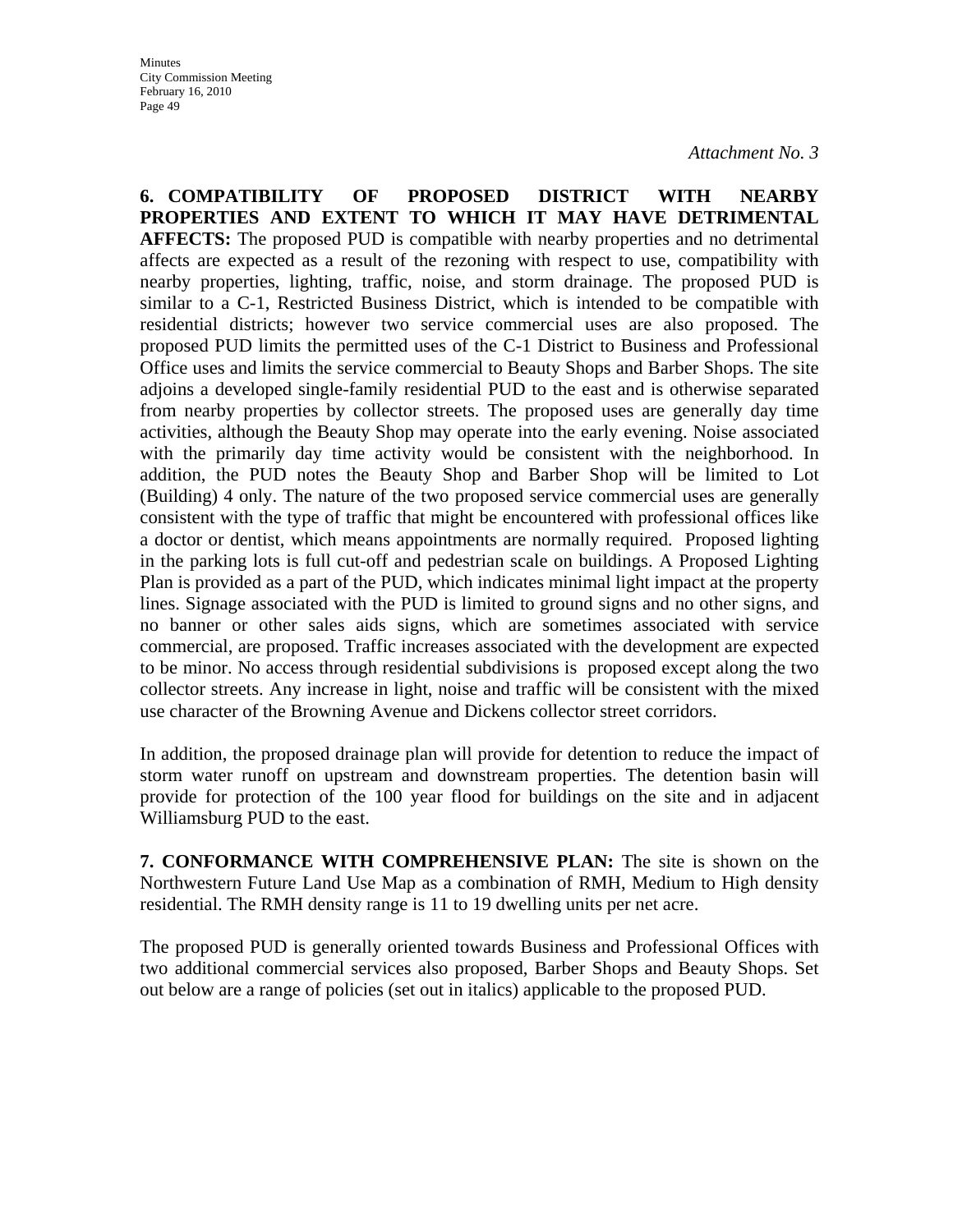Applicable general growth and medium to high density policies appropriate to the proposed PUD consist of:

## *GM 9: Infill and Redevelopment*

*Infill and redevelopment within established areas of the City is generally encouraged where deteriorated or obsolete structures have become detrimental to an area, where new uses can be accommodated on vacant properties, and in areas that have been specifically identified for redevelopment. Projects may range in size from a single residential lot to the redevelopment of multiple contiguous blocks within a neighborhood or commercial area. Regardless of its scale, infill and redevelopment shall be designed in a manner that is sensitive to and reflects the character of the surrounding area. Important design considerations include building scale, mass, roof form, height, and orientation, parking location, lot coverage, architectural character, and landscape elements. These design considerations are particularly important when infill or redevelopment occurs within or adjacent to an established residential neighborhood, or when a change in use or intensity would otherwise negatively impact the established character of the surrounding area. For additional policies related to infill and redevelopment, refer to the Land Use Policies below and to Chapter 9, Housing and Neighborhoods.* 

### **RMH 1: Characteristics**

*The Residential Medium/High Density designation shall incorporate a mix of housing types in a neighborhood setting in combination with compatible non-residential land uses, such as retail, service commercial, and office uses, developed at a neighborhood scale that is in harmony with the area's residential characteristics and in conformance with the policies for Neighborhood Commercial Centers. Appropriate housing types may include a combination of small lot single-family, duplexes, townhomes, or fourplexes on individual lots. However, under a planned unit development concept, or when subject to design and site plan standards (design review process), larger apartment or condominium buildings may be permissible as well, provided the density range is complied with.* 

The proposed PUD is primarily a Business and professional office development. Applicable policies of the Neighborhood Commercial and Office/Research include:

### *Neighborhood Commercial Center (NCC)*

### *NCC 1: Characteristics*

*Neighborhood Commercial Centers are intended to provide a range of services, including supermarkets, restaurants, movie rentals, drycleaners, drugstores, filling stations, smaller specialty shops, retail and health services and business and professional offices, for residential areas. Neighborhood centers will vary in scale and character. Smaller,*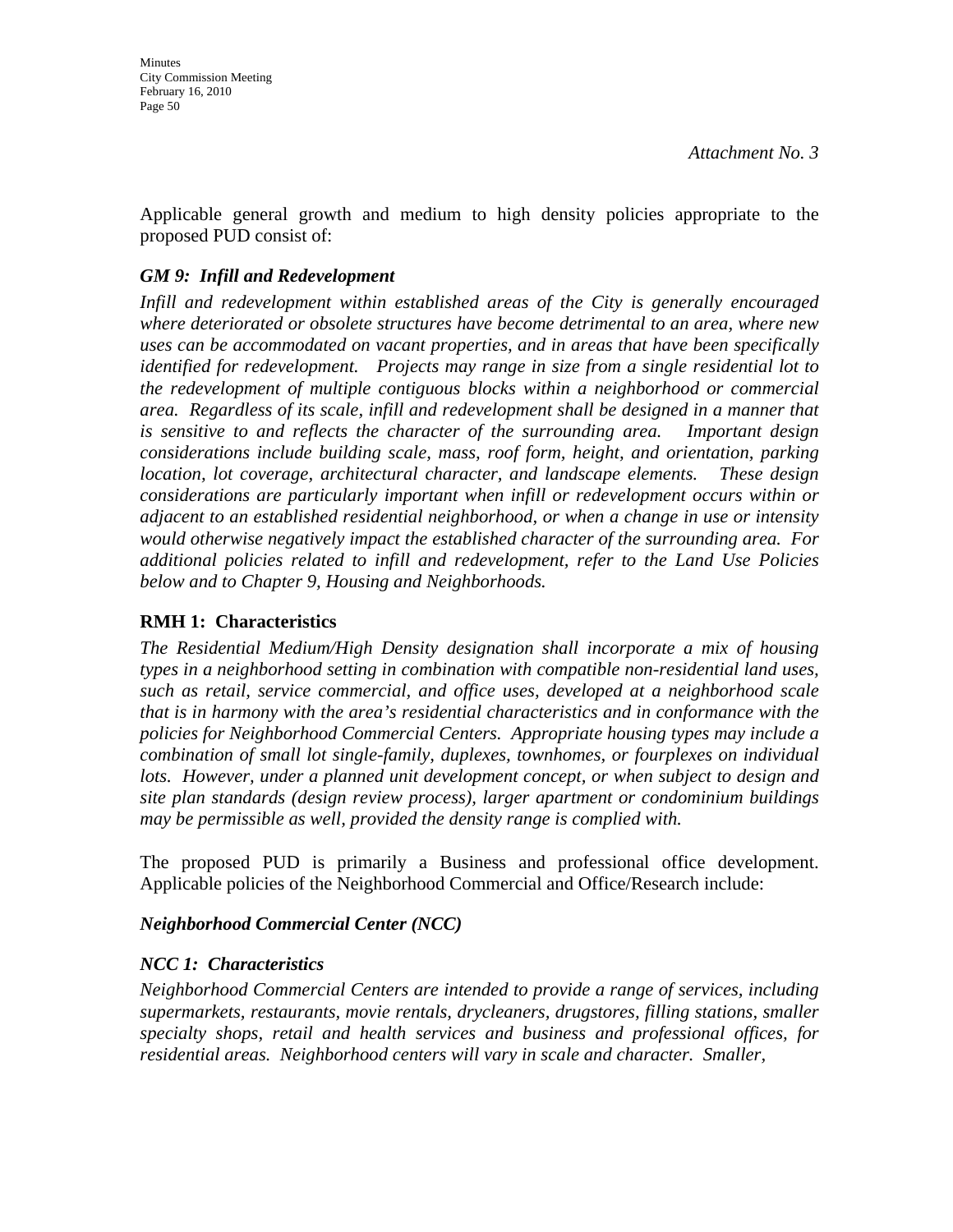City Commission Meeting February 16, 2010 Page 51

**Minutes** 

*Attachment No. 3*

*limited use centers may be fully integrated into the surrounding neighborhood and be accessed primarily by pedestrian or bicycle; while larger centers will function more independently, providing ample parking and numerous stores. Mixed-Use Neighborhood Centers that also incorporate residential uses are appropriate in a master planned setting. Neighborhood Centers often serve more than one nearby neighborhood in order to maintain sufficient economy of scale.* 

# *NCC 2: Location*

*Neighborhood centers should generally be located at the intersection of arterial and collector streets. However, smaller centers with limited uses may be appropriate within a residential area at the intersection of two collector streets, or at the intersection of a collector and a local street, provided they are designed to be compatible with the surrounding neighborhood and meet a minimum level of design criteria.* 

# *NCC 3: Size*

*Neighborhood centers typically require a site of approximately 10 acres, but may vary, ranging from as small as 1-3 acres to as large as15-20 acres depending on the size of its service area and the extent of its mixed-use characteristics.* 

# *NCC 4: Architectural Character*

*Neighborhood Centers shall be designed to be compatible with and sensitive to surrounding residences. Building materials and architectural detailing should be compatible with and reflect the character of the surrounding neighborhood. Building heights and scale should be similar to surrounding residences.* 

# *NCC 5: Circulation and Access*

*Main entrances and driveways should be integrated with the surrounding street network to provide clear connections between uses for vehicles, pedestrians, and bicycles. Clear, direct pedestrian connections shall be provided between uses within the center and to the surrounding neighborhood.* 

# *NCC 6: Parking Location and Design*

*Large, uninterrupted expanses of parking should be avoided. Parking areas shall be divided into smaller "blocks" by landscaping and walkways. To the extent possible, parking blocks shall be distributed between the front and sides of buildings, or the front and rear, rather than placed solely in front of building.* 

# *NCC 7: Transitions between Uses*

*Attractive transitions should be provided between the center and surrounding residences, while not limiting access between the center and the neighborhood for all modes of travel. Transitions can be accomplished by stepping down the height of taller structures to meet*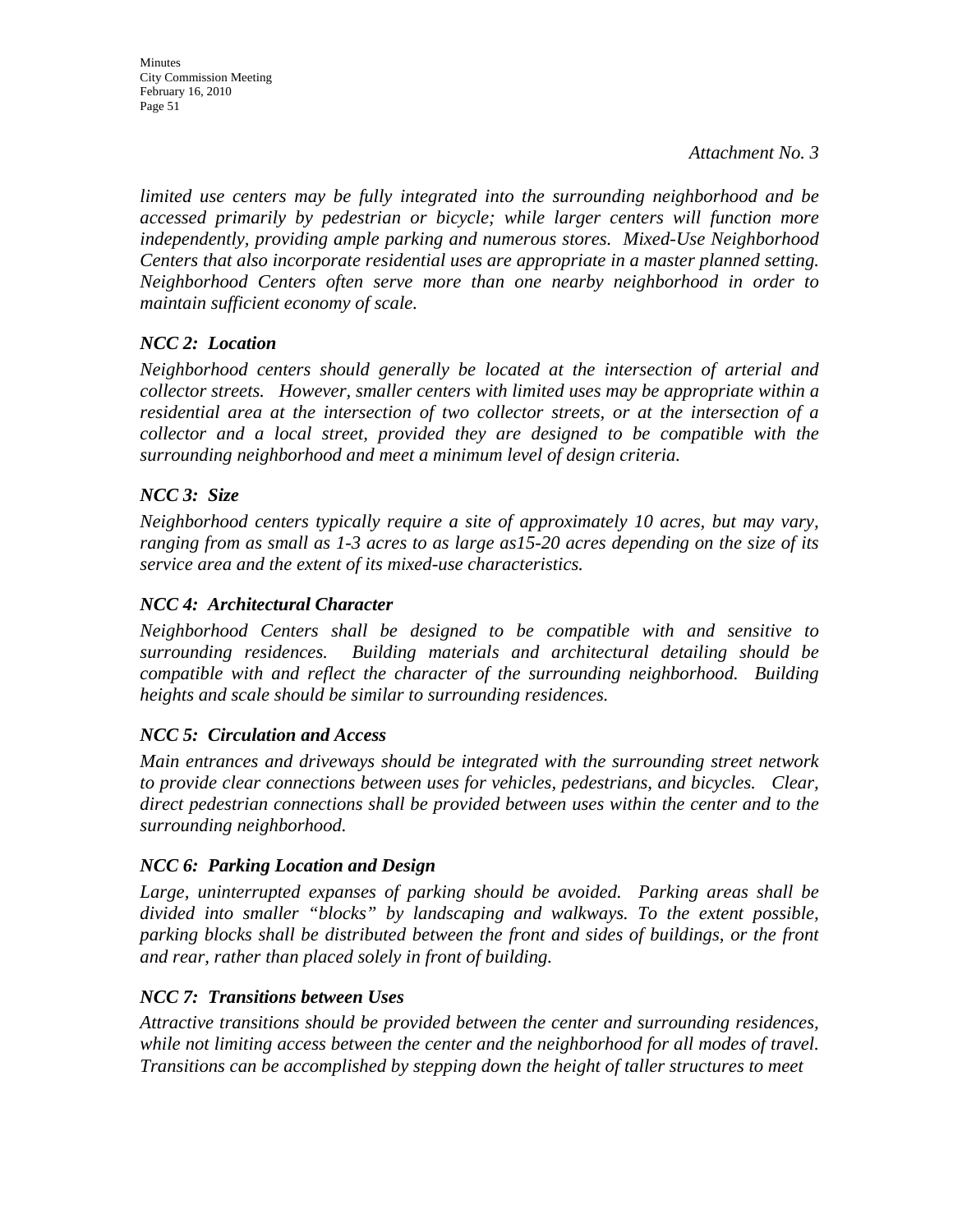*residences, proving landscape buffers or screening, or similar means. Use creative design to avoid simply "walling" off residential areas from neighborhood centers.* 

# *Office/Research Park (Off/RP)*

# *OR 1: Characteristics*

*The Office/Research Park land use designation is intended to provide concentrated areas of high quality employment facilities, such as corporate office headquarters, research and development, and educational facilities in a planned, "campus-like" setting. Office/Research Park developments may be incorporated into a master planned neighborhood, or located in close proximity to residential areas. Activities within an employment area typically take place indoors, and outdoor storage or other more industrial types of uses are typically not permitted. Some specialized research parks may include limited prototype production, such as in the K-State Research Park. This category may also include smaller office complexes consisting of a single building or several buildings that are not located within a typical office park setting. These smaller office complexes shall meet the intent of the policies within this section, to the extent that they apply (i.e., Policy OR5 will not apply to single-building facilities). The Poyntz Avenue Corridor, located between 17<sup>th</sup> Street and Juliette Avenue, is another designated office district with some unique characteristics and issues that are addressed more specifically in the adopted Poyntz Avenue Corridor District Plan.* 

### *OR 2: Location*

*Office/Research Park facilities should have direct access to existing or planned arterial and collector streets and should not rely on local or residential streets for access.* 

# *OR 3: Site Layout and Design*

*Office/Research Park developments should be organized in a planned, "campus-like" setting that is heavily landscaped. Each development will vary based on site configuration and topographical or other constraints; however, in a "campus-like" setting, buildings should typically be arranged to form outdoor gathering spaces* 

# *OR 5: Unified Architectural Character*

*Buildings within an Office/Research Park setting should have a unified architectural character achieved through the use of similar elements, such as rooflines, materials, colors, signage, landscaping and screening and other architectural and site layout details.* 

# *OR 6: Common Areas*

*Plazas and other common outdoor gathering spaces should be provided as part of the "campus" environment. Each development will vary based on site configuration and topographical or other constraints; however, in a "campus-like" setting, buildings should*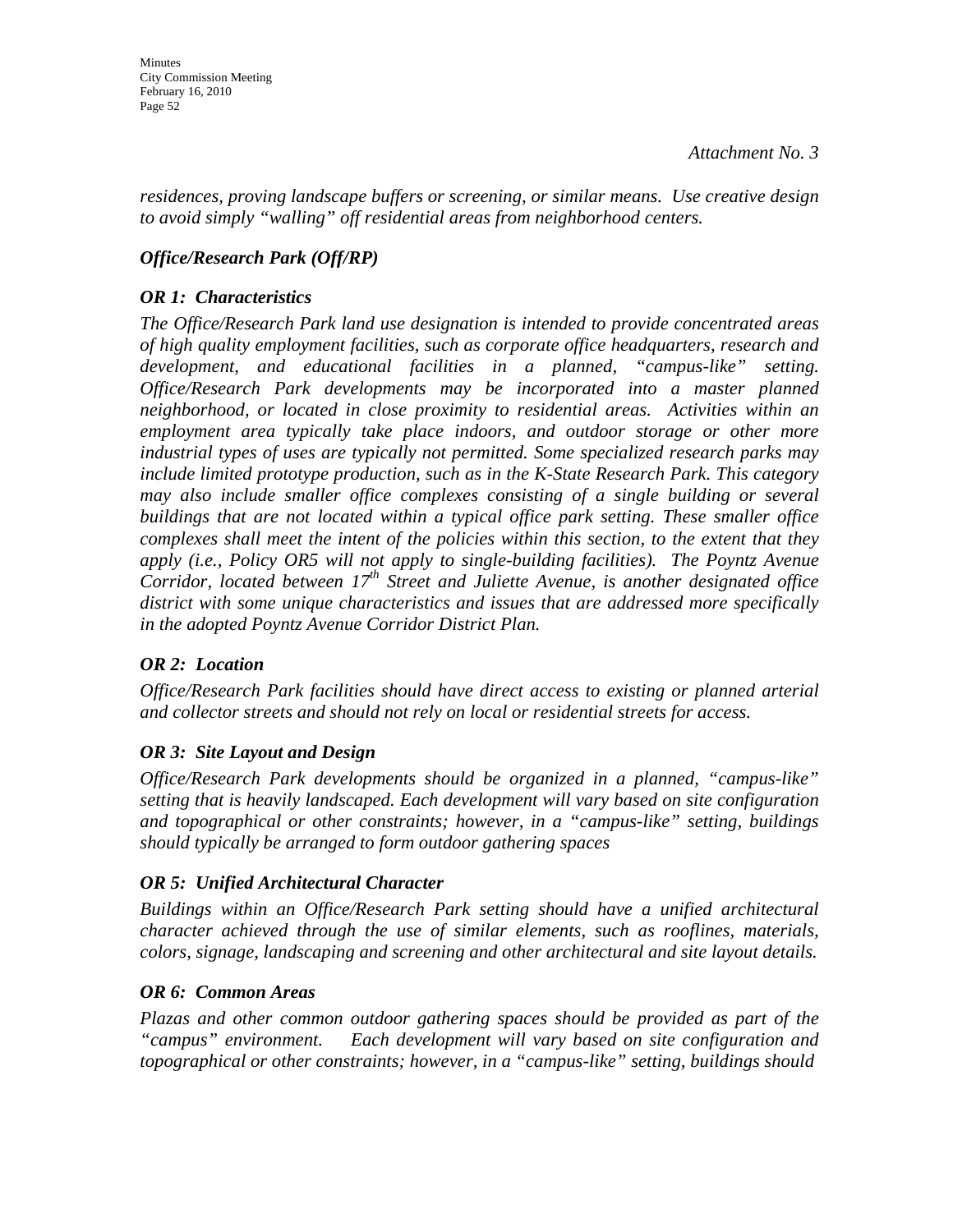*typically be arranged to form outdoor gathering spaces, such as quads, courtyards, patios, or seating areas for employees and visitors.* 

# *OR 7: Circulation and Access*

*Building entrances, outdoor gathering spaces, and parking areas shall be linked with clear, direct pedestrian walkways.* 

# *OR 8: Outdoor Storage*

*The functions of an Office/Research Park facility should generally be completely contained within buildings. Accessory outdoor storage facilities typically should be of a limited nature and completely screened.* 

The proposed PUD is an "infill" development on an undeveloped tract of residential land in a mixed use neighborhood. Policy HN5 below, in Chapter 9; Housing and Neighborhoods, is applicable to the proposed PUD.

# *HN 5: Promote Infill and Redevelopment*

*The City and County should encourage infill development and redevelopment on vacant or underutilized parcels where infrastructure and services are readily available and where it would foster the stabilization or revitalization of an existing area. Infill and redevelopment should be sensitive to the established character of the surrounding neighborhood. Infill means the development of new housing or other buildings on scattered vacant sites in a built-up area. Redevelopment means the replacement or reconstruction of buildings that are in substandard physical condition, or that do not make effective use of the land on which they are located. If properly designed, infill and redevelopment can serve an important role in achieving quality mixed-use neighborhoods.* 

 In addition, the proposed PUD promotes quality design and provides and promotes pedestrian connections within and to the street system consistent with Chapter 11: Community Design.

# *CD 1: Promote Development Quality*

*The City and County shall require a high level of development quality for all new residential and non-residential development and redevelopment. Consideration should be given to the establishment of development design standards. Standards should include, but not be limited to materials, architectural details, site layout, scale and mass, height, landscaping and screening, parking location and layout, and other factors. Standards may be developed on a citywide basis or for particular subareas of the community, such as the Downtown.*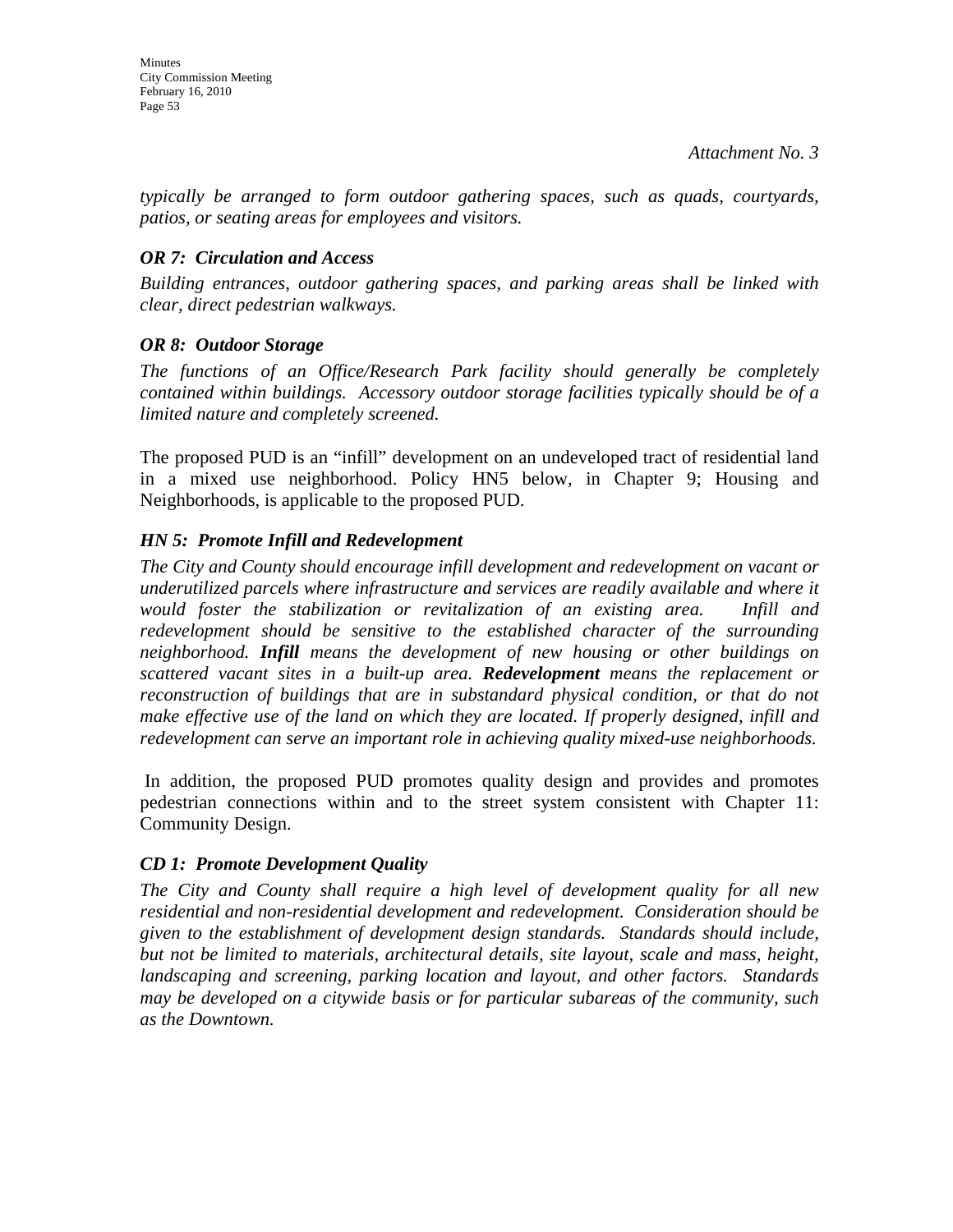## *CD 5: Promote Accessible, Pedestrian-Friendly Community Design*

*Future residential and commercial development should be planned and designed to ensure that sites and land uses are linked by all modes of travel – autos, pedestrians, and bicycles. Within each site, development shall be planned and designed to be pedestrianfriendly with full accommodation for safe, comfortable, and convenient walking on a continuous, well-connected system of sidewalks, walkways and street crossings*.

As an infill development, the proposed PUD fits in and is sensitive to the mixed use character of the neighborhood. The overall quality of design, the compatibility and sensitivity to the mixed use neighborhood, as well as access to the proposed PUD, are consistent with the above policy statements. The proposed PUD is in general conformance with the Comprehensive Plan.

**8. ZONING HISTORY AND LENGTH OF TIME VACANT AS ZONED:** The rezoning site, Lot 2, has remained vacant to date. The zoning history of the entire Williamsburg PUD consists of:

| 1972              | Annexation and Rezoning to R, Single-Family Residential<br>District.                                     |
|-------------------|----------------------------------------------------------------------------------------------------------|
| 1984              | Rezoning from R District to I-1, Research Park.                                                          |
| March 7, 1989     | Rezoning from I-1 District to Williamsburg Residential<br>Planned Unit Development (Ordinance No. 4570). |
| April 5, 1991     | Final Development Plan of Phase One approved.                                                            |
| November 16, 1992 | Manhattan Urban Area Planning Board approved Final Plat<br>of Williamsburg, Unit One.                    |
| December 15, 1992 | City Commission City Commission accepted easements and<br>rights-of-ways for Williamsburg, Unit One.     |
| July 1, 1993      | Manhattan Urban Area Planning Board approved Final Plat<br>of Williamsburg, Unit Two.                    |
| August 3, 1993    | City Commission accepted easements and right-of-way for<br>Unit Two.                                     |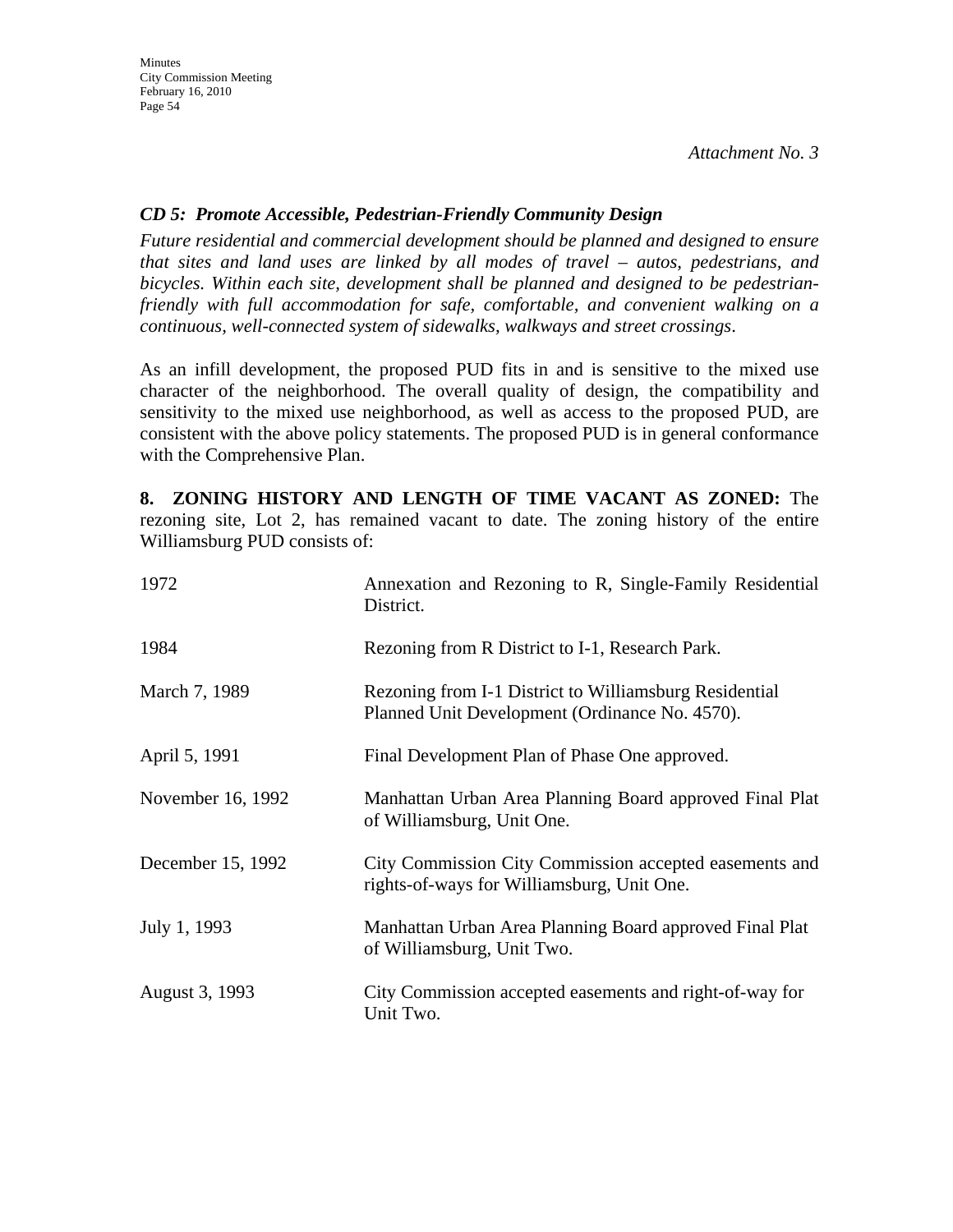| July 7, 1994           | Manhattan Urban Area Planning Board approved Final Plat<br>of Williamsburg, Unit Three.                                                                                                                            |  |
|------------------------|--------------------------------------------------------------------------------------------------------------------------------------------------------------------------------------------------------------------|--|
| July 19, 1994          | City Commission accepted easements and rights-of-way for<br><b>Unit Three</b>                                                                                                                                      |  |
| December 5, 1994       | Manhattan Urban Area Planning Board approved Final Plat<br>for Williamsburg, Unit Four.                                                                                                                            |  |
| December 20, 1994      | City Commission accepted easements and rights-of-way for<br>Williamsburg, Unit Four.                                                                                                                               |  |
| September 7, 1995      | Manhattan Urban Area Planning Board approved Final Plat<br>of Williamsburg, Unit Five.                                                                                                                             |  |
| September 19, 1995     | Amendment of the Final Development Plan approved to<br>allow single-family detached dwellings as a permitted use<br>(Ordinance No. 4937).                                                                          |  |
| September 19, 1995     | City Commission accepted easements and rights-of-way for<br>Williamsburg, Unit Five.                                                                                                                               |  |
| <b>January 4, 1996</b> | Manhattan Urban Area Planning Board approved Final Plat<br>of Williamsburg, Unit Six.                                                                                                                              |  |
| January 16, 1996       | City Commission accepted easements and rights-of-way for<br>Unit 6.                                                                                                                                                |  |
| October 7, 1996        | Manhattan Urban Area Planning Board approved Final Plat<br>of Williamsburg, Unit 7.                                                                                                                                |  |
| November 5, 1996       | City Commission accepted easements and rights-of-way for<br>Williamsburg, Unit Seven.                                                                                                                              |  |
| June 16, 1997          | Manhattan Urban Area Planning Board approved Final Plat<br>for Williamsburg, Unit Eight.                                                                                                                           |  |
| July 1, 1997           | Amendment of the Final Development Plan approved to<br>replace the condominium at the north of the PUD, with<br>duplexes, and add a single-family detached dwelling in an<br>open space area (Ordinance No. 5044). |  |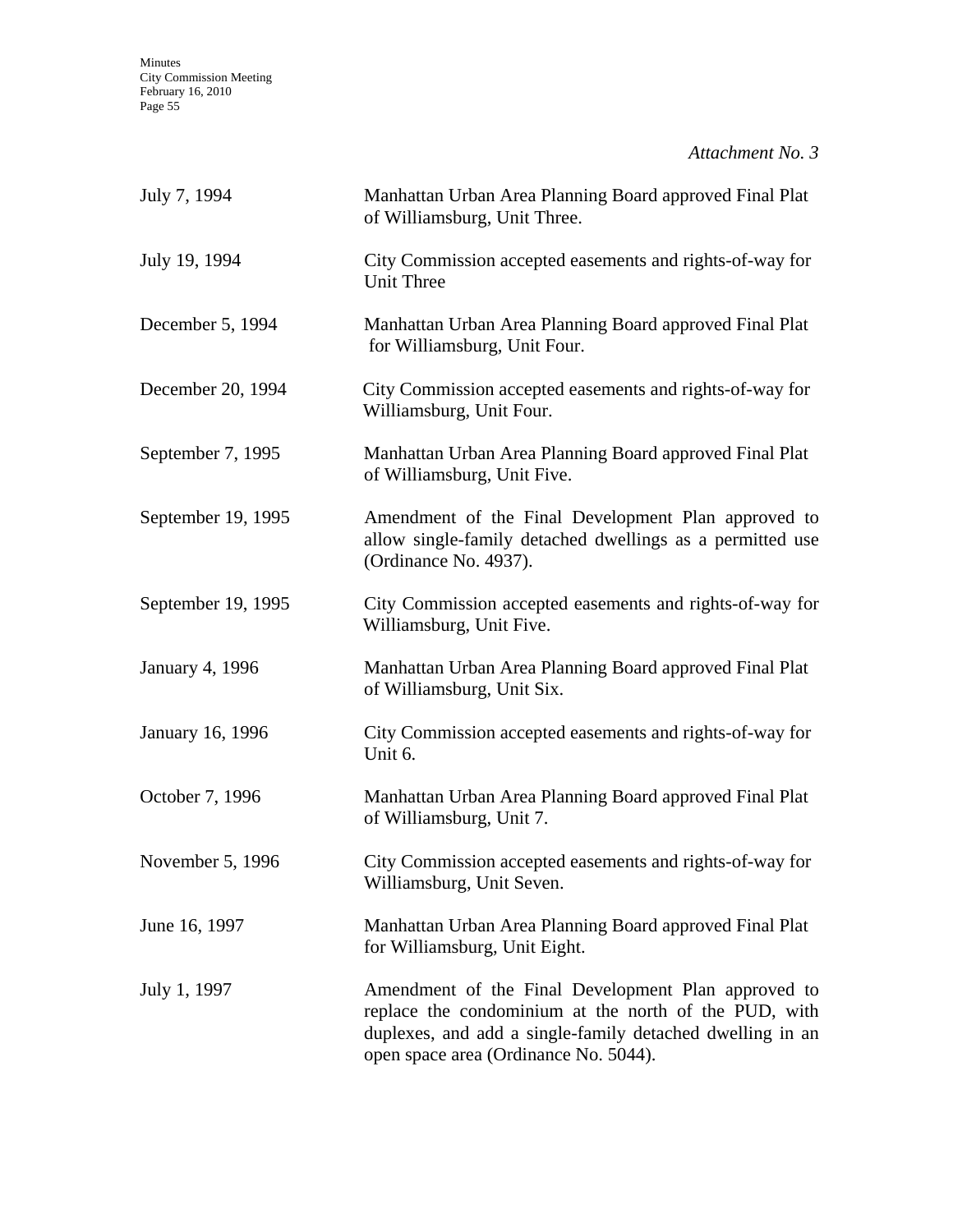| July 1, 1997     | City Commission accepted easements and rights-of-way for<br>Williamsburg, Unit Eight.                                                                                  |  |
|------------------|------------------------------------------------------------------------------------------------------------------------------------------------------------------------|--|
| October 23, 2003 | Boundary Line Adjustment for Lots 39 and<br>40.<br>Williamsburg, Unit Eight filed.                                                                                     |  |
| October 17, 2005 | Manhattan Urban Area Planning Board approved Final Plat<br>of Williamsburg, Unit Nine.                                                                                 |  |
| November 1, 2005 | City Commission accepted easements and rights-of-way for<br>Williamsburg, Unit Nine.                                                                                   |  |
| January 19, 2006 | Manhattan Urban Area Planning Board recommends denial<br>(4-2) of an amendment of the Preliminary Development<br>Plan regarding open space, landscaping and sidewalks. |  |
| March 27, 2006   | Rezoning application withdrawn by owner/applicant.                                                                                                                     |  |

The zoning history below is for Westport Commons PUD, which abuts the southern boundary of the PUD. The proposed PUD is an extension of the approved Westport Commons.

| July 6, 2009          | Manhattan Urban Area Planning Board recommends<br>approval of rezoning Lot 1, Williamsburg Unit One from<br>PUD, Residential Planned Unit Development District, to<br>PUD, Commercial Planned Unit Development District with<br>8 conditions of approval for the proposed Westport<br>Commons PUD.     |
|-----------------------|--------------------------------------------------------------------------------------------------------------------------------------------------------------------------------------------------------------------------------------------------------------------------------------------------------|
| July 21, 2009         | City Commission overrides the Manhattan Urban Area<br>Planning Board and removes the eighth condition of<br>approval and approves first reading of an ordinance<br>rezoning the proposed Westport Commons PUD with the<br>original seven conditions of approval recommended by City<br>Administration. |
| <b>August 4, 2009</b> | City Commission approves Ordinance No. 6772 rezoning<br>the proposed Westport Commons PUD with the original<br>seven conditions of approval recommended by City                                                                                                                                        |

Administration.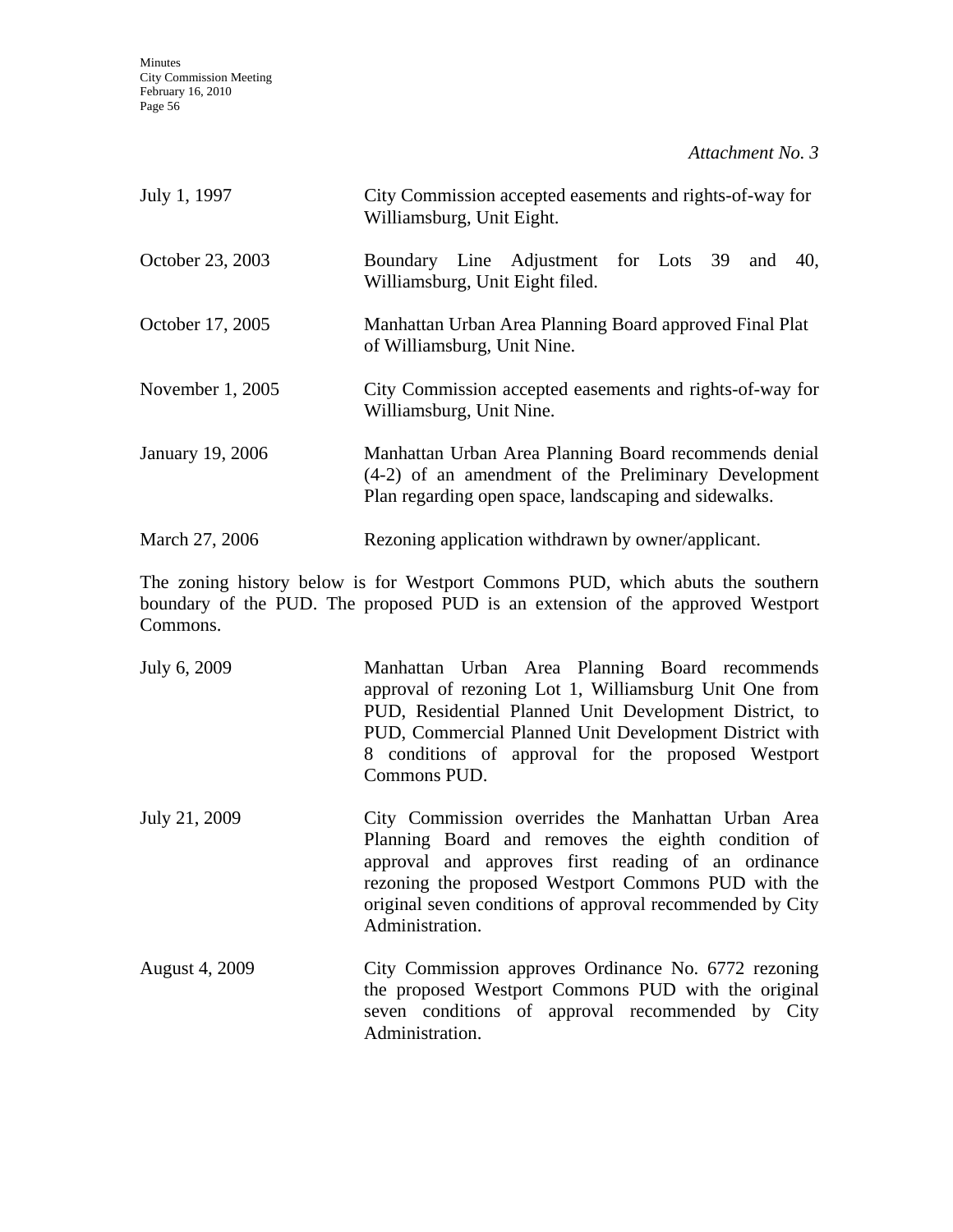**Minutes** City Commission Meeting February 16, 2010 Page 57

*Attachment No. 3*

September 10, 2009 Manhattan Urban Area Planning Board, on a vote of 6-0, approved the Final Plat of Lots 1-4, Westport Commons Addition, Commercial PUD, based on conformance with the Manhattan Urban Area Subdivision Regulations and approved the Final Development Plan for Lots 1-4, based on conformance with the approved PUD.

October 13, 2009 City Commission accepts easements and rights-of-way as shown on the Final Plat of Westport Commons Addition, Commercial PUD.

**9. CONSISTENCY WITH INTENT AND PURPOSE OF THE ZONING ORDINANCE:** The intent and purpose of the Zoning Regulations is to protect the public health, safety, and general welfare; regulate the use of land and buildings within zoning districts to assure compatibility; and to protect property values. The proposed PUD is located in the Williamsburg PUD, which is described below. The proposed PUD is also consistent with the general character of the C-1, Restricted Business District, but will be limited to business and professional office uses and two service commercial uses, Barber Shops and Beauty Shops.

Land use and structures within a Planned Unit Development District which, when approved by the Planning Board and Governing Body, may differ in one or more respects from the regulations that are applicable in any other zoning district. The objectives of a Planned Unit Development District shall be to promote progressive development of land and construction by encouraging Planned Unit Developments (PUD's) to achieve: a maximum choice of living environments by allowing a variety of housing and building types; a more useful pattern of open space and recreation areas and, if permitted as part of the project, more convenience in the location of commercial uses and services; a development pattern which preserves and utilizes natural topography and geologic features, scenic vistas, trees and other vegetation, and prevents the disruption of natural drainage patterns; a more efficient use of land than is generally achieved through conventional development; a development pattern in harmony with land use density, transportation facilities, and community facilities; an environment which provides safe, clean, convenient and necessary residential, commercial, and industrial facilities which will afford greater opportunities for better housing, recreation, shops and industrial plants for all citizens of the community; a development plan which suits the specific needs of the site and takes into account the unique conditions of the property which may require changes of conventional bulk regulations, lot layout, or density; or results in a project that provides greater public benefit than would be provided under conventional zoning; and, a mixture of compatible uses which might not otherwise be permitted in a single district, or which may restrict the range of land uses more than in a single district.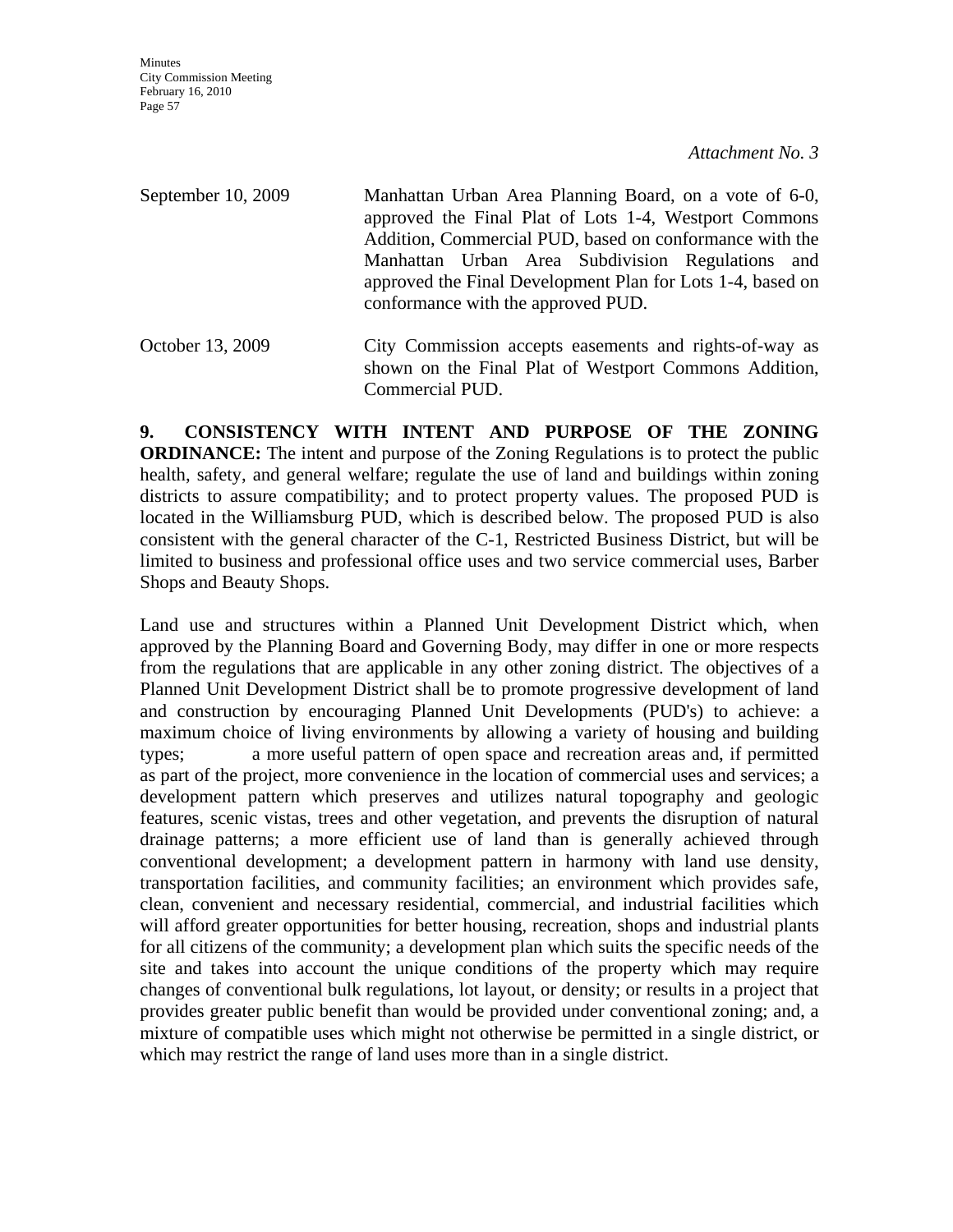**Minutes** City Commission Meeting February 16, 2010 Page 58

*Attachment No. 3*

#### Underlying Zoning District

Lot 2 of the underlying Williamsburg PUD was originally approved for 14, two family dwelling units. No development has occurred on the rezoning site since approval of the PUD on March 7, 1989. A public hearing was conducted in 2006 to amend conditions of approval of Ordinance No. 4570, with the intent to build 19 single-family dwellings, and was withdrawn prior to first reading of the ordinance by the City Commission.

#### Overall Intent

The proposed PUD is generally a C-1, Restricted Business District, and limited to professional offices and businesses. Fewer of the permitted uses and none of the conditional uses of the C-1 District are proposed. The C-1 District is designed to provide for non-retail commercial, business and professional office activities adjacent to arterial and collector streets. The C-1 District is also intended to be compatible with adjacent residential districts. C-1 Districts are typically found along major arterial streets, such as Poyntz Avenue, Anderson Avenue, Dickens Avenue and Claflin Road. C-1 Districts, or equivalent PUD's such as the proposed PUD, are found adjacent to various residential districts in the community. The proposed PUD will provide for non-retail business and professional activities adjacent to two collector streets. In addition, two proposed service commercial uses, Barber Shops and Beauty Shops, which are commonly found in commercial centers or the C-4, Central Business District, and C-3, Aggieville Business District. The two proposed uses may also be located close to residential areas such as the Candlewood Shopping area or in residential neighborhoods near the C-3 and C-4 Districts.

The overall intent of the proposed PUD is consistent with the policies of the Comprehensive Plan and intent of the PUD requirements, subject to the conditions of approval. The proposed PUD is an infill project on a site along two collector street corridors in a mixed use neighborhood. Overall, the proposed PUD is sensitive to the Williamsburg PUD to the east and the school and residential neighborhoods to the north and west.

**11. RELATIVE GAIN TO THE PUBLIC HEALTH, SAFETY AND WELFARE THAT DENIAL OF THE REQUEST WOULD ACCOMPLISH, COMPARED WITH THE HARDSHIP IMPOSED UPON THE INDIVIDUAL OWNER:** There appears to be no gain to the public that denial would accomplish as no adverse impacts are expected as a result of the rezoning. Public streets and access are adequate. A drainage plan will reduce the impact of storm water on downstream properties. It may be a hardship on the owner if the rezoning is denied.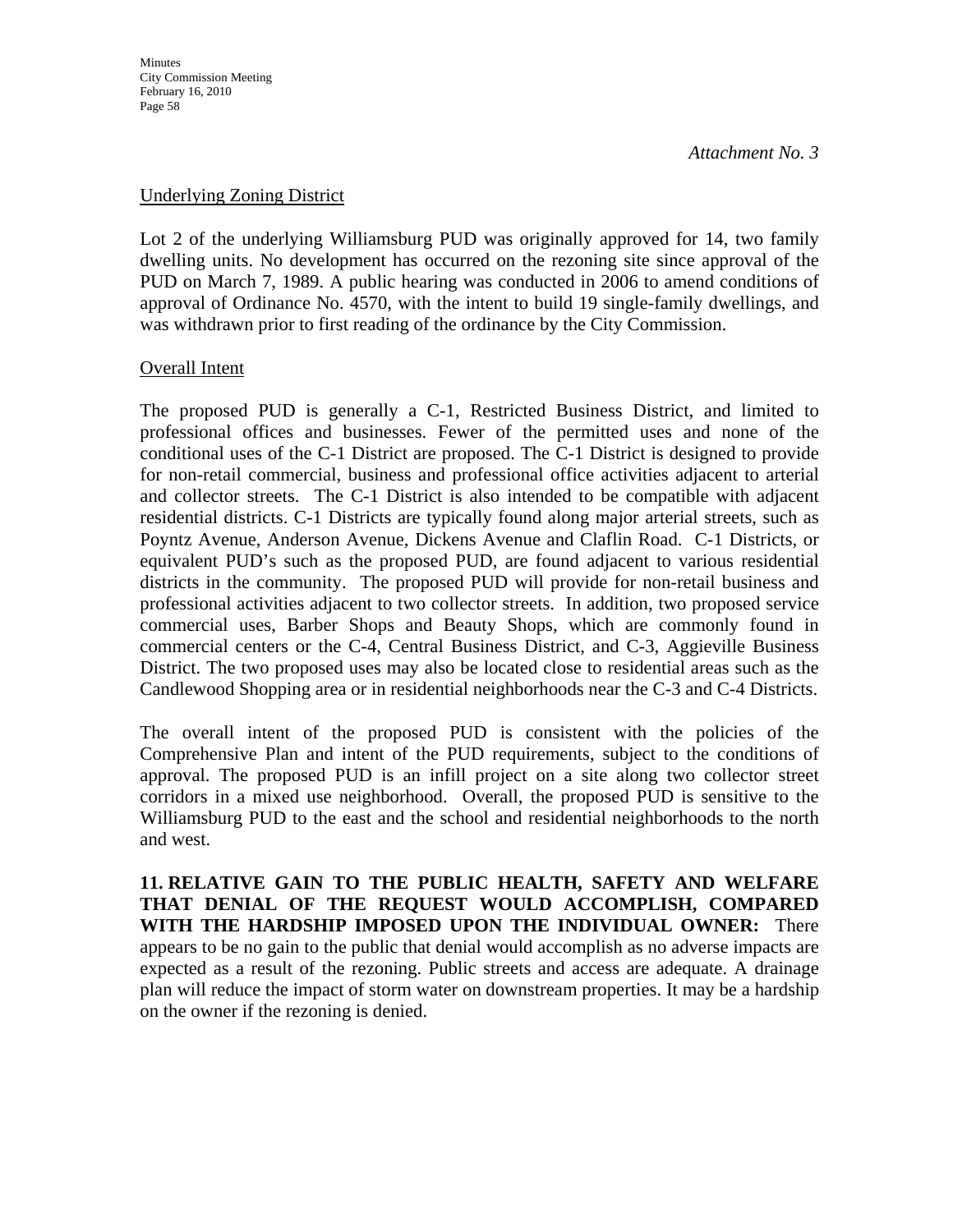**11. ADEQUACY OF PUBLIC FACILITIES AND SERVICES:** Adequate public sanitary sewer and water are available to serve the site. Sidewalk exists along the south side of abutting Dickens Avenue. Sidewalk is proposed along the east side of Browning Avenue as well as curb and gutter.

# **12. OTHER APPLICABLE FACTORS:** None.

**13. STAFF COMMENTS AND RECOMMENDATION:** City Administration recommends a Variation of Article X, Subdivision Layout Standards, Section 10-207 (B) (3), Driveway and spacing requirements, be approved based on the findings in the staff report; and approval of the proposed rezoning of Westport Commons, Unit Two PUD from PUD, Residential Planned Unit Development, to PUD, Commercial Planned Unit Development District with the following conditions of approval:

- 1. Permitted Uses shall include Business and Professional Offices, Barber Shops, and Beauty Shops.
- 2. Barber Shops and Beauty Shops shall be limited to Lot 4 only.
- 3. Landscaping and irrigation shall be provided pursuant to a Landscaping Performance Agreement between the City and the owner, which shall be entered into prior to issuance of a building permit.
- 4. All landscaping and irrigation shall be maintained in good condition.
- 5. All drainage improvements shall be constructed as proposed.
- 6. Prior to issuance of a building permit, a Corps of Engineers permit shall be approved.
- 7. A covenant between the City and owner concerning maintenance of the drainage easement and detention facilities shall be reviewed and approved by the City and filed with the Final Plat.
- 8. A covenant addressing the construction and ongoing maintenance of the travel easements shall be reviewed and approved by the City and filed with the Final Plat.
- 9. Travel Easement names shall be provided with the Final Plat, which have been reviewed and approved subject to the requirements of the Manhattan Urban Area Subdivision Regulations.
- 10. Signage shall be limited to signs proposed in the application consisting of ground signs only.
- 11. Banner and other temporary sales aids shall be prohibited.
- 12. Exempt signage shall include signage described in Article VI, Section 6-104  $(A)(1), (2), (4), (5), (7)$  and  $(8)$ ; and Section 6-104  $(B)(1)(2)$ , of the Manhattan Zoning Regulations, as may be amended related political or campaign signs.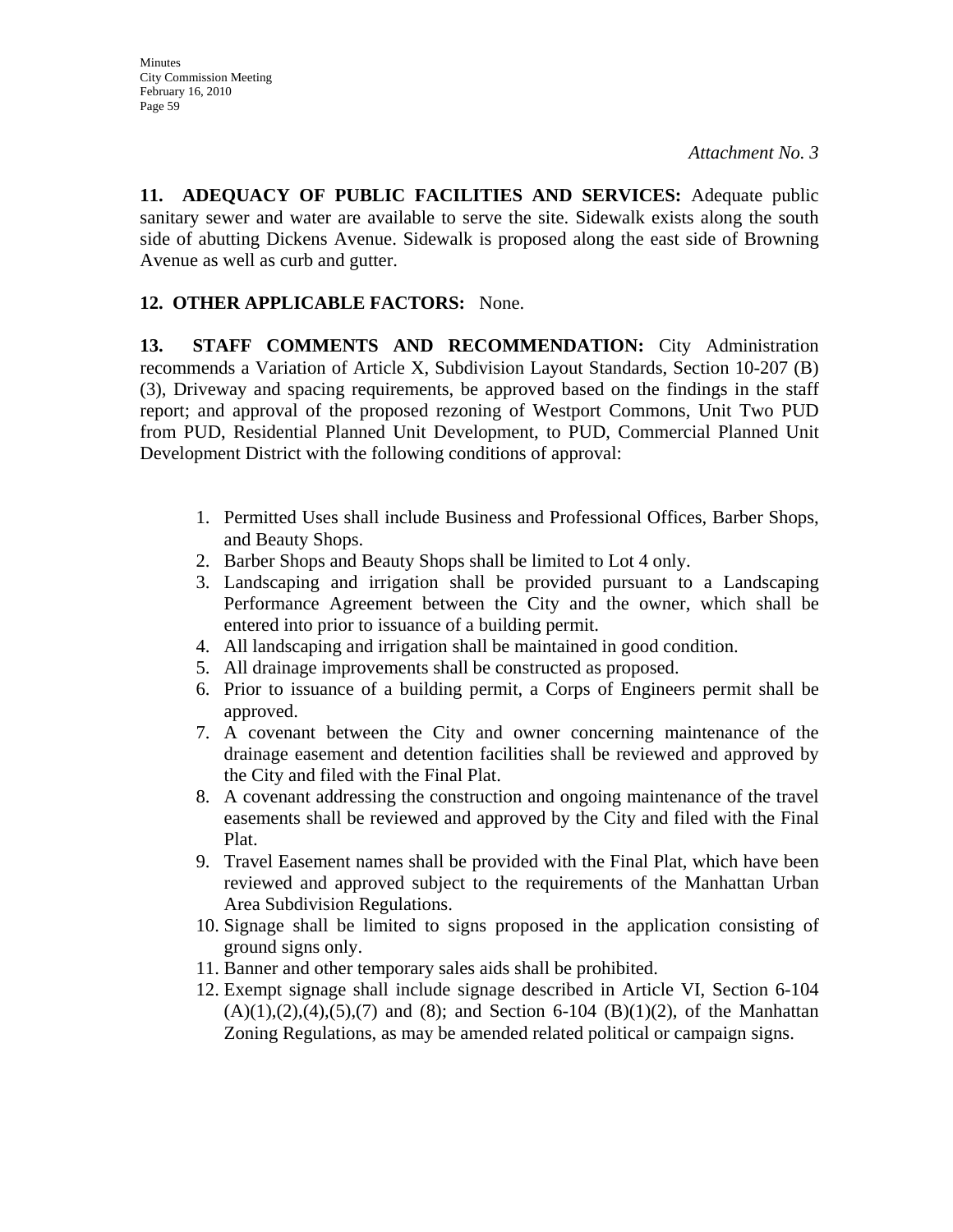### **ALTERNATIVES:**

- 1. Recommend approval of the proposed rezoning of Westport Commons, Unit Two, PUD from PUD, Residential Planned Unit Development, to PUD, Commercial Planned Unit Development District, stating the basis for such recommendation, with the conditions listed in the Staff Report; and approve a Variation of Article X, Subdivision Layout Standards, Section 10-207 (B) (3) Driveway and spacing requirements, based on the findings in the staff report;.
- 2. Recommend approval of the proposed rezoning of Westport Commons, Unit Two, PUD from PUD, Residential Planned Unit Development, to PUD, Commercial Planned Unit Development District, and modify the conditions, and any other portions of the proposed PUD, to meet the needs of the community as perceived by the Manhattan Urban Area Planning Board, stating the basis for such recommendation, and indicating the conditions of approval.
- 3. Recommend denial of the proposed rezoning, stating the specific reasons for denial.
- 4. Table the proposed rezoning to a specific date, for specifically stated reasons.

### **POSSIBLE MOTION:**

The Manhattan Urban Area Planning Board recommends approval of a Variation of Article X, Subdivision Layout Standards, Section 10-207 (B) (3) Driveway and spacing requirements, based on the findings in the staff report; and approval of the proposed rezoning of Westport Commons, Unit Two, PUD from PUD, Residential Planned Unit Development, to PUD, Commercial Planned Unit Development District, based on the findings in the staff report, with the twelve conditions recommended by City Administration.

**PREPARED BY:** Steve Zilkie, AICP, Senior Planner **DATE:** January 27, 2010 10008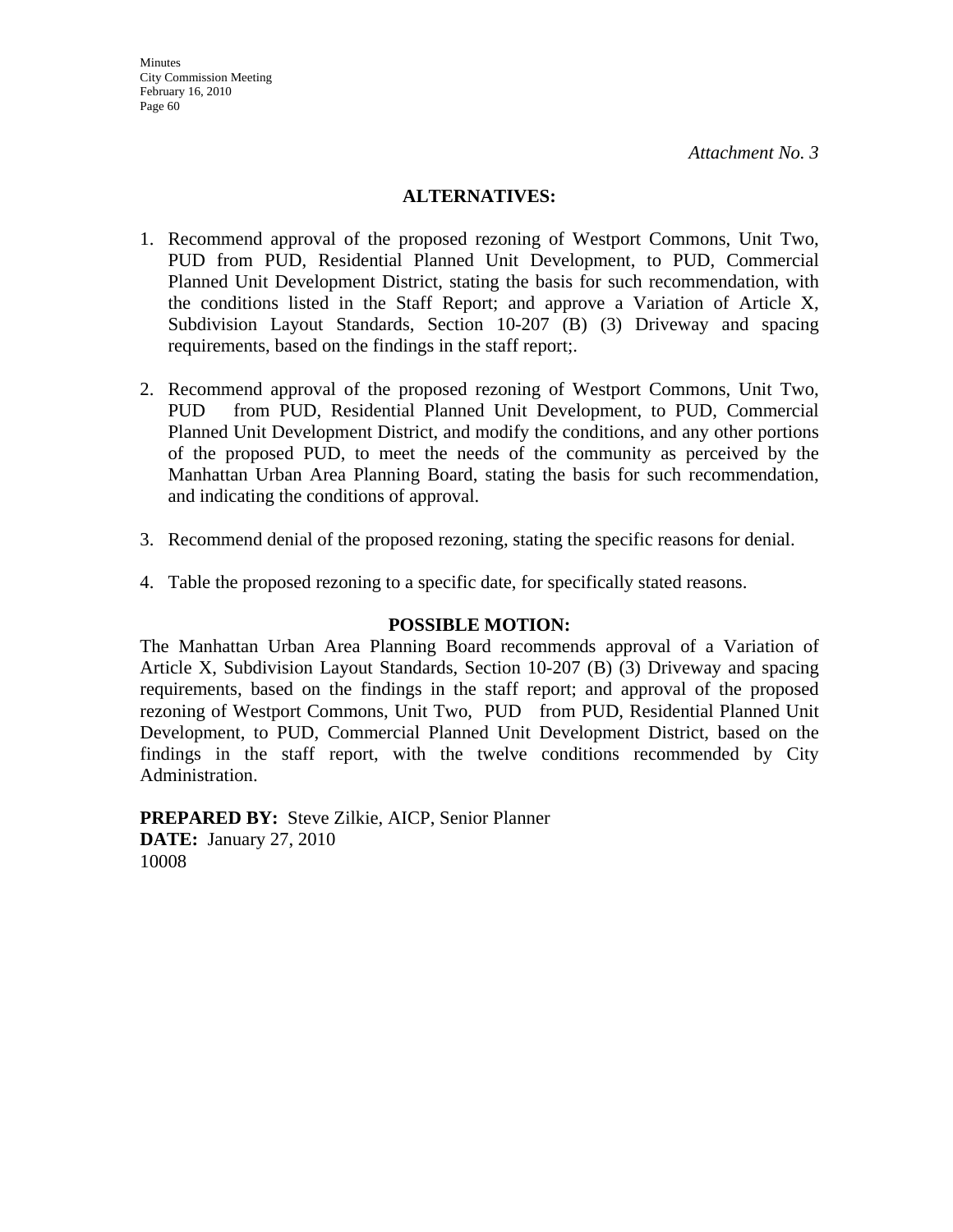### **STAFF REPORT**

## **APPLICATION TO REZONE PROPERTY TO PLANNED UNIT DEVELOPMENT DISTRICT**

# **BACKGROUND**

**FROM:** R, Single-Family Residential District

**TO:** PUD, Commercial Planned Unit Development District

**OWNER:** West Anderson Partners, LLC – Rich Seidler **ADDRESS:** 210 N. 4<sup>th</sup> Street, Manhattan, KS 66502

**APPLICANT:** Green Apple Ventures, LLC – David Speaks **ADDRESS:** 3905 Snowy Reach, Manhattan, KS 66503

**DATE OF PUBLIC NOTICE PUBLICATION:** December 31, 2009

### **DATE OF PUBLIC HEARING: PLANNING BOARD:** January 21, 2010 **CITY COMMISSION:** February 16, 2010

**LOCATION:** Generally located 350 feet south of the intersection of Anderson Avenue and Garden Way, along the east side of Garden Way.

AREA: approximately 8.28 acres.

**PROPOSED USES:** The proposed Planned Unit Development (PUD) would establish four (4) lots. The proposed uses of Lots 1-3 are business and professional offices, with the potential for Lot 2 to be a restaurant, no drive-in type. Business and professionals office is defined in the Manhattan Zoning Regulations as, "The office of an engineer, dentist, doctor, attorney, real-estate broker, insurance broker, architect, or other similar professional person, and any office used primarily for accounting, correspondence, research, editing or administration." Restaurant is defined in the Zoning Regulations as, "A public eating or drinking establishment, including but not limited to the types of business establishments customarily referred to as cafeterias, coffee shops, dairy bars, restaurants and soda fountains, but not including any such establishment which has more than thirty-five (35) percent of its on premises sales, on an annual basis, devoted to alcoholic liquor or cereal malt beverage or a combination thereof." Lot 4 is reserved for a future amendment, as the lot's development has not been determined to date.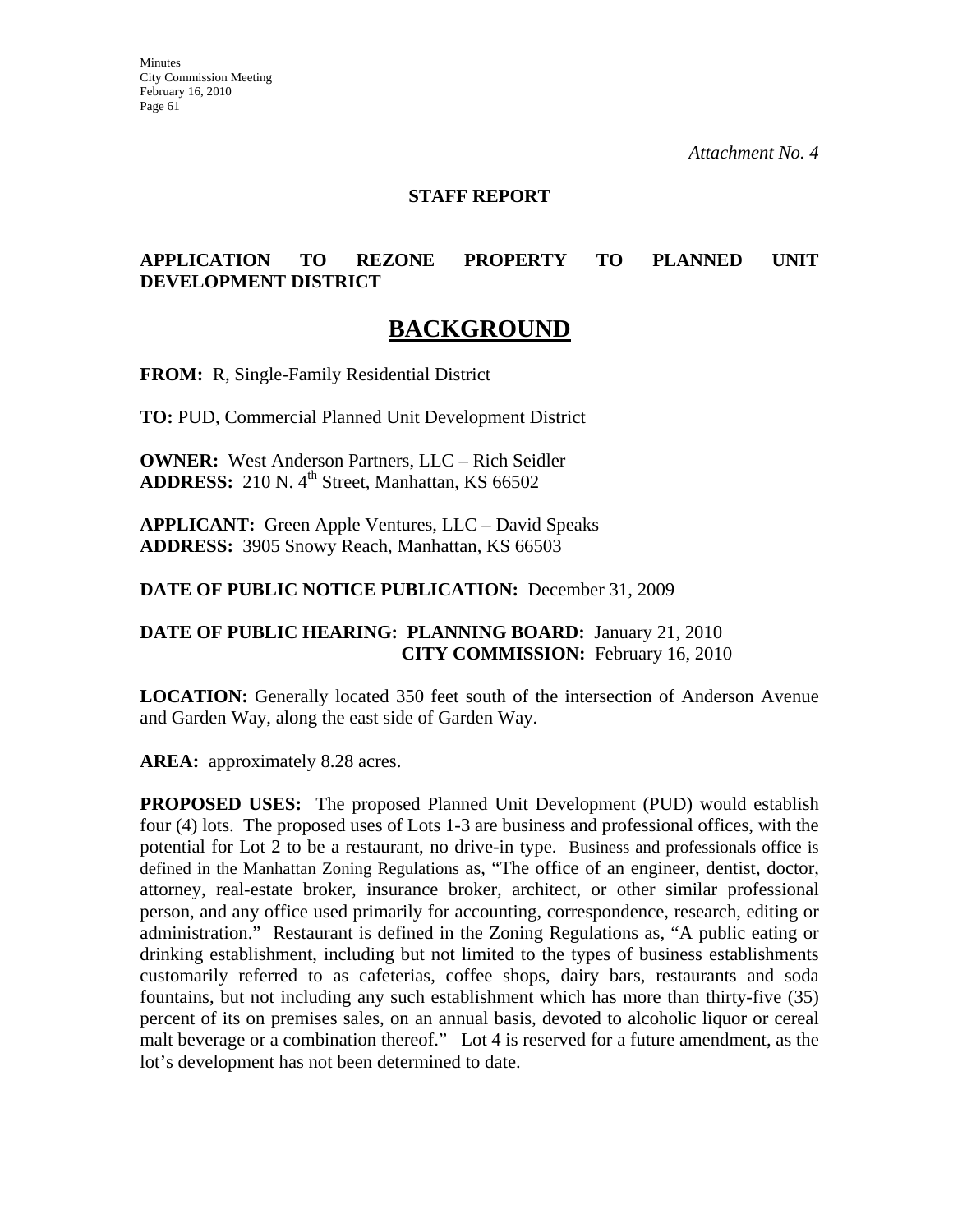In order to meet the requirements of the Subdivision Regulations (Section 1-501), Lot 4 was required to be included in the proposed PUD. Rezoning the entire tract as a PUD fulfills the requirements of the Subdivision Regulations and establishes a planning process for the future development of the entire tract.

## **PROPOSED BUILDINGS AND STRUCTURES:**

### Proposed Lot 1

Proposed Lot 1 is approximately 37,116 square feet (.85 acres). The proposed building for Lot 1 is a two-story, business and professional office building. The two floors will have separate entrances oriented to the north and south, with no interior access between the two floors. The exterior building materials will be stucco and masonry with thinset stone above the entry ways for accents. The proposed color of the building will be earth tones that are similar to the color of the accent stones. Roof materials will be architectural shingles. The building will be thirty (30) feet tall when viewed from the south façade. The north façade will be nineteen (19) feet tall. The building will be approximately 9,986 square feet in gross floor area. The building plans shows room for up to twelve (12) tenant spaces. The floor plans will be to tenant specifications.

### Proposed Lot 2

Proposed Lot 2 will be approximately 28,240 square feet (.65 acres). The building proposed for Lot 2 is a single-story structure designed for a restaurant, with no drive-in or for the possibility of business and professional offices. The building will be situated so that the front façade will be towards the east. The total gross floor area will be approximately 4,290 square feet. The initial conversation with City staff was that the proposed restaurant would be a local, upscale restaurant. Specific details of the restaurant, including its operations and floor plan were not provided in the application documents. The application documents do state that the business hours would be from 5:00 pm to 1:00 am. According to the applicant, the use of the structure as a restaurant is dependent on the availability of the restaurant owner to secure financial investors. If the restaurant is to locate in the building, the floor plan will need to accommodate a kitchen, storage, appropriately sized public restrooms and the dining room space. If the building is to be used as a business and professional office building, there is a possibility to provide for up to four (4) business and professional office tenants. The floor plans will be to tenant specifications. The exterior materials proposed for the building are the same as for the building on Lot 1, with stucco and masonry and thinset stone for accents over the entry ways. The roof materials will be architectural shingles. The proposed color of the building will be earth tones that are similar to the color of the accent stones. The height of the building will be approximately twenty (20) feet.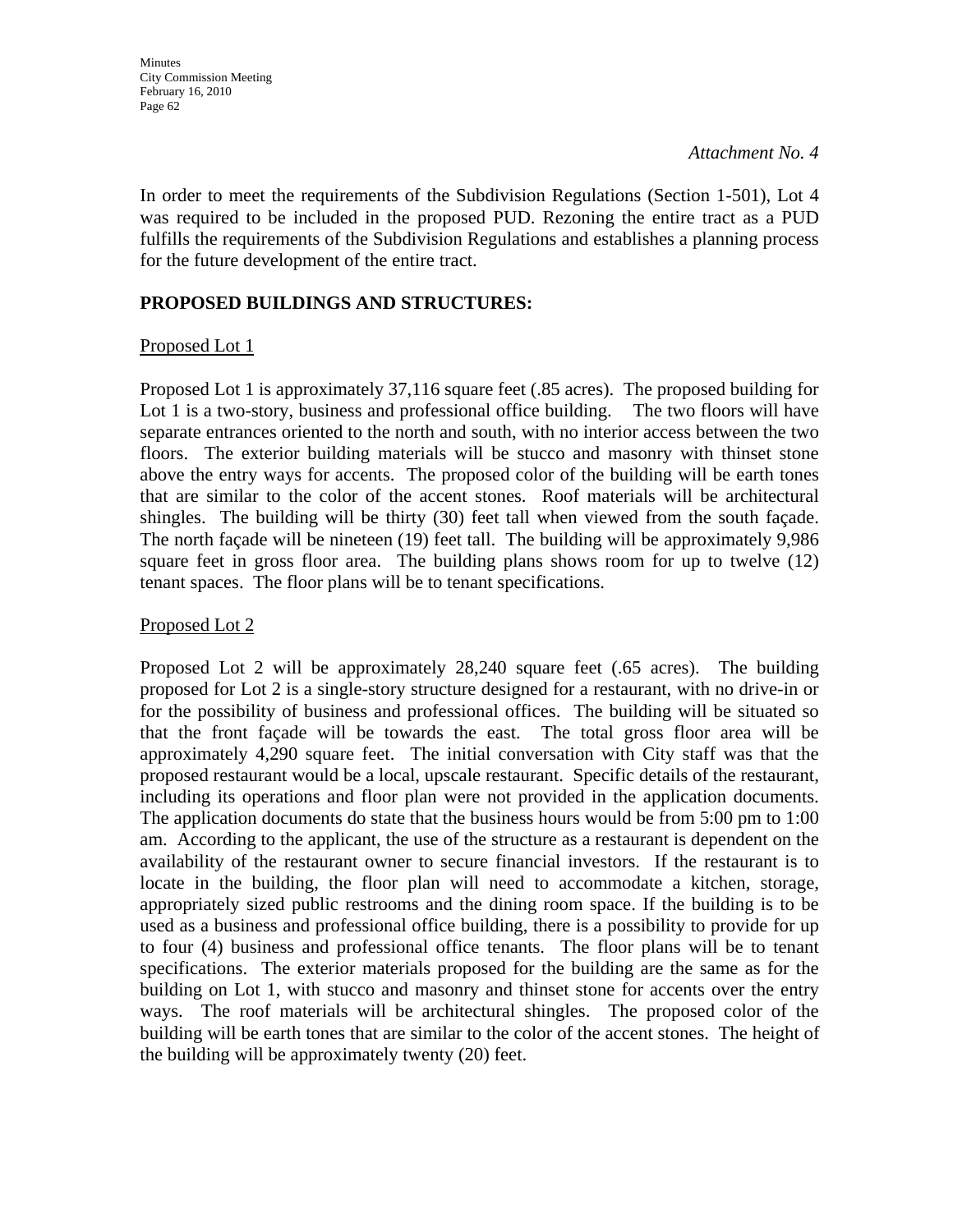**Minutes** City Commission Meeting February 16, 2010 Page 63

#### *Attachment No. 4*

#### Proposed Lot 3

Proposed Lot 3 will be approximately 21,006 square feet (.48 acres). The proposed building on Lot 3 is a single-story business and professional office building. The building will be situated so that the front façade will face north towards the New Boston Place travel easement. The total gross floor area of the building will be approximately 3,690 square feet. The height of the building will be approximately nineteen (19) feet. Based on the layout of the entrances and interior vestibules, a total of four (4) tenants would be possible in the building. The floor plans would be tenant specific. The proposed exterior materials will be similar to the building materials used on Lots 1 and 2, with stucco, masonry and thinset stone for accents above the entry way. The roof materials will be architectural shingles. The proposed color of the building will be earth tones that are similar to the color of the accent stones.

#### Proposed Lot 4

Proposed Lot 4 is approximately 274,175 square feet (6.29 acres). No proposed uses or buildings are shown for Lot 4. Lot 4 has been labeled as future amendment.

| Lot 1                  |                    |                   |
|------------------------|--------------------|-------------------|
| <b>Use</b>             | <b>Square Feet</b> | <b>Percentage</b> |
| <b>Buildings</b>       | 5,470              | 14.7%             |
| <b>Travel Easement</b> | 5,764              | 15.5%             |
| Paved Area             | 18,208             | 49.1%             |
| Landscape Area         | 7,674              | 20.7%             |
| Lot $2$                |                    |                   |
| <b>Use</b>             | <b>Square Feet</b> | <b>Percentage</b> |
| <b>Buildings</b>       | 4,290              | 15.2%             |
| <b>Travel Easement</b> | 4,302              | 15.2%             |
| Paved Area             | 14,380             | 50.9%             |
| Landscape Area         | 5,268              | 18.7%             |
| $\text{Lot } 3$        |                    |                   |
| <b>Use</b>             | <b>Square Feet</b> | <b>Percentage</b> |
| <b>Buildings</b>       | 3,690              | 17.6%             |
| <b>Travel Easement</b> | 2,696              | 12.8%             |
| Paved Area             | 12,606             | 60%               |
| Landscape Area         | 5,014              | 23.9%             |

#### **PROPOSED LOT COVERAGE**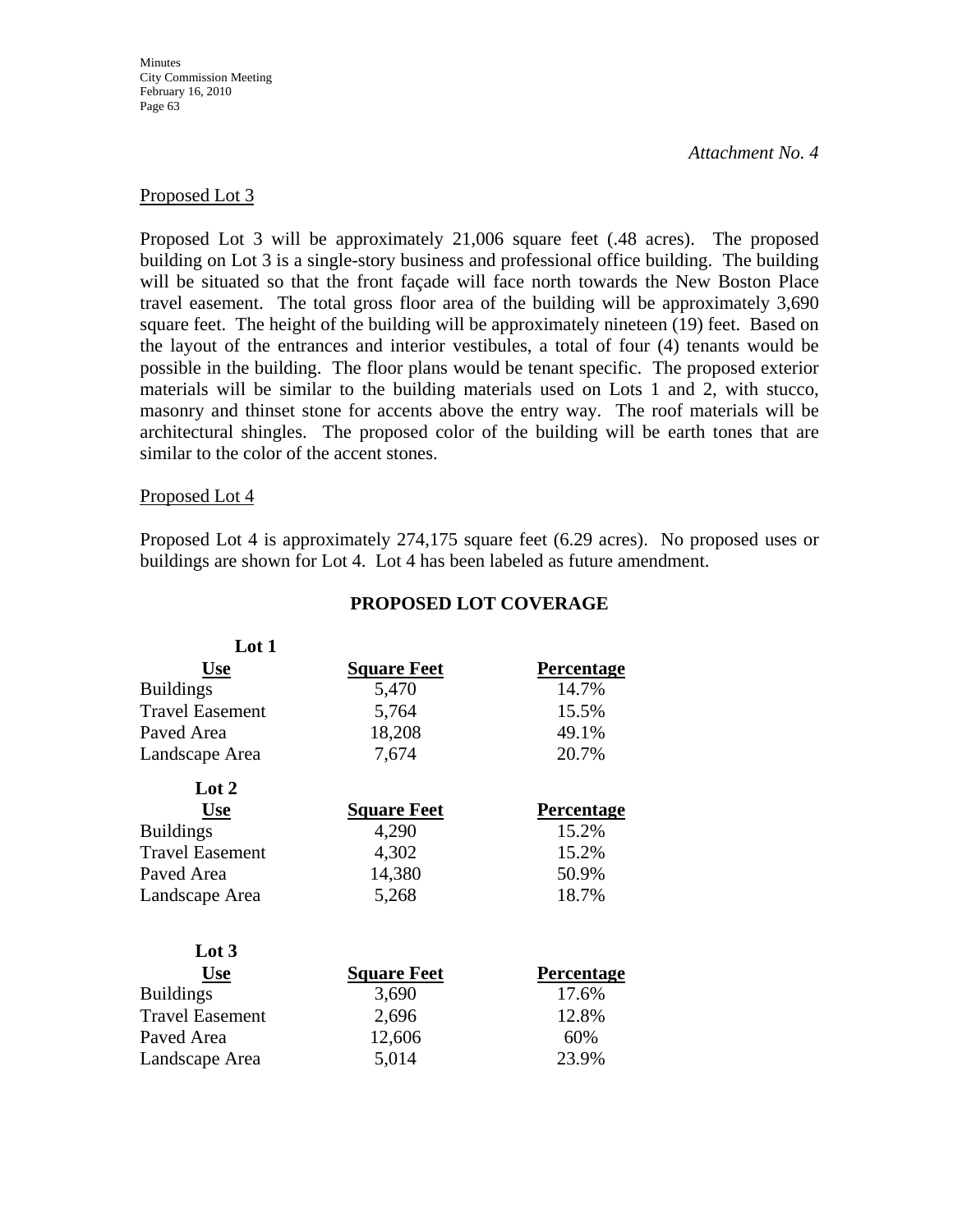**Minutes** City Commission Meeting February 16, 2010 Page 64

*Attachment No. 4*

### **PROPOSED SIGNS**

The signage plan for the commercial development consists of externally lit, ground signs on the individual lots. The signs will be located in landscape islands in the parking lot near the proposed buildings. Each sign will be approximately four (4) feet tall and six and one-half (6.5) feet wide with a sign area of approximately twenty-six (26) square feet. The signs will be constructed with a stone base and stucco materials similar to the proposed building. Each business will be identified by individual signs on a four (4) inch by fifty (50) inch, brushed aluminum plate. Because the proposed building on Lot 1 is two-stories, with the entrances into each floor on opposite sides of the building, two (2) ground signs are proposed on Lot 1.

Building address numbers will be inset into the masonry near each building entryway.

The applicant has requested that temporary banner signs be permitted and limited to one (1) banner sign per lot.

Exempt signage for such signs identified in the Manhattan Zoning Regulations as address numerals, for lease and other similar signs will also be allowed *(attachment Article VI, Section 6-104 (A)(1),(2),(4),(5),(7) and (8); and Section 6-104 (B)(1) and (2).)*

No other signs are proposed with the development. If approved, the rezoning of the property will limit the permitted signs on the three (3) lots to what has been proposed.

**PROPOSED LIGHTING:** Proposed lighting consists of pedestrian scale lighting at the entrances of the buildings. No light poles are proposed in the parking lots.

# **REVIEW CRITERIA FOR PLANNED UNIT DEVELOPMENTS**

**1. LANDSCAPING:** The proposed landscaping is functional with respect to the proposed professional office setting of the development. The landscape plan consists of eight (8) deciduous trees along the boundary of the parking lots and a variety of bushes, shrubs and ornamental grasses in landscape beds along the foundations of the building. A row of shrubs and ornamental grasses are proposed on the west edge of the parking lots on Lots  $1 \& 2$  to provide a landscape buffer and screening from vehicle headlights. The shrubs and grasses are listed on the landscape plan to grow to a mature height of three (3) to six (6) feet tall.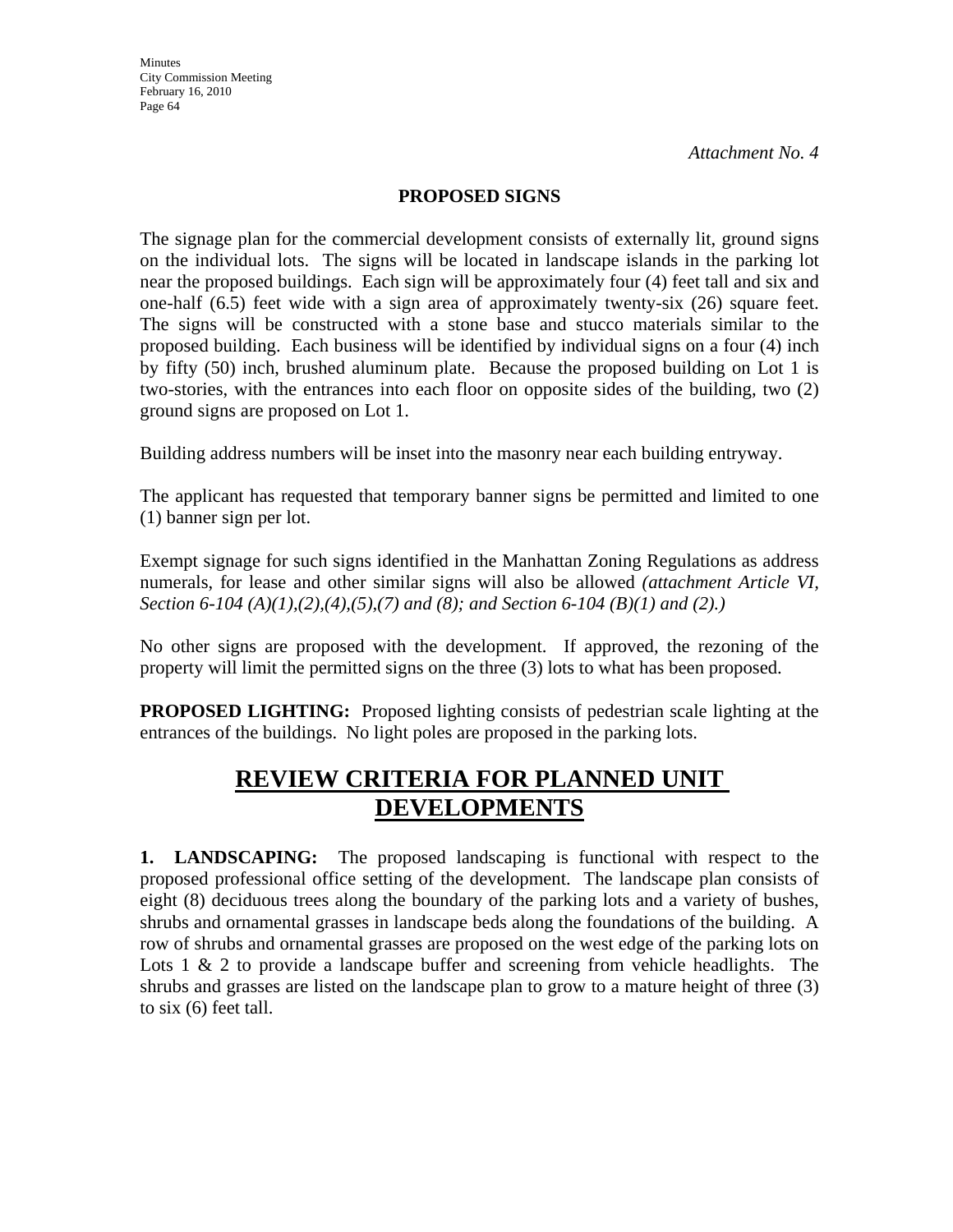**2. SCREENING:** The row of shrubs and ornamental grasses proposed on the west edge of the parking lots on Lots 1  $\&$  2 provide a landscape buffer and screening from the vehicle headlights. The shrubs and grasses are listed on the landscape plan to grow to a mature height of three (3) to six (6) feet tall. The trash encloses located on the three (3) lots will be enclosed by a six (6) foot tall, sight obscuring cedar fence and gate. The proposed screening should be adequate.

**3. DRAINAGE:** The site slopes downhill from the north to the south and will drain to Wildcat Creek. The applicant's engineering consultant, Cook, Flatt and Strobel Engineers, P.A. submitted a Drainage Report, dated November 18, 2009. The consultants states that the area to be developed (Lots 1-3) currently consists of 88% impervious surfaces (2.19 acres of the 2.49 acre area to be developed), which includes, asphalt pavement, compact gravel, concrete surfaces, existing buildings and existing roadways.

The consultant has proposed to manage the stormwater runoff from the development site by diverting a majority of the area's runoff (1.35 acres) to area inlets throughout the parking lot, which will connect to an underground storm sewer system. This storm sewer system will convey the stormwater runoff to the south to drain into Wildcat Creek. Approximately .49 acres of the development site will flow over the land to the west to Garden Way, where it will be collected by an existing City maintained storm sewer system. A third area containing approximately .65 acres of the development site will flow over the land to the south where it will eventually enter Wildcat Creek. Lot 4 was not included in the Drainage Report because the area will remain largely undisturbed. This area is shown as a future amendment to the PUD. The future amendment will be required to include a storm water analysis of the affects of the storm water runoff created by the development. The Drainage Report shows that the post-development runoff rates will be less than the pre-development rates. Based on the Report, minimal impact is expected on the downstream drainage system from the proposed development. The City Engineer has reviewed and accepted the storm water analysis. The City Engineer has made the following comment in regards to stormwater management for the proposed development:

• Consultant will still need to verify that the 10 year discharge does not exceed a depth of 0.35 ft. in the gutter section on Westport Place. Inlets will be required if the flow in the gutter exceeds 0.35 ft.

Restrictive covenants will be required with the Final Development Plan, as well as noted on the Final Plat under the Owner's Certificate, addressing the construction and maintenance responsibilities of the private stormwater sewer system shown in the Drainage Easements.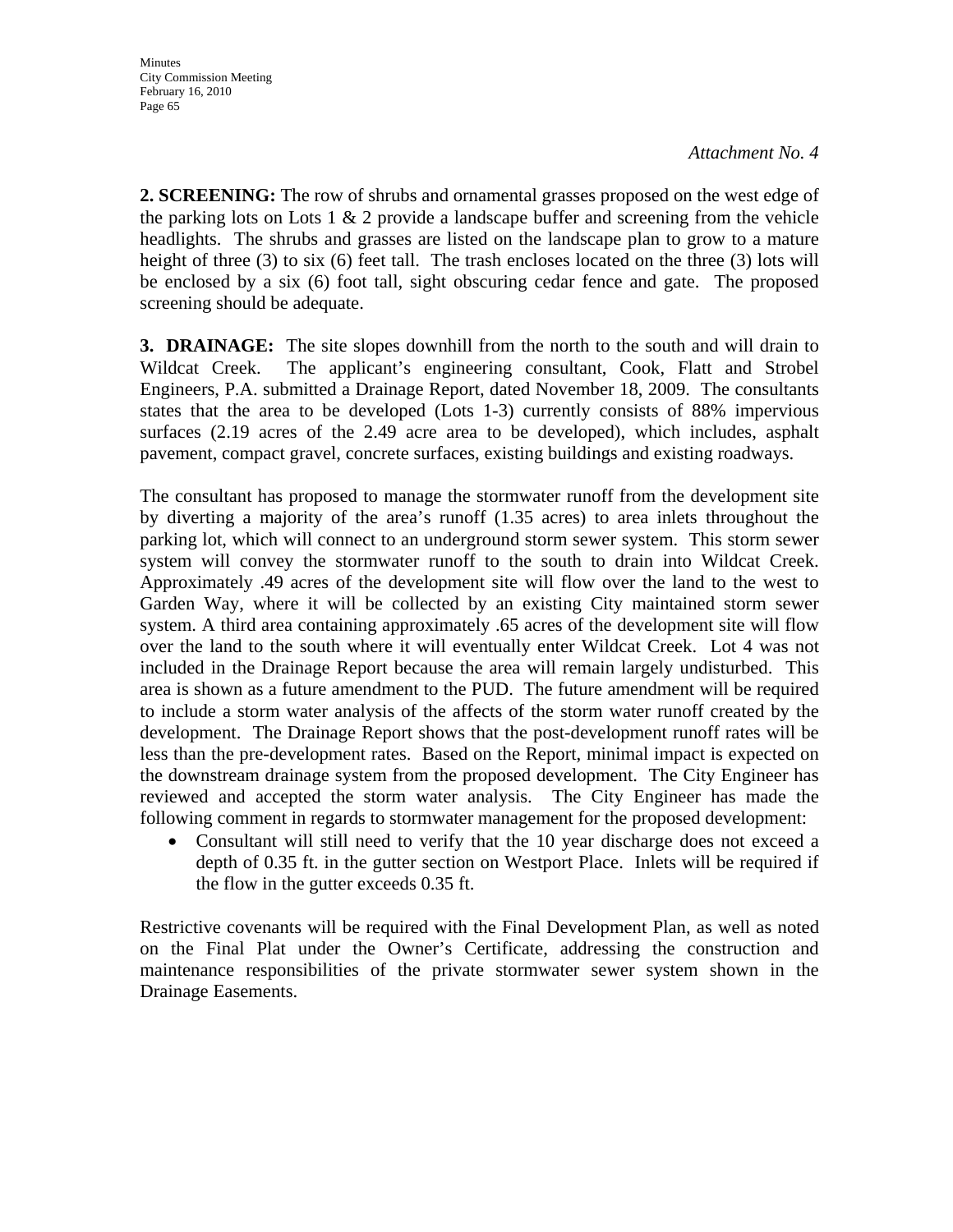**4. CIRCULATION:** Access to the development is from the north via an extension of the Westport Place travel easement. Westport Place leads to a signalized intersection at Anderson Avenue. The extension of Westport Place will end at a dead end approximately twenty (20) feet south of the entrance into proposed Lot 3. The dead end will be blocked and signed similarly to the current conditions of Westport Place, south of Walgreens and Sonic Drive-in. The concept plan for the development of Lot 4 shows the extension of Westport Place to the south and will terminate in a cul-de-sac. This proposed street extension will ultimately depend on how Lot 4 is developed in the future. Access will also be provided from the west off of Garden Way. Connection to Garden Way will be from the Garden Place travel easement and New Boston Place travel easement. The Garden Place travel easement was established with the Westport South PUD and connects Garden Way to Westport Place. The travel easement is located on the northern edge of the PUD site, with approximately 27.5 feet of the travel easement width located on the PUD site. The New Boston Place travel easement is 27 feet wide and connects Garden Way to Westport Place and is located in the parking lot aisle, along the adjoining property lines of Lots 2 and 3. Maintenance responsibilities will be set out in restrictive covenants with the Final Development Plan addressing the Travel Easements, as well as noted on the Final Plat under the Owner's Certificate.

### Traffic Analysis

Cook, Flatt, Strobel Engineers, P.A. submitted a traffic analysis with the application documents. The City Engineer has reviewed and accepted the transportation analysis and proposed improvements as presented.

# Sidewalks

Sidewalk connections extend from a sidewalk along the east side of Westport Place, which continues to the existing sidewalk along Anderson Avenue. A sidewalk was shown on the Westport South PUD along the south side of Garden Place. This sidewalk will be installed with the development of Lot 1. Currently, there is no sidewalk along Garden Way. The Manhattan Urban Area Subdivision regulations require a sidewalk to be located on one side of a local street. The PUD site plans shows a sidewalk along Garden Way, which will terminate at the intersection of Garden Way and Garden Place. The east side of the Garden Way right-of-way, adjacent to the Walgreens pharmacy property, has a steep slope, which makes it impractical to build a sidewalk in the area and is the reason why the Westport South PUD did not install a sidewalk. Internal pedestrian sidewalks will provide connectivity between the three (3) lots, Westport South and Garden Way. The City Engineer has provided comments on American with Disabilities Act (ADA) requirements for the sidewalks and pedestrian crossings. The City Engineer has made the following comments about the proposed sidewalks and pedestrian crossings: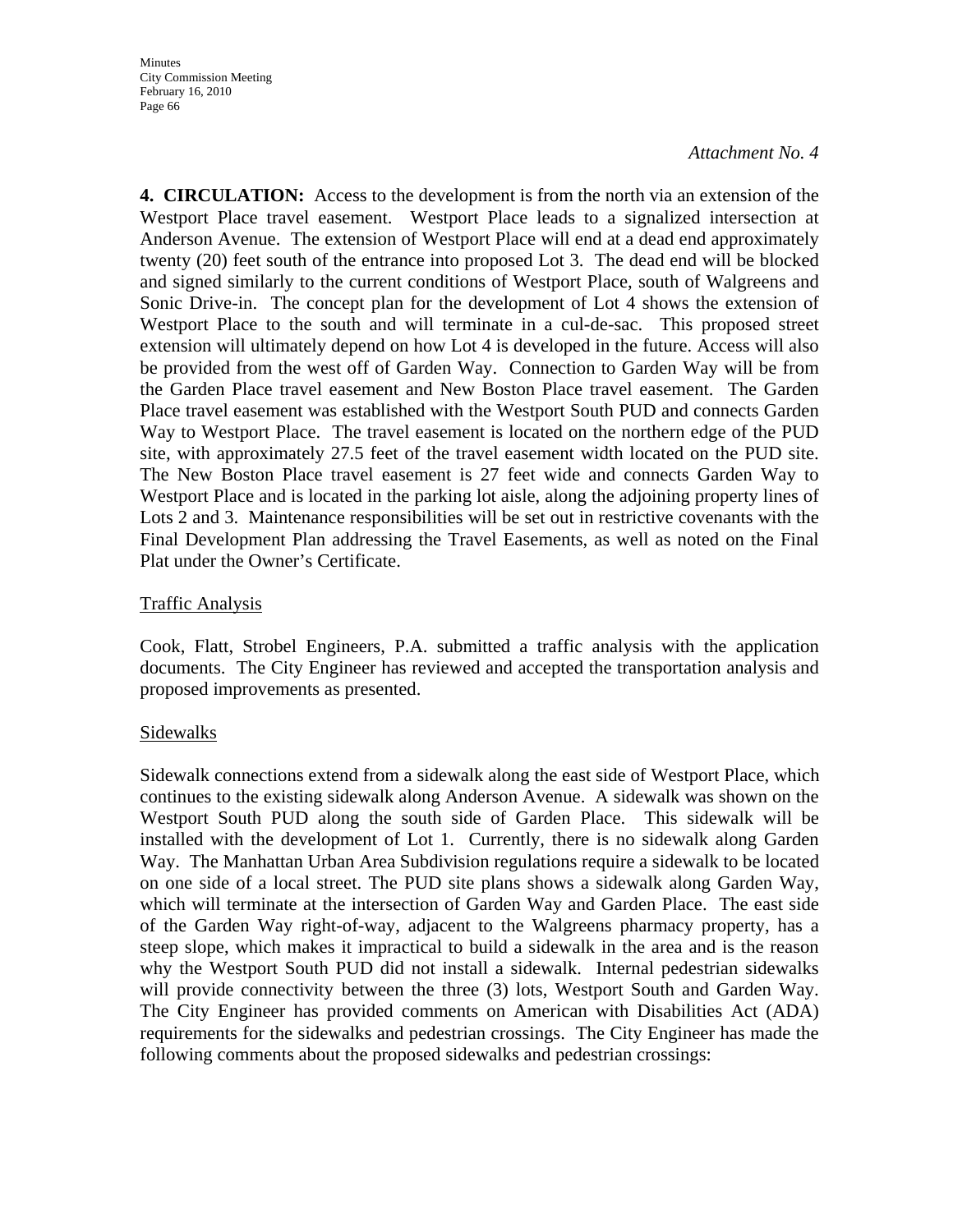The proposed mid-block crossing on Westport Place to access Lot 2 will need ADA ramps on the west side of Westport Place to accompany the ADA ramp on the east side at this mid-block crossing.

• ADA ramps should be constructed at each walk in front of each building, corresponding to the ADA parking stalls for wheelchair access.

# Lot 1

Lot 1 will gain access from a curb cut onto Westport Place travel easement. This curb cut is shared with Lot 2.

# Lot 2

Access to Lot 2 will be from the shared curb cut with Lot 1 onto Westport Place travel easement and from the New Boston Place travel easement. New Boston Place is located in the parking lot aisle and provides vehicle connection between Garden Way and Westport South.

# Lot 3

Access to Lot 3 will be from the New Boston Place travel easement to the north, which will provide a connection to Garden Way and Westport Place travel easement.

# Lot 4

Lot 4 will gain access from the Westport Place travel easement. A concept plan has been provided that shows the extension of Westport Place to the south that will terminate at a cul-de-sac. Two (2) curb cuts onto Westport Place are also shown on the concept plan. These curb cuts align with the curb cuts to the east leading into Lots 1, 2 and 3. The concept plan is to show the Planning Board how the lot may develop in the future and does not bind the applicant, the property owner, the Planning Board or the City Administration to the layout of the future development.

### Off-Street Parking

The applicant's engineering consultant has used the Manhattan Zoning Regulations' minimum off-street parking requirement for Business and Professional Offices to calculate the number of parking spaces required for Lots 1 and 3. Business and Professional Offices are required to provide at least one parking space for each 300 square feet of floor area. Based on the total gross floor area of the building proposed for Lot 1, a minimum of thirty-three (33) parking spaces are needed. Thirty-seven (37) off-street parking spaces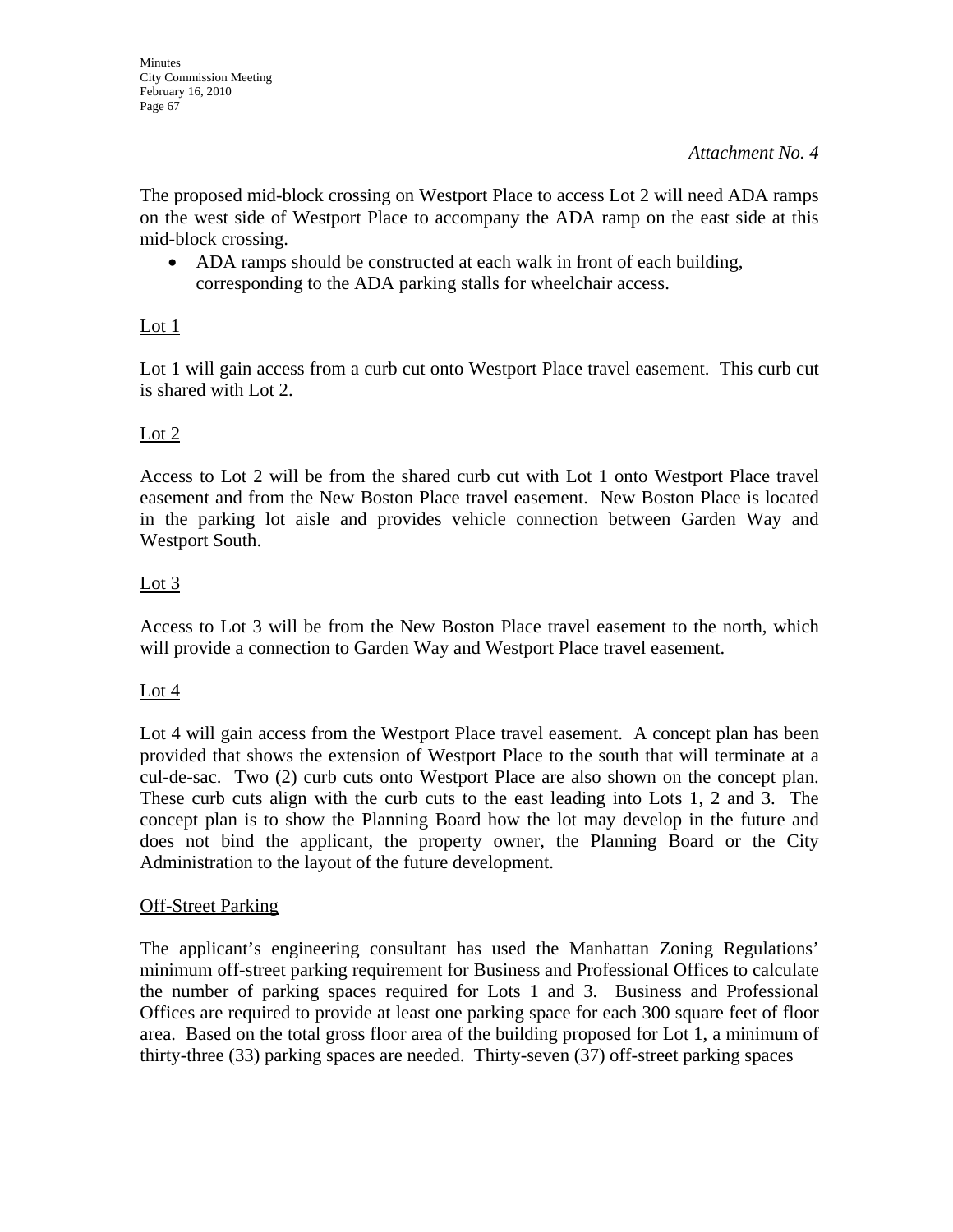have been proposed to the north, east and south of the two-story building. The proposed building on Lot 3 would be required to provide a minimum of eleven (11) off-street parking spaces. Twenty-eight parking spaces are proposed to the north and east of the building.

The applicant's engineering consultant used the Manhattan Zoning Regulations' minimum off-street parking requirement for establishments providing for the sale and consumption of food and/or beverages and refreshments (restaurants) to calculate the minimum parking for Lot 2. Restaurants are required to provide at least one (1) parking space for each three (3) customers based upon the maximum design occupancy. In addition, there shall be one (1) parking space for each employee as related to the work shift when the maximum number of employees are present. The applicant's consultant has calculated that fiftyseven (57) off-street parking spaces are required. Lot 2 provides forty-two (42) parking spaces to the north, east and south of the proposed building, which is fifteen few parking spaces than is required on the lot for the proposed use. The applicant has proposed to file a cross-easement for access between Lots 1 -3 with the Riley County Register of Deeds, so that the proposed uses can share the off-street parking spaces. One-hundred and seven (107) total off-street parking spaces are provided on all three (3) lots. One-hundred and one (101) parking spaces are required based on size of the buildings and their proposed uses. Although no specific restaurant has been proposed with this PUD, the application materials state that the business and professional offices and the restaurant would be open for business at different times (offices - 8:00 am to 5:00 pm, restaurant – 5:00 pm to 1:00 am), which means that the parking would be shared collectively without causing an increase demand on the off-street parking spaces. However, there is no guarantee that a restaurant would not be open during the lunch hour (10:00 am to 2:00 pm). If the restaurant was opened during the lunch time, an increase in the off-street parking demand might be high enough to require customers and employees to park on Garden Way, which would be an adverse impact on the adjacent properties and surrounding neighborhood.

If the building proposed for Lot 2 was used for business and professional offices, thirteen (13) off-street parking spaces would be required. The proposed forty-two (42) parking spaces would be more than adequate for the use of the building as office space.

*Note: The minimum parking requirements for the proposed buildings were based on the minimum requirement for business and professional offices (1 parking space for each 300 square feet of floor area). The Manhattan Zoning Regulations define business and professional offices as including dentist and doctor offices. The Zoning Regulations requires a higher number of off-street parking spaces for dental and medical clinics (5.5 parking spaces per 1,000 square feet of floor area). The establishment of dental or medical clinics/offices in the development may be restricted based on the amount of offstreet parking provided with the proposed PUD.*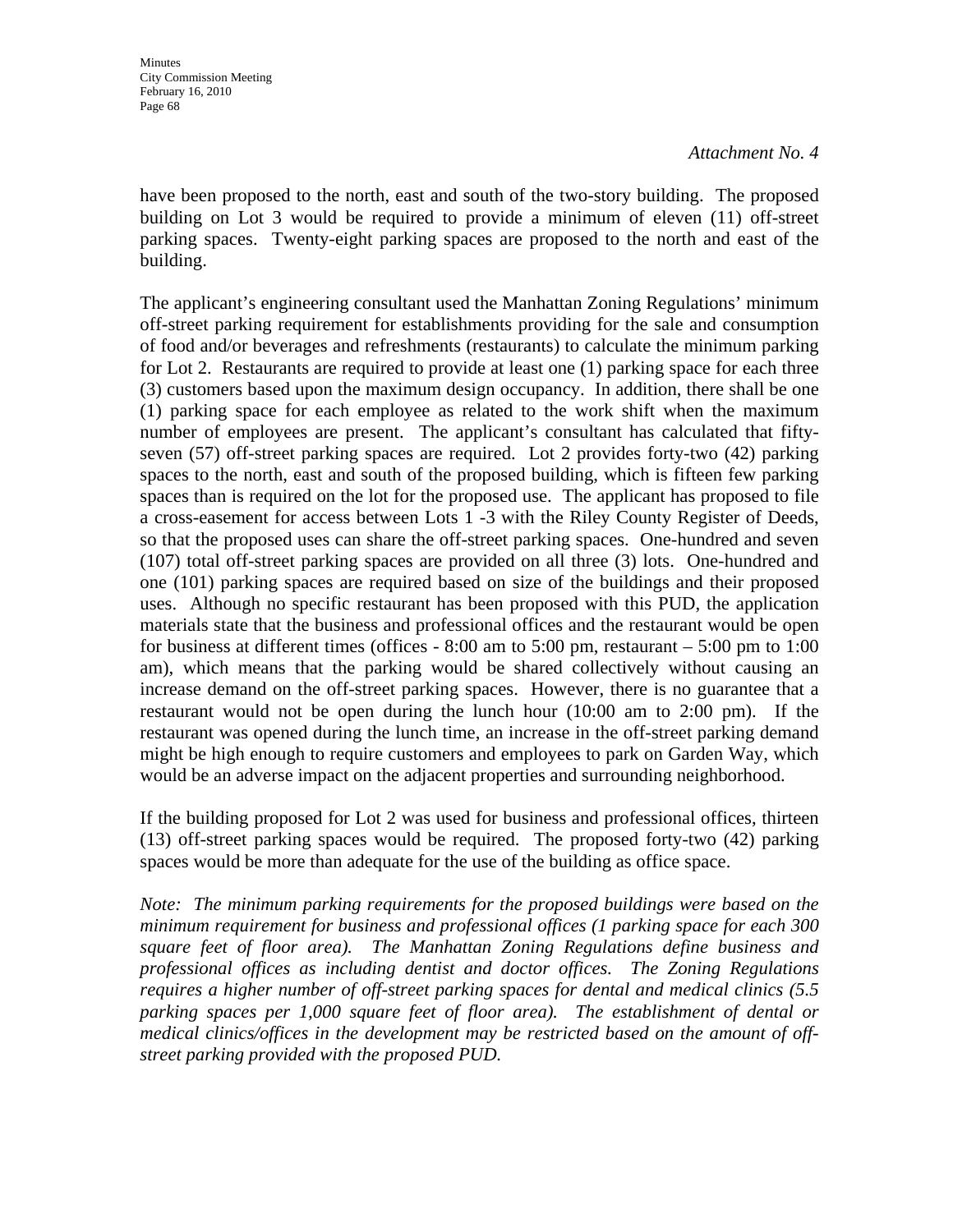### Bicycle Parking

Bicycle racks are proposed on the west side of each lot for customers and employees of the proposed uses. A total of three (3) racks are proposed.

**5. OPEN SPACE AND COMMON AREA:** The applicant has made provisions for the care and maintenance of the proposed landscaping within the development plan. Upon installation of landscaping, it will be maintained by the owner and watered by an underground sprinkling system.

**6. CHARACTER OF THE NEIGHBORHOOD:** The proposed PUD is located among a mix of commercial services, industrial uses, low density residential neighborhoods and high density residential developments. Immediately to the north of the PUD site is Westport South Commercial PUD which consists of a Walgreens pharmacy and a Sonic Drive-in restaurant. Further to the north is Anderson Avenue, a major commercial corridor where restaurants, commercial services, commercial retailers, a shopping center and drive-in banks are located. Along the east property line of the proposed PUD is the Washington Square neighborhood, which is a low density residential development. The residential neighborhood is adjacent to the proposed Lot 4, which has been labeled as "future amendment." No uses or buildings are proposed at this time for Lot 4. The residential neighborhood is approximately 200 feet from the proposed Lots 1 -3, which is where the proposed development will initially occur. To the south is Wildcat Creek, Manhattan Optimist Ball Park and industrial uses, including storage units, warehouses, light manufacturing and offices. To the west of the proposed PUD are multi-family apartment complexes. The University Garden apartment complex and the Brookside apartment building are adjacent to proposed Lots 1-3.

# **MATTERS TO BE CONSIDERED WHEN CHANGING ZONING DISTRICTS**

**1. EXISTING USE:** Former Riley County shop site. A majority of the area was cleared in 2007. A shop building exists on the east side of the tract along Garden Way. The building is currently being used by a construction company.

**2. PHYSICAL AND ENVIRONMENTAL CHARACTERISTICS:** The site generally slopes downhill from north to south towards Wildcat Creek. A majority of the site is seven (7) to eight (8) feet below the grade of the Westport South PUD that is located immediately to the north. The southern portion of the site is located in the Flood Zone AE (100-year floodplain), with the extreme southern portion of the site located in the Floodway. The area in the Floodway is to be dedicated as a drainage easement. The east edge of the site has a natural drainage channel with steep slope located on it. Mature trees line both sides of the drainage channel and the banks of Wildcat Creek.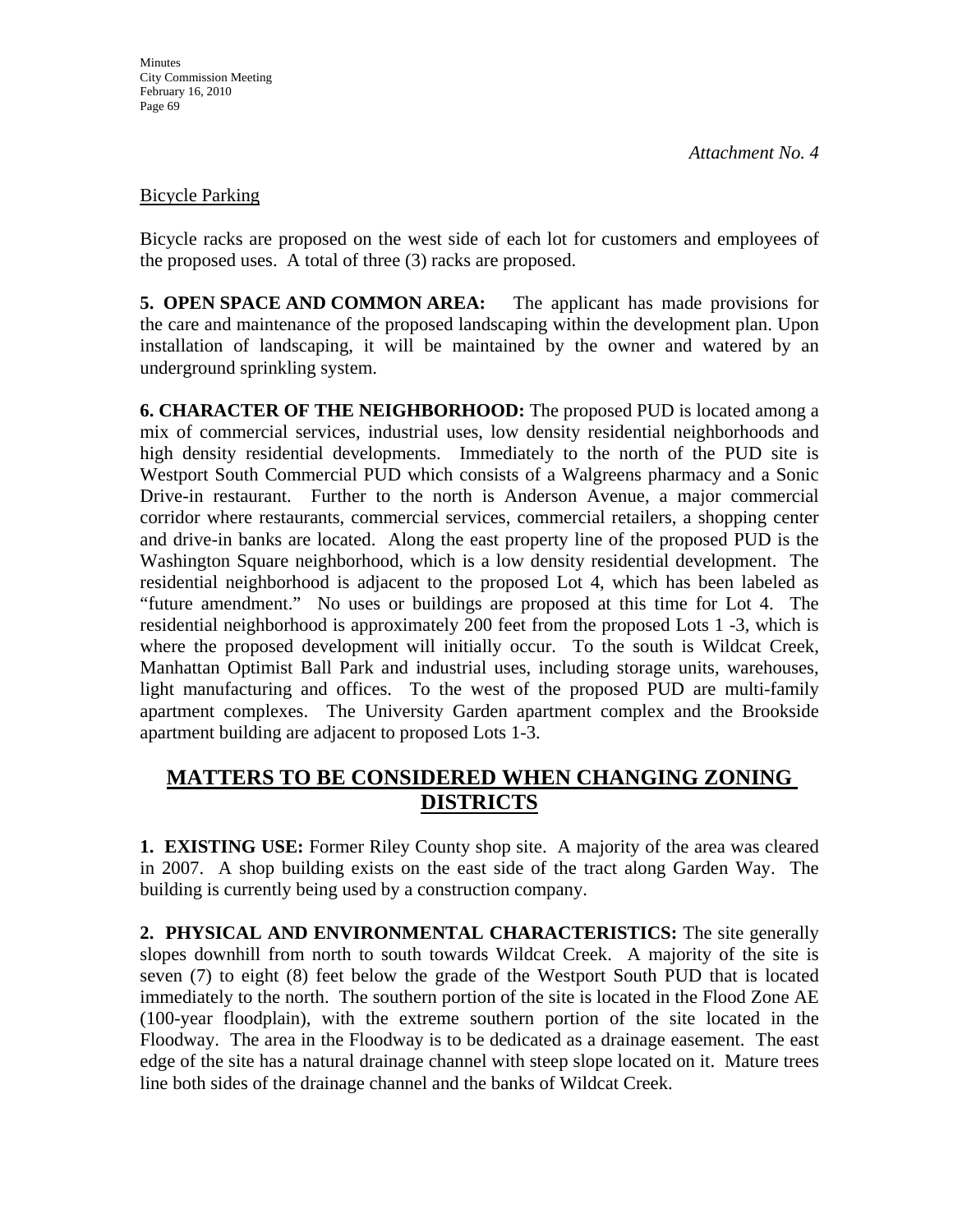The site is the former Riley County Shops. A majority of the site has been cleared of the shops physical improvements, including buildings, asphalt and concrete driveways, parking areas and outdoor storage areas. A metal shop building is present on the west side of the site along Garden Way. This building is currently being rented by a construction company. The building is planned to be removed at the time of construction of the proposed development.

# **3. SURROUNDING LAND USE AND ZONING:**

**(a.) NORTH:** Walgreens Pharmacy and Sonic drive-in restaurant, Anderson Avenue, a 5 lane arterial, drive-in banks, retail commercial, and restaurants; PUD, Westport South Commercial Planned Unit Development, C-2, Neighborhood Shopping District.

**(b.) SOUTH:** Wildcat Creek, Optimist Sports Park; R, Single-Family Residential District, I-2, Industrial Park District.

**(c.) EAST:** Commercial retail and retail services, government buildings, professional offices and single-family attached homes in the Washington Square neighborhood; C-2, District and R-2, Two-family Residential District.

**(d.) WEST:** Garden Way, a local 2-lane street, and multiple-family apartment buildings: R-3 District.

**4. CHARACTER OF THE NEIGHBORHOOD:** See above.

**5. SUITABILITY OF SITE FOR USES UNDER CURRENT ZONING:** The site is currently zoned R, Single-Family Residential District. The site has adequate area for a residential development; however, with the commercial development immediately to the north and the multiple-family residential development immediately to the west, a low density, single-family development may not be an appropriate or suitable use of the site.

**6. COMPATIBILITY OF PROPOSED DISTRICT WITH NEARBY PROPERTIES AND EXTENT TO WHICH IT MAY HAVE DETRIMENTAL AFFECTS:** An increase in light, noise and traffic is expected from the development. The proposed PUD is similar to a C-2, Neighborhood Shopping District, which is intended to provide a broad range of retail shopping facilities and services located to serve one or more residential areas. The proposed PUD limits the permitted uses to business and professional office uses and a restaurant, no drive-in type on Lot 2. The list of permitted uses is extremely limited when compared to that of the C-2 District permitted and conditional uses (*C-2 District regulations are attached).*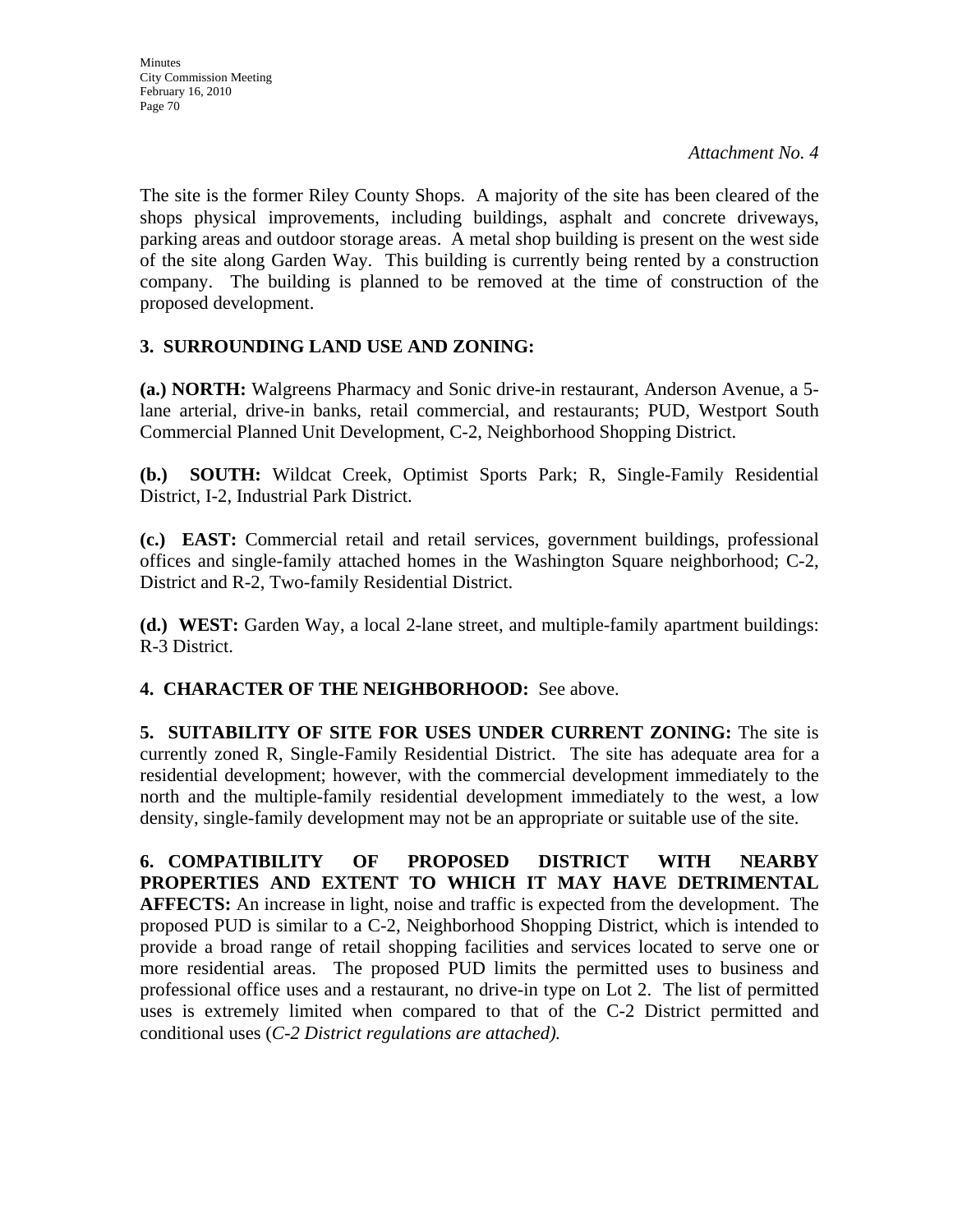The proposed development would be an extension of the commercial developments along Anderson Avenue, including the Westport South Commercial PUD that is located to the north of the subject site and was approved in 2008. Front yard setbacks are a minimum of twenty-five (25) feet, which is similar to the surrounding neighborhood to the west and is a minimum requirement of the comparable C-2 District. The building improvements on Lot 1 have a front yard building setback of twenty-seven (27) feet from Garden Way, seventy (70) feet from the Garden Place travel easement and fifty-two (52) feet from the Westport Place travel. The building on Lot 2 is set back forty-one (41) feet from Garden Way and seventy-three (73) feet from Westport Place. Lot 3 has a building setback of thirty-nine (39) feet from Garden Way and seventy (70) feet from Westport Place.

Apartment buildings to the west side of Lots 1-3 are separated by the 60 foot Garden Way road right-of-way. The landscape plans submitted with the PUD application shows a row of shrubs and ornamental grasses that are to have a mature height of three (3) to six (6) feet and are proposed on the west edge of the parking lots on Lots 1 & 2. The proposed landscaping should reduce the impacts of vehicle lights from the development onto the nearby R-3, Multiple-Family Residential District to the west. The closest point of the proposed developments (east edge of the parking lot) on Lots 1-3 are approximately 215 feet away from the R-2, Two-Family Residential District, to the east. Lots 1-3 are separated from the low-density neighborhood in the R-2 District by Lot 4, which is shown as an area reserved for future development through an amendment to the proposed PUD.

The lighting plan provided in the PUD application shows only pedestrian scale lighting at the entrances of the buildings. These lights shall be full cutoff lights to reduce the impacts on the adjacent residential properties. No light poles are proposed in the parking lots.

The area to the south of the proposed developments on Lots 1-3 are included in Lot 4 and is reserved for future development through an amendment to the proposed PUD.

### Proposed Business and Professional Office Use

Permitting the business and professional office use in the proposed PUD appears to be compatible with the nearby properties. Business and professional offices are less intense of a commercial use compared to other types of commercial businesses. The typical hour of operation for a business office is 8:00 am to 5:00 pm, which would not adversely impact nearby residential neighborhoods. The light, traffic and noise generated by an office is typically minor compared to other commercial uses and would be compatible with the nearby properties. Business and professional offices can be found throughout the City that are located on the edge of or within a residential neighborhood. The proposed business and professional office should be compatible with nearby properties.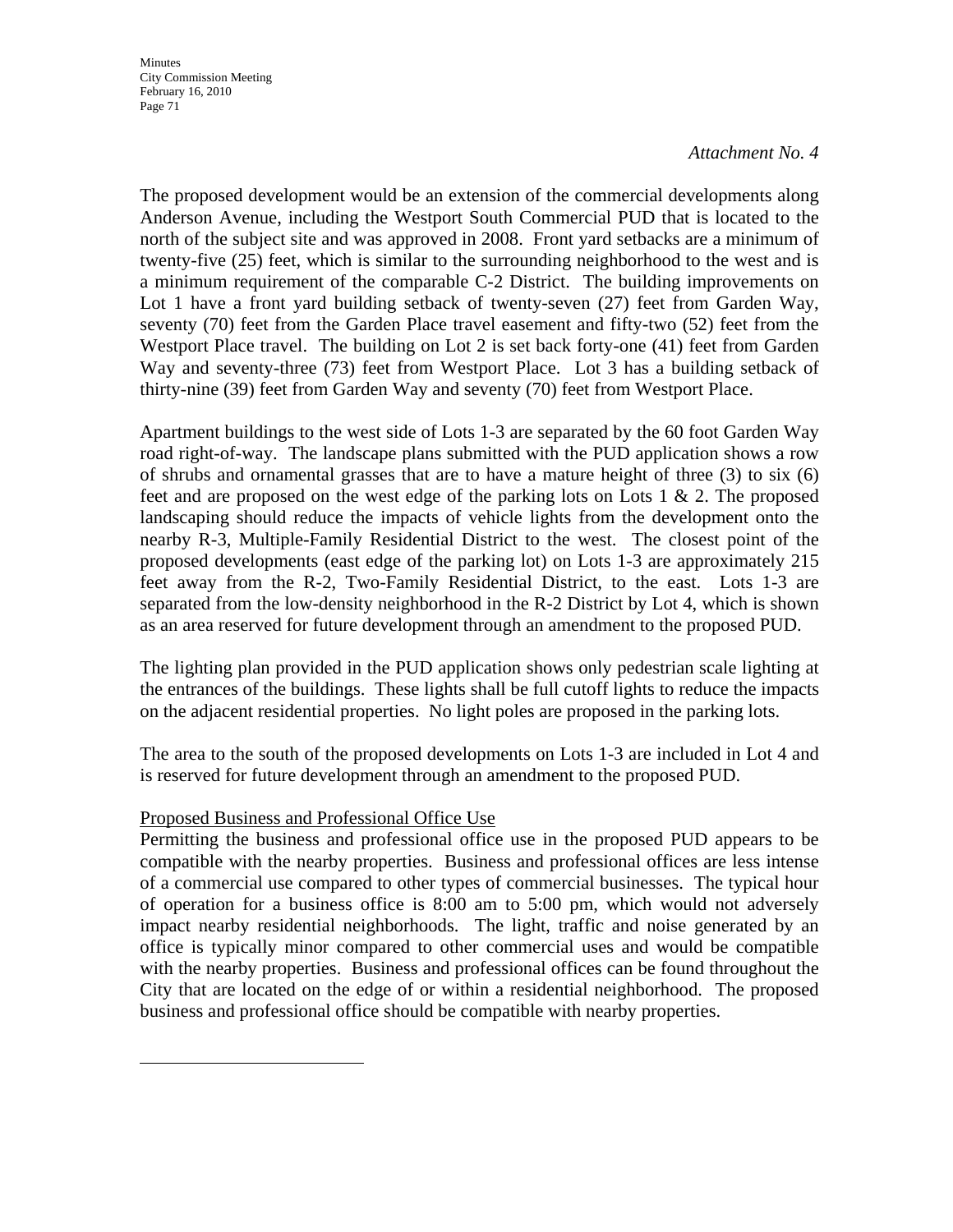**Minutes** City Commission Meeting February 16, 2010 Page 72

*Attachment No. 4*

#### Proposed Restaurant, No Drive-in Type Use

*No specific details of the proposed restaurant have been provided in the application documents. Initial conversations with City staff described the restaurant as being an upscale, local restaurant with limited hours. However, because no specific details of the business have been provided, the review of that proposed use has to be general in nature, including business hours, and the increase in light, noise and traffic for a typical restaurant.* The proposed restaurant, with no drive-in on Lot 2 is a more intense commercial use compared to the business and professional office use. The application documents state that the hours of operation of the proposed restaurant would be from 5:00 pm to 1:00 am. The light and noise from customers, employees and the operation of the restaurant until 1:00 am may adversely affect the multiple-family residential uses to the west. As stated, the off-street parking proposed on Lot 2 is inadequate for the size of the proposed structure. Fifty-seven (57) off-street parking spaces are required by the Zoning Regulations. Forty-two (42) off-street parking spaces are proposed. The applicant has proposed a cross-access easement between Lots 1-3 so that the off-street parking can be shared between the buildings. Although this concept could be acceptable for businesses with different business hours, as stated in the application documents, there is no guarantee that the restaurant would not be open during the lunch hour. If this would occur, an increase demand in off-street parking may be high enough that employees and customers would park on Garden Way, which may adversely impact the nearby properties. Restaurants are not typically found outside of a retail commercial district (e.g. Central Business District, Aggieville Business District, Westloop and Plaza West), along local streets and adjacent to residential developments. The proposed restaurant on Lot 2 may adversely impact nearby properties.

**8. CONFORMANCE WITH COMPREHENSIVE PLAN:** The Future Land Use Map designates the site, which is shown on both the Northwest Planning Area and Southwest Planning Area maps, as RHD, Residential High Density. The RHD density allows 19 dwelling units per net acre and greater. Uses include higher-intensity residential housing developments in urban areas, which consist of mid- to high-rise apartment buildings, townhomes and condominiums, combined with complimentary non-residential land uses, such as retail, service commercial and office uses; often within a mixed-use development. In suburban areas of the community, the RHD neighborhoods is envisioned to be accommodated in planned apartment communities with complimentary neighborhood service commercial, office and recreational facilities included in the planned community. The land use policies for the RHD designation include:

#### *RHD 1: Characteristics*

*The Residential High Density designation is designed to create opportunities for higher density neighborhoods in both an urban downtown setting and a suburban setting. Within an urban or downtown setting, the designation accommodates higher-intensity residential*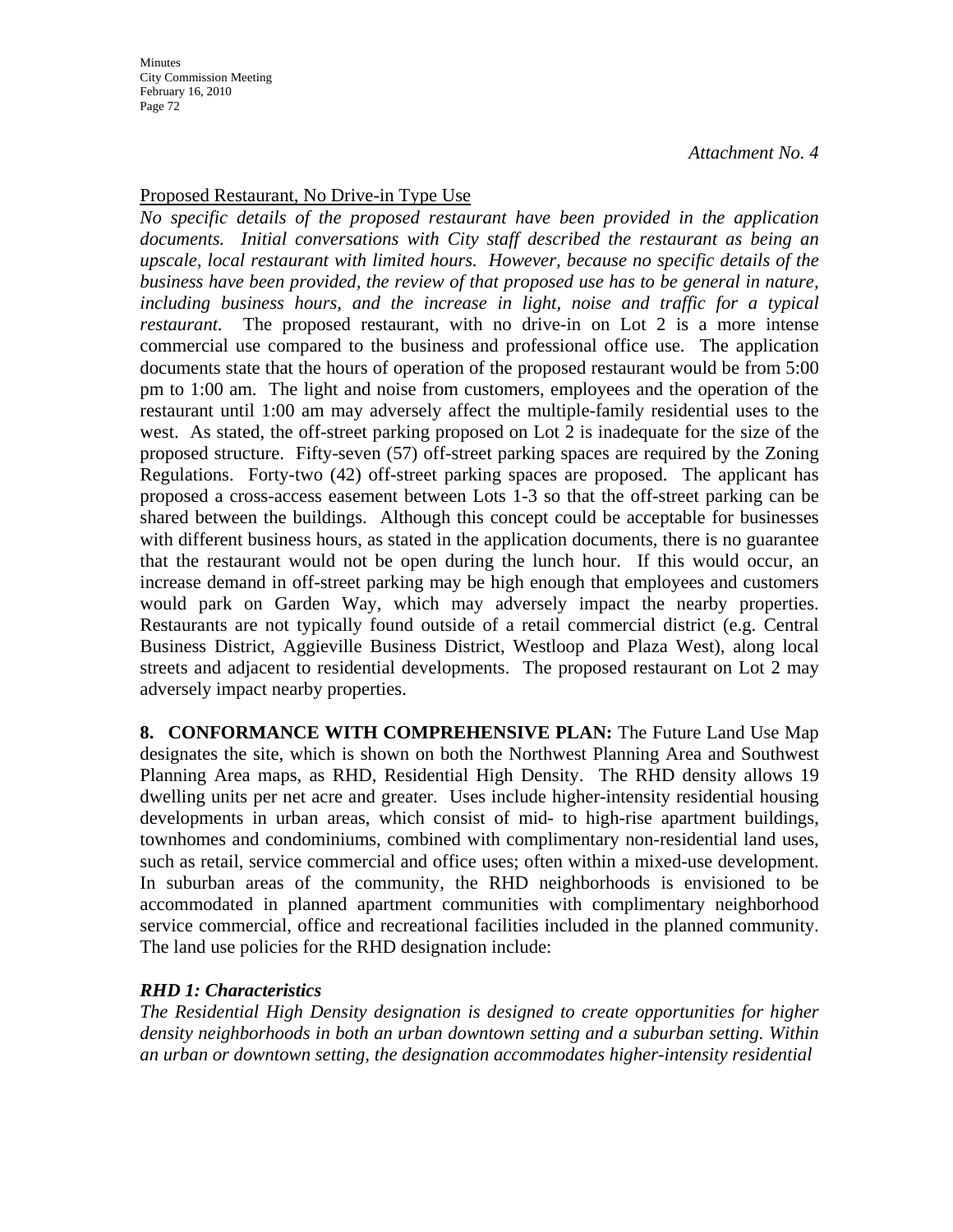*housing products, such as mid to high-rise apartments, townhomes and condominiums, combined with complementary non-residential land uses, such as retail, service commercial, and office uses, often within the same building. In other areas of the community, Residential High Density neighborhoods can be accommodated in a less vertical or urban fashion, such as in planned apartment communities with complimentary neighborhood service commercial, office and recreational facilities. These neighborhoods could be implemented through a Planned Unit Development or by following design and site plan standards (design review process).* 

## *RHD 2: Appropriate Density Range*

*Possible densities under this designation are 19 dwelling units per net acre and greater.* 

## *RHD 3: Location*

*Residential High Density uses are typically located near intersections of arterials and collector streets, sometimes providing a transition between commercial or employment centers and lower density neighborhoods. High density neighborhoods should not be located in settings where the only access provided consists of local streets passing through lower density neighborhoods. In a more urban or downtown setting, residential high density may be combined with active non-residential uses in a vertically mixed-use building.* 

#### *RHD 4: Building Massing and Form*

*Plain, monolithic structures shall be avoided. Infill projects should be compatible with the established mass and scale of other buildings along the block. In a planned apartment community context, large buildings shall be designed with a variety of wall planes and roof forms to create visual interest.* 

#### *RHD 5: Mix of Uses*

*Non-residential uses should generally not exceed 25% of the total floor area in a mixeduse structure.* 

# *RHD 6: Parking Location and Design*

*Within an established urban neighborhood, such as the downtown core, adequate offstreet parking should be located behind buildings or within mixed-use parking structures.* 

# *RHD 7: Structured Parking*

*Structured parking garages, often necessary for this type of development intensity, should be designed with a similar level of architectural detail as the main building. Incorporating active uses, such as retail spaces, into the ground floor is strongly encouraged, particularly in downtown settings.*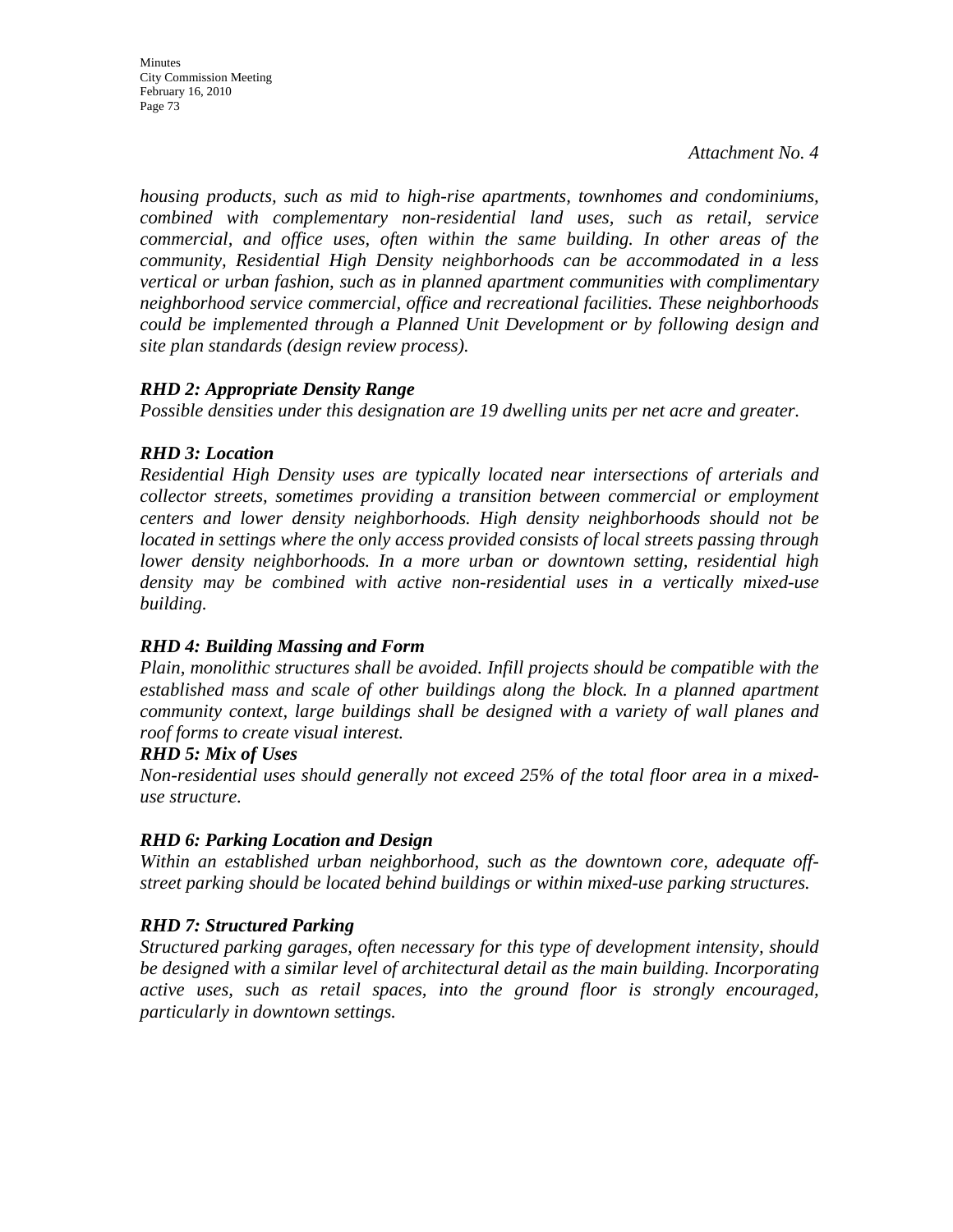The applicant's proposed rezoning is consistent with the CC, Community Commercial land use designation, which would be an extension of the current land use designation along Anderson Avenue to the south. Extending the CC land use beyond Anderson Avenue and into a residential area may not conform with the Comprehensive Plan. The land use policies for the CC designation include:

# *CC 1: Characteristics*

*Community Commercial Centers provide a mix of retail and commercial services in a concentrated and unified setting that serves the local community and may also provide a limited draw for the surrounding region. These centers are typically anchored by a larger national chain, between 120,000 and 250,000 square feet, which may provide sales of a variety of general merchandise, grocery, apparel, appliances, hardware, lumber, and other household goods. Centers may also be anchored by smaller uses, such as a grocery store, and may include a variety of smaller, complementary uses, such as restaurants, specialty stores (such as books, furniture, computers, audio, office supplies, or clothing stores), professional offices and health services. The concentrated, unified design of a community commercial center allows it to meet a variety of community needs in a "onestop shop" setting, minimizing the need for multiple vehicle trips to various commercial areas around the community. Although some single use highway-oriented commercial activities will continue to occur in some areas, this pattern of development is generally not encouraged.* 

#### *CC 2: Location*

*Community Commercial Centers should be located at the intersection of one or more major arterial streets. They may be located adjacent to urban residential neighborhoods and may occur along major highway corridors as existing uses become obsolete and are phased out and redeveloped over time. Large footprint retail buildings (often known as "big-box" stores) shall only be permitted in areas of the City where adequate access and services can be provided.* 

# *CC 3: Size*

*Typically require a site of between 10 and 30 acres.* 

# *CC 4: Unified Site Design*

*A unified site layout and design character (buildings, landscaping, signage, pedestrian and vehicular circulation) shall be required and established for the center to guide current and future phases of development. Building and site design should be used to create visual interest and establish a more pedestrian-oriented scale for the center and between out lots.*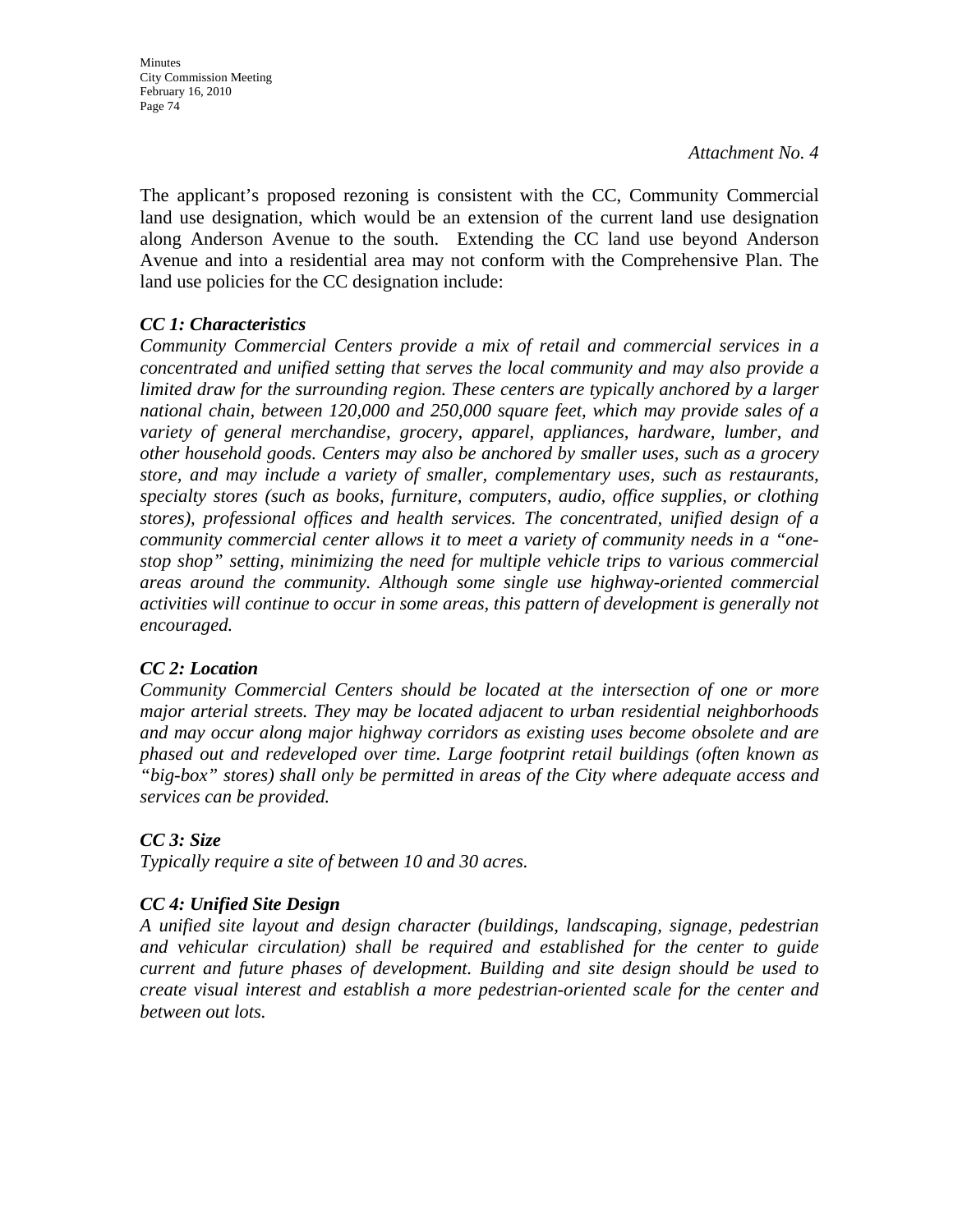## *CC 5: Architectural Character*

*Community Commercial Centers shall be required to meet a basic level of architectural detailing, compatibility of scale with surrounding areas, pedestrian and bicycle access, and mitigation of negative visual impacts such as large building walls, parking areas, and service and loading areas. While these requirements apply to all community commercial*  development, they are particularly important to consider for larger footprint retail *buildings, or "bigbox" stores. A basic level of architectural detailing shall include, but not be limited to, the following:* 

- *Façade and exterior wall plane projections or recesses;*
- *Arcades, display windows, entry areas, awnings, or other features along facades facing public streets;*
- *Building facades with a variety of detail features (materials, colors, and patterns); and*
- *High quality building materials.*

# *CC 6: Organization of Uses*

*Community commercial services should be concentrated and contained within planned activity centers, or nodes, throughout the community. Within each activity center or node, complementary uses should be clustered within walking distance of each other to facilitate efficient, "one-stop shopping", and minimize the need to drive between multiple areas of the center. Large footprint retail buildings, or "big-box" stores should be incorporated as part of an activity center or node along with complementary uses. Isolated single store developments are strongly discouraged.* 

# *CC 7: Parking Design and Layout*

*Uninterrupted expanses of parking should be avoided. Parking areas should be broken into smaller blocks divided by landscaping and pedestrian walkways. Parking areas should be distributed between the front and sides of buildings, or front and rear, rather than solely in front of buildings to the extent possible.* 

#### *CC 8: Circulation and Access*

*Clear, direct pedestrian connections should be provided through parking areas to building entrances and to surrounding neighborhoods or streets. Integrate main entrances or driveways with the surrounding street network to provide clear connections between uses for vehicles, pedestrians, and bicycles.* 

If the restaurant use was removed from the list of permitted uses in the proposed PUD and only allow business and professional office uses, the proposed PUD would be more consistent with the Office/Research Park (OFF/RP) category. The proposed PUD is Infill development, or the development of new buildings on a vacant site in a built-up area. The proposed PUD should also be evaluated for consistency with the Growth Management policy GM 9. The policies (in italics and bold headings), and the OFF/RP category and Growth Management include: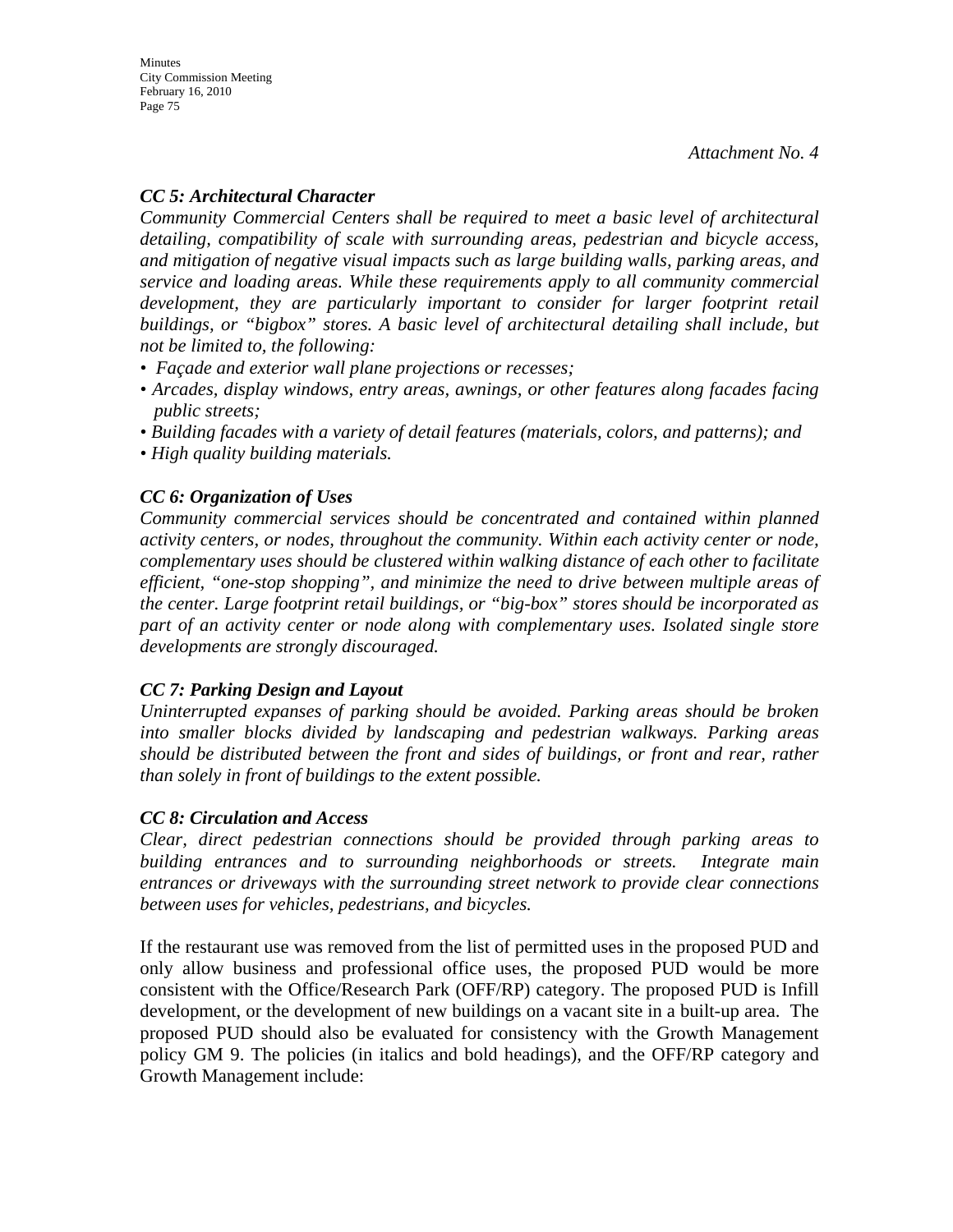#### *Office/Research Park (Off/RP)*

## *OR 1: Characteristics*

*The Office/Research Park land use designation is intended to provide concentrated areas of high quality employment facilities, such as corporate office headquarters, research and development, and educational facilities in a planned, "campus-like" setting. Office/Research Park developments may be incorporated into a master planned neighborhood, or located in close proximity to residential areas. Activities within an employment area typically take place indoors, and outdoor storage or other more industrial types of uses are typically not permitted. Some specialized research parks may include limited prototype production, such as in the K-State Research Park. This category may also include smaller office complexes consisting of a single building or several buildings that are not located within a typical office park setting. These smaller office complexes shall meet the intent of the policies within this section, to the extent that they apply (i.e., Policy OR5 will not apply to single-building facilities). The Poyntz Avenue Corridor, located between 17<sup>th</sup> Street and Juliette Avenue, is another designated office district with some unique characteristics and issues that are addressed more specifically in the adopted Poyntz Avenue Corridor District Plan.* 

## *OR 2: Location*

*Office/Research Park facilities should have direct access to existing or planned arterial and collector streets and should not rely on local or residential streets for access.* 

#### *OR 3: Site Layout and Design*

*Office/Research Park developments should be organized in a planned, "campus-like" setting that is heavily landscaped. Each development will vary based on site configuration and topographical or other constraints; however, in a "campus-like" setting, buildings should typically be arranged to form outdoor gathering spaces* 

#### *OR 5: Unified Architectural Character*

*Buildings within an Office/Research Park setting should have a unified architectural character achieved through the use of similar elements, such as rooflines, materials, colors, signage, landscaping and screening and other architectural and site layout details.* 

#### *OR 6: Common Areas*

*Plazas and other common outdoor gathering spaces should be provided as part of the "campus" environment. Each development will vary based on site configuration and topographical or other constraints; however, in a "campus-like" setting, buildings should typically be arranged to form outdoor gathering spaces, such as quads, courtyards, patios, or seating areas for employees and visitors.*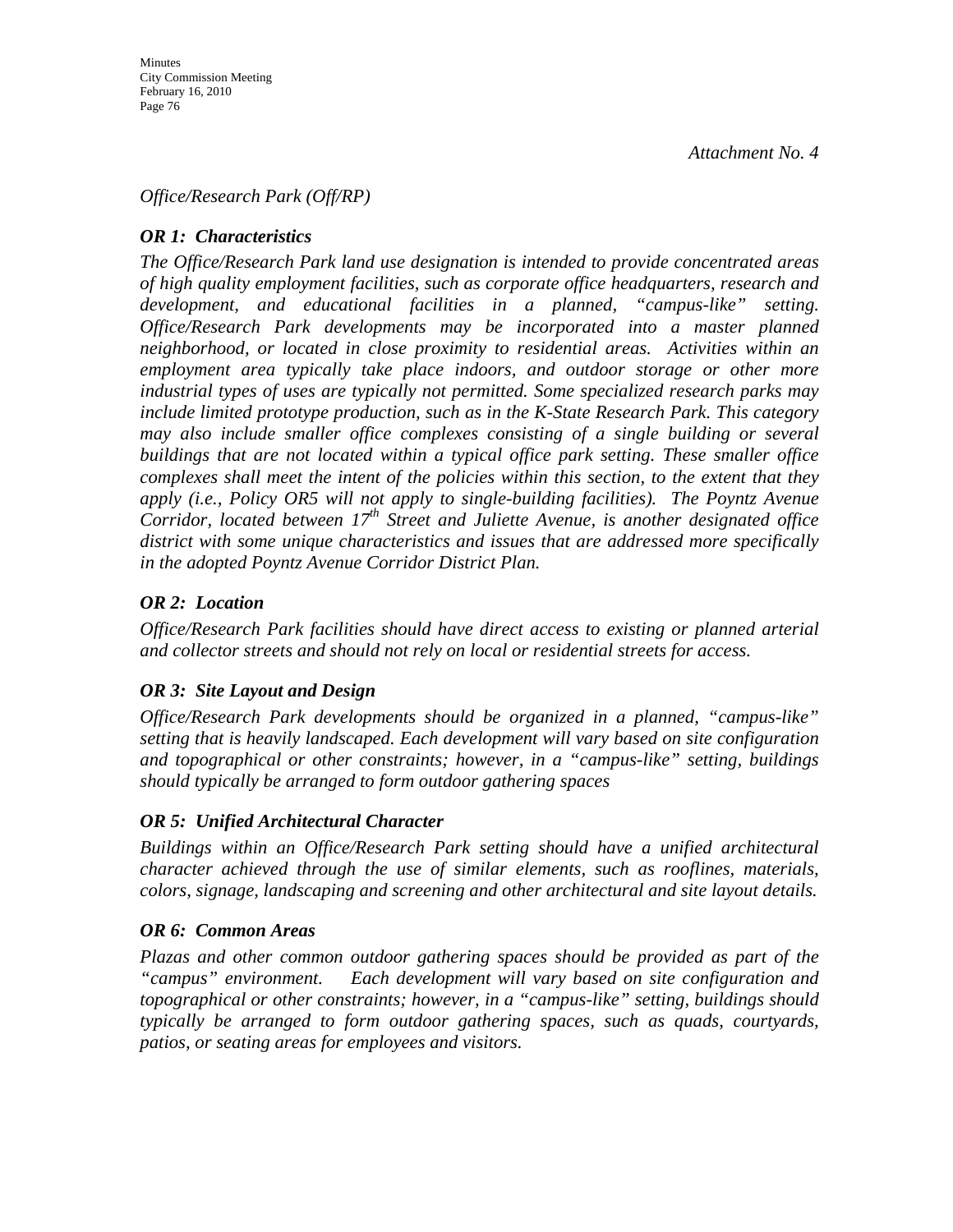#### *OR* 7: Circulation and Access

*Building entrances, outdoor gathering spaces, and parking areas shall be linked with clear, direct pedestrian walkways.* 

#### *OR 8: Outdoor Storage*

*The functions of an Office/Research Park facility should generally be completely contained within buildings. Accessory outdoor storage facilities typically should be of a limited nature and completely screened.* 

#### *GM 9: Infill and Redevelopment*

*Infill and redevelopment within established areas of the City is generally encouraged where deteriorated or obsolete structures have become detrimental to an area, where new uses can be accommodated on vacant properties, and in areas that have been specifically identified for redevelopment. Projects may range in size from a single residential lot to the redevelopment of multiple contiguous blocks within a neighborhood or commercial area. Regardless of its scale, infill and redevelopment shall be designed in a manner that is sensitive to and reflects the character of the surrounding area. Important design considerations include building scale, mass, roof form, height, and orientation, parking location, lot coverage, architectural character, and landscape elements. These design considerations are particularly important when infill or redevelopment occurs within or adjacent to an established residential neighborhood, or when a change in use or intensity would otherwise negatively impact the established character of the surrounding area.* 

If only the business and professional office uses were permitted, the proposed PUD would be in general conformance with the Comprehensive Plan.

**8. ZONING HISTORY AND LENGTH OF TIME VACANT AS ZONED:** The site was annexed in 1962 and zoned "A", First Dwelling House District. From 1965-1969 the site was zoned A-A, Single Family Dwelling District. From 1969 to the present the site has been zoned R, Single-Family Residential District. Two tracts of land made up the Riley Country shops, which was reportedly established in the 1950's and remained in operation until 2007. The northern tract was rezoned from R District to Westport South Commercial PUD in May, 2008, where Walgreens and Sonic Drive-in are currently located. A majority of the site has been vacant since 2007 when most of the shops' building was demolished. One shop building exists on the west side of the side along Garden Way.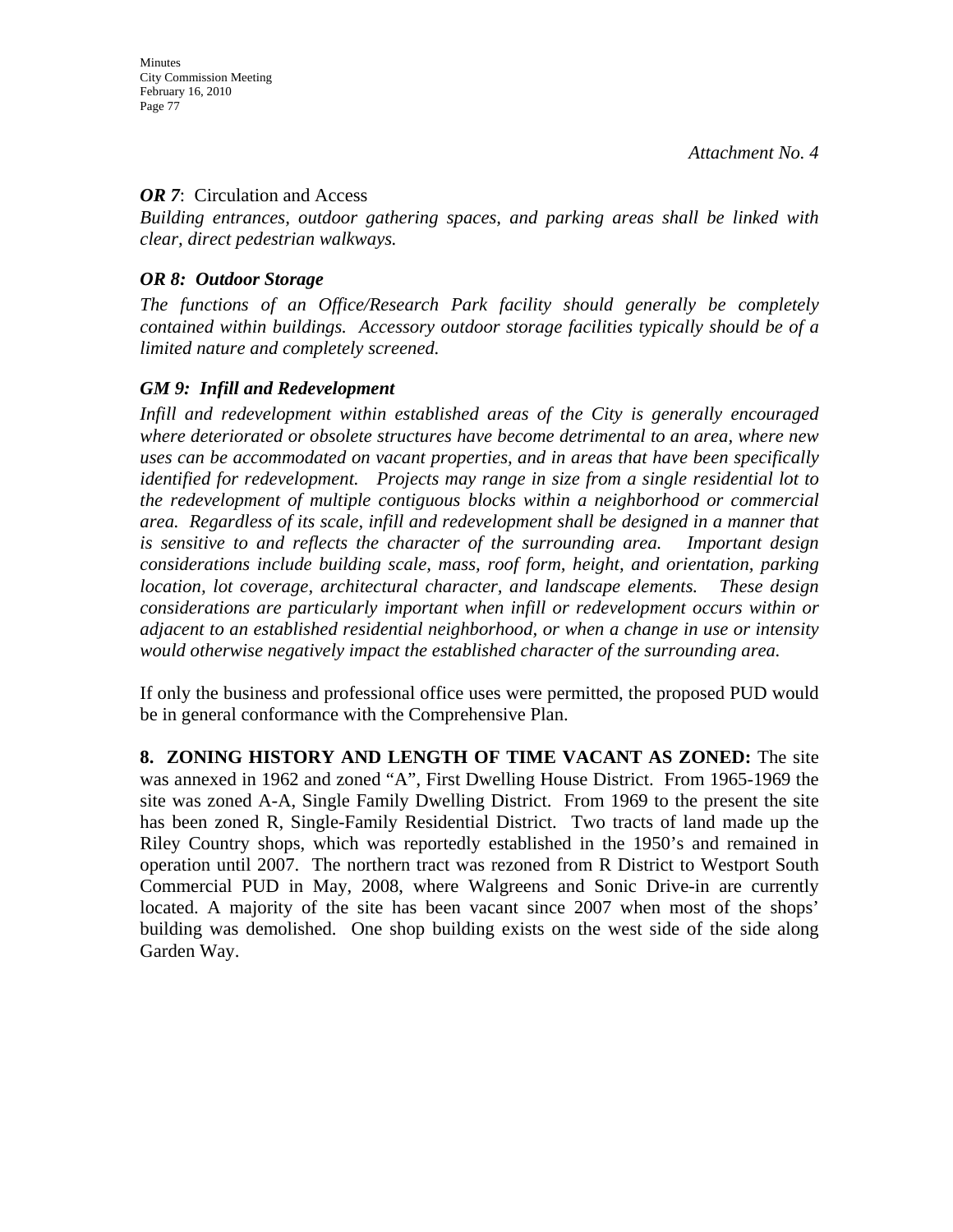#### **9. CONSISTENCY WITH INTENT AND PURPOSE OF THE ZONING ORDINANCE:**

The intent and purpose of the Zoning Regulations is to protect the public health, safety, and general welfare; regulate the use of land and buildings within zoning districts to assure compatibility; and to protect property values. The proposed PUD is similar to the general character of the C-2, Neighborhood Shopping District, but will limit the permitted uses to business and professional offices and a restaurant, no drive-in type on Lot 2. The list of permitted uses in the PUD is extremely limited when compared to the C-2 District permitted and conditional uses (*C-2 District regulations are attached).* 

Land use and structures within a Planned Unit Development District which, when approved by the Planning Board and Governing Body, may differ in one or more respects from the regulations that are applicable in any other zoning district. The objectives of a Planned Unit Development District shall be to promote progressive development of land and construction by encouraging Planned Unit Developments (PUD's) to achieve: a maximum choice of living environments by allowing a variety of housing and building types; a more useful pattern of open space and recreation areas and, if permitted as part of the project, more convenience in the location of commercial uses and services; a development pattern which preserves and utilizes natural topography and geologic features, scenic vistas, trees and other vegetation, and prevents the disruption of natural drainage patterns; a more efficient use of land than is generally achieved through conventional development; a development pattern in harmony with land use density, transportation facilities, and community facilities; an environment which provides safe, clean, convenient and necessary residential, commercial, and industrial facilities which will afford greater opportunities for better housing, recreation, shops and industrial plants for all citizens of the community; a development plan which suits the specific needs of the site and takes into account the unique conditions of the property which may require changes of conventional bulk regulations, lot layout, or density; or results in a project that provides greater public benefit than would be provided under conventional zoning; and, a mixture of compatible uses which might not otherwise be permitted in a single district, or which may restrict the range of land uses more than in a single district.

#### Current Zoning District

The underlying R District is a low density single-family residential zone intended to allow single- family development at minimum lot size of 10,000 square feet. Maximum structure height is 35-feet. Minimum front, rear and side yard setbacks are 25-feet, 25-feet and eight feet, respectively.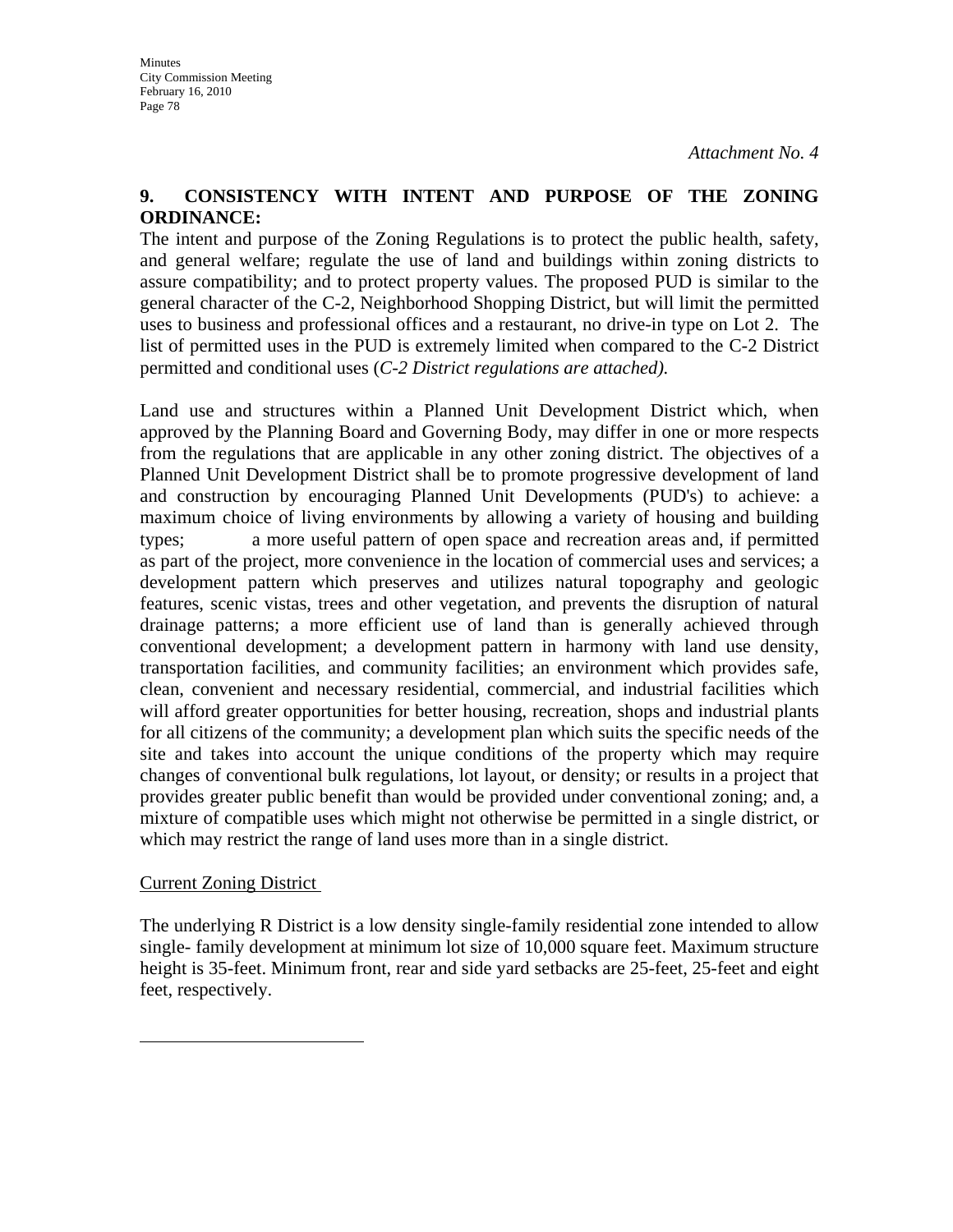#### Proposed PUD and Overall Intent

Because of the proposed restaurant on Lot 2, the proposed PUD is generally like a C-2, Neighborhood Shopping district, but limited to business and professional offices and a restaurant, no drive-in type on Lot 2. Only two (2) of the sixty-three (63) permitted and conditional uses listed in the C-2 District would be permitted in the proposed PUD.

The C-2 District is designed to provide a broad range of retail shopping facilities and services located to serve one or more residential areas. The proposed PUD would be an extension of the existing commercial developments found along Anderson Avenue to the north. C-2 Districts are typically found along major arterial streets, such as Anderson Avenue, Kimball Avenue, Seth Child Road, and Tuttle Creek Boulevard. Because of the potential adverse impacts of the proposed restaurant on Lot 2 to the nearby residential properties, the proposed rezoning may not be consistent with the intent and purpose of the Zoning District.

By limiting the proposed uses to business and professional offices, the proposed PUD would be generally like a C-1, Restricted Business District *(C-1 District regulations are attached).* The C-1 District is designed to provide for non-retail commercial, business and professional office activities adjacent to arterial and collector streets. The C-1 District is also intended to be compatible with adjacent residential districts. C-1 Districts are typically found along major arterial and collector streets, such as Poyntz Avenue, Anderson Avenue, Dickens Avenue and Claflin Road. C-1 Districts and equivalent PUD's are found adjacent to various residential districts in the City. If the proposed PUD would limit the permitted uses to business and professional offices, it would provide for non-retail business and professional activities that would be consistent with the intent and purpose of the Zoning Regulations.

**12. RELATIVE GAIN TO THE PUBLIC HEALTH, SAFETY AND WELFARE THAT DENIAL OF THE REQUEST WOULD ACCOMPLISH, COMPARED WITH THE HARDSHIP IMPOSED UPON THE INDIVIDUAL OWNER:** There appears to be no gain to the public that denial would accomplish. The public street network should not be adversely affected and storm water will be directed to public storm water improvements. Adequate public improvements can serve the site. It may a hardship to the owners if the rezoning is denied as no apparent public gain results from denial.

**11. ADEQUACY OF PUBLIC FACILITIES AND SERVICES:** Adequate public improvements are available to serve the proposed development.

**12. OTHER APPLICABLE FACTORS:** None.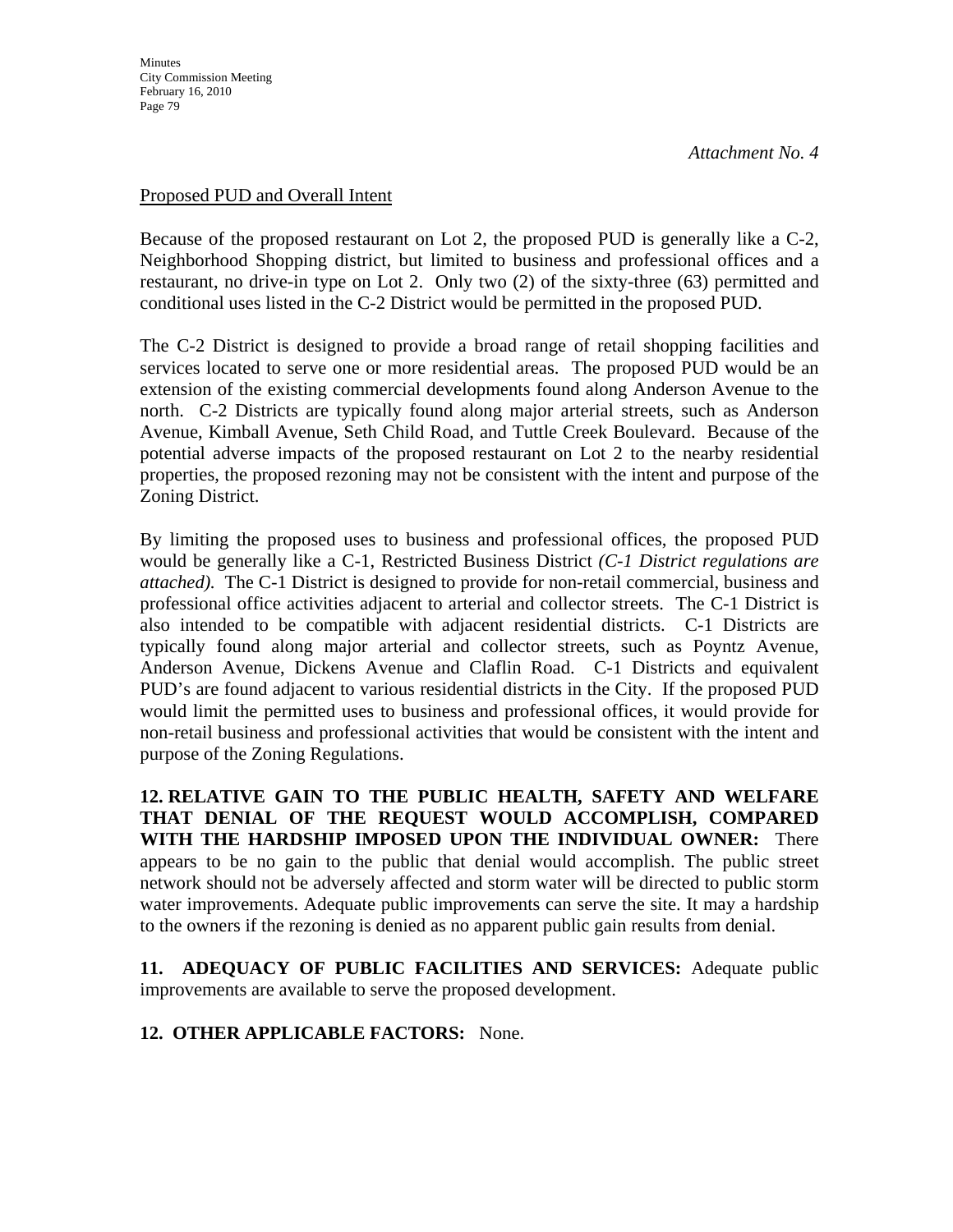**13. STAFF COMMENTS AND RECOMMENDATION:** Because of the lack of details provided in the application documents, it is apparent that a specific restaurant has not been secured for the development on Lot 2. Because of this, and because that the proposed use might be inappropriate for that location without knowing its parking demand, hours of operation, nature and intensity; City Administration recommends that a restaurant with no drive-in, not be included as a permitted use in the proposed PUD. An amendment to the PUD could be proposed in the future to allow a restaurant when more specific details of the specific business, including its size and operational characteristics, are known and can be evaluated for impact on the area and compatibility with the rest of the PUD.

Although temporary banner signs are allowed in the C-1 District, City Administration suggests that banner signs are not appropriate in a professional office PUD setting.

City Administration recommends approval of the proposed rezoning of New Boston Commons PUD from R, Single-Family Residential District, to PUD, Commercial Planned Unit Development District, with the following conditions:

- 1. Permitted uses shall be limited to Business and Professional Offices.
- 2. Prior to the development of Lot 4, an amendment of the PUD shall be submitted and approved, prior to issuance of any necessary permits.
- 3. Landscaping and irrigation shall be provided pursuant to a Landscaping Performance Agreement between the City and the owner, which shall be entered into prior to issuance of a building permit.
- 4. The landscape bushes and grasses proposed for the buffer and screening of the parking lots on Lots 1 & 2 shall be planted at a minimum of thirty (30) inches in height and shall have a maximum separation distance of three (3) feet on center to provide adequate screening of the vehicle headlights.
- 5. All landscaping and irrigation shall be maintained in good condition.
- 6. Building lighting shall be provided as proposed and shall be full cutoff design and not cast direct light onto public or private streets or adjacent property.
- 7. Ground signs shall be permitted as proposed.
- 8. Exempt signage shall include signage described in Article VI, Section 6-104  $(A)(1),(2),(4),(5),(7)$  and  $(8)$ ; and Section 6-104  $(B)(1)(2)$ , of the Manhattan Zoning Regulations.
- 9. Sidewalks and pedestrian crossings shall conform to the requirements provided by the City Engineer.
- 10. The applicant's consultant shall verify that the 10 year storm water discharge does not exceed a depth of 0.35 feet in the gutter section on Westport Place as described by the City Engineer. Verification shall be provided at the time application for the PUD Final Development Plan.